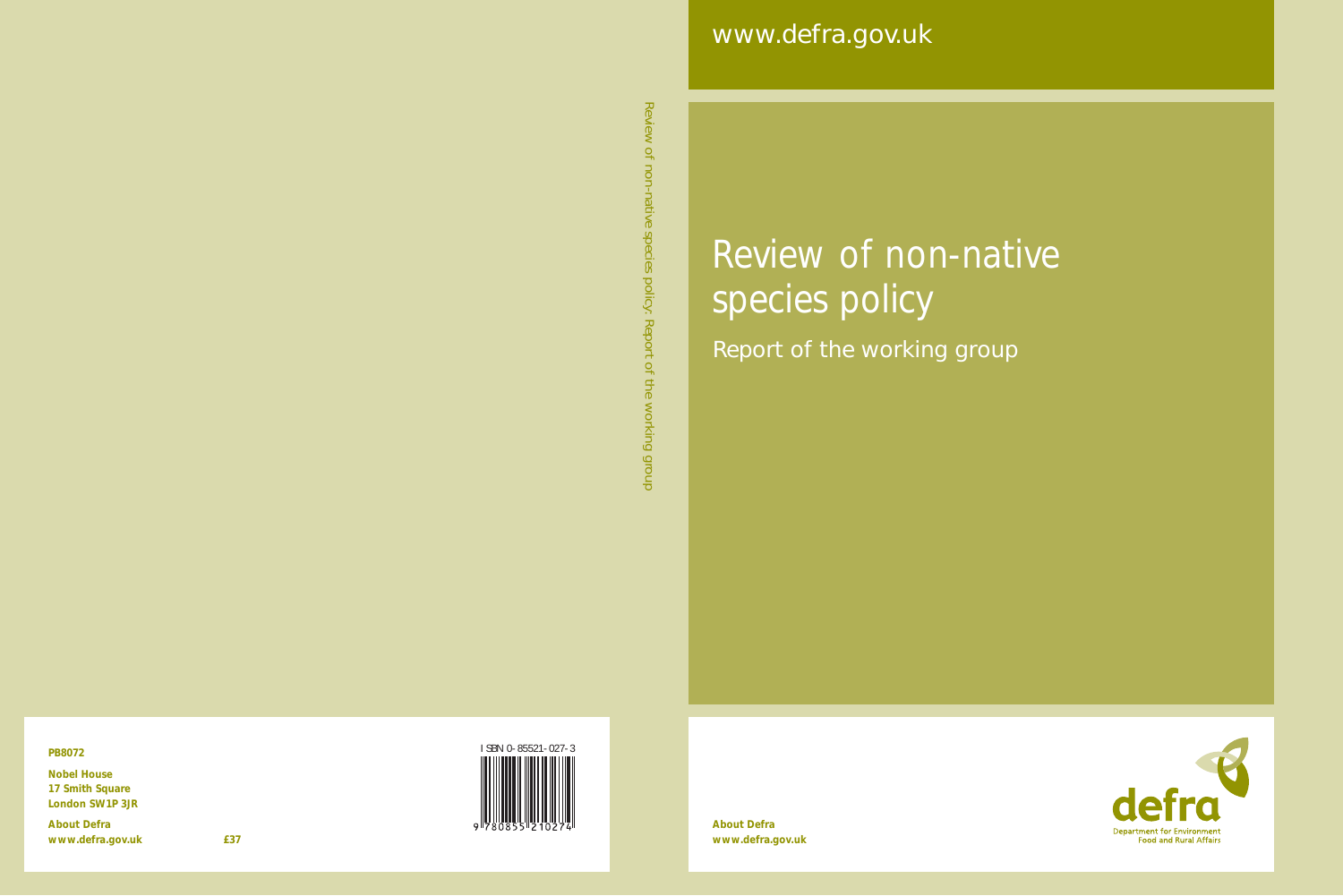www.defra.gov.uk

# Review of non-native species policy

Report of the working group

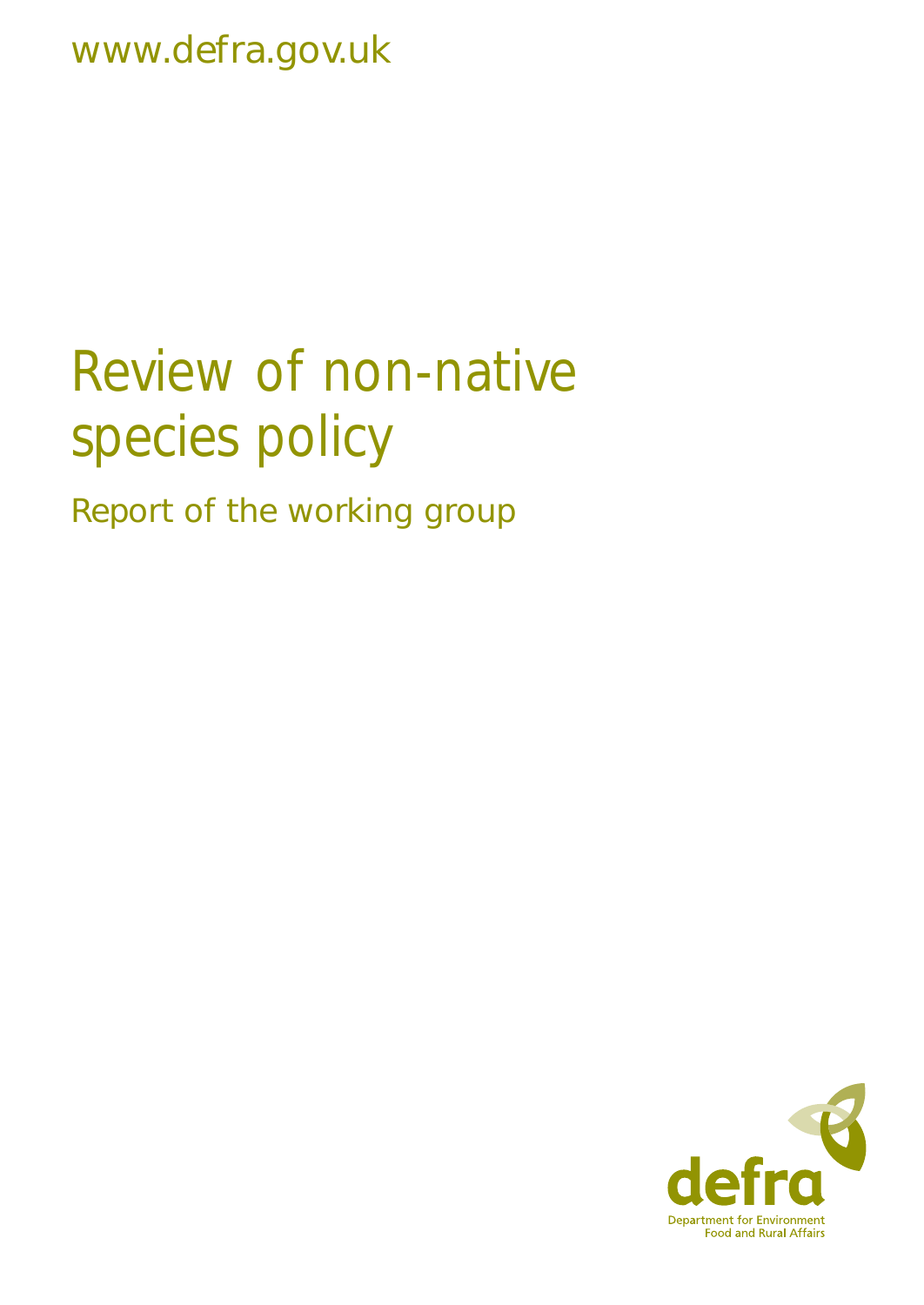Department for Environment, Food and Rural Affairs Nobel House 17 Smith Square London SW1P 3JR Telephone: **020 7238 6000** Website: **www.defra.gov.uk**

© Crown copyright 2003

Copyright in the typographical arrangement and design rests with the Crown.

This publication (excluding the logo) may be reproduced free of charge in any format or medium provided that it is reproduced accurately and not used in a misleading context. The material must be acknowledged as Crown copyright with the title and source of the publication specified.

The permission to reproduce Crown protected material does not extend to any material which is identified as being the copyright of a third party. Authorisation to reproduce such material must be obtained from the copyright holders concerned.

Further copies of this publication are available from:

DEFRA Publications Admail 6000 London SW1A 2XX Telephone: **08459 556000**

Published by the Department for Environment, Food and Rural Affairs. Printed in the UK, March 2003, on material containing 75% post-consumer waste and 25% ECF pulp (text and cover).

Product code PB8072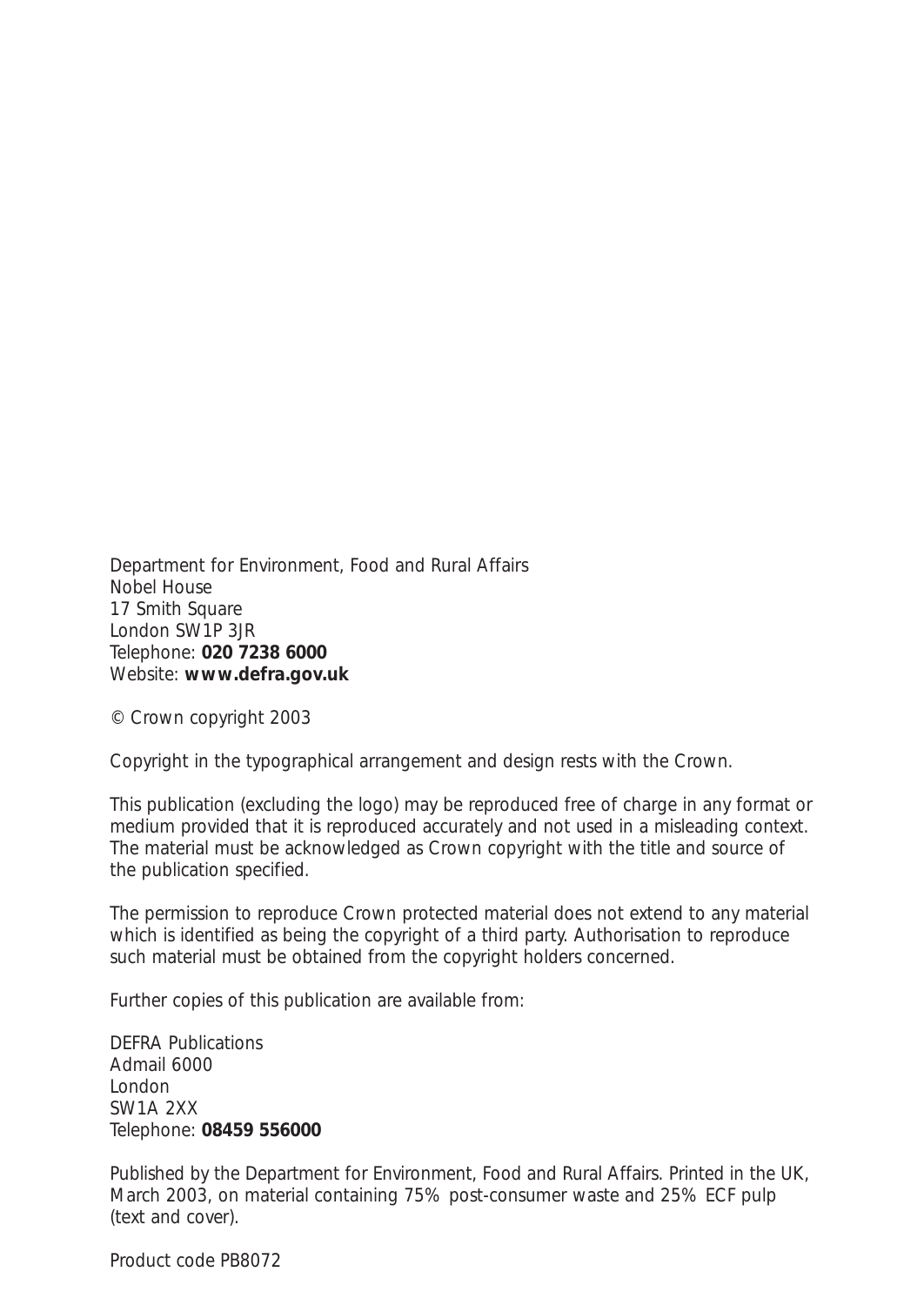# **Executive summary: Review of non-native species policy**

| <b>Chapter 1: Introduction</b>                                                                                                                                                                                                                                                                                                                                                                                                                                                                                                                                                           | page<br>7                                                        |
|------------------------------------------------------------------------------------------------------------------------------------------------------------------------------------------------------------------------------------------------------------------------------------------------------------------------------------------------------------------------------------------------------------------------------------------------------------------------------------------------------------------------------------------------------------------------------------------|------------------------------------------------------------------|
| Introduction<br>1.1<br>1.2<br>Nature and extent of the issue<br>1.3<br>The current regulatory framework                                                                                                                                                                                                                                                                                                                                                                                                                                                                                  | 7<br>11<br>13                                                    |
| Chapter 2: Overall approach to the invasive non-native species issue                                                                                                                                                                                                                                                                                                                                                                                                                                                                                                                     | 17                                                               |
| The CBD three-stage hierarchical approach<br>2.1<br>2.2<br>Overarching principals – the precautionary approach and an<br>ecosystem approach                                                                                                                                                                                                                                                                                                                                                                                                                                              | 17<br>18                                                         |
| <b>Chapter 3: The Governmental structure</b>                                                                                                                                                                                                                                                                                                                                                                                                                                                                                                                                             | 21                                                               |
| 3.1<br>The case for a lead co-ordinating organisation<br>3.2<br>Functions of a lead co-ordinating organisation                                                                                                                                                                                                                                                                                                                                                                                                                                                                           | 21<br>25                                                         |
| <b>Chapter 4: Prevention measures</b>                                                                                                                                                                                                                                                                                                                                                                                                                                                                                                                                                    | 29                                                               |
| 4.1<br>Overview of recommended prevention measures<br>Risk assessment<br>4.2<br>4.3<br>Codes of conduct<br>Public awareness and education issues<br>4.4<br>4.5<br>Legislation - prevention measures                                                                                                                                                                                                                                                                                                                                                                                      | 31<br>35<br>46<br>51<br>61                                       |
| Chapter 5: Detection and capacity for mitigation measures                                                                                                                                                                                                                                                                                                                                                                                                                                                                                                                                | 65                                                               |
| 5.1<br>Monitoring and surveillance<br>5.2<br>Management and control policy and capacity<br>5.3<br>Legislation – remedy and control measures                                                                                                                                                                                                                                                                                                                                                                                                                                              | 65<br>75<br>85                                                   |
| <b>Chapter 6: Other issues</b>                                                                                                                                                                                                                                                                                                                                                                                                                                                                                                                                                           | 87                                                               |
| International work<br>6.1<br>6.2<br>Release of rehabilitated non-native species<br>Stakeholder forum<br>6.3                                                                                                                                                                                                                                                                                                                                                                                                                                                                              | 87<br>89<br>90                                                   |
| <b>Annexes and supporting information</b>                                                                                                                                                                                                                                                                                                                                                                                                                                                                                                                                                | 91                                                               |
| Annex 1 – Terms of reference of the policy review<br>Annex 2 – Consolidated list of recommendations<br>Annex 3 – Membership of Non-native Species Review Group<br>Annex 4 - Glossary<br>Annex 5 - Introduction pathways for non-native species<br>Annex 6 – Initiation of risk assessments<br>Annex 7 - Analysis of current biological recording schemes<br>Annex 8 – EPPO Pest Risk Assessment Scheme<br>Annex 9 – Prototype receptor risk assessment scheme<br>Annex 10 - Summary of organisations with responsibilities or capabilities<br>in relation to invasive non-native species | 91<br>93<br>101<br>105<br>107<br>113<br>117<br>123<br>127<br>129 |
| Annex 11 - References<br>Annex 12 - Approximate costs to Government for implementing key<br>recommendations                                                                                                                                                                                                                                                                                                                                                                                                                                                                              | 131<br>133                                                       |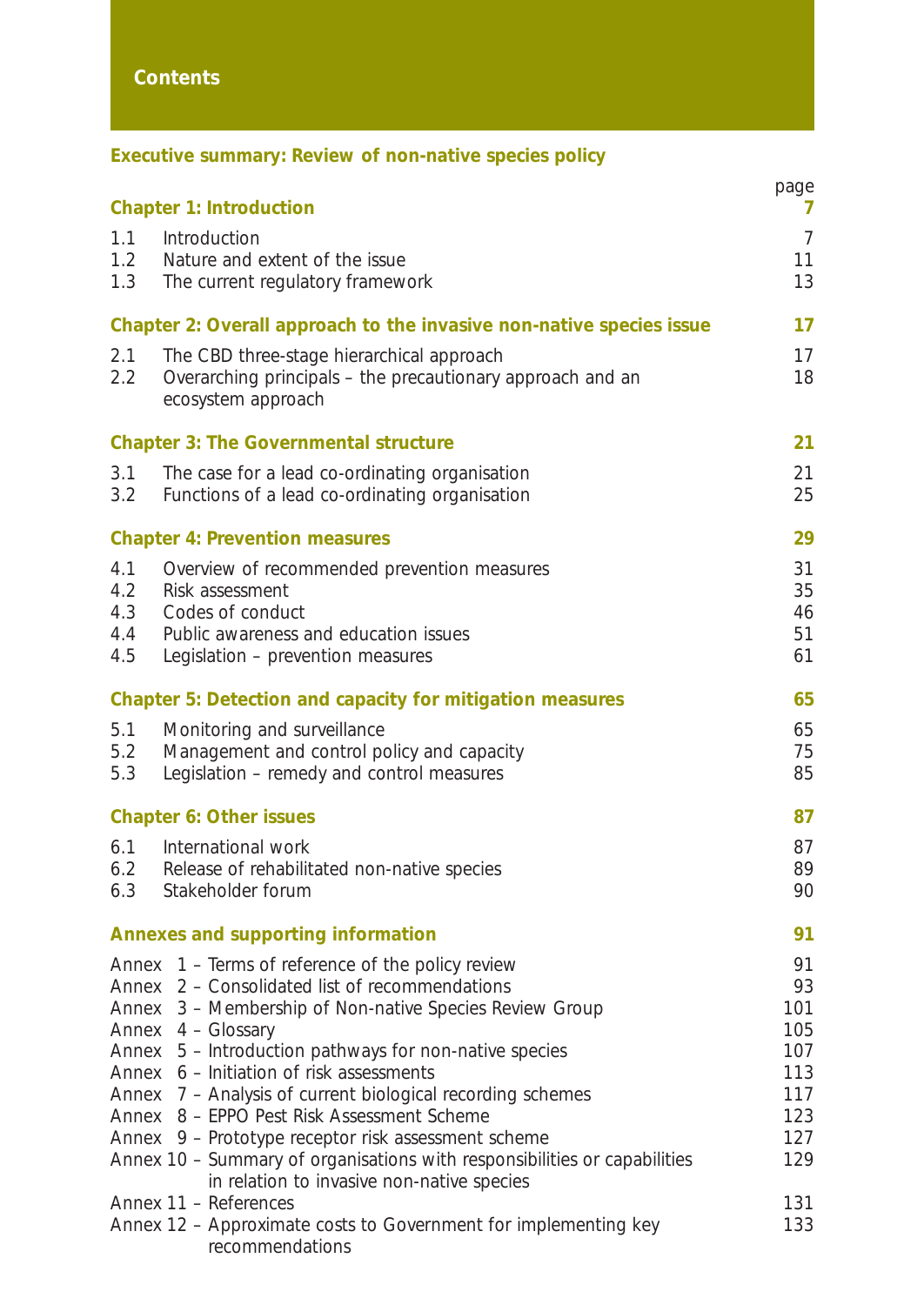# **Introduction**

When non-native species become invasive they can transform ecosystems, and threaten native and endangered species. All terrestrial and marine natural and semi-natural habitats are affected. Invasive non-native species also damage economic interests, such as agriculture, forestry and infrastructure, and can threaten public health. Thus the problems caused by invasive non-native species are serious; so serious that the introduction of invasive non-native species is identified as one of the main causes of biodiversity loss worldwide. This includes the loss of the distinctive local biodiversity that makes each area special. With increasing global trade and world travel, these problems are likely to continue to grow.

The United Kingdom has international obligations to address invasive non-native species issues, principally the Convention on Biological Diversity (CBD) and including the International Plant Protection Convention (IPPC), the Bern Convention on Conservation of European Wildlife and Habitats and the EC Habitats Directive. The sixth CBD Conference adopted a series of Guiding Principles for States to take into account in when developing their policies.

Defra set up a Review Group in March 2001 to review policy and legislation on nonnative species throughout Great Britain<sup>1</sup>. This is the report and recommendations of that Group. The CBD Guiding Principles have been taken into account in this report and are reflected in its recommendations.

This report recognises that many non-native species do not become *invasive* nor cause problems. Many non-native species provide considerable benefits to society, for example as agricultural, horticultural and forestry crops, or in the pet industry. The recommendations therefore aim to address the threats posed by *invasive* non-native species without hindering legitimate activities. The Review Group also accepted that the natural ranges of many species will change in future, and this needs to be recognised in policy development.

# **Key recommendations**

The Review Group considered current arrangements for dealing with the introduction, establishment and spread of non-native species, and assessed the main pathways through which non-native species are introduced and spread. The report makes eight key **recommendations** to improve measures to limit the ecological and economic impact of invasive non-native species in Great Britain. More detailed recommendations are included in the main body of the report.

The key recommendations follow the three-stage hierarchical approach proposed by the CBD Guiding principles. This approach emphasises that measures to prevent introduction of invasive non-native species are generally far more cost-effective and environmentally desirable than measures taken following their introduction and establishment.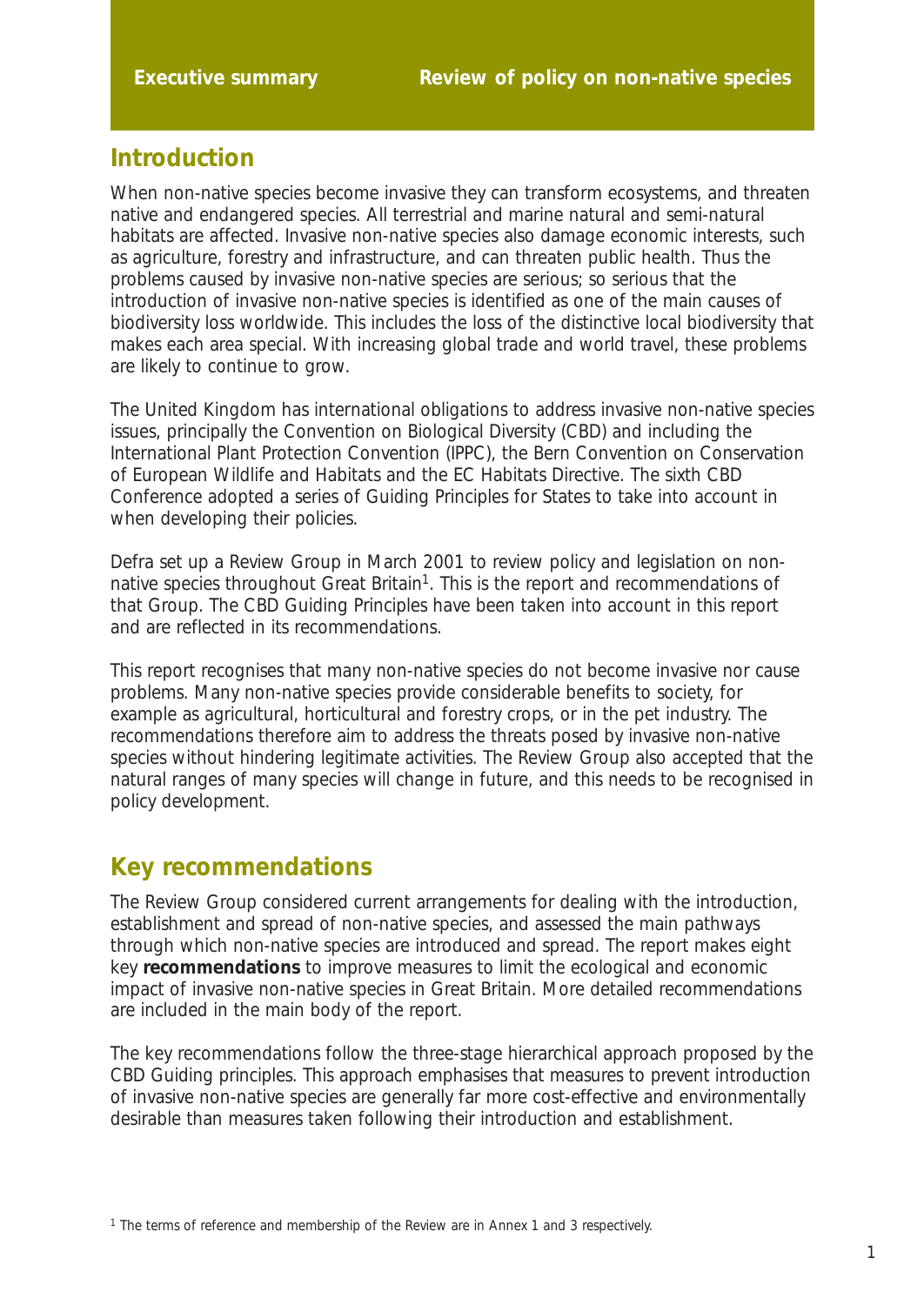- The first stage is to give priority to measures to prevent introductions of invasive non-native species.
- The second stage concerns detection of newly-introduced invasive non-native species and, where appropriate, rapid action to prevent their establishment.
- The third stage concerns longer-term mitigation measures, such as containment or control, for established invasive non-native species.

It is essential that the approach is prioritised to address the most serious threats. It is also acknowledged that some long-established non-native species are valued by society and are here to stay.

To accord with the CBD guiding principles, the rationale for future policies dealing with invasive non-native species should be developed using the precautionary approach. This assists in balancing the freedom and rights of individuals and organisations with the need to reduce the risk of adverse effects to the environment or other interests.

#### Responsibility for non-native species issues

Responsibility for non–native species is spread across several Government Departments and agencies. There is no single contact point and, although a variety of statutory powers and non-statutory measures exist to address non-native species issues these are unco-ordinated and focus on individual sectors.

The Review Group believes that the lack of a co-ordinating body in Government is the greatest constraint to drawing up effective, coherent policies to address invasive nonnative species issues. The Review's Terms of Reference specifically acknowledge the need for co-ordination. It is necessary to focus the political responsibility for this issue by designating or creating a single lead co-ordinating organisation. Even though environmental policy is devolved, the nature of the issue is such that the Review Group strongly recommend that the lead co-ordinating organisation has a Great Britain-wide remit.

Specific expertise already exists within a range of organisations. The challenge will be to marshal and develop that expertise, and target efforts and resources towards agreed priorities. The co-ordinating body should liaise with all the relevant sectors (within and outwith Government), and provide advice on implementing appropriate measures. The Group is aware of the Cabinet Office study into Government structures and functions to tackle the illegal import of products of animal origin, non-animal origin (food), trade in endangered species, plants and plant products and non-native species. The Group considers that there are clear linkages between invasive non-native species issues and animal and wildlife disease issues and suggests that the Government should assess the opportunities for synergy with any other new biosecurity initiatives.

• **Key Recommendation 1: The Government should designate or create a single lead co-ordinating organisation to undertake the role of co-ordinating and ensuring consistency of application of non-native species policies across Government.**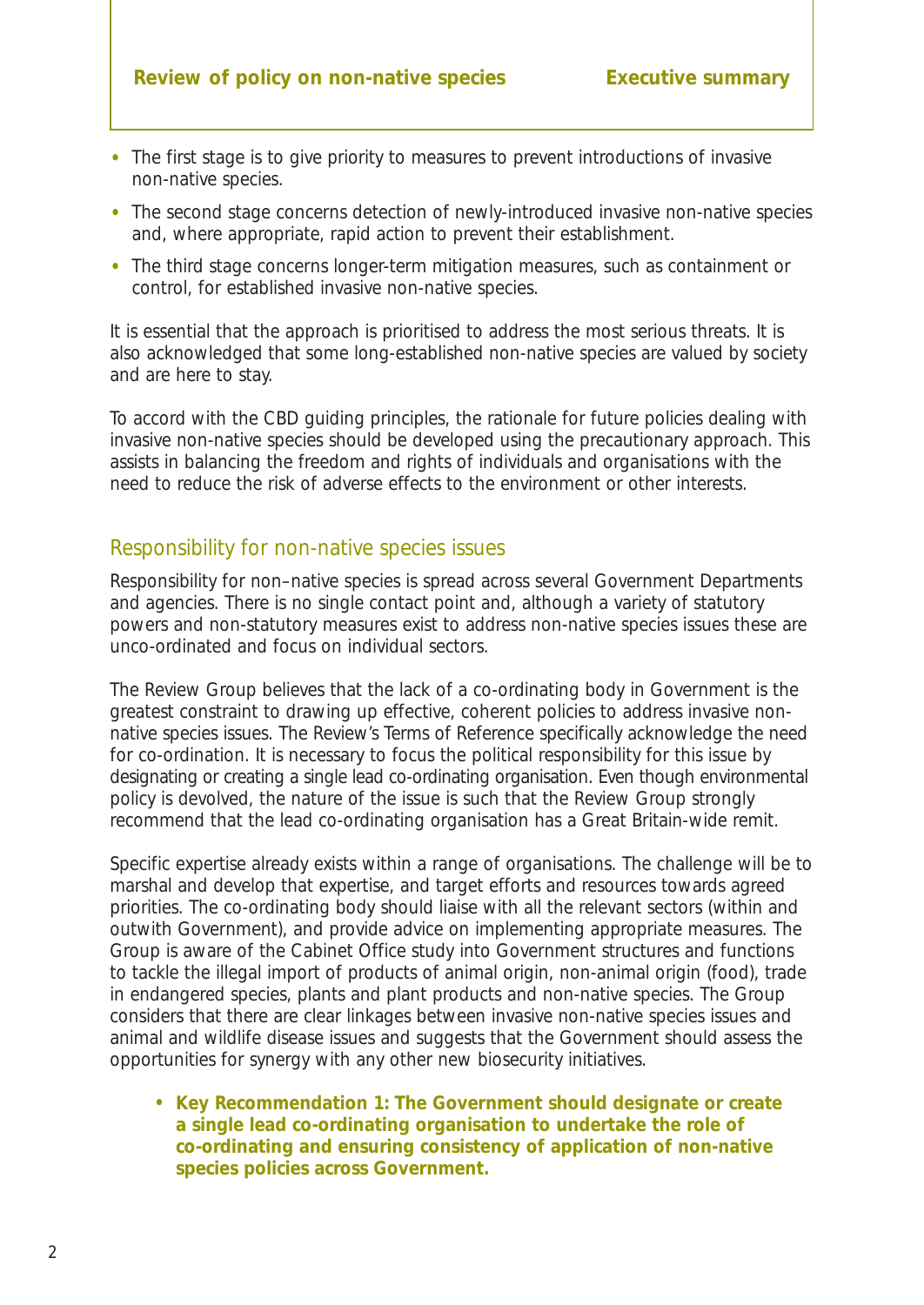#### Prevention measures

Introductions of many non-native species into Great Britain are regulated by licensing arrangements under the Wildlife and Countryside Act 1981 and other legislation (*e.g.*, Plant Health legislation, the Import of Live Fish Act 1980). All intentional introductions to the wild should be subject to proper consideration of the issues and specific consents (improvements in the coverage of plants are proposed in Key Recommendation 5). To enable this, satisfactory risk assessment procedures are required.

Many introduced non-native species do not become invasive and action must be targeted towards species likely to cause problems, based on thorough, transparent risk analyses. This should include impact assessment, cost estimation and cost-benefit analyses to agreed criteria (economic, biodiversity, social, animal welfare, animal and human health considerations). These analyses should provide criteria from which to prioritise actions for different species. Risk assessment procedures should identify potential problem species (*i.e.* those not yet introduced into Great Britain or a part of it) and will target and prioritise preventative action. They should also inform management decisions when invasive non-native species are discovered to be present in the wild. These procedures must be robust, so action taken is justifiable and widely accepted.

The internationally accepted risk assessment procedures used for plant health under the International Plant Protection Convention could form the basis for non-native risk assessment procedures.

• **Key Recommendation 2: Develop comprehensive, accepted risk assessment procedures to assess the risks posed by non-native species and identifying and prioritising prevention action.**

### Codes of conduct

In addition to intentional introductions, many introductions of non-native species arise unintentionally as the result of legitimate activities, and preventative action to reduce these is needed. The group identified a number of different pathways by which nonnative species can be introduced unintentionally into Great Britain.

Some of these pathways are already the subject of action, such as the International Maritime Organization's work to address the introduction of non-native species in ballast water. It is recommended that codes of conduct or best practice be drawn up with stakeholders in relevant sectors, to prevent introductions. Risk assessment procedures will be useful in prioritising areas for action. Codes of conduct can be adapted to specific industries or pathways and are relatively easy to update and amend. They should be given a statutory underpinning. It is recommended that codes of conduct be developed to address all relevant intentional and unintentional introduction pathways.

• **Key Recommendation 3: Develop codes of conduct to help prevent introductions for all relevant sectors in a participative fashion involving all relevant stakeholders.**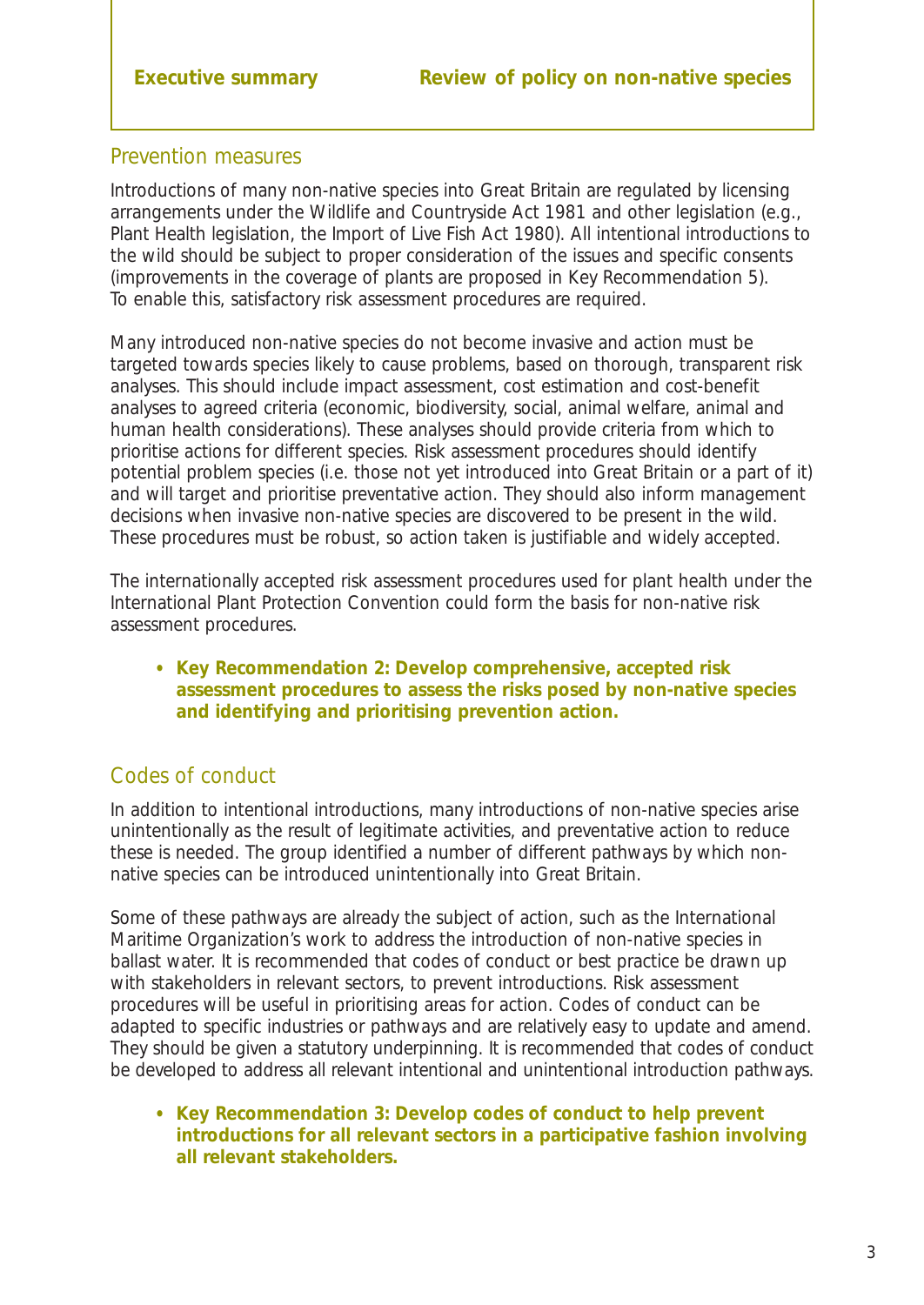#### Raising awareness

Many problems posed by invasive non-native species stem from a lack of public, commercial and institutional understanding of the legislation prohibiting their release, and of the costs and consequences of their establishment. Better information and education, and improved public awareness of these issues are therefore all required. This should take account of translocation of native species outside their natural range within Great Britain, which can also become invasive. This approach should help to prevent problems arising and increase the public acceptance of measures taken to address existing problems. Management of invasive non-native species and eradication programmes are more likely to succeed if supported by an informed and co-operative public. Reducing the number of inadvertent introductions will allow agencies to concentrate on more productive actions, such as supporting codes of conduct. Different approaches will be needed to reach different audiences, for example, the general public, enforcement agencies, industries and trade professionals, conservation groups, scientists and policy makers.

#### • **Key Recommendation 4: Develop a targeted education and awareness strategy involving all relevant sectors.**

Existing legislation provides many of the powers required to implement an effective policy for invasive non-native species. However, there are specific areas where the existing legislation is inadequate to address the problems posed by invasive non-native species and this requires revision.

Key areas to improve prevention measures include improvements to Section 14 of the Wildlife and Countryside Act 1981, to rationalise the treatment of plants and animals and to enable the more regular update of Schedule 9 to ensure that problem species are included. A statutory basis for the codes of conduct set out in Key Recommendation 3 is also recommended.

Non-native bird species are afforded protection under the Wildlife and Countryside Act 1981, along with native species, due to the broad definition of wild birds used in that Act. This impedes management of invasive non-native bird species and these provisions should be revised, or a licensing solution found.

Fines for criminal offences in respect of invasive non-native species are very low in comparison to the potential costs of damage, control and repair. These remedial costs are typically met by the taxpayer, or the interests affected. The Review Group suggests that the level of fines available does not constitute a deterrent and recommends that where a release constitutes a criminal offence or wilful negligence then the "polluter pays" principle should be available, *i.e.* courts should be able to impose fines bearing some relation to the cost of reparation.

The statutory framework could also be revised to assist the capacity to undertake mitigation measures. Powers of compulsory access to undertake management or eradication of problem species are provided under some existing legislation, *e.g.* the Destructive Imported Animals Act 1932. However, there is no general provision in respect of non-native species, which would enable emergency control of a newlydiscovered non-native species before it becomes firmly established and much more difficult and expensive to remove.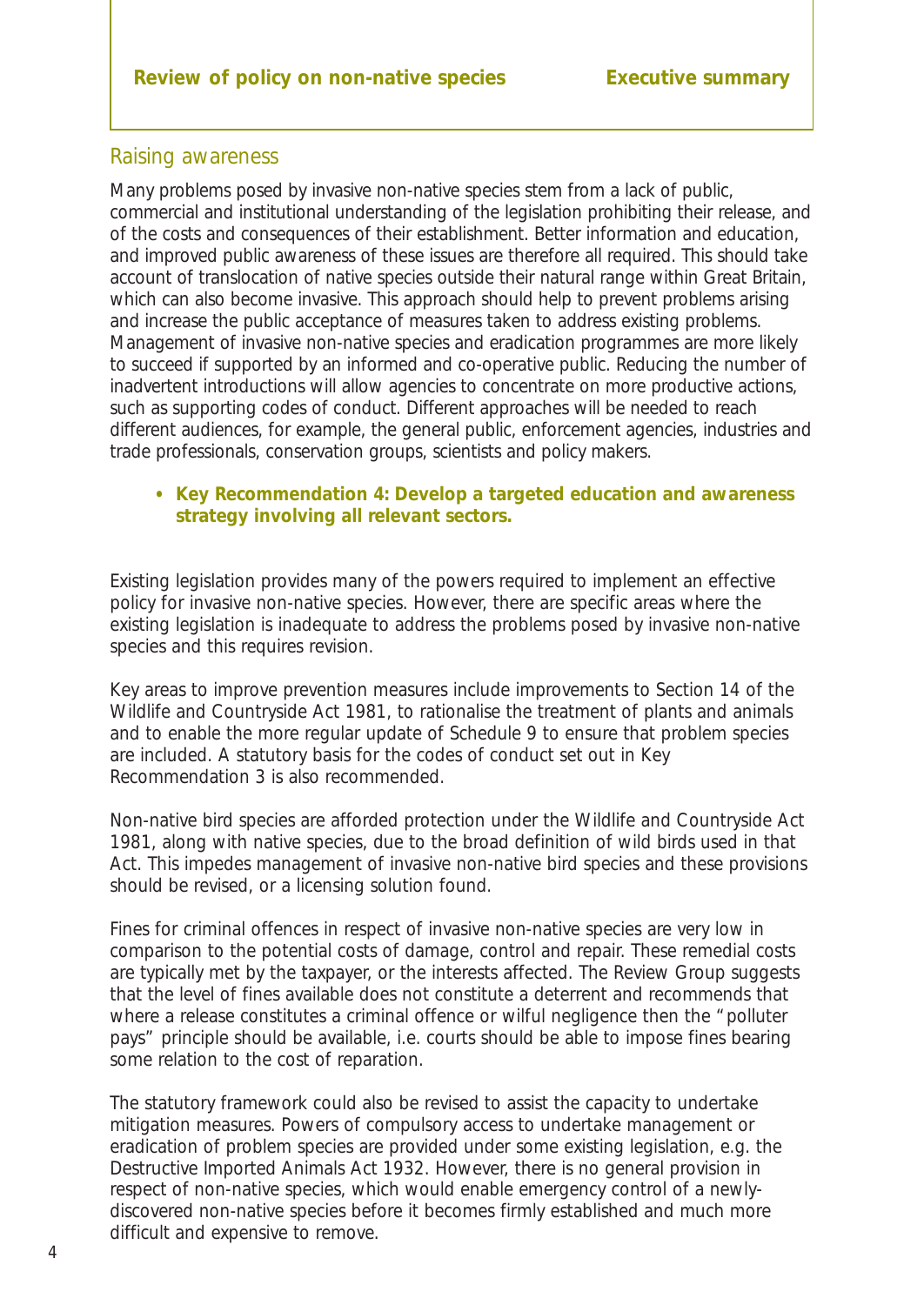• **Key Recommendation 5: Revise and update existing legislation to improve handling of invasive non-native species issues.**

#### Detection and capacity for mitigation action

To detect and control non-native species, it is necessary to have sound information on their numbers and distribution. Surveillance at points of entry and in the wild is needed to inform management and control decisions. An enormous amount of wildlife monitoring is undertaken in Great Britain, although there are few nationwide arrangements specifically aimed at non-native species. Many existing national and local monitoring schemes provide some information about non-native species or could be adapted to do so. However, there are many gaps and improvements are required.

#### • **Key Recommendation 6: Establish adequate monitoring and surveillance arrangements for non-native species in Great Britain.**

Where non-native species are detected there must be the capacity to undertake management or eradication of invasive non-native species. This applies equally to newly-discovered and more established invasive non-native species. A structured approach must be developed to assess the impact and management of individual species. Control should not be the automatic response; this would be prohibitively expensive and publicly unacceptable. The policy should accommodate a range of options from acceptance of that species' presence and future review, through mitigation such as containment or control, to eradication. Such arrangements should make use of the capacity of existing organisations. The current capacity for action is greatest in those areas where economic interests are threatened, and least where biodiversity is threatened. A contingency capacity is needed to deal with newlydiscovered non-native species to prevent them from becoming established.

• **Key Recommendation 7: Policies should be established with respect to management and control of invasive non-native species currently present or newly-arrived in the wild, and operational capacity be developed to implement these policies.**

Key Recommendation 4 will also support these measures, in terms of public acceptability of control and encouraging detection and reporting of non-native species. Key Recommendation 5 is also relevant, *e.g.* to enable access to land in order to undertake control operations.

#### Other supporting measures

Invasive non-native species are an international problem and the Government should continue to work though international mechanisms to address the issues and to contribute through information sharing. These include the Convention on Biological Diversity, the International Plant Protection Convention, the Bern Convention, the work of the International Maritime Organization and the International Civil Aviation Organisation, and the European Commission's consideration of how EC Wildlife Trade Regulations might address invasive non-native species issues.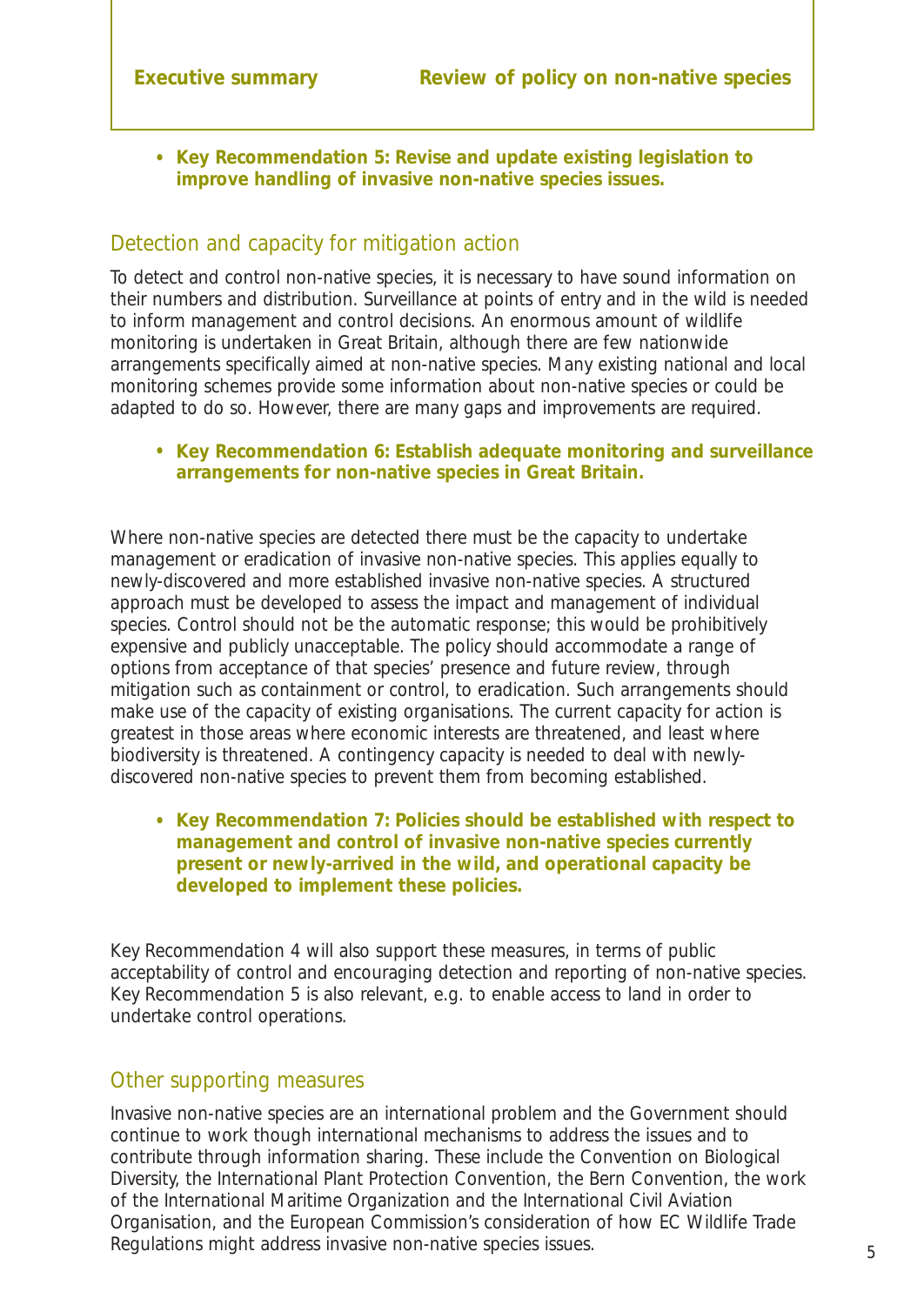#### Implementation of recommendations

It is essential that stakeholders are fully engaged in the development of policies and actions to address invasive non-native species. This should include all those who have an interest; such as conservationists, the wildlife trade, agriculture and horticulture, scientists, and animal welfare bodies. A consultative forum must meet regularly, to develop good understanding of the issues, and to ensure that the relevant sectors become engaged. Its remit should include consultation on policy issues, assisting with development of codes of conduct and assisting with public education and awareness work.

#### • **Key recommendation 8: Stakeholders should be fully consulted and engaged in development of invasive non-native species policies and actions through a mechanism such as a consultative forum.**

These key recommendations will require adequate funding if they are to be effective. This funding will need to be met from improved use and targeting of existing resources combined with some enhancement of resources in the areas of co-ordination and the development of monitoring, risk assessment and control measures.

Progress in addressing invasive non-native species issues must be maintained and the Review Group recommends that Government reviews progress towards meeting these recommendations after five years.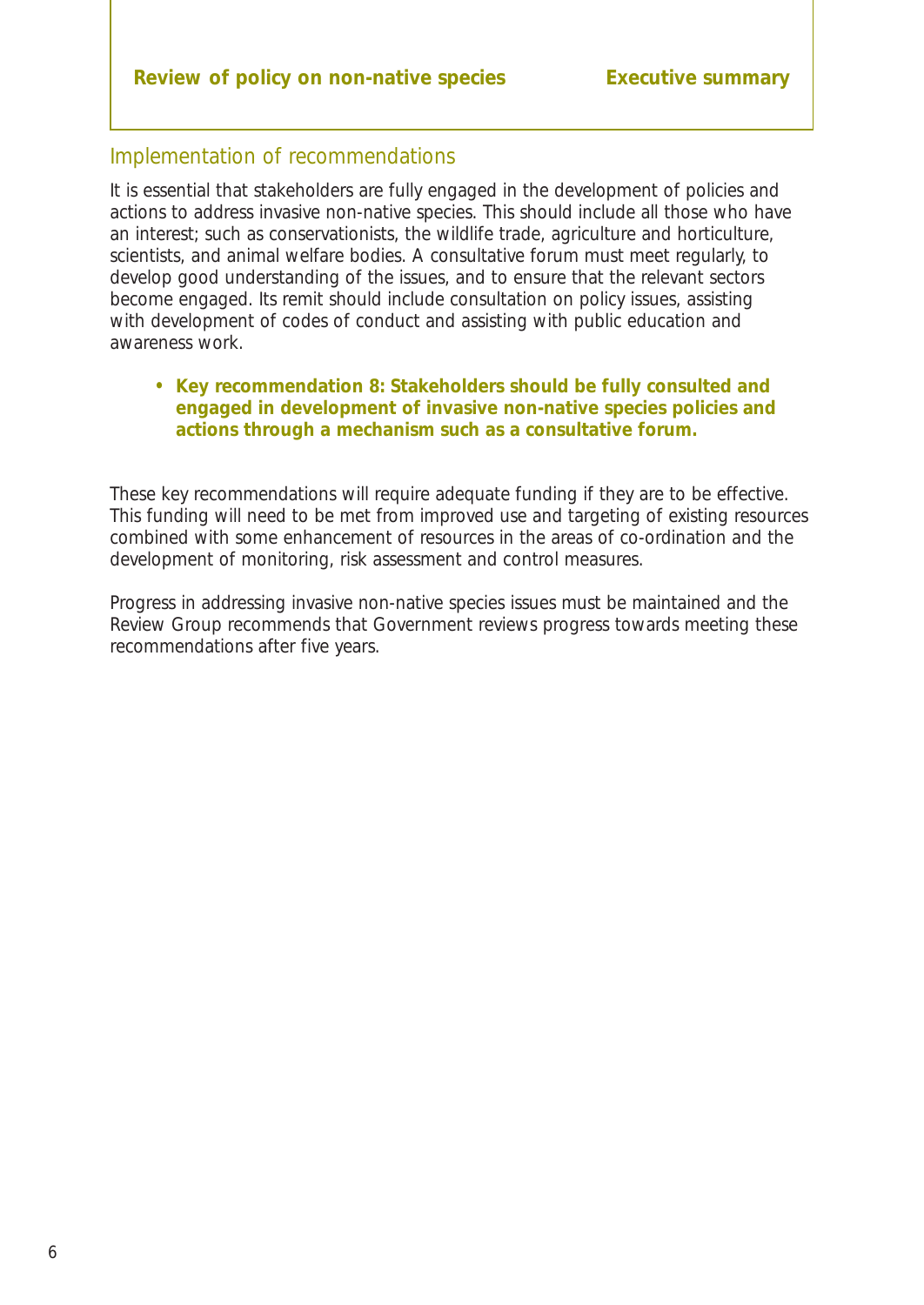# **1.1 Introduction**

Biological diversity faces many threats throughout the world. One of the primary threats to native biological diversity is biological invasions caused by invasive non-native species. The impacts of invasive non-native species are very serious and, on a global scale, may be as damaging to native species and ecosystems as the loss and degradation of habitats (CBD & IUCN (2002)).

Before the growth of human populations, the natural barriers of oceans, mountains, rivers and deserts provided the isolation essential for unique species and ecosystems to evolve. These barriers have been overcome by human activities that have combined to help species travel vast distances to new habitats, where they are removed from their co-evolved predators, competitors or other factors that control their abundance and distribution, and become invasive non-native species. The globalisation and growth in the volume of trade and tourism provide more opportunities than ever before for species to be spread accidentally or deliberately. Customs and quarantine practices, developed previously to guard against human and economic diseases and pests, are often inadequate safeguards against species that threaten native biodiversity. Thus the inadvertent ending of millions of years of biological isolation has created major ongoing problems that affect many countries.

In a local context, biodiversity has particular importance in giving distinctive character to an area whether it be chalk downland, estuary, woodland or mountain. Even in towns and cities, oases of wildlife habitat make an important contribution to the quality of life. However, the world is losing biodiversity at an ever-increasing rate as a result of human activities, with many species and habitats in danger of disappearing, especially at the local level, thereby risking the loss of the distinctive local character that makes each area special and unique.

Non-native species do not necessarily become established when they are introduced to a new ecosystem, and only a small proportion go on to become invasive and cause problems. However, when they do become established and invasive, the scope of biological non-native invasions is global and serious, in both ecological and economic terms. Invasive non-native species are found in all taxonomic groups: they include introduced viruses, bacteria, fungi, algae, mosses, ferns, higher plants, invertebrates, fish, amphibians, reptiles, birds and mammals. They have invaded and affected native biota in virtually every ecosystem type on Earth. The World Conservation Union (IUCN) estimates that hundreds of extinctions have been caused by invasive non-native species. The ecological cost is the irretrievable loss of native species and ecosystems, including loss of characteristic local distinctiveness.

In addition, the direct economic costs of invasive non-native species is likely to run into many billions of pounds annually. For example, invasive non-native animals such as grey squirrels and muntjac deer cause damage to agriculture and forestry, invasive nonnative plants degrade catchment areas and freshwater ecosystems creating flood hazards; pests and pathogens of crops and forests reduce yields and increase control costs and so on. The discharge of ballast water together with hull fouling has led to unplanned and unwanted introductions of harmful aquatic organisms, including diseases, bacteria and viruses, in marine and freshwater systems.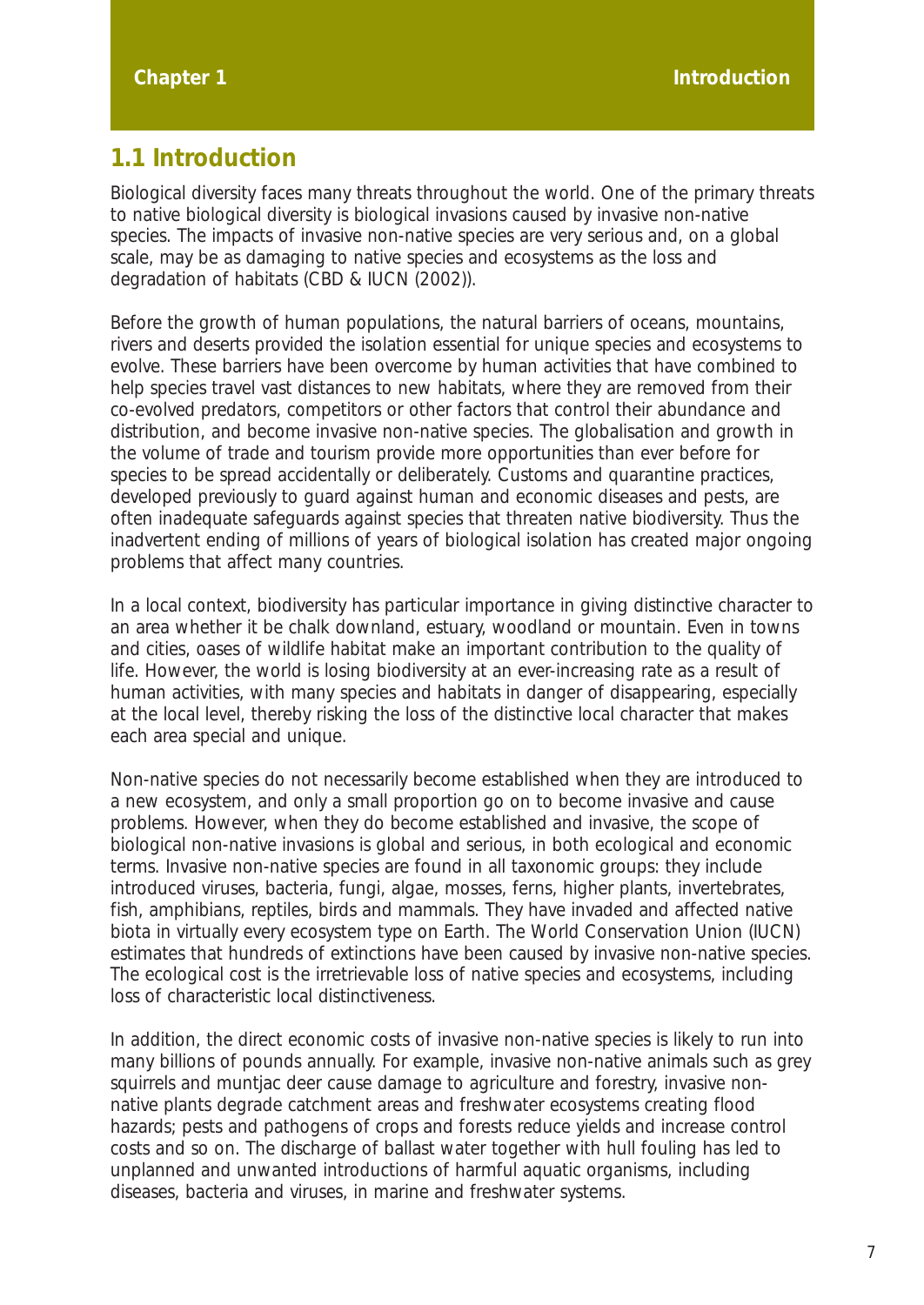For example, well-known invasive non-native species that have caused problems in Great Britain include: Japanese knotweed (crowds out native flora and impacts on other wildlife such as insects, causes problems in respect of flood management and damage to property, even growing through tarmac); American mink (a voracious predator that has had serious impacts on the declining native population of water voles); signal crayfish (has seriously impacted on the native globally-threatened white-clawed crayfish through spread of disease); Chinese mitten crab (damages flood management measures by burrowing in estuarine banks); Zebra mussel (smothers native bivalves and causes fouling of pipes resulting in costs for industry) and grey squirrel (major damage to forestry and has completely displaced the native red squirrel from most of England and Wales).

More detailed case studies demonstrating particular issues are included within this report. The case studies illustrate different species groups causing problems and different introduction pathways, and also some of the costs associated with invasive non-native species.

Species that are native to one part of a country can also become invasive if they are introduced to an area, such as an island, beyond its natural range. An example of this is the introduction of hedgehogs into the Outer Hebrides, an area where they have not historically been present and are causing serious conservation problems by predating on eggs of ground-nesting birds. Evolutionary isolated ecosystems such as island ecosystems can be particularly vulnerable to invasion by non-native species.

In contrast to these costs, many non-native species also give considerable benefits, both social and economic. For example, benefits can be accrued through the use of nonnative species in activities such as agriculture (most commercial species are non-native species or genotypes), horticulture, forestry, ornamental wildlife collections, gamerearing, the pet industry, fisheries, mariculture and other sectors. It is worth bearing in mind that a large proportion of non-native species do not cause problems and action therefore needs to focus on addressing those species which are invasive. It is also acknowledged that many long-established non-native species are valued by society and are here to stay, for example those plants termed as archaeophytes (*i.e.* plants introduced by humans before 1500 such as the poppy).

The implications for biodiversity conservation make a compelling case for the need for action. If Britain does not take sufficient action, it shall suffer both economic, cultural and spiritual loss. Moreover, we shall hand on to our successors a planet which is markedly poorer than the one we were privileged to inherit. There is therefore a need for practical and proportionate policies to address effectively the threat posed by **invasive** non-native species. In the past, there has been a poor appreciation of the potential magnitude and economic costs of the problem. International agreements, primarily the CBD, require States to take action to address these threats. The Government has recognised the significance of this issue and commissioned this review of invasive non-native species policy.

Invasive non-native species present in Great Britain have historically been introduced by all sectors including government agencies, conservation groups, animal rights groups, industry and members of the public. Decisions that led to species introduction and distribution in the past were generally made in line with the custom and practice of the time. Few, if any, were introduced with the deliberate intention of causing harm to native biodiversity or other interests. The responsibility for introducing invasive nonnative species is therefore shared across many sectors.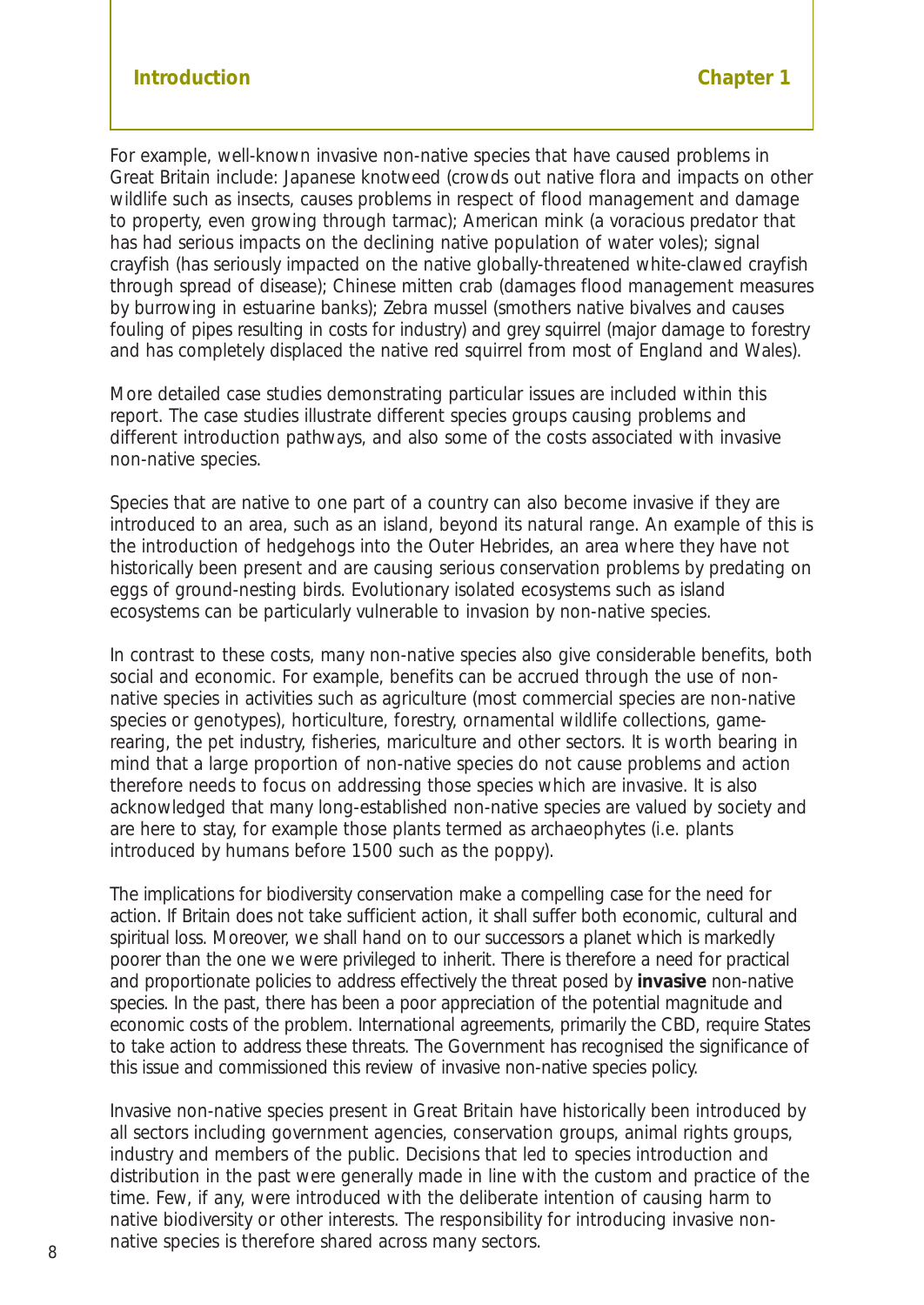It is also the case that the impacts and costs are spread across many sectors. Overall costs to Britain currently caused by invasive non-native species are extremely difficult to quantify as the costs often arise from *ad hoc* action on a local basis and are spread over many different sectors from central and local government, and statutory agencies through to business, NGOs, landowners and managers, and the general public. However, the costs are considerable in both financial and biodiversity terms.

A glossary of terms is given at Annex 4.

#### **CASE STUDY: Japanese knotweed** *(Fallopia japonica)*

**Category of introduction:** intentional (imported deliberately for horticulture), but also released accidentally, at least in part.

**Reason(s) for introduction:** Japanese knotweed, and its related species and hybrids, were highly valued as ornamental garden plants from the mid-nineteenth century and were imported for the horticultural trade. Japanese knotweed has also been planted to stabilise spoil heaps and banks.

**Pathway for the introduction:** importation of plants by the horticultural trade from China and Japan.

**Problems caused by the introduction:** Japanese knotweed creates a vigorous monoculture of canes which grows densely and excludes the vast majority of British flora, with subsequent impacts to the associated fauna. It can colonise most habitats and is regarded as a troublesome pest in many parts of the country because of its rapid invasion and domination of habitats. It appears to have no natural enemies in Britain and is difficult and expensive to control. In addition to affecting native biodiversity, the species also causes problems in terms of flood management. It increases the risk of riverbank erosion when the dense growth of the plant dies back in the autumn exposing bare soil and can also create a flooding hazard if the dead stems are washed into the streams clogging up the channel.

Japanese knotweed can also damage property, for example by growing through tarmac or even the floors of houses, and therefore needs to be cleared from development sites. To prevent its further spread Japanese knotweed, and soil contaminated with it, is treated as controlled waste. The development industry is currently suffering considerable expense from Japanese knotweed management on brownfield sites, which are often severely infested.

Legislation exists to prevent further spread by human activities (including that it must be treated as controlled waste) but the species is now well established in the wild and is expanding its range as shown by Figure 1 which shows the increase in number of 10km squares where the species has been recorded since 1960. The actual area of infestation is unknown.

Japanese knotweed is difficult and expensive to control using current techniques. Assuming 0.5% of the total land area of Britain may be affected by Japanese Knotweed =1200 km<sup>2</sup> (and this is likely to be an underestimate), the cost of control is approximately **£1.56 billion**.



**Native bluebells and other woodland flora can be swamped by Japanese knotweed.**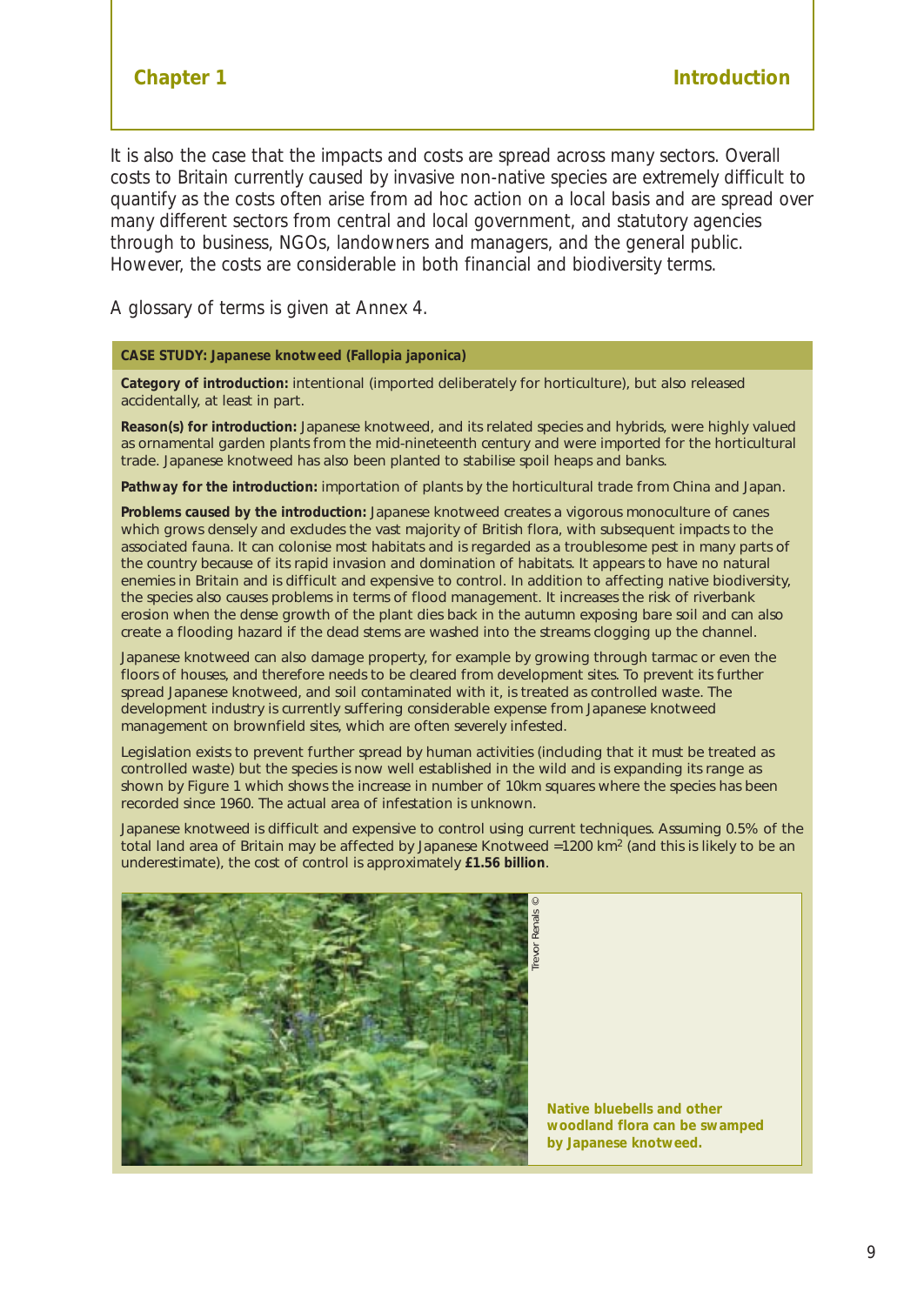# **Introduction Chapter 1**



Data source: Vascular Plant Database, collated for the New Atlas of British and Irish Flora.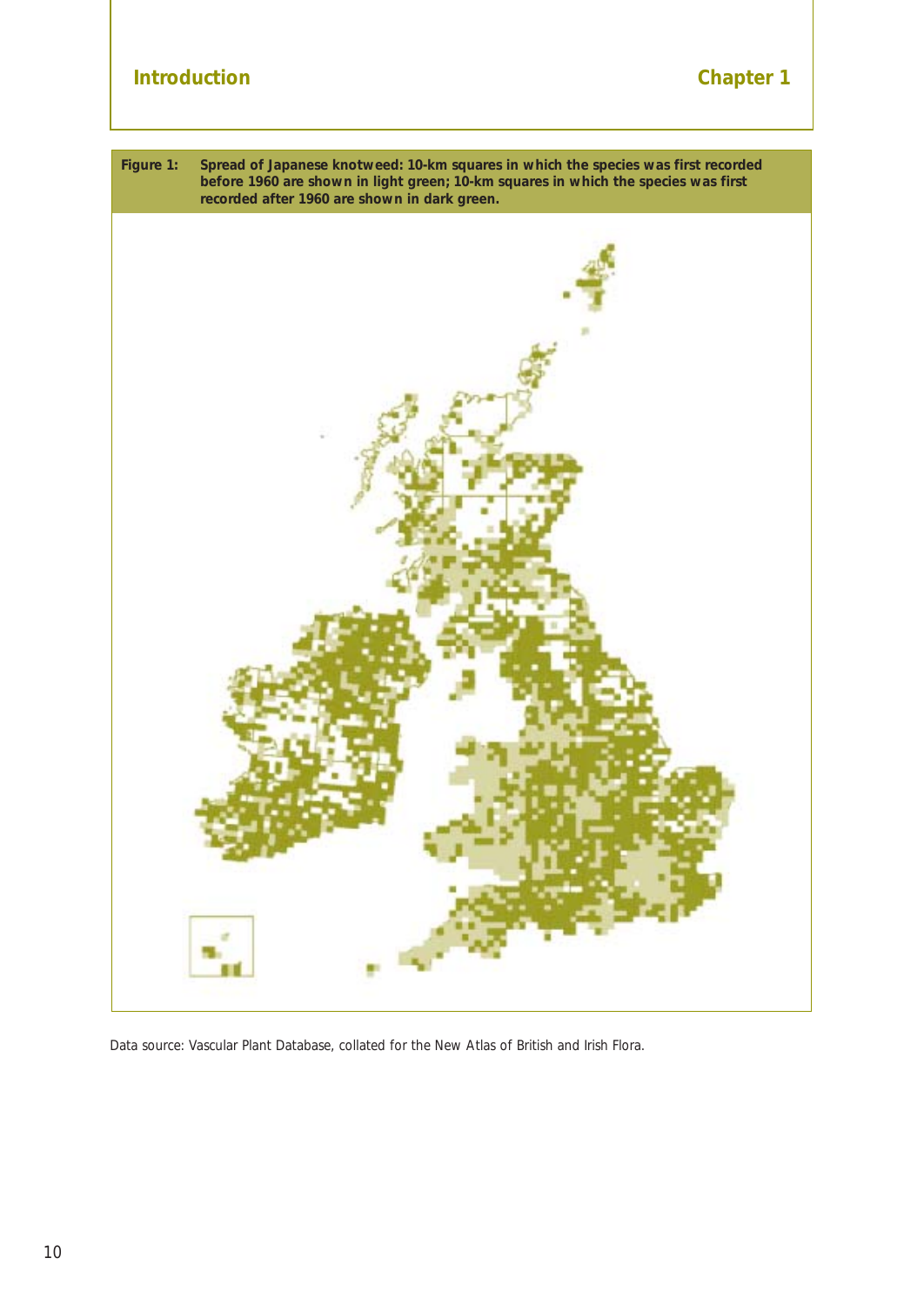# **1.2 Nature and extent of the issue**

When introduced into new environments, invasive non-native species can affect native species in a number of ways: for example by direct predation (such as American mink preying on water voles); including herbivory (such as muntjac deer affecting bluebells); competition for resources (food and territories); habitat alteration or degradation (*e.g. Crassula helmsii* shading out native plants,); spread of disease (*e.g.* crayfish plague, Dutch elm disease and perhaps the decline of red squirrels); and loss of species through hybridisation (such as between native red deer and introduced sika deer). The problem is largely as a result of, or exacerbated by, the absence of natural enemies, such as predators, pests and diseases, which prevent species being invasive in their native habitats.

The majority of non-native species which are introduced have little impact on native species but a small fraction have caused major problems. Great Britain has perhaps been fortunate that to date only a minority of non-native species established in the country have caused serious problems. Williamson (2002) estimated that, as a rough rule-ofthumb for British invaders, for every 100 imported plants, only 10% become casuals, and of these casuals only 10% become established and self-sustaining and of these only 10% actually go on and become invasive pests. Of course this a crude assessment and does not take into account different life strategies and the varied vulnerability of habitats to invasion, but it is a satisfactory rule of thumb that begins to give some perspective to the scale of the problem. It is therefore a minority of species which cause problems but predicting which species will become invasive is fraught with difficulty.

There is little evidence that non-native species have so far caused extinctions in Great Britain, as has happened in other countries. It has been suggested that British ecosystems are, in general, less susceptible than those which have evolved on isolated islands or continents, for example because Britain is larger and/or less biologically diverse than most tropical or sub-tropical islands where severe impacts have occurred. However, there are invasive non-native species that have caused considerable problems such as local extinctions of species such as red squirrels from most of England and Wales. Further examples are given in case studies throughout the report.

The appropriate response to non-native species will need to remain flexible, as predicted changes in climate may increase the risk of invasive non-native species becoming established in Great Britain, especially if such changes stress habitats and make them more vulnerable to invasion (Gregory *et al* (2001)). A whole range of factors cause climate changes across Europe, and in most instances it would be inappropriate (and probably impractical) to prevent range changes resulting from climate change occurring.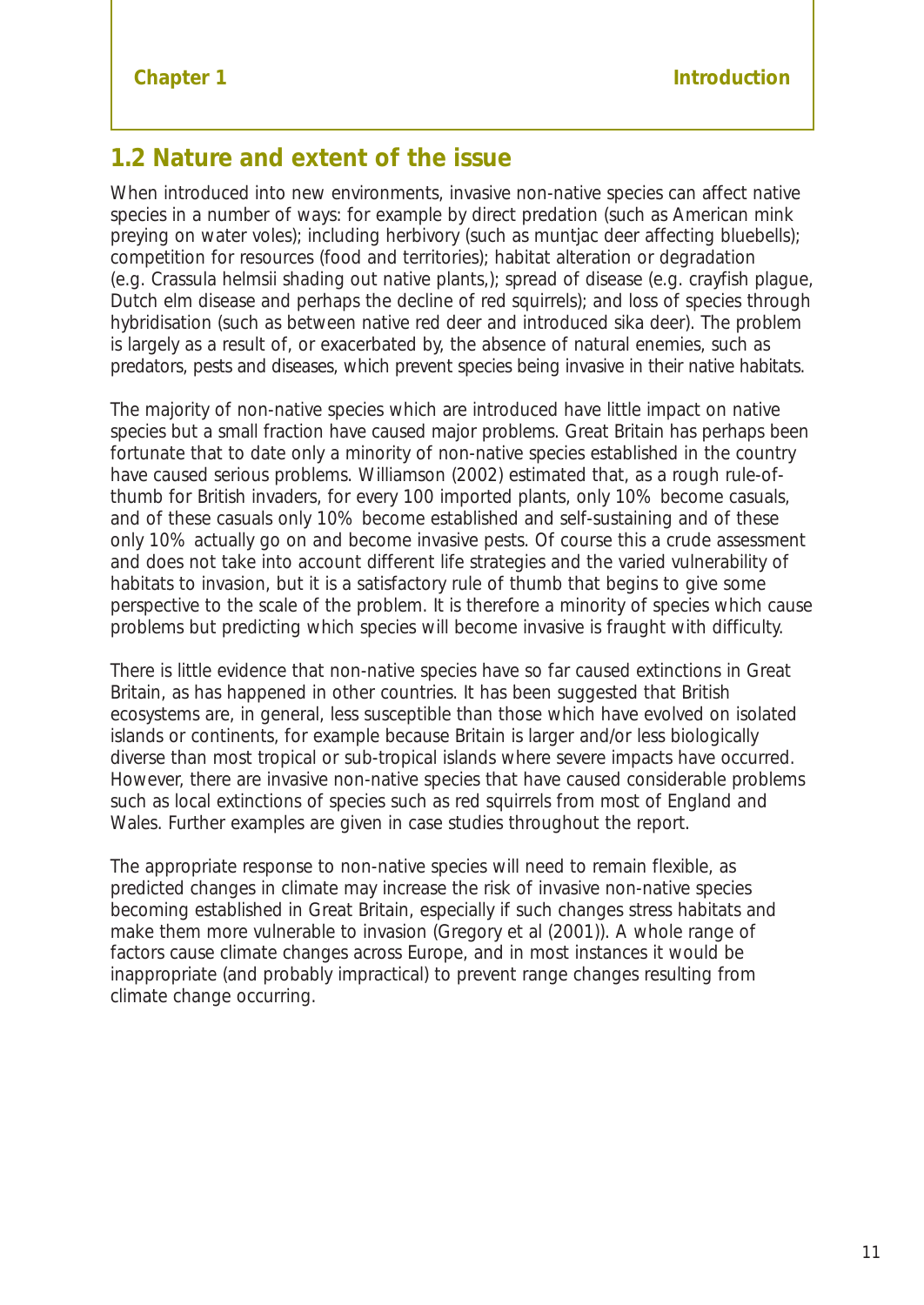#### **CASE STUDY: Grey squirrel** *(Sciurus carolinensis)*

**Category of introduction:** intentional.

**Reason(s) for introduction:** recreational and aesthetic (probably the desire to see what was regarded as a harmless and attractive squirrel resident in Britain).

**Pathway for the introduction:** adults imported to Britain from North America and deliberately released.

**Background to the introduction:** at the time of the introductions to Britain (late nineteenth to early twentieth century) there was less knowledge of the possible harm likely to result from releasing nonnative mammals. At this time, the movement of plants and animals around the world was regarded favourably by many people. There was a perception that non-native species were welcome exotic enhancements to familiar native flora and fauna, rather than potential problem species.

**Problems caused by the introduction:** The grey squirrel is a long-established invasive non-native species which has impacted significantly on native wildlife and also causes significant economic damage. Following introduction, grey squirrels spread rapidly in the lowlands and are now common throughout most of England and Wales and southern Scotland, displacing the native red squirrel *(Sciurus vulgaris)*. They are still absent from parts of north-eastern and north-western England, a few parts of Wales and much of highland Scotland. Their spread has everywhere been accompanied by a reduction in numbers of the red squirrel. Competition between the two species is thought to be one factor in this but recent research has suggested that the grey squirrel may act as a carrier for a virus disease (parapox) to which red squirrels are extremely susceptible. Extinction of the red squirrel in England and Wales is a likelihood in the foreseeable future, although it is more secure in Scotland.

The decline of the native red squirrel is the most serious conservation damage caused by the spread of grey squirrels. However they also cause significant economic damage to tree crops by stripping bark from a wide range of broadleaved and coniferous species. The risk of severe damage may discourage landowners from planting broadleaved trees in parts of Britain and this hinders achievement of government objectives for expanding the area of native woodland in the lowlands.

Grey squirrel damage to woodlands is a cause of major concern to landowners. The Forestry Commission has made various estimates of the loss of timber value to British forests. This is a difficult process because damage is cumulative and accurate data scarce. A 1999 study calculated losses in revenue in state-owned forests in England and Wales as £2m at the end of a rotation. In 2000, a GBwide study put the total cost to the British timber industry of damage to beech, sycamore and oak as £10 million at the end of the current rotation (both studies assumed the worst-case scenario that damaged timber had no value).

Currently, the control of impacts can only be achieved through controlling the squirrel population by killing animals. Public acceptability needs to be considered in respect of methods of control of mammals and other techniques have been investigated. Experimentation with immuno-contraception has given disappointing results after a promising start. Methods of damage limitation by silviculture or habitat manipulation are either impractical or remain aspirational.

Grey squirrels are well established in most of England, Wales and southern Scotland, and have also colonised many urban areas. As far as woodlands are concerned, the grey squirrel is probably the most damaging non-native species that Britain have had to contend with. It seems certain that Britain will have to continue to live with it.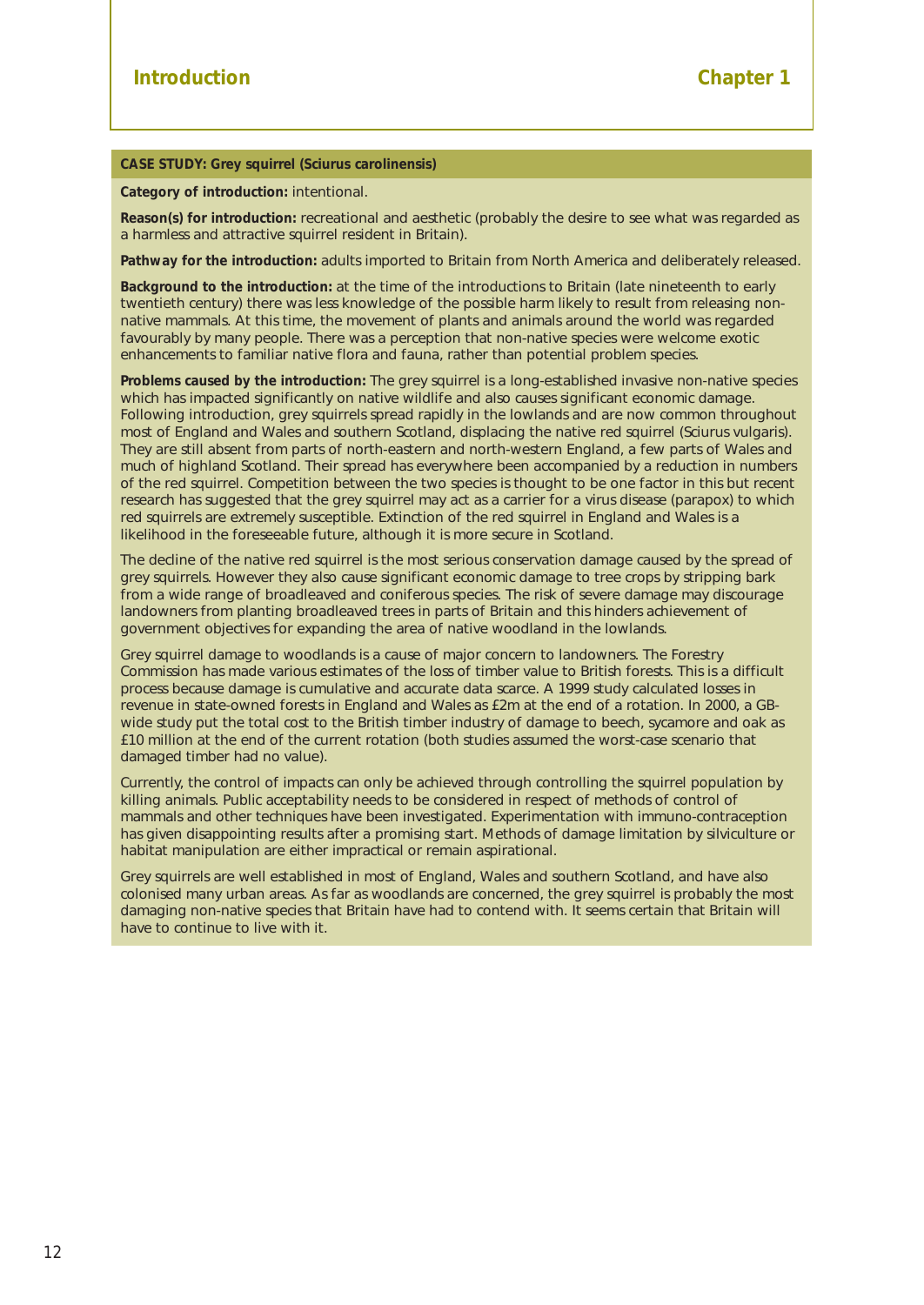

The costs of invasive non-native species can be considered in a variety of different ways. There are the costs of preventing their entry into the country, of monitoring and licensing those already present, the damage they cause to economic activities and, harder to quantify, the damage to biodiversity. Management also has particular costs, either for containment or eradication. Lastly, it should not be overlooked that many non-native species have benefits for biodiversity and the economy.

No estimates of the total costs in Britain are available. Total costs exist for other countries, for instance a Cornell University report for the US Department of Agriculture's, Animal and Plant Health Inspection Service estimates costs of \$138 billion annually for damage, control programmes and research projects (www.aphis.usda.gov/oa/invasive/invasive.html).

# **1.3 The current regulatory framework**

At present, the responsibilities for dealing with non–native species issues are spread across different Government Departments and Agencies. There is a variety of statutory powers under different legislation and also non-statutory measures in place to address invasive non-native species problems. However, these are unco-ordinated and tend to focus on individual sectors. This sectoral approach has evolved over time as different Government Departments and Agencies took action in their respective policy areas to address particular threats specific to those areas. The control measures are most developed where invasive non-native species affect economic interests.

There are a large number of international instruments and much European and domestic legislation dealing with non-native species issues. There are as many as twenty-nine domestic Acts, Orders and Regulations which have relevance to non-native species. Often these instruments consider non-native species only indirectly, for example, in terms of preventing economic damage.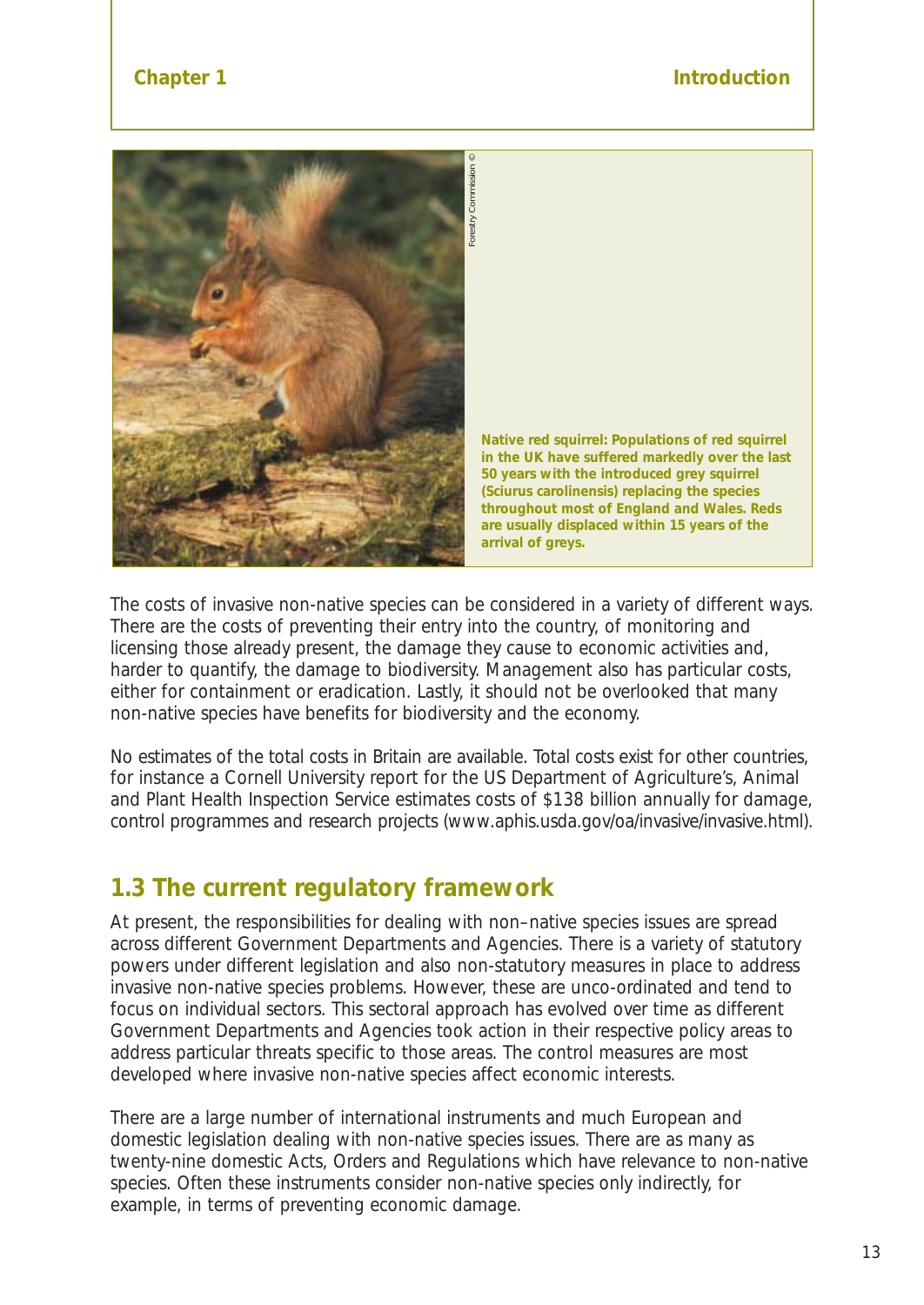Perhaps the most important international instrument is the Convention on Biological Diversity (CBD). This Convention requires contracting parties (of which there are 184), as far as possible and as appropriate, to prevent the introduction of, control or eradicate, those alien (*i.e.* non-native) species which threaten ecosystems, habitats or species. The CBD has done much to provide an over-arching international framework for action, including the development of a set of guiding principles, considered in further detail in Chapter 2. A number of other international conventions and agreements, for example, the Bern Convention, address non-native species to some extent, although they can be rather general in nature.

The main areas of relevant European Union legislation include the EC Habitats Directive, the EC Birds Directive, the EC Wildlife Trade Regulations, the EC Plant Health Directive, and the Forest Reproductive Material Directive.

*EC Habitats Directive* – this Directive requires Member States to regulate deliberate introductions of non-native species so as not to prejudice natural habitats or wild native fauna and flora, where necessary prohibiting such introductions. In Great Britain, this is transposed into domestic legislation by Section 14 of the Wildlife and Countryside Act 1981.

*EC Birds Directive* – this Directive contains similar provisions in respect of prohibiting introductions of species of birds, also transposed by Section 14 of the Wildlife and Countryside Act 1981.

*EC Wildlife Trade Regulations* – these Regulations implement the Convention on International Trade in Endangered Species (CITES) within the EU. The Regulations also contain provisions in Article 4(6)(d) to regulate import and sale of species which present an ecological threat to native species. These provisions are not widely used and currently prohibit import of two invasive non-native species.

*EC Plant Health Directive* – this Directive guards against import of organisms such as pests, parasites and diseases. The EC Forest Reproductive Material Directive can allow restrictions on use of specific imported provenances of regulated tree species (to avoid use of problematic non-native genotypes).

In addition there is a large body of legislation on animal health relating to farmed animals, relevant to import of animals, animal products, pathogens and carriers of animal pathogens. Although there are some similar issues, this falls outside the remit of this review and has not been considered.

The main piece of domestic legislation regulating the release of non-native species in Great Britain is Section 14 of the Wildlife and Countryside Act 1981. Under Section 14(1) of this Act it is an offence to "release or cause to escape into the wild" any animal which:

- a) is of a kind which is not ordinarily resident in and is not a regular visitor to Great Britain the wild state; or
- b) is included in Schedule 9 Part I (this includes established invasive non-native species of birds and other animals).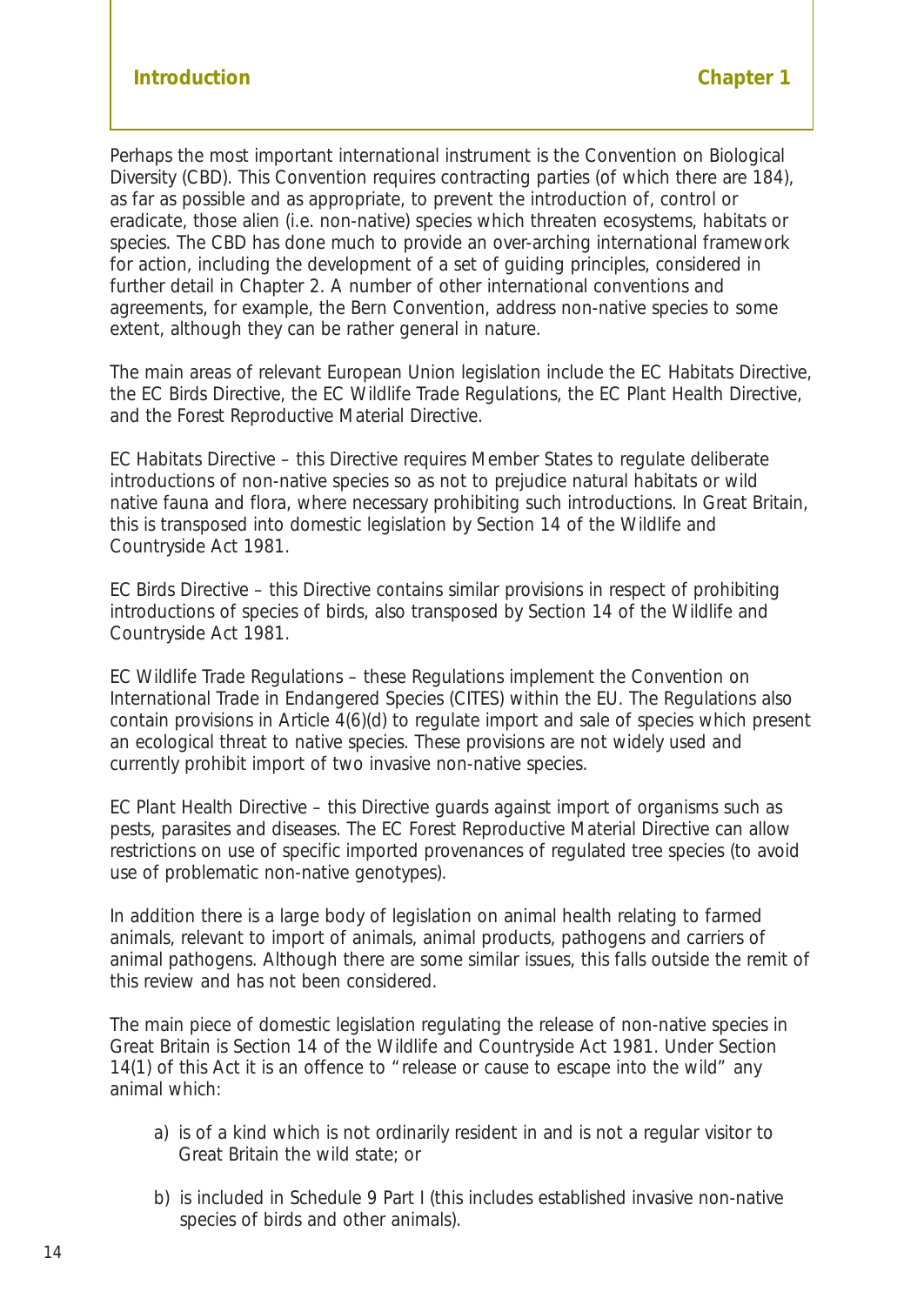Under Section 14(2) of the Act, it is an offence to "plant or otherwise cause to grow in the wild" any plant listed on Schedule 9 Part II (which includes some species of established invasive non-native plants).

There is therefore a general prohibition on the introduction of all non-native animal species, but only for specified plant species. In addition, fungi, lichens and micro-organisms are not covered. Releases do not have to be deliberate or intentional to be prohibited, although Section 14(3) provides a defence if the defendant can show that all reasonable steps were taken and all due diligence exercised to avoid committing an offence.

Guidance issued by the Government states that, in addition to releases into the open environment, "releases or allows to escape into the wild" should be taken to include semi-confined situations, such as greenhouses, because animals can and often will escape from such situations. Under the 1981 Act, licences can be granted giving exemptions from Section 14. The penalties available to the courts for Section 14 offences have been recently increased to include custodial sentences of up to two years.

However, this legislation is considered to have been largely ineffective in preventing further introductions and is difficult to enforce. There have been very few successful prosecutions. This has been partly because of the difficulty in interpreting the legislation, (for example, there is no definition of "the wild") and partly because many introductions are likely to be unintentional or accidental, and may be covered by the defence at Section 14(3). Furthermore, in itself it does little to address the problems posed by invasive non-native species which have already become established in this country.

There is a variety of other domestic legislation which has relevance to aspects of the non-native species issue. This legislative framework has developed on an *ad hoc* basis over the years. Most of it is not intended to address the over-arching issue of invasive non-native species but rather to protect specific sectors or interests. As a result the legislative framework is rather incoherent and inconsistent, with some areas such as plant health having a relatively sophisticated regime in place and other areas less so. The legislation, with varying degrees of relevance, includes the Import of Live Fish Act 1980, the Import of Live Fish (Scotland) Act 1978, the Destructive Imported Animals Act 1932, the Zoo Licensing Act 1981 and the Deer Act 1991.

Local authorities also have some relevant powers. Section 215 of the Town and Country Planning Act 1990 provides local authorities with a discretionary power to require landowners to clean up 'land adversely affecting the amenity of the neighbourhood' which could be relevant to control of invasive non-native species such as Japanese knotweed. Local authorities also have the power to undertake clean-up works themselves under Section 215 and to recover costs from the landowner. The decision whether to take action in individual cases is a matter for the local authority concerned, which will need to take into account all the local circumstances. Also, the Local Government Act 2000 introduced a broad enabling power for local authorities to promote the economic, social or environmental well-being of their area. It would be relevant in allowing local authorities to spend money on invasive non-native species if they chose to do so.

Further details of the legislative review undertaken on behalf of the Review Group can be found in *Review of Non-native species legislation and guidance*, Fasham and Trumper, 2001, Defra.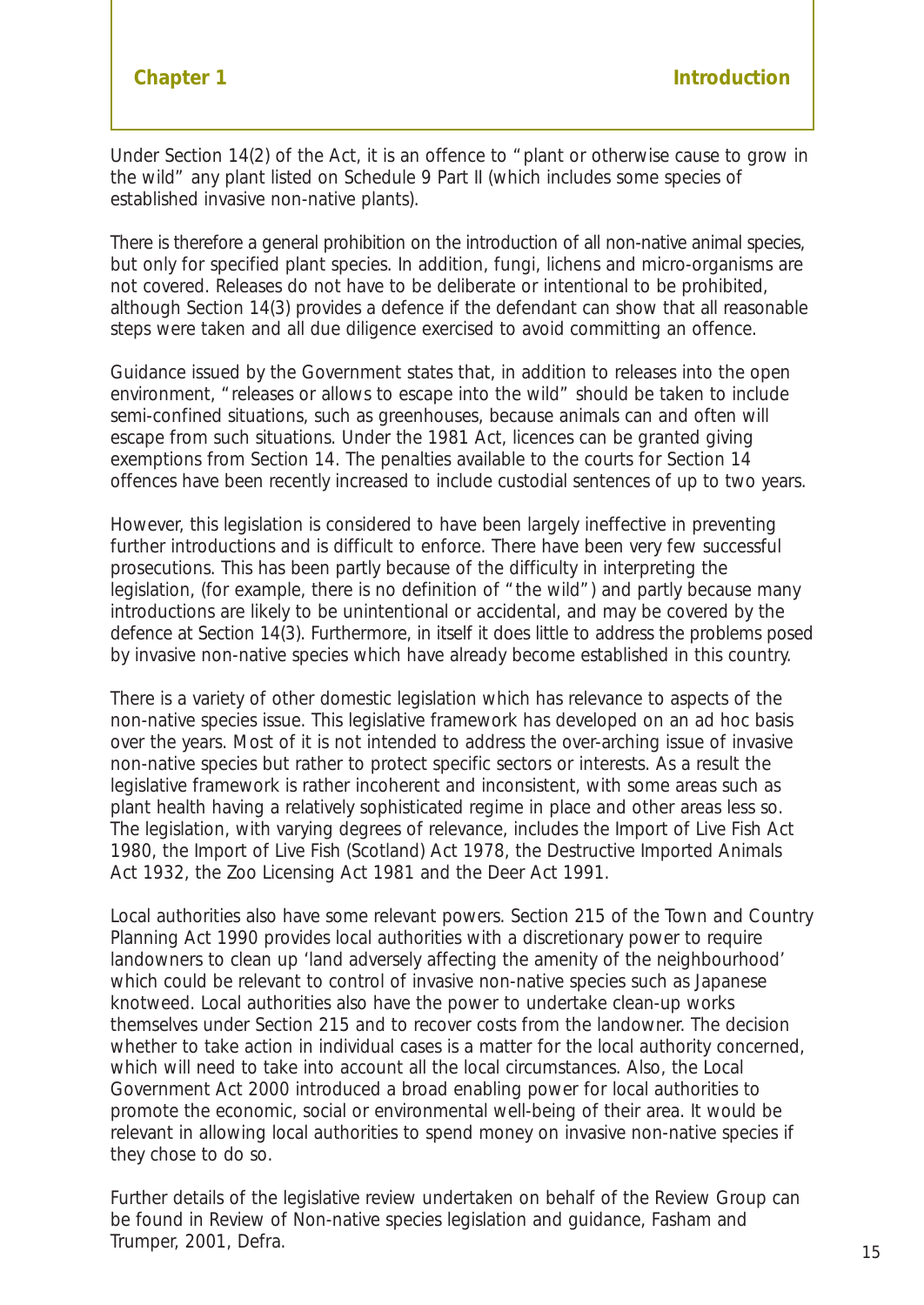#### **Chapter 2 Overall approach to the invasive non-native species issue**

In reaching its conclusions, the Review Group has had regard to the outcomes of the 6th Conference of Parties of the Convention on Biological Diversity (CBD). The CBD is the world's largest international conservation agreement with 184 contracting parties. Article 8(h) of the CBD places obligations on contracting parties to take action in respect of invasive non-native (or "alien") species. It states:

*"Each Contracting Party shall, as far as possible and as appropriate prevent the introduction of, control or eradicate those alien species which threaten ecosystems, habitats or species."*

The CBD has been considering implementation of Article 8(h) and the 6th Conference agreed a set of Guiding Principles on invasive non-native species. While each country faces unique challenges and will need to develop context-specific solutions, the Guiding Principles provide clear direction and recommend an overall approach. They can be found on the CBD's website (http://www.biodiv.org).

# **2.1 The CBD three-stage hierarchical approach**

The CBD Guiding Principles set out a three-stage hierarchical approach to address the issue of invasive non-native species. The Review Group has adopted this overall approach.

The three-stage hierarchical approach proposed by the CBD Guiding principles is summarised as follows:

- The first stage is to give priority to measures to prevent introductions of invasive non-native species.
- The second stage concerns detection of newly-introduced invasive non-native species and, where appropriate, rapid action to prevent their establishment.
- The third stage concerns longer-term mitigation measures, such as containment or control, for established invasive non-native species.

The first stage is prevention. Preventing introduction of invasive non-native species is generally far more cost-effective and environmentally desirable than measures taken after the introduction and establishment of the species. Priority should therefore be given to preventing the introduction of invasive non-native species. The Review Group has considered the pathways by which non-native species may be introduced (both intentionally and unintentionally) and considered what action is necessary to improve prevention measures. The prevention measures recommended are set out in Chapter 4.

However, prevention measures will not always be successful and some invasive nonnative species are already present. The second and third stages of the approach relate to detection of non-native species and the capacity to undertake mitigation measures. The second stage occurs where a new invasive non-native species, not currently known to be present, is detected and rapid action may be able to prevent its establishment. The third stage is where it has not been possible to prevent the establishment of an invasive non-native species, in which case it is necessary to consider mitigation measures. This could accommodate a range of management options from acceptance of that species presence and future review, through to mitigation measures such as containment, control or eradication.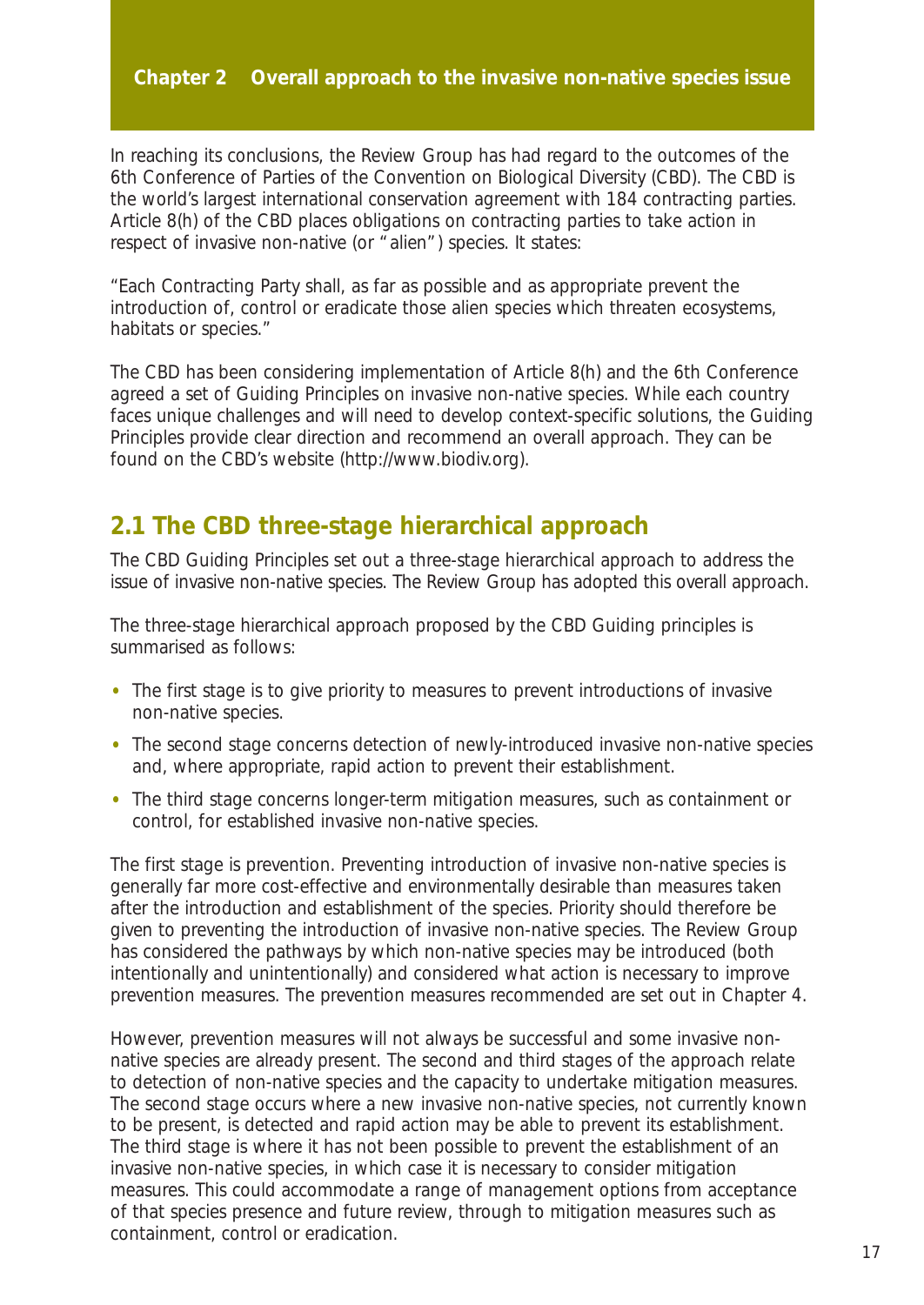To address the second and third stages, the Review Group has considered the surveillance requirements required to detect and monitor non-native species and also the current capacity to undertake mitigation measures. The measures recommended to improve detection of non-native species and the capacity to undertake mitigation measures are set out in Chapter 5.

# **2.2 Overarching principles – the precautionary approach and an ecosystem approach**

#### 2.2.1 Precautionary approach

In accordance with the Guiding Principles, the rationale for future policies should be developed in accordance with the precautionary approach, sometimes referred to as the precautionary principle.

The precautionary approach is a formal recognition of the act of being cautionary when making decisions. The precautionary approach is described in the preamble to the CBD and in Article 15 of the Rio Declaration.

Rio Declaration Principle 15:

*"In order to protect the environment, the precautionary approach shall be widely applied by States according to their capabilities. Where there are threats of serious or irreversible damage, lack of full scientific certainty shall not be used as a reason for postponing cost-effective measures to prevent environmental degradation."*

CBD preamble:

*"Noting also where there is a threat of significant reduction or loss of biological diversity, lack of full scientific certainty should not be used as a reason for postponing measures to avoid or minimize such a threat."*

Guiding Principle 1 on the Precautionary Approach then further describes it as it may relate to invasive non-native species. It states that:

*"Efforts to identify and prevent unintentional introductions and decisions relating to intentional introductions should be based on the precautionary approach described in principle 15 of the Rio Declaration and in the CBD preamble.*

*Additionally, lack of scientific certainty about the various implications of an invasion should not be used for postponing or failing to take appropriate eradication, containment and control measures."*

The precautionary approach is also referred to in the EC Treaty (where it is called the precautionary principle) for the purpose of protecting the environment. There is a detailed European Commission communication elaborating on the precautionary principle. This can be found on the Commission's web site: http://europa.eu.int/comm/dgs/health\_consumer/library/pub/pub07\_en.pdf

This document outlines the Commission's approach to the precautionary principle and acknowledges the difficulty in balancing the freedom and rights of individuals, industry and organisations with the need to reduce the risk of adverse effects to the environment and to find the correct balance so that proportionate, non-discriminatory, transparent and coherent actions can be taken.

#### **Miscellaneous Recommendation 1:**

The precautionary approach is fundamental to dealing with issues arising from invasive non-native species and should always be taken into account in policy development and decision-making.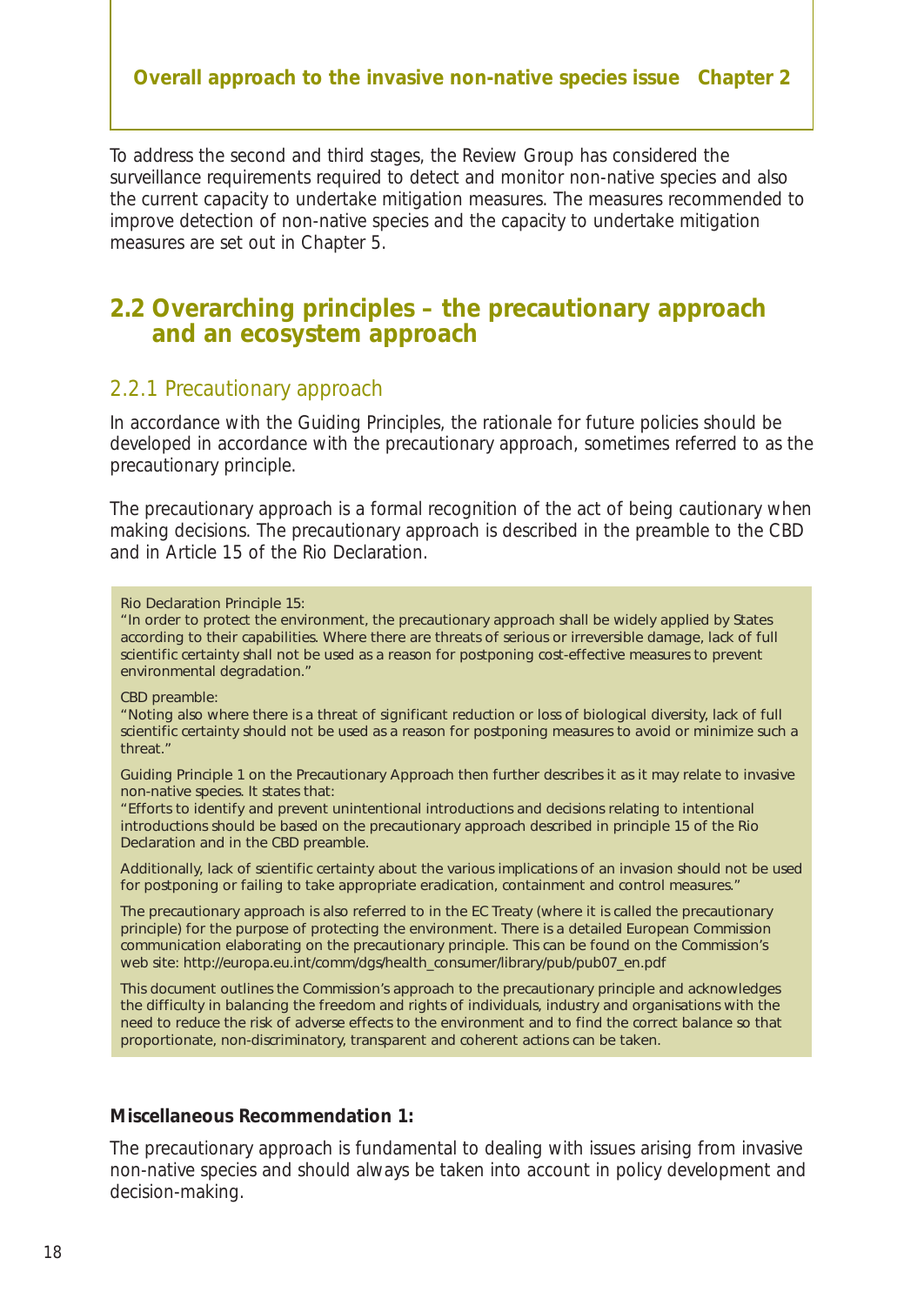### 2.2.2 Ecosystem approach

Although less fundamental to invasive non-native species issues than the precautionary approach, in accordance with the Guiding Principles, an ecosystem approach should be taken into account specifically in respect of decision-making on eradication, containment or control measures. It is set out in detail in Decision V/6 of the CBD, the preamble of which is reproduced below.

Preamble to CBD Decision V/6 – A description of an ecosystem approach

*An ecosystem approach is a strategy for the integrated management of land, water and living resources that promotes conservation and sustainable use in an equitable way. Thus, the application of an ecosystem approach will help to reach a balance of the three objectives of the CBD: conservation; sustainable use; and the fair and equitable sharing of the benefits arising out of the utilization of genetic resources. An ecosystem approach is based on the application of appropriate scientific methodologies focused on levels of biological organization, which encompass the essential structure, processes, functions and interactions among organisms and their environment. It recognizes that humans, with their cultural diversity, are an integral component of many ecosystems.*

*This focus on structure, processes, functions and interactions is consistent with the definition of 'ecosystem' provided in Article 2 of the Convention on Biological Diversity: '"Ecosystem" means a dynamic complex of plant, animal and micro-organism communities and their non-living environment interacting as a functional unit.' This definition does not specify any particular spatial unit or scale, in contrast to the CBD definition of 'habitat'. Thus, the term 'ecosystem' does not, necessarily, correspond to the terms 'biome' or 'ecological zone', but can refer to any functioning unit at any scale. Indeed, the scale of analysis and action should be determined by the problem being addressed. It could, for example, be a grain of soil, a pond, a forest, a biome or the entire biosphere.*

*An ecosystem approach requires adaptive management to deal with the complex and dynamic nature of ecosystems and the absence of complete knowledge or understanding of their functioning. Ecosystem processes are often non-linear, and the outcome of such processes often shows time-lags. The result is discontinuities, leading to surprise and uncertainty. Management must be adaptive in order to be able to respond to such uncertainties and contain elements of 'learning-by-doing' or research feedback. Measures may need to be taken even when some cause-and-effect relationships are not yet fully established scientifically.*

*An ecosystem approach does not preclude other management and conservation approaches, such as biosphere reserves, protected areas, and single-species conservation programmes, as well as other approaches carried out under existing national policy and legislative frameworks, but could, rather, integrate all these approaches and other methodologies to deal with complex situations. There is no single way to implement an ecosystem approach, as it depends on local, provincial, national, regional or global conditions. Indeed, there are many ways in which ecosystem approaches may be used as the framework for delivering the objectives of the CBD in practice."*

CBD Decision V/6 sets out a number of guiding principles on an ecosystem approach.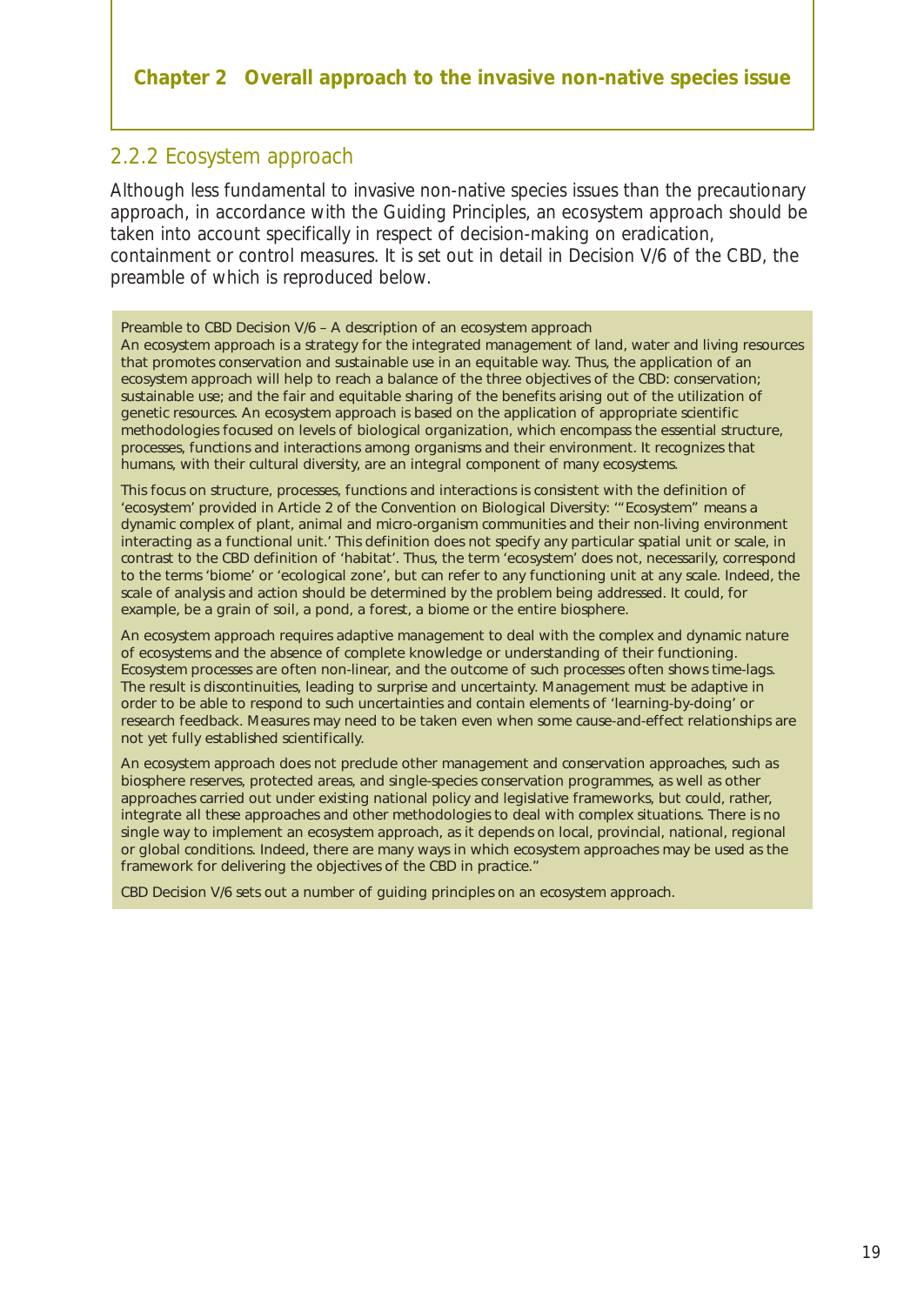# **3.1 The case for a lead co-ordinating organisation**

A wide range of activities can give rise to invasive non-native species problems and a wide range of interests can be affected. The issue therefore inherently cuts across many policy interests.

At present, the executive responsibilities for non–native species issues are devolved and administrative responsibilities are also spread across different Government Departments and Agencies in each part of Great Britain. There is a variety of statutory powers under different legislation and also non-statutory measures in place to address invasive nonnative species problems. However, these are unco-ordinated and tend to focus on individual sectors. This sectoral approach has evolved over time as different Government sectors took action in their respective policy areas to address particular threats specific to those areas. The regimes are most developed where invasive nonnative species affect economic interests. There is currently no single Government contact point or lead co-ordinating organisation.

The Review Group has considered the arrangements in place in the United States, New Zealand, Germany and Italy to see what lessons might be learnt (note: some new measures may have been taken in these countries since this work was carried out at the start of the review process in 2001). The arrangements in these countries are reviewed in a consultant's report to the Review Group, Review of Non-native species legislation and guidance, Fasham and Trumper, 2001, Defra. This covers various constitutional arrangements including federal states with powers devolved to the regions, analogous to Great Britain.

The issue has the highest priority in New Zealand where invasive non-native species are considered to be a grave threat to both the economy and the country's natural heritage. New Zealand has many endemic species which have developed in isolation and are therefore particularly vulnerable to introduction of new species. It is one of the countries most affected by invasive non-native species. In recent years it has developed one of the most extensive and well-integrated approaches on the basis of the threestage hierarchical approach. The lead organisation is a Biosecurity Council, comprising representatives from the relevant Government departments which have invasive nonnative species responsibilities. A Biosecurity Technical Forum provides the Council with technical and policy advice.

In the United States, there has been progress in recent years with the establishment of a National Invasive Species Council to oversee and co-ordinate the activities of all the federal agencies involved. The publication of a National Invasive Species Management Plan has laid the foundations for a much more co-ordinated and comprehensive approach to problems caused by invasive non-native species in the US. The Council is intended to provide national leadership on invasive species, oversee implementation of the work programme, ensure that Federal agency activities are co-ordinated, encourage planning at all levels in co-operation with stakeholders and existing organisations, develop recommendations for international co-operation, develop guidelines and coordinate monitoring and surveillance activities.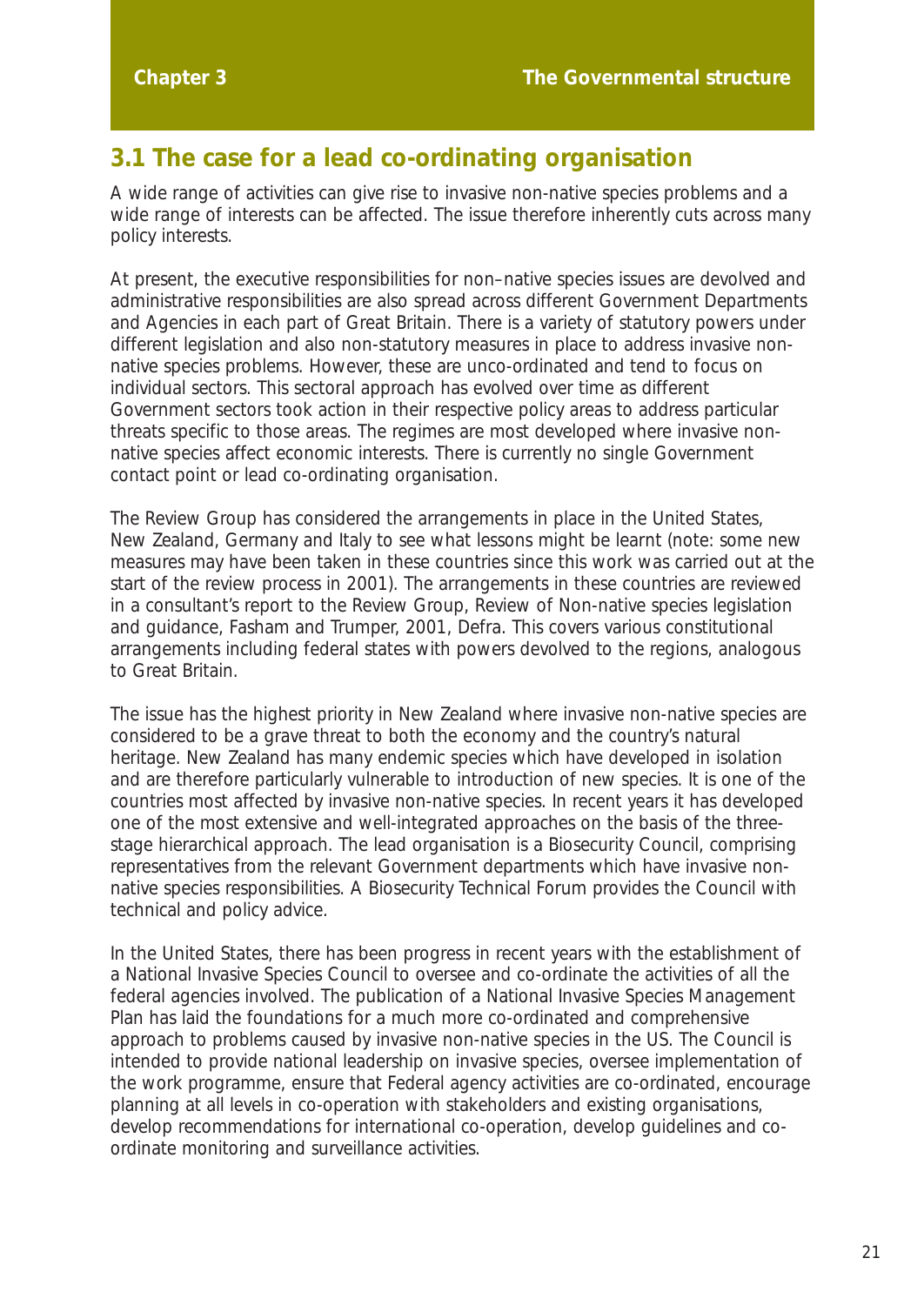Germany and Italy, like the UK, currently have a fragmented, sectoral approach, with some areas, such as plant health, well covered but others, particularly threats to native biodiversity, much less so. This is perhaps partly because European countries either have not yet faced, or have yet to perceive, the same magnitude of costs arising from invasive non-native species as New Zealand and the United States.

This indicates the benefits of centrally co-ordinated policies, driven by a co-ordinating body, and the problems associated with a lack of co-ordination.

#### 3.1.1 Review of existing organisational capabilities and responsibilities

This section reviews existing organisations undertaking management and control of established invasive non-native species, those with statutory responsibilities for control, and those undertaking research to directly support control. Environmental policy is a devolved matter, so Defra, the Welsh Assembly and the Scottish Executive each have policy responsibilities in England, Wales and Scotland respectively for the overarching issues of invasive non-native species and for the main legislation governing it (the Wildlife and Countryside Act 1981). Organisational details and summaries of activities are contained in Annex 10.

Existing organisations dealing with the control of invasive non-native species fall into three categories, those with legislative responsibilities including licensing; those providing research/technical support and advice; and those undertaking inspection/enforcement/ control activities. This model is most evident in the more mature areas where there are clear legislative responsibilities and international obligations. The Defra Plant Health Service provides such an example, including Defra Plant Health Division, Central Science Laboratory Plant Health Group together with the Defra Plant Health and Seeds Inspectorate which fulfil the policy, research and implementation roles respectively for England and Wales. This structure is reflected in Scotland by the devolved administration equivalent, comprising, SEERAD: Plants, Environment and Pollution Division, Plant Health: Plants, Horticulture & Potatoes, the Scottish Agriculture and Science Agency and the Agricultural Staff Group. Legislative frameworks and formal structures exist to support Plant Health with both national and international commitments to combat invasive non-native invertebrate pests and pathogens. A recent Economic Evaluation of the MAFF (now Defra) Plant Health Programme (available at http://www.defra.gov.uk/research/econeval/planth/index.htm) includes case study examples of both the costs of control together with the net social benefit of different plant health issues. These suggest cost-benefit ratios of between 3:1 and 30:1 for six example plant health case studies

Another example from an economically important area is provided by fish and shellfish and the Import of Live Fish regime, for which there are also structures in place to protect these interests. These established areas are motivated by economic concerns with biodiversity taking an increasing but secondary role. They are also limited to those species impacting on a particular interest.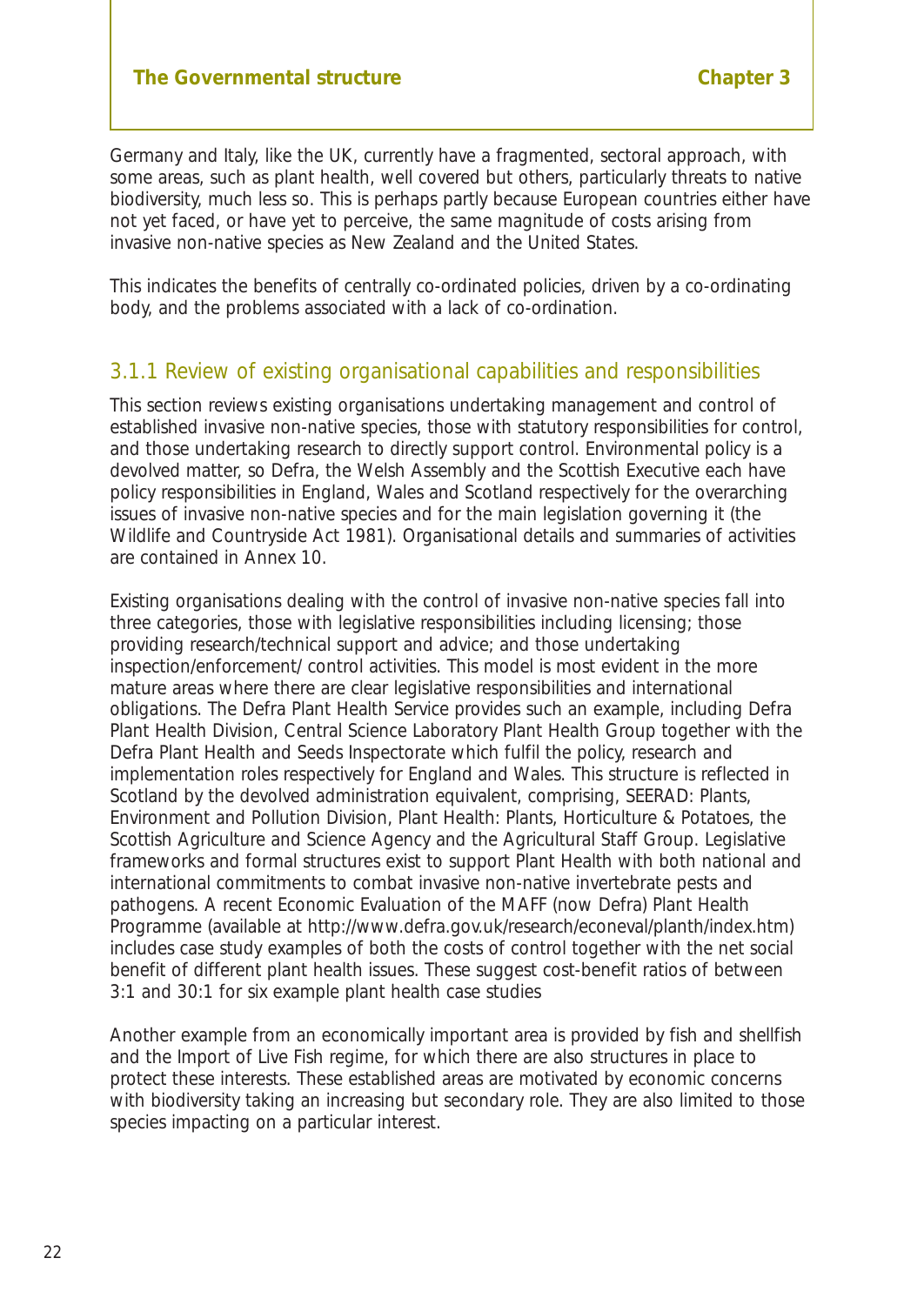The widest statutory responsibilities are carried by the three conservation agencies, English Nature (EN), Scottish Natural Heritage (SNH) and Countryside Council for Wales (CCW). Their responsibilities under the Wildlife and Countryside Act 1981 include the protection of biodiversity across all species groups and therefore all invasive non-native species. However, their role does not cover the economic or cultural impact of nonnative species, nor a variety of related international agreements. In conjunction with the Joint Nature Conservation Committee (JNCC) they advise Government on which species should be listed on Schedule 9 of the Wildlife and Countryside Act 1981.

The research and technical support element is similarly fragmented, typically focussing on particular species groupings. A number of organisations have co-ordinated groups, for example the Institute of Arable Crop Research's Centre for Aquatic Plant Management, The Central Science Laboratory's Plant Health and Countryside Management Groups together with the Centre for Environment, Fisheries and Aquaculture Science (CEFAS) Fish Health and Freshwater Teams. However, a wide range of other organisations and Universities have expertise on particular species.

Inspection, enforcement and control activities are similarly mixed between species groups. Inspection and enforcement responsibilities are most apparent in those areas covering the protection of economic interests, for example the Plant Health & Seeds Inspectorate, The Forestry Commission's Inspection Service and the CEFAS Fish Health Inspectorate. In a number of other areas of primarily conservation interest there are often no identified organisations with responsibility for these activities. The statutory conservation agencies (EN, SNH, CCW, JNCC) have broad responsibilities for the protection of biodiversity across species groupings but no formal inspection or enforcement role. Where viable invasive non-native material may exist within waste material, the Environment Agency has an enforcement role in England and Wales under Sections 33 and 34 of the Environmental Protection Act 1990.

The control of invasive non-natives is again split along economic and species lines. There are established programmes, methods and criteria available to protect economic activities including plant and tree health and fish movements. These include both the control of established pests, but also the surveillance of species entering the country together with co-ordinated responses to prevent their establishment. This contrasts with the measures to protect biodiversity where species entering the country often receive protection from standing legislation and specific measures must be undertaken to demonstrate that they pose a threat before control can be initiated. For example, a non-native bird establishing itself in Great Britain after a release would receive protection under the Wildlife and Countryside Act 1981. As a consequence there is little work to prevent invasive non-native species that threaten biodiversity from establishing populations and most control is of established species that have already impacted on native biodiversity.

The nature of the different organisations undertaking control to protect biodiversity reflect the characteristics of the species concerned. For example, given the site-specific problems they cause, invasive non-native aquatic weeds are controlled by a wide variety of organisations and contractors. Invasive non-native birds and mammals are more mobile and control programmes for these typically contain a regional or national element requiring greater coordination.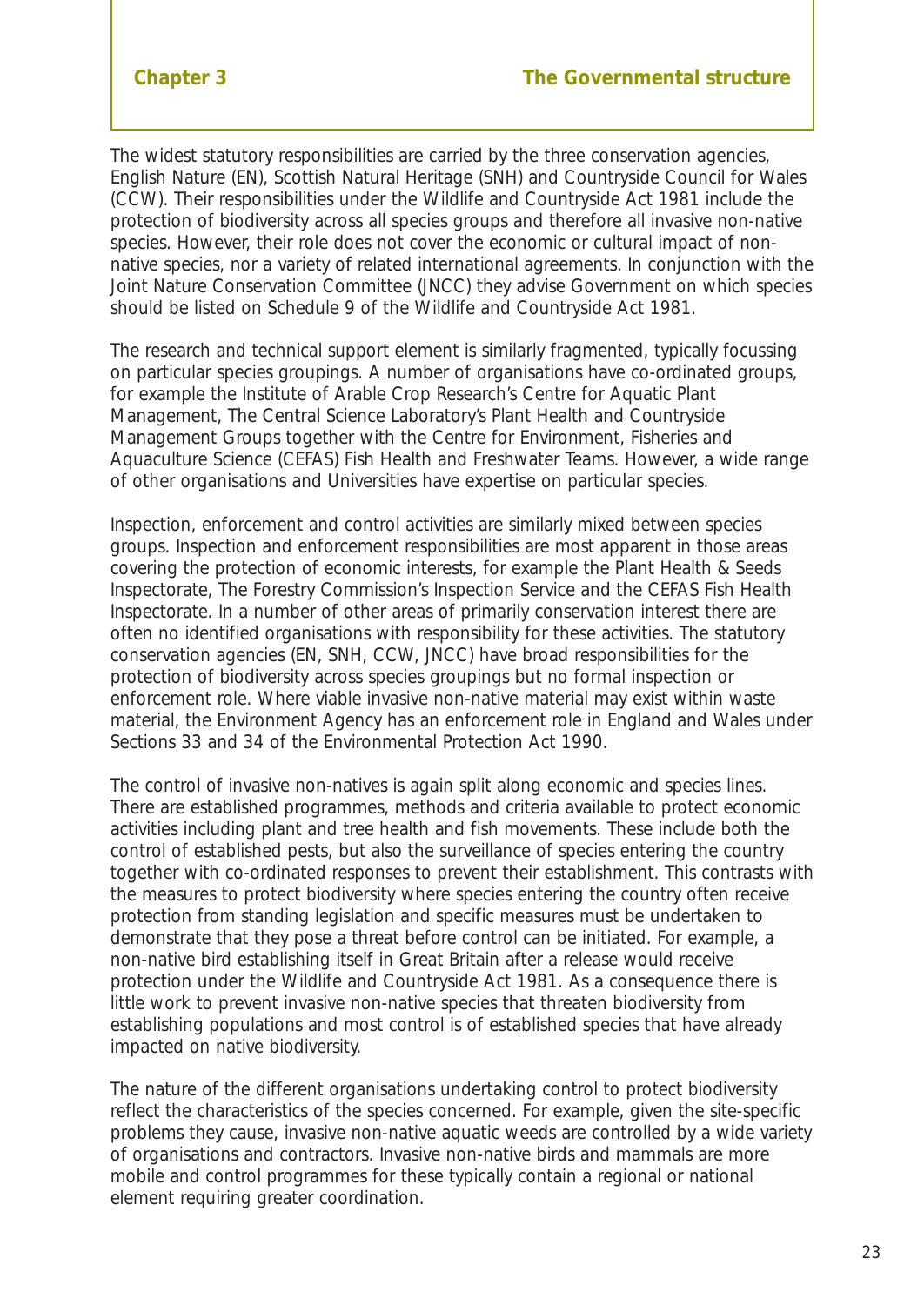Invasive non-native species do not, by definition, respect national or international boundaries. Coordination and a unified approach between national agencies within Great Britain is clearly required for effective management. Similarly, coordination between the United Kingdom and Republic of Ireland, with mainland Europe and beyond is required. A number of structures for European coordination already exist, for instance the Bern Convention and the European and Mediterranean Plant Protection Organisation (EPPO).

In summary, few organisations demonstrate capabilities or responsibilities across different species or economic groupings. While some areas, particularly those protecting economic activities, have mature legislative, support and control functions conducted by well-established organisations, others appear to have little established expertise or coordination. No single organisation has the existing capabilities to fulfil either the policy, research or implementation role for more than one or two species groupings although there is a considerable volume of expertise spread between existing organisations. There is no co-ordinating body to bring together interested parties, set priorities or standardise procedures.

## 3.1.2 Experience of other countries

A number of other countries have recently reviewed their approach to the invasive nonnative species issue and established new legislative and administrative frameworks to deal with these issues. These provide a number of useful examples and frameworks for this country. Descriptions of the experiences of the United States and New Zealand are discussed in this chapter. Within Europe there are also a series of ongoing initiatives, for example the Bern Convention on the Conservation of European Wildlife and Natural Habitats has recently published a 'Contribution to a European Strategy on the Invasive Alien Species Issue (T-PVS (2001)12 Revised) (www.nature.coe.int/cp21/tpvs12rev.doc).

# 3.1.3 Conclusion

The legal status, inspection, research and management responsibilities for invasive nonnative species are currently spread across a range of organisations on species and sectoral grounds. There is currently no one organisation with capacity or responsibility for dealing with invasive non-natives. Coordination is needed at the decision making level and in terms of management to make best use of existing sectoral capabilities and to fill identified gaps. While ensuring coordination, this should also take into account and accommodate existing capabilities and responsibilities. Existing capabilities also need to be extended to cover sectoral gaps and ensure a broad response capability.

The Review Group believes that the lack of adequate co-ordination of government functions is the greatest single weakness in drawing up effective and coherent policies to address invasive non-native species issues. Where many parties are involved in activities relating to non-native species, without sufficient co-ordination, these activities' effectiveness can be hindered by insufficient co-operation, prioritisation and information sharing unless there are clearly defined responsibilities.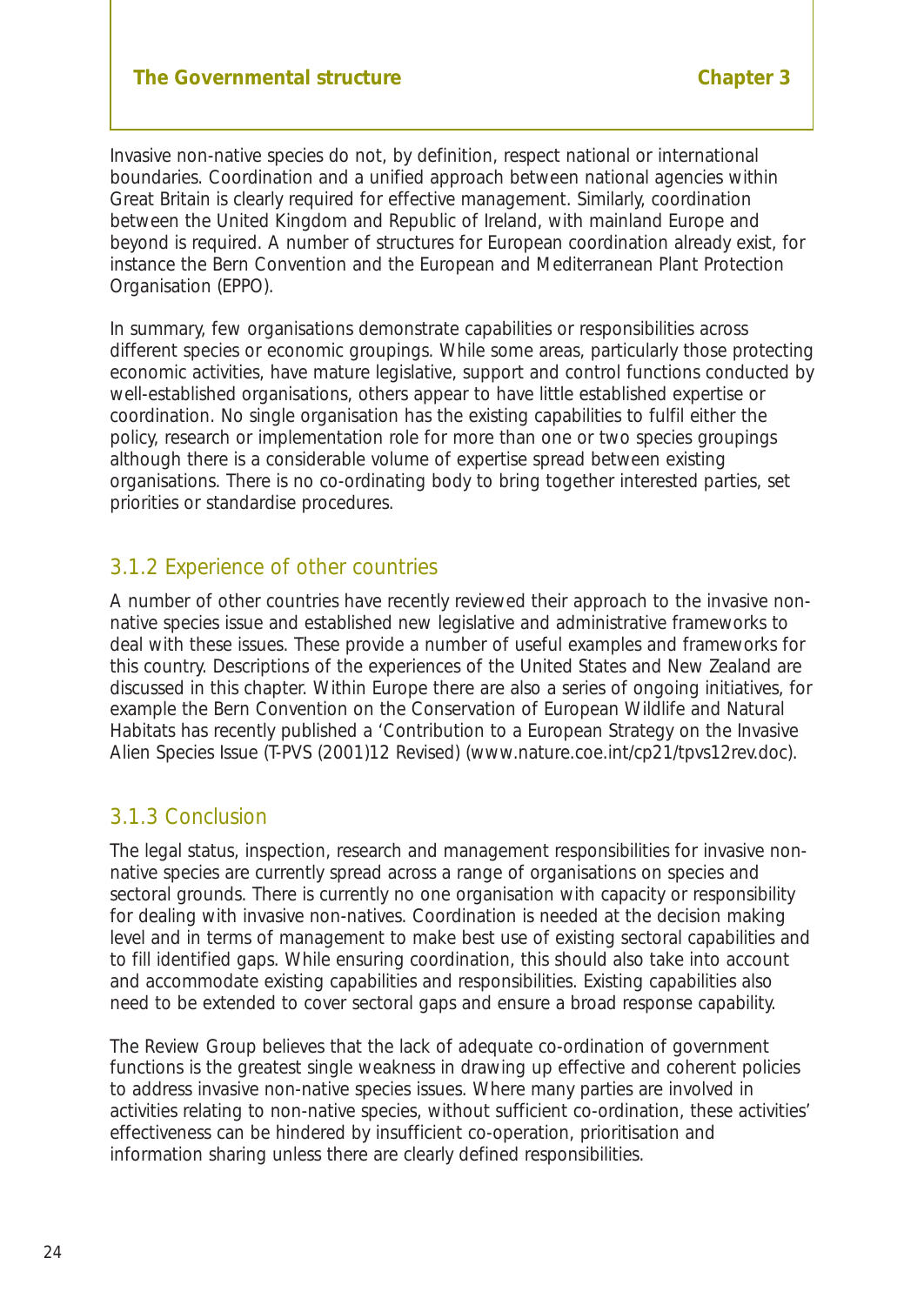The current piecemeal approach has resulted in inconsistency of approach and serious gaps in control and potentially inefficient duplication of effort. This could be addressed by seeking to improve co-ordination between agencies but it is recommended that it is necessary to focus the political responsibility for this issue by designating or creating a single lead co-ordinating organisation.

It is acknowledged that environmental policy is devolved. However, the nature of the issue is such that it is strongly recommended that the lead co-ordinating organisation has a remit for Great Britain. It is intended that the designated co-ordinating body will liaise with all the relevant sectors both within and without Government providing advice, ensuring a coherent approach, prioritising action and implementing appropriate measures.

The Review Group is aware of current work on exotic plant and animal diseases, such as the Illegal Imports Forum. The existing organisational structures in this policy area are complex and the Cabinet Office is undertaking a study into how the various parts of Government tackle the illegal import of products of animal origin, non-animal origin (food), trade in endangered species, plants and plant products and non-native species. It is recommended that the Government consider whether there are opportunities for synergy with other biosecurity initiatives arising from that initiative.

The options for better co-ordination between existing relevant organisations and sectors should be considered. The Review Group recommends that the best option is to focus the political responsibility for this issue by designating or creating a single lead coordinating organisation.

• **Key Recommendation 1: The Government should designate or create a single lead co-ordinating organisation to undertake the role of co-ordinating and ensuring consistency of application of non-native species policies across Government.** 

One way to support improved co-ordination would be to convene an advisory committee with representatives of government, research, NGOs and industry to consider the protection of biodiversity, health and economic interests related to nonnative species. An example of such a model is the Partnership for Action Against Wildlife Crime (PAW). Such a committee or forum could support a lead organisation and this idea of a stakeholder forum is developed further in Chapter 6.

# **3.2 Functions of a lead co-ordinating organisation**

The Review Group has identified a series of functions that require better co-ordination and which could be undertaken by a lead co-ordinating organisation. This section briefly considers the main themes, including for completeness those that clearly fall to central government such as revision of legislation. These themes, and the supporting arguments, are fully considered and developed throughout this report rather than in this section.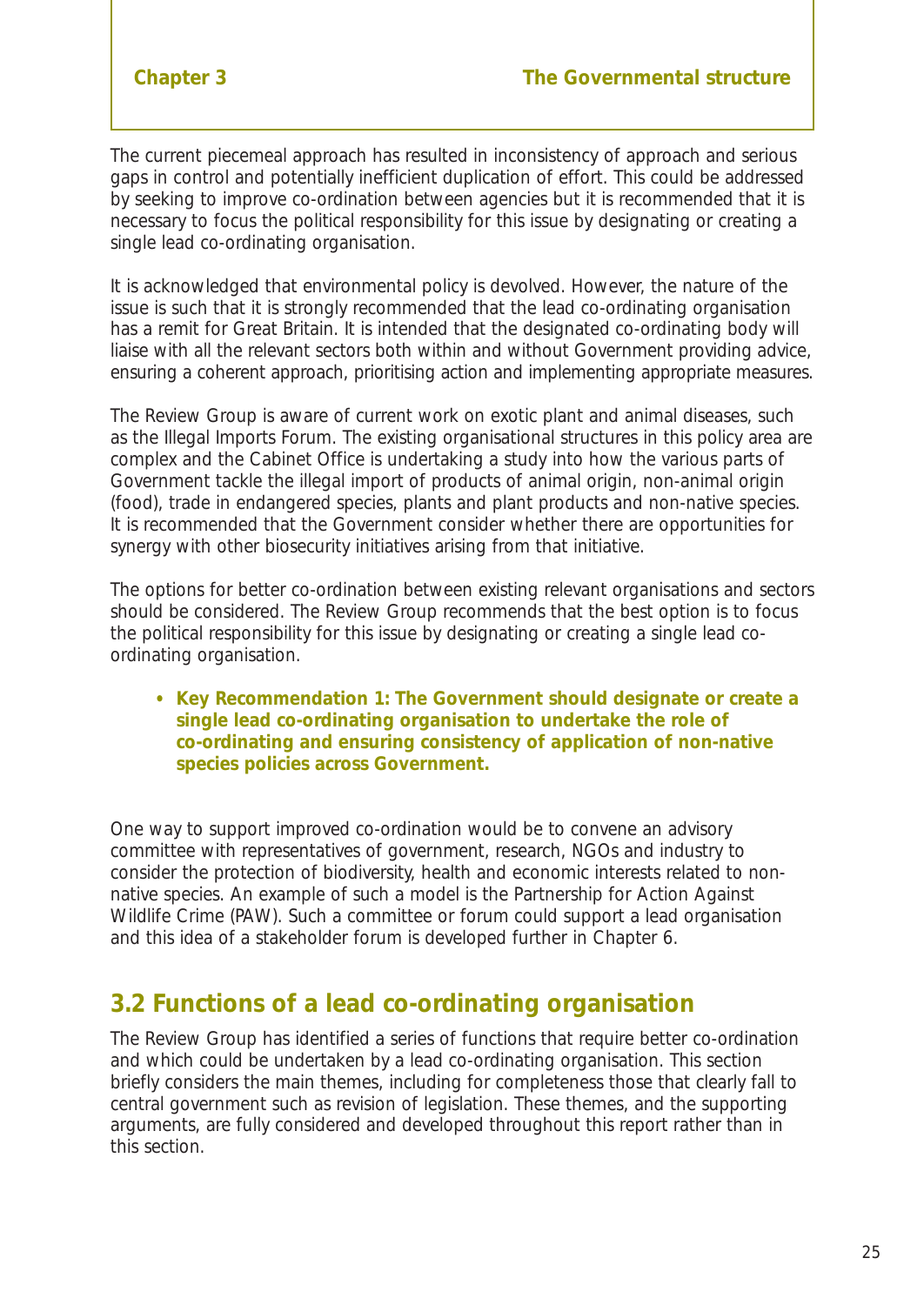Consideration of the functions to be undertaken will assist in devising the most appropriate format for such a body, or other mechanism to achieve the desired result. The Plant Health model provides one possible structure, with a policy component in the central government department, a scientific component and an implementation (including inspection and enforcement) component. Another model would be conservation policy with the policy component retained in the central government department, with statutory conservation agencies which undertake both the scientific and implementation components. The exact division of responsibilities functions between the different components would need to be determined in due course.

Clearly, devolution will also be a key issue in considering structures. Environmental policy is devolved and therefore one central government department alone cannot undertake the function as a lead co-ordinating organisation on a GB-basis.

#### 3.2.1 Functions

The overarching function would be **co-ordination**; to liaise with all sectors with an interest in non-native species issues, both within and beyond government, ensuring provision of information and advice, coherence of cross-cutting areas and consistency of approach. It would provide a single point for provision of advice and information to all parts of government, industry, conservation, the public and other interests on all non-native species issues.

This role would also involve issues such as international information sharing on invasive non-native species and assisting in developing international information networks. Another important issue is ensuring a mechanism such as a forum for stakeholder engagement and consultation. Other specific functions to be undertaken are:

#### **Risk assessment:**

Once a risk assessment system has been developed setting common standards, undertaking of actual risk assessments will require the involvement of specialists in the specific species groups being considered. This is a scientific function.

#### **Acting on risk assessments:**

Prioritising the areas requiring action on the basis of risk assessments relating to nonnative species and their introduction pathways would be a key task. It will be necessary to develop policies on the required actions on the basis of such risk assessments.

#### **Codes of conduct:**

Engagement with industry and other relevant sectors to develop Codes of Conduct to address threats from particular species or introduction pathways will be a key task.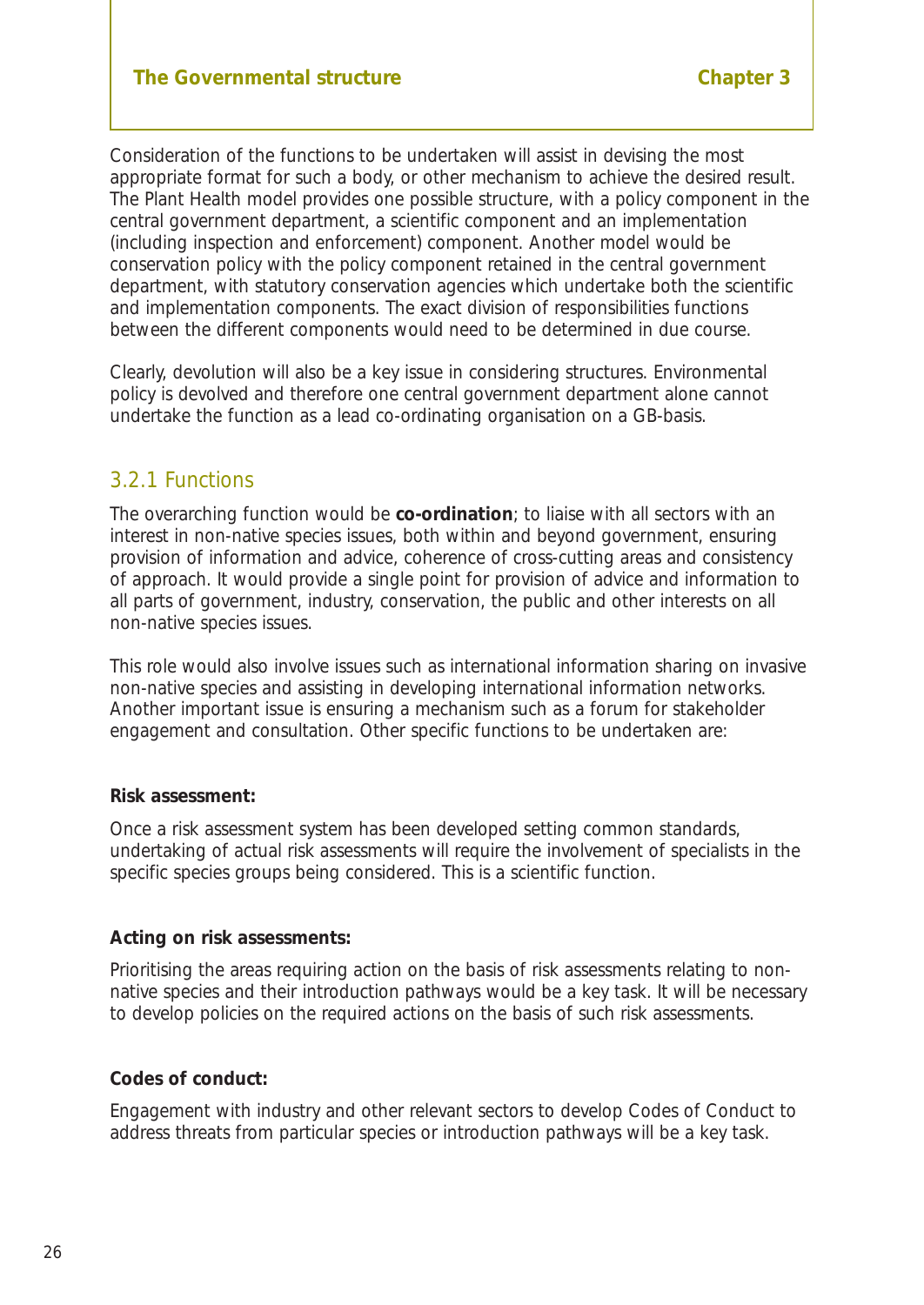#### **Education and awareness strategy:**

Development of a targeted education and awareness strategy, involving all the relevant sectors, will be a key task. This will need to operate on various levels from the general public to scientists to other relevant professionals.

#### **Management/control of invasive non-native species:**

Development of a structured decision-making process for control and management will be a key task. Once developed it will be necessary to implement this decision-making process, including making use of existing expertise and capacity by liaising with existing organisations. There is a need for capacity to undertake management to be further developed.

#### **Revisions to legislation:**

Developing proposals to revise legislation will clearly be a function for central government departments (including the devolved administrations in their respective areas), although advice from relevant sources may be instrumental in developing proposals.

#### **Monitoring and surveillance:**

The statutory conservation agencies are already the lead point for government on wildlife monitoring, are involved in a number of programmes covering different species groups and have links and contacts with monitoring and surveillance undertaken by NGOs. This role could be adapted better to address non-native species surveillance needs and the information fed back to inform the other work streams. This function should include monitoring the effectiveness of management strategies.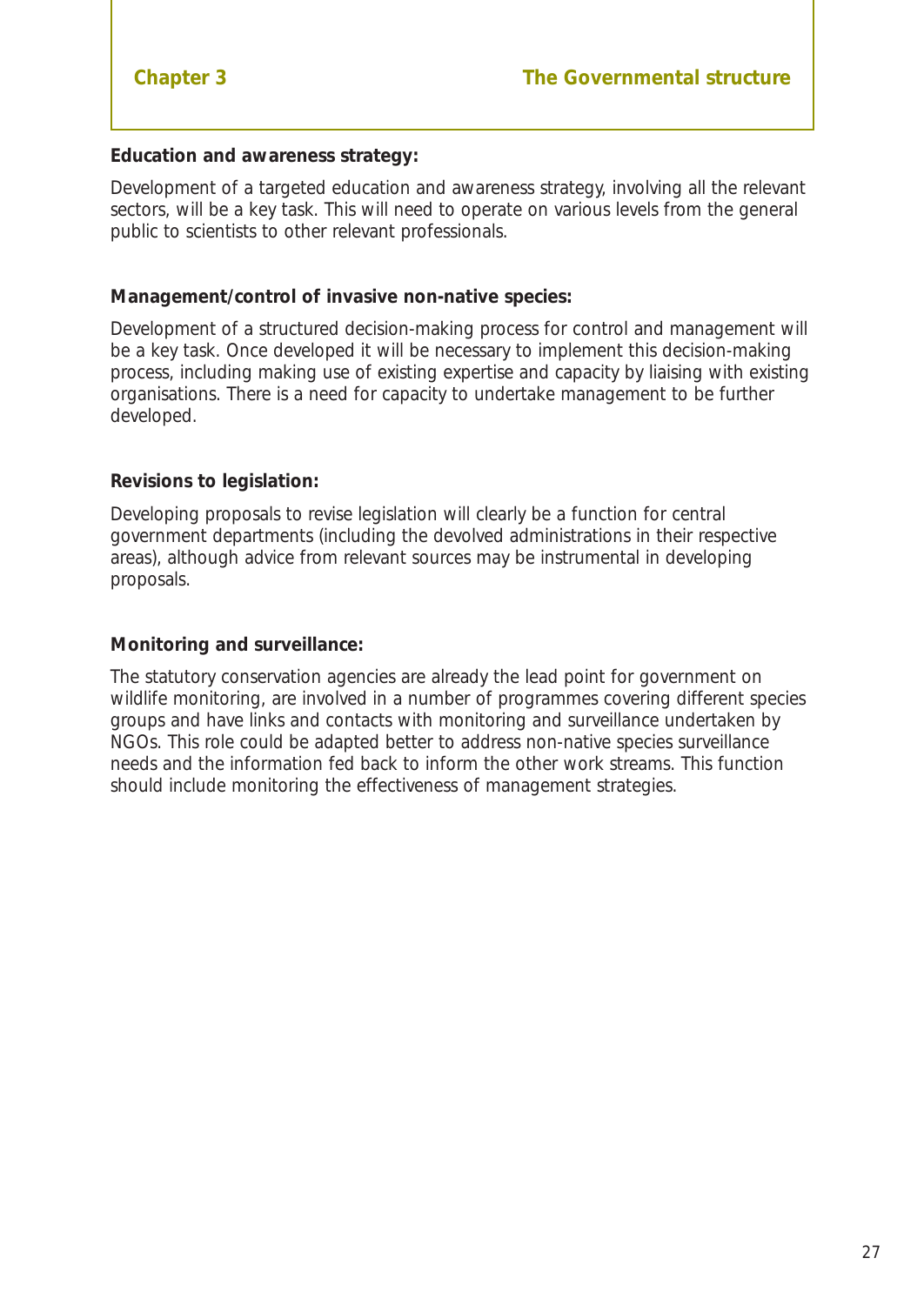# "Prevention is the first and least costly line of defence" *Global strategy on invasive alien species,* 2001

The three-stage hierarchical approach sets out that measures to prevent introduction of invasive non-native species are generally far more cost-effective and environmentally desirable than measures taken following introduction and establishment of such species. Prevention is better than cure when dealing with troublesome invasive nonnative species, in saving money lost through the depredations of invasive species, by reducing damage to characteristic native biodiversity and in reducing the costs of undertaking mitigation/control measures should an invasive non-native species become established. Increasing concerns over the use of pesticides and the withdrawal of treatments mean that prevention of pest invasions is increasingly necessary. This chapter sets outs the recommendations on improvements to prevention measures. Prevention measures should be considered to be the highest priority.

Prevention measures should be deployed in the most appropriate combination, as part of a national strategy for dealing with invasive non-native species. The Review Group has considered existing prevention arrangements, identified relevant introduction pathways and reached a series of recommendations for improvements. It is recommended that a combination of new codes of conduct and public education campaigns backed up by improved legislation and better surveillance, will be most effective in reducing the number of damaging invasive non-native species that become established here. The measures summarised in this report will need to be discussed more widely with those sectors concerned with non-native species issues. It is also essential that the measures suggested here are deployed in a consistent and coordinated way. Their implementation should be based upon the wise use of the precautionary approach, coupled with careful risk assessments. It is the view of the Review Group that the co-ordination necessary to deliver these measures will require clearer organisational responsibilities to be defined than has previously been the case in Great Britain.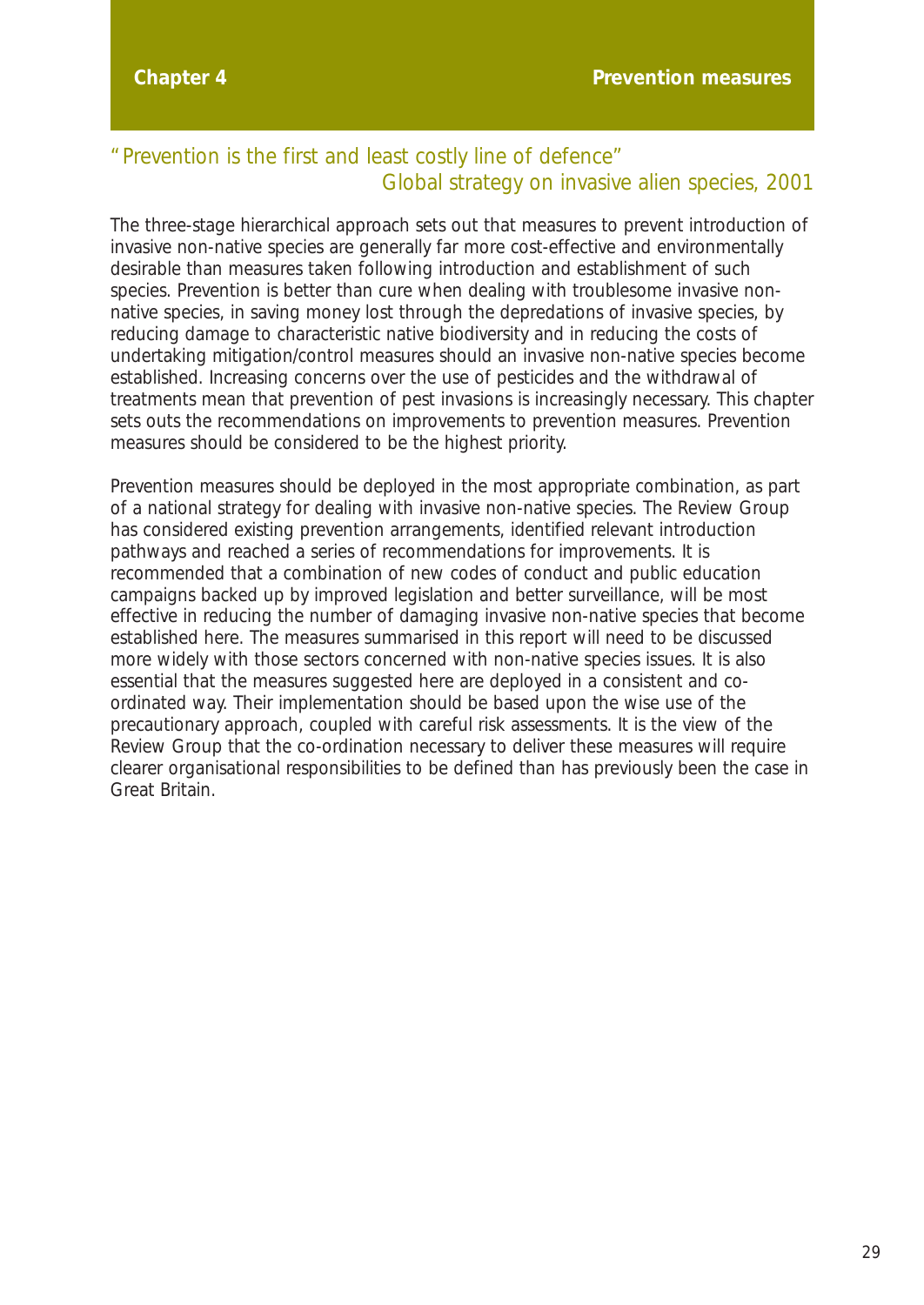#### **CASE STUDY: Chinese mitten crab** *(Eriocheir sinensis)* **and Zebra mussel** *(Driessena polymorpha)*

**Category of introduction:** unintentional.

**Pathway for the introductions:** likely to have been introduced unintentionally by ballast water transfer or hull fouling, introducing species to marine, estuarine and riverine environments.

**Problems caused by the introductions:** These species can both affect native species and cause economic damage.

The Chinese mitten crab *(Eriocheir sinensis)* is a native of East Asia, introduced into Europe in the 1930s. It is thought to have been transported to Britain in ships' ballast water (juvenile crabs and larvae) or perhaps by adult crabs clinging to ships' hulls. The species has six larval development stages and it is understood that for complete development the larvae need to migrate to the open sea. Dispersion of the species is assisted by the pelagic larvae and mobile adults. Adults live in freshwater migrating to river estuaries and coastal regions to breed.

Its distribution in Britain includes the Thames, Humber and Medway estuaries and numerous rivers. Factors influencing the distribution and spread of the Chinese mitten crab include currents taking the larvae along the coasts of Europe (Clare *et.al*., 1994). Chinese mitten crabs have been recorded all along the east coast of Britain but so far there are no records from the west coast.

The mitten crab is a voracious predator and many native species are thought to be threatened by the species, including threatened native crayfish populations. It also damages estuarine banks by burrowing and fishing nets by cutting mesh (Ingle, 1986). In high population densities it causes erosion of soft sediment banks and is therefore a cause for concern in terms of flood defence measures. In the Thames estuary, it has been found to aggregate in locations near warm water outflows.

A project is planned to provide bank protection in the Thames estuary as a consequence of mitten crab damage. This aim is to install hard defences rather than control of the species (costs are not yet available). It should be noted that such measures to remedy problems caused by an invasive alien species could affect other species using that habitat. Newcastle University is currently undertaking a project studying the spread of the species in North East England and possible management measures for controlling its breeding patterns.

Zebra mussels are native to the Black Sea and Caspian Sea basins. They were first reported in the British Isles in Surrey docks, London in 1824. By 1850 they had spread by canals and rivers over most of central England. Zebra mussels were first documented in Ireland in late 1996 and early 1997 in the Lower Erne and Lough Derg. Zebra mussels attach to hard surfaces including other bivalves and can rapidly reach high densities. It has a planktonic larval stage which can be present in the water column throughout the year.

Zebra mussels are filter feeders and in high densities will significantly reduce the phytoplankton and zooplankton levels, which may have a direct effect on fish populations in terms of decreased food availability for juvenile fish and increased predation due to greater water clarity. Zebra mussels also smother native freshwater urionid bivalves leading to decreases and removal of native bivalve populations (Ricciardi *et.al*, 1995, 1996, 1997). However, a particular concern is the extent to which the species causes fouling in pipes. In many instances this has resulted in major additional costs for industry (*e.g.* cooling water) and water supply agencies, requiring the installation of expensive filtration or sterilisation systems (Claudia & Mackie, 1994). No estimate is currently available with regard to cost implications for Britain.

Problems caused by species in marine or other aquatic environments can be particularly difficult to remedy. This demonstrates the importance of effective prevention measures to avoid introduction of new species by known introduction pathways, for example measures to avoid unintentional transfer of species with ballast water.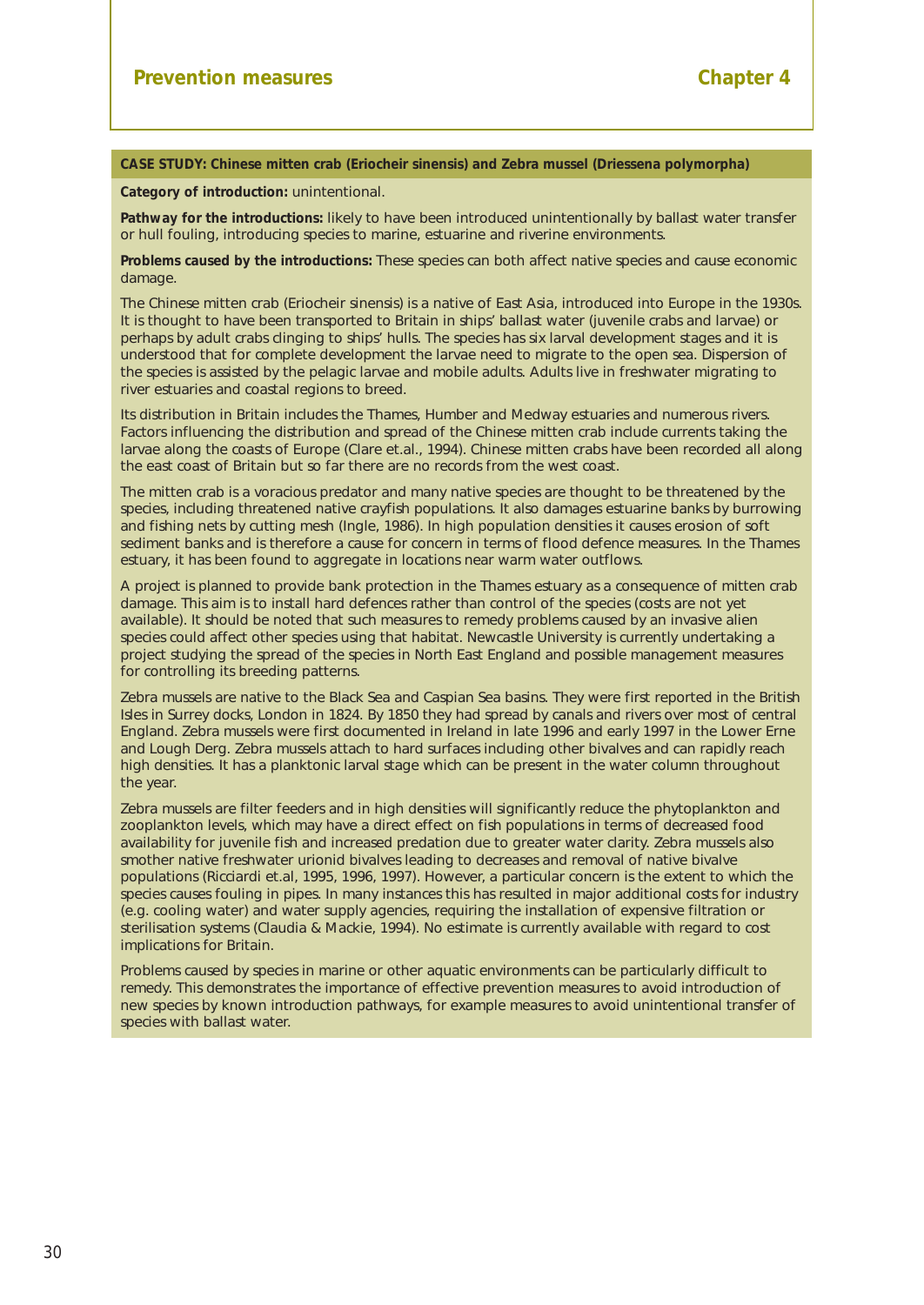

**Measures are needed to prevent accidental introduction of nonnative species, for example mitten crabs being accidentally introduced by means of ballast water exchange.**

# **4.1 Overview of prevention measures**

# 4.1.1 Summary of recommended prevention measures

The Review Group has considered the types of available prevention measures and developed a strategy to prevent problems from invasive non-native-species arising in the first place. The areas in which recommendations on prevention measures are made are as follows.

- Risk assessment (Chapter 4.2)
- Codes of best practice/conduct (Chapter 4.3)
- Public awareness and education (Chapter 4.4)
- Improvements to legislation, specifically prevention measures (Chapter 4.5)

#### **Risk Assessment:**

Following a thorough and transparent risk assessment, the success of any strategy crucially depends on the prioritisation and targeting of measures to manage invasive non-native species that are known, or are likely to cause significant economic or environmental problems. Those species that are considered to be of lower risk should continue to be monitored, and their status regularly reviewed. Risk analysis and assessment issues are covered in Chapter 4.2.

Policy, legislation and practice should adhere to the principle that prevention is the preferred option and warrants highest priority. Rapid action to prevent the introduction or spread of known problem species (whether intentionally or unintentionally introduced) needs to be undertaken even when there is significant scientific uncertainty about the long-term outcomes of a particular invasion. A comprehensive risk assessment of known pathways for the introduction of non-native species should be carried out for both intentional and unintentional introductions, with a parallel exercise to assess how both intentional and unintentional introductions may best be prevented.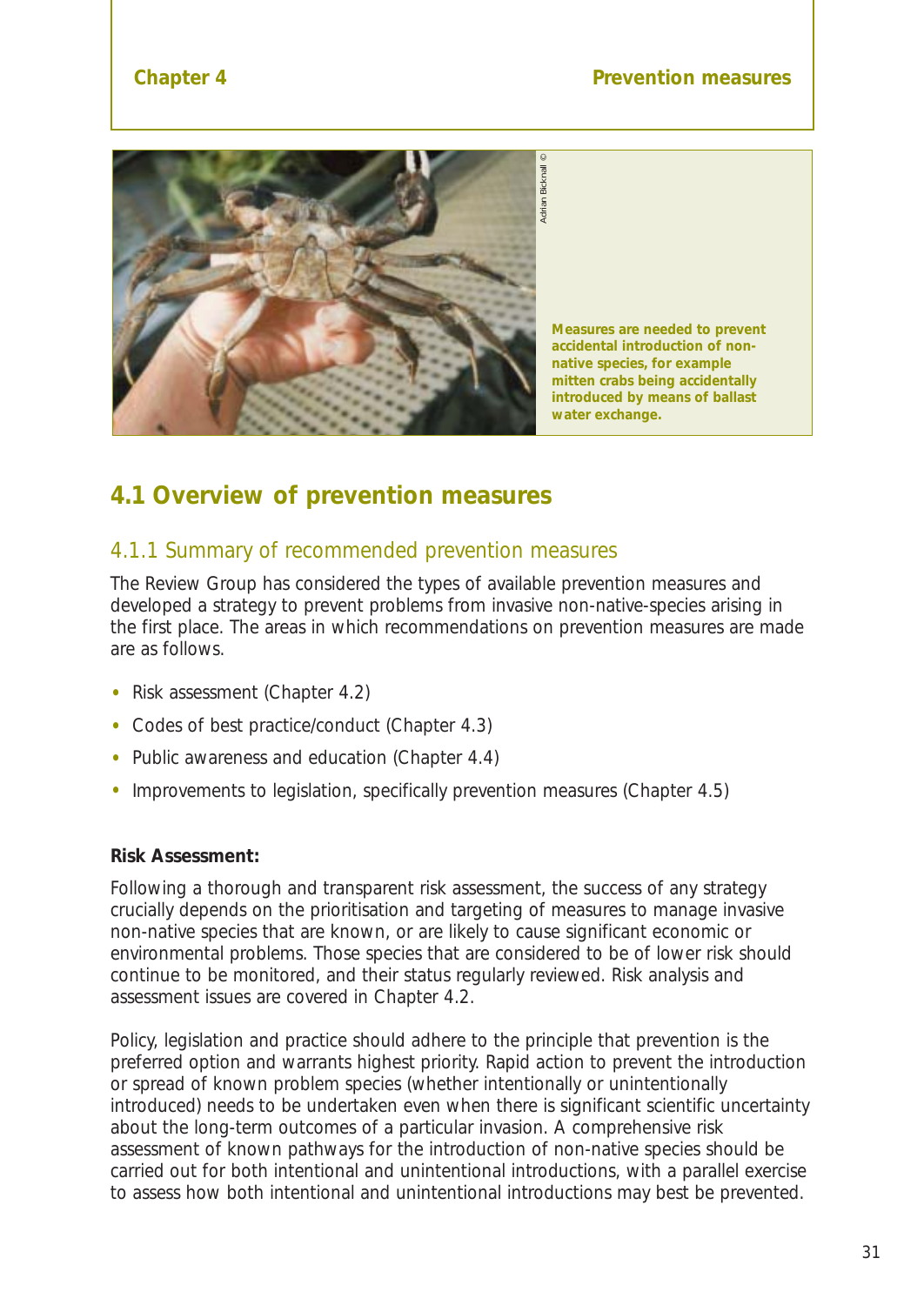Some examples are provided by the prevention case studies in this report. The risk assessments for known pathways should be used to inform the development of codes of conduct and legal mechanisms designed to prevent damaging introductions of invasive non-native species in future and to ensure quick action to tackle the introductions that do occur.

**Codes of conduct:** The Review Group places great emphasis upon reaching the optimum balance between using codes of conduct/incentives and legislation/enforcement to prevent the future establishment of damaging invasive non-native species in Britain. While there are some differences of view on the balance between adopting a regulatory rather than a voluntary approach to deal with a particular issue or problem, there is strong agreement that assessment of the prevention measures which should be adopted must be based on the best available judgement of what will work. Factors to be taken into account include (i) gaining the support of key groups through discussion and dialogue to reach agreement on contentious issues and (ii) ensuring legislation is implemented through effective surveillance and enforcement. In addition, there should be a clear understanding of the respective roles of voluntary and regulatory approaches and how they should work together. In each case, a precautionary approach should be adopted that is based upon consistent risk assessments for each pathway.

Having identified relevant introduction pathways, the Review Group recommends that codes of conduct or best practice need to be devised to remove the risk of unwanted introductions or reduce that risk to an acceptable level. All significant intentional and unintentional pathways should be covered by a code. These should be prepared in cooperation with all relevant stakeholders and should be used to define the standards of reasonable behaviour and the duty of care for owners or keepers of specimens to prevent those escapes that might cause problems.

Codes of conduct have a number of attractive features as they can be targeted to a specific industry or pathway and can incorporate recognised international standards, for example, Food and Agriculture Organisation (FAO) Aquaculture guidelines on the use and introduction of non-native species. Further discussion on Codes of conduct and recommendations are in Chapter 4.3.

Codes of conduct are preferable to import bans or other trade prohibitions which may have legal and practical limitations. The UK's international obligations as a member of the European Union and of the World Trade Organisation govern actions in respect of import and trade even where those actions might be seen as desirable in preventing the introduction of invasive non-native species. The EC Wildlife Trade Regulations include the provision to restrict the trade in, the holding or the movement of species known to constitute an ecological threat to indigenous native fauna and flora if they are introduced into the wild. Currently, restrictions on trade have only been established for two invasive non-native species under the EC Wildlife Trade Regulations, though trade in a large number of commodities which may harbour invasive non-native species are covered by the EC Plant Health Directive. Due to the growing recognition of the threat to global biodiversity posed by invasive non-native species, there is ongoing consideration at EU-level to determine how best to apply EC Wildlife Trade Regulations to assist in combating the threat posed by invasive non-native species. Controls on imports and sales might be appropriate methods to tackle the most serious risks where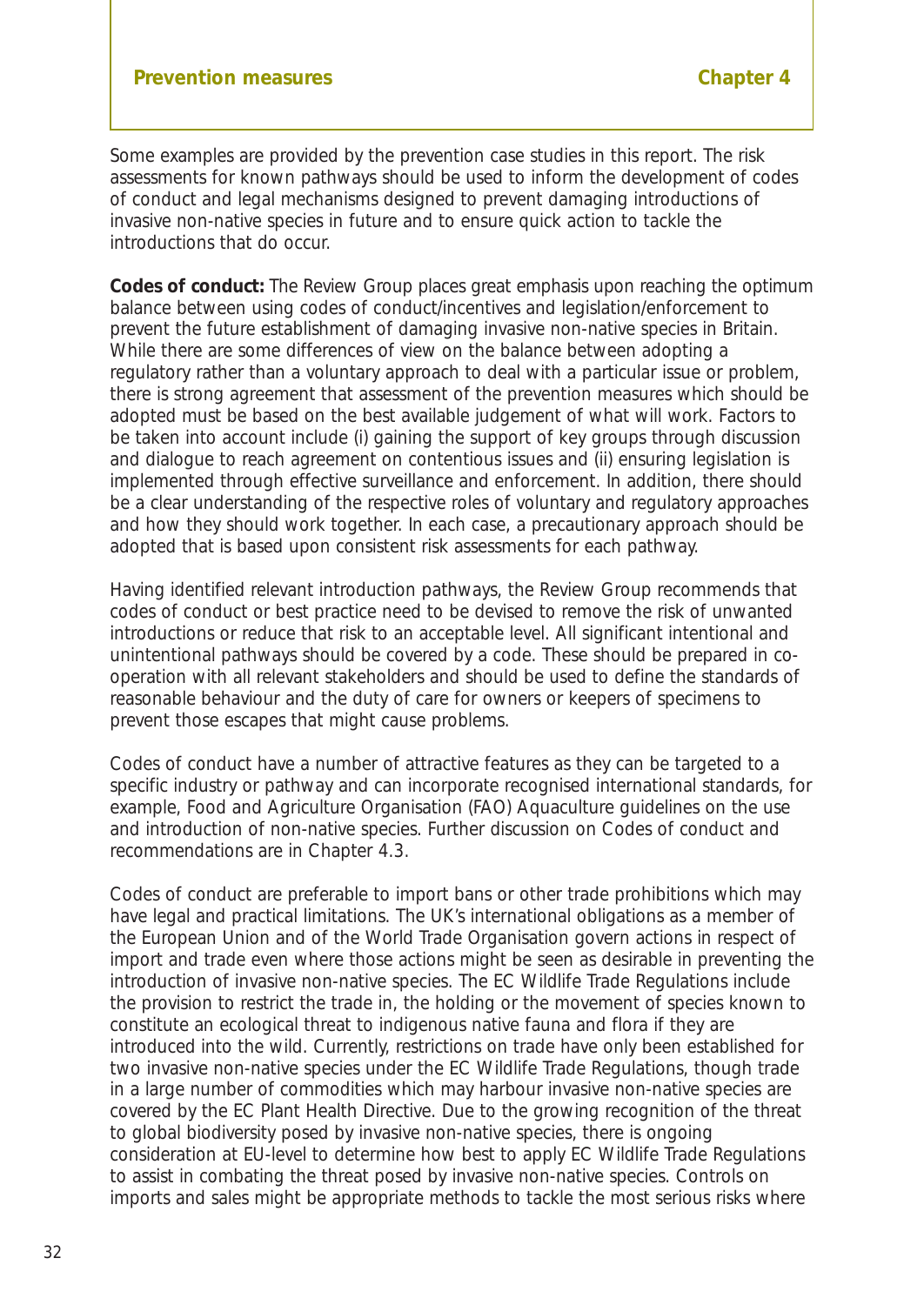codes of conduct are thought to be insufficient to prevent introductions of certain invasive non-native species by these pathways.

**Public education and awareness:** Many of the problems, both potential and actual, posed by invasive non-native species stem from a public and institutional ignorance of the costs and consequences of their establishment and of the law as it stands at the moment. Invasive non-native species have historically been introduced by all sectors including government, conservation groups, animal rights groups, industry and individuals. Decisions that led to species introduction and distribution were made in line with the custom and practice of the time. Few, if any, were introduced with the deliberate intention of causing harm to native biodiversity or other interests.

Better information, education and improved public awareness of these issues is therefore required by all sectors of society. This should be aimed at enabling everyone in all sectors to do the 'right thing'. Better information on, and heightened awareness of, the subject must be readily available to the general public, commercial and conservation interests as well as government officials and agencies (both at the policy and executive level). This approach will not only help to prevent problems arising in the first place but control and eradication programmes of problem species are more likely to be successful if supported by an informed and co-operative public. The issue of public education and awareness is covered in more detail in Chapter 4.4 which supports Key Recommendation 4 on developing a targeted public education and awareness strategy.

The aim of promoting awareness of the issues should be to achieve well-informed support for policies and this will in turn improve compliance. Reducing the number of inadvertent offenders will allow enforcement agencies to concentrate on the deliberate, repeat systematic offender. Different approaches will be needed to reach different audiences.

**Improvements to legislation:** Legislation has a key role to play in preventing introductions, through the control and regulation of the release and spread of invasive non-native species. The law is only as good as its enforcement, but current enforcement is hampered by ineffective legislation. There are a number of weaknesses in the current legal framework in Great Britain which means the law is hampered in addressing the threat posed to native fauna and flora, and other interests, from invasive non-native species. Recommendations to improve prevention measures are set out in Chapter 4.5.

### 4.1.2 Other prevention issues

Natural colonisation processes will continue within marine, freshwater and terrestrial environments, possibly assisted by climate change. It would be impossible to attempt to prevent such future colonisations, although it may be necessary to intervene to prevent some species becoming established (for example, invasive species such as the Indian house crow or geranium butterfly). It is necessary to recognise that the distribution of plants and animals changes naturally over time, that not all changes are harmful or undesirable and that attention should be concentrated upon adopting those prevention measures that will be effective at halting the human-induced arrival and spread of those invasive non-native species most at risk of causing major economic damage, severe health problems or losses of native characteristic biodiversity.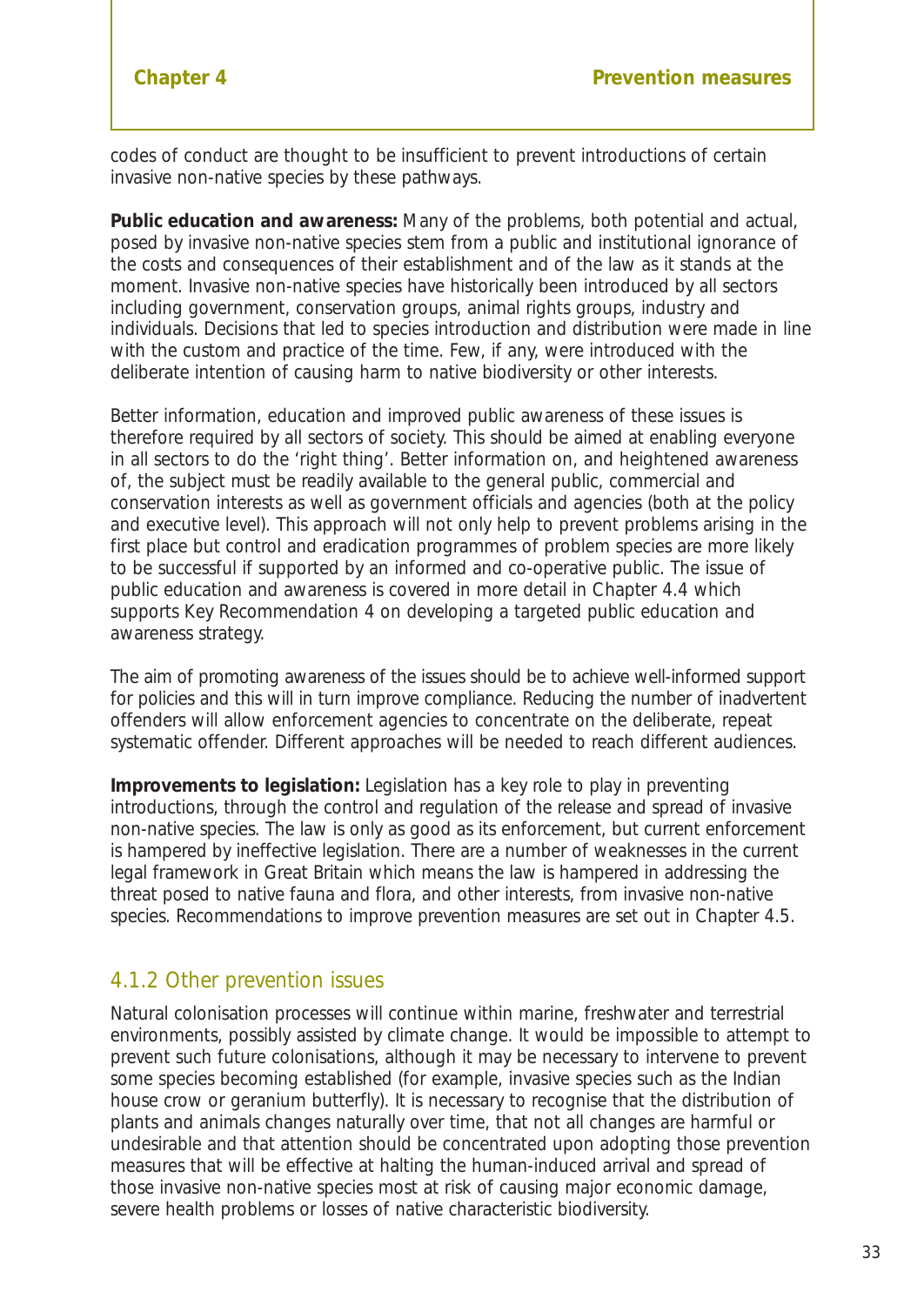There are some special concerns regarding micro-organisms. While detailed consideration of measures to prevent the arrival and establishment of micro-organisms are beyond the remit of the Defra Review of Non-native Species Policy, there are some important aspects that the Review Group wishes to flag up. Micro-organisms are more difficult to detect and deal with than larger organisms, and their occurrence and distributions are very imperfectly known. However, they can be transported by the same pathways and vectors as other organisms, they occur in combination with other organisms (often within plants or animals as diseases) and they can cause major problems when they are translocated into Britain, as the recent outbreak of foot and mouth disease has shown. Therefore, it makes sense to consider briefly the consequences of adopting the prevention measures proposed in this report upon the future arrival of non-native micro-organisms.

Government commissioned a number of reports in the wake of the outbreak of foot and mouth disease (The Policy Commission on sustainable food and farming, the Royal Society Inquiry and the Lessons to be Learned Inquiry). The published reports concur that a key requirement must be to step up efforts to prevent the introduction of disease into the country. They recognise that the risk cannot be eliminated but it can be reduced. They make recommendations for a number of measures to be taken forward for preventing and deterring the entry of disease. These are encompassed in the Government's action plan to tackle illegal imports of products of animal origin and plants and was published on 28 March 2002 (www.defra.gov.uk/animalh/illegali/actionplan.pdf). These include:

- Commissioning a risk assessment, the results of which will help to inform decisions about priorities for deploying enforcement capability
- Increased public awareness through radio, TV and other outlets for showing public information videos, plus advisory literature, etc
- Improved intelligence gathering and sharing to assist anti-smuggling measures
- Improved co-ordination and co-operation with and among enforcement agencies
- Investigating the use of practical measures, *e.g.* a pilot study into the use of dogs to detect meat and fish carried in passengers' bags
- Better legislation
- Initiating discussions within Europe and the wider international community with a view to encouraging a uniform approach to tackling the issues.

The existing organisational structures are complex and the Cabinet Office is undertaking a study into how the various parts of Government tackle the illegal import of products of animal origin, non-animal origin (food), trade in endangered species, plants and plant products and non-native species.

There are links between preventing the establishment of animal diseases and the work programme proposed in this report and, at the conclusion of the Defra Review of Nonnative Species Policy, it would be worthwhile considering how implementing the recommendations should be linked to dealing with non-native micro-organisms and disease control.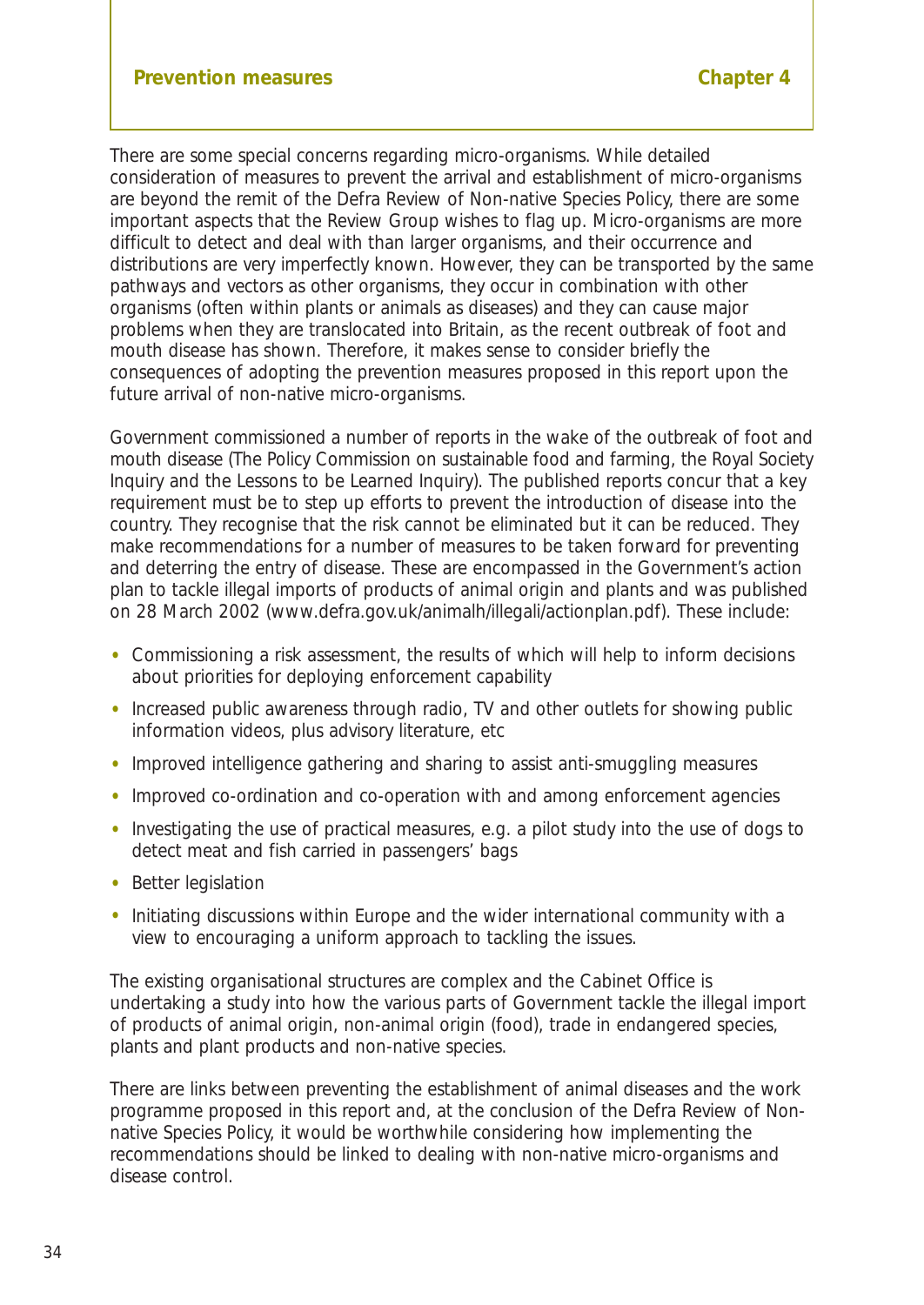# **4.2 Risk assessment**

Risk assessment procedures are employed in Britain for particular groups of non-native organisms, such as plant pests. However, for most non-native species, no risk assessments are undertaken, and the risks and consequences of the arrival and establishment of these species are not assessed, quantified or prioritised for remedial action. The Review Group therefore advocate the development of a universallyapplicable risk assessment system, which can cover all non-native species, and consider the effects on receptor habitats and species.

This may be based on the existing schemes developed by European and Mediterranean Plant Protection Organisation (EPPO), which appear to us to be a valuable starting point. Such a scheme should apply to all taxa, regardless of their intended purpose (agriculture, horticulture, forestry or fisheries for example), and regardless of whether the release into the environment is intended or accidental. The Review Group offer seven detailed recommendations to address this area. These are aimed at supporting Key Recommendation 2:

#### • **Key Recommendation 2: Develop comprehensive risk assessment procedures to assess the risks posed by non-native species and identifying and prioritising areas for other prevention action.**

The aim should be to use risk assessments to develop a list of problem species for priority action, whether prevention or mitigation. Information identifying problem species and strains should be made readily available to all sectors. A definitive list of invasive nonnative problem species should be developed, maintained, updated and made publicly available. Chapter 4.5 also considers the development of a list of non-native species that have not previously caused problems when introduced into Britain, or to other countries with similar climatic and ecological conditions (especially western Europe).



**High densities of Zebra mussels smothering the native swan mussel.**

Jonathan Briggs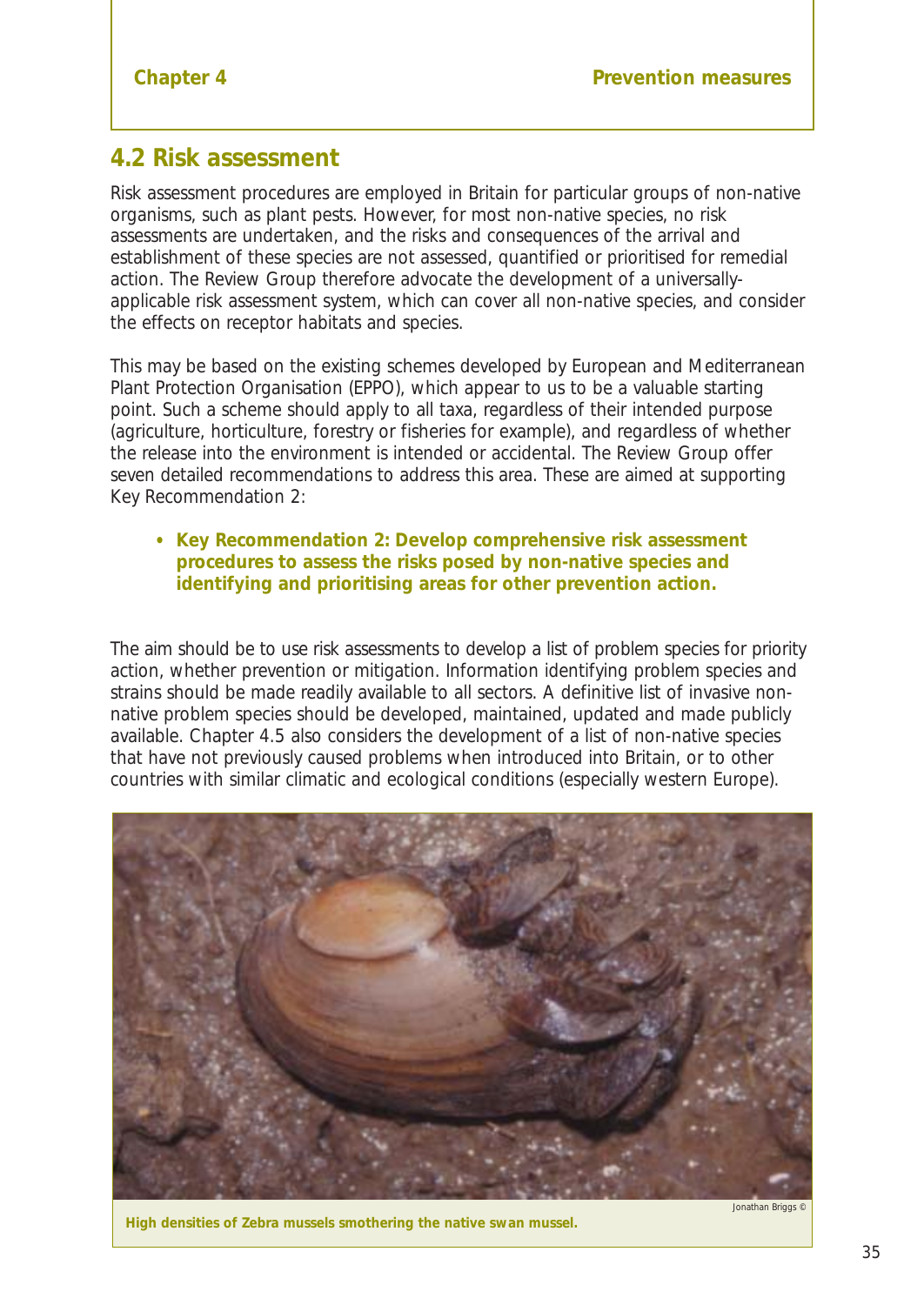#### **CASE STUDY: Crayfish plague (Disease caused by the fungus** *Aphanomyces astaci***)**

**Category of introduction:** unintentional, but the direct consequence of poorly considered deliberate releases.

**Reason(s) for introduction:** the disease was accidentally introduced with stocks of non-native crayfish species (long-clawed or Turkish crayfish *Astacus leptodactylus* and the North American signal crayfish *Pacifastacus leniusculus*) imported for aquaculture (for human consumption).

**Pathway for the introduction:** importation of crayfish that were not screened for diseases, and without a risk assessment of the possible dangers of the escape or release of these non-native crustaceans and any associated pathogens, despite evidence of serious problems elsewhere in Europe.

**Background to the introduction:** There are many cases of the importation of non-native diseases of fish and other aquatic organisms, both into Britain and elsewhere in the world which have been both commercially costly and environmentally damaging.

Prior to the introduction of signal crayfish for farming in 1976, promoted under the *Food from Britain* campaign, there was a lack of clarity in the legislation to prevent such establishments. Coupled with the differences in view between those parts of Government responsible for supporting the food industry and protecting native wildlife, this resulted in substantial environmental damage for negligible commercial returns.

**Problems caused by the introduction:** the native white-clawed or Atlantic stream crayfish, *Austropotamobius pallipes*, has declined in range and abundance in Britain as the result of the effects of crayfish plague (which causes a very high level of mortality) and also from the results of competition with the non-native crayfish species.

**How the introduction might have been prevented:** proper risk assessment, taking into account the harsh lessons in continental Europe prior to the 1976 introduction of signal crayfish, would have prevented the subsequent losses of native crayfish. This demonstrates the need for proper risk assessments before importing non-native species for aquaculture, coupled with a code of conduct for the industry to raise awareness of the problems and the need for compliance by the commercial interests involved.

The lack of an authority to assess the evidence from opposing viewpoints (those in favour of crayfish imports as a source of revenue for food versus those against crayfish import and release on the grounds of introducing a new disease) demonstrates the need for accountable decisions to be made that take into account risk assessments and relevant evidence.

Increased publicity for the problems caused by non-native species, particularly the introduction of nonnative crayfish and associated crayfish plague elsewhere in Europe, might have changed perceptions about the risks involved and reduced support for the proposed introductions.

#### 4.2.1 Introduction

Risk assessment procedures have a key role in the appraisal of environmental issues (DETR, 1998), and are central to the formulation of policy on invasive non-native species. Their use provides justification and support for actions taken; ensuring that resources are targeted to the highest risks and preventing ad hoc decisions from being taken (DETR, 2000). Risk assessment procedures are in place for intentional introductions licensed under the Wildlife and Countryside Act 1981 but, since formal risk assessments are not consistently applied to all non-native species and the procedures which are available are designed to assess the risks posed to particular receptors, *e.g.* crops, the Review Group decided that it would be helpful to describe the risk assessment process in detail. In order to provide an insight into the extent to which it is possible to construct a risk assessment system which can be used for all categories of non-native species, the Review Group tested a scheme developed by the plant health sector using a variety of non-native species. The Review Group also give examples of schemes and tools which can be employed to assist in the production of risk assessments and recommend further work to improve their accuracy and consistency.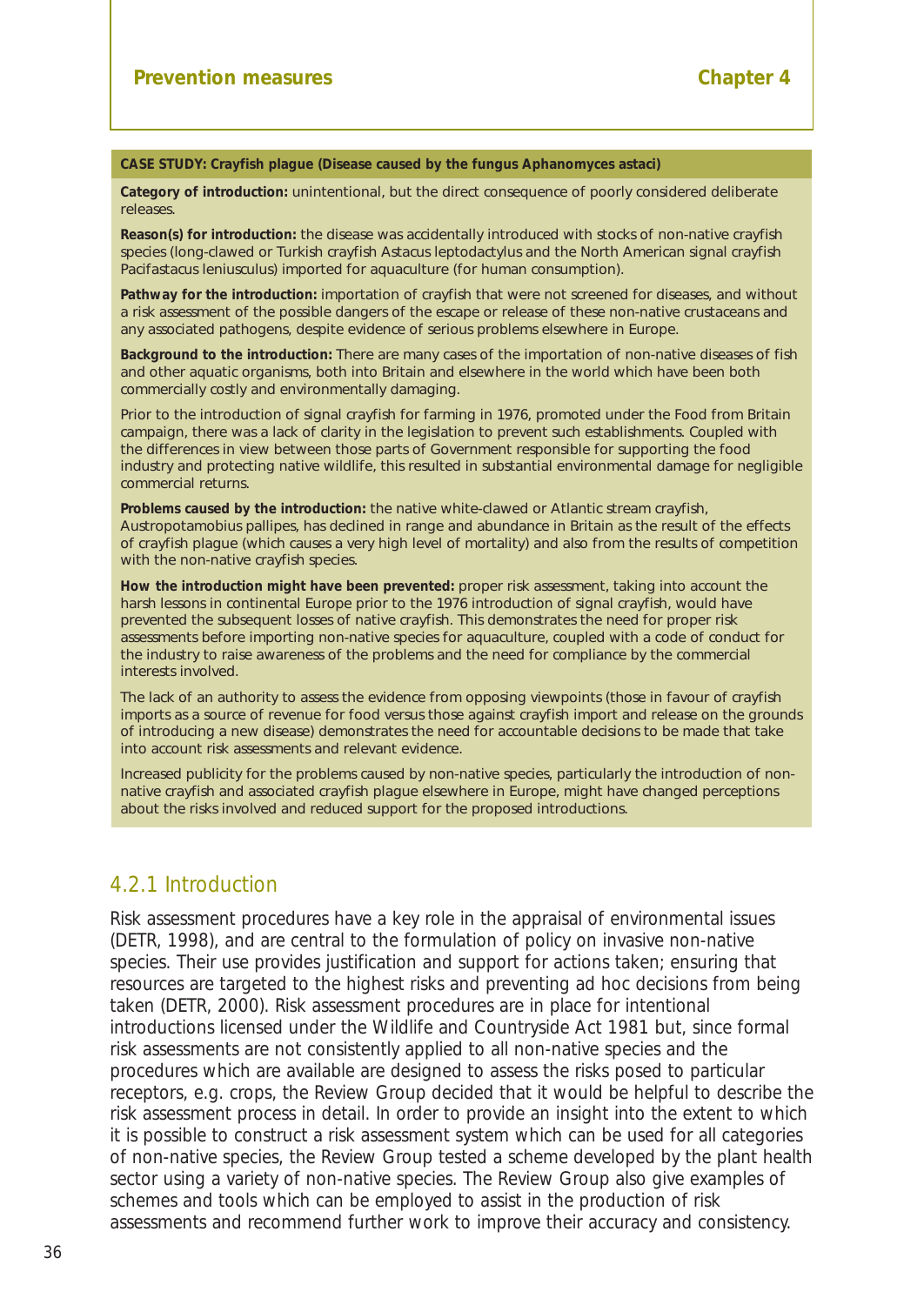Risk assessments are employed to determine: (i) the **likelihood** of an event occurring, *e.g.* the entry and establishment of a particular non-native plant in an area, and (ii) the **impacts** of this event. For non-native species, they are useful when there is uncertainty about the likelihood of the introduction and the magnitude of the impact. Further objectives are (iii) to determine the mechanisms or pathways by which the risk may be realised and (iv) to help identify and evaluate actions to manage the risk.

However, risk assessment and risk management may be undertaken in several stages. Initially, risk assessment can be used to identify and rank hazards of most concern. These assessments can be used as a basis of risk screening, identifying priorities for further more detailed risk assessment and risk management decisions. More detailed risk assessments may involve greater quantification and/or be supported by further research. In the context of non-native species, risk screening can be applied to determine which species represent the greatest risk to particular defined receptors or which pathways represent the greatest risk of introduction of non-native species. Alternatively, receptors can be identified and screened to highlight those which are at greatest risk from invasive non-native species. Risk screening and prioritisation help to reduce unnecessary effort and the chance that potentially important risks are overlooked.

Non-native species risk assessments are most commonly used to assess the risks posed by a particular non-native species. Such species may be known to have adverse consequences for particular receptors (for example within the existing range of the non-native species or from previous experience in the area of concern). Alternatively there may be a suspicion based on the taxonomic relationships or knowledge of the ecology of the species.

Receptors that are at risk from invasive non-native species include agricultural, horticultural and forestry crops, commercial and amenity fisheries and aspects of societal amenity. Invasive non-native species may present a particular threat to native biodiversity, and may impact on the ability of conservation agencies to meet particular objectives associated with the conservation of native species and habitats. Less obvious receptors may include the reputation of a company or regulatory body that is associated with the introduction or failure to control the establishment of nuisance invasive non-native species.

On completion, risk assessments can be used by those responsible to manage the risk, to ensure that resources are used efficiently by applying measures which are proportional to the magnitude of the risk, taking actions which are most likely to prevent the events occurring, protecting the most vulnerable targets and targeting risks with the highest priority. Having identified possible management options, it may be advisable to undertake a risk assessment of the proposed management strategy to determine the likelihood, magnitude and extent of a successful outcome.

## 4.2.2 Objectives of risk assessments for non-natives

Risk assessments can be carried out for non-native species, for pathways of introduction, for receptors potentially at risk of harm from non-native species and to assess the likelihood of success of management actions. The particular purpose of a non-native risk assessment will be determined by the interests and responsibilities of those seeking to understand and manage the risk posed by non-native species. Annex 8, on the EPPO risk assessment scheme, outlines the components and stages of non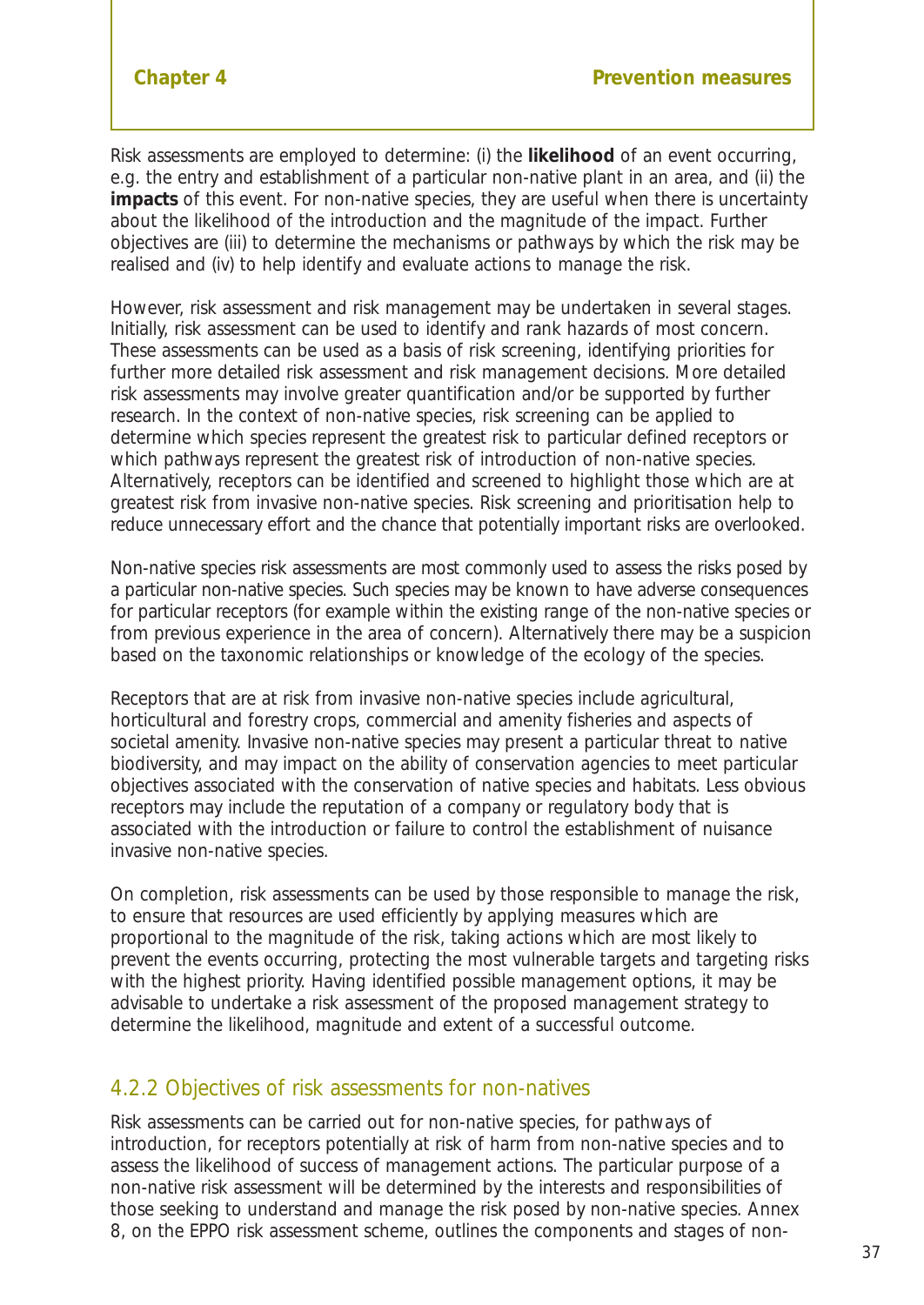native species risk assessments. These can be used to meet a wide variety of purposes, and are consistent with Defra guidelines on environmental risk assessment (DETR, 2000). Particular applications are outlined in more detail in this chapter and also Annex 9 on a prototype risk assessment scheme.

#### **4.2.2.1 Non-native species**

Assessments can be carried out in order to determine the risks posed by particular nonnative species. Such species may be identified because they represent a known or potential threat, for example as an agricultural pest species. Non-native species risk assessments may be undertaken to determine (i) the safety of intentional introductions, *e.g.* for the purposes of biocontrol, or (ii) the likelihood of unintentional introductions occurring and causing significant harm to species, habitats and ecosystems in an area.

#### **4.2.2.2 Pathways**

Risk assessments can also be undertaken on the pathways which may unintentionally allow non-native species to enter an area. This may allow the risk assessor to distinguish, from all the non-native species associated with a particular pathway, those that represent the greatest risk. An additional objective may be to identify those pathways that represent the greatest risk to one or more receptors. In these cases it would be necessary to determine the likelihood that particular non-native species will be associated with the pathway(s), and the magnitude of the impacts associated with each species upon one or more receptor.

#### **4.2.2.3 Receptors**

Risk assessments can also be carried out from the viewpoint of the receptors, *i.e.* by determining the likelihood of invasive non-native species adversely affecting a particular receptor. Potential receptors may include agricultural crops, other commercial interests, or human health. Of particular interest will be the threat posed by invasive non-native species to native species of wildlife, groups of species, habitats or ecosystems within an area. The highest priority in such assessments will generally be on the risks to threatened species, habitats and ecosystems, keystone species and other species of particular importance to people. In principle, it would also be possible to ask the question, "What are the risks posed by invasive non-native species to the overall success of the UK Biodiversity Action Plan?".

#### **4.2.2.4 Management actions**

In many cases a risk assessment will conclude that the risk posed by non-native species is negligible. For example, the species may be unable to survive or reproduce within the area defined by the risk assessment. In such cases no action may be required. However, where the risk is determined to be significant, risk management options need to be considered. A variety of options may be available, and the identification of these options will be facilitated by a good risk assessment. These management options may be considered separately or in combination, and each will inevitably have different attributes in terms of cost, practicality, their impact on reducing risk and probability of success in bringing the risk down to an acceptable level. These attributes can be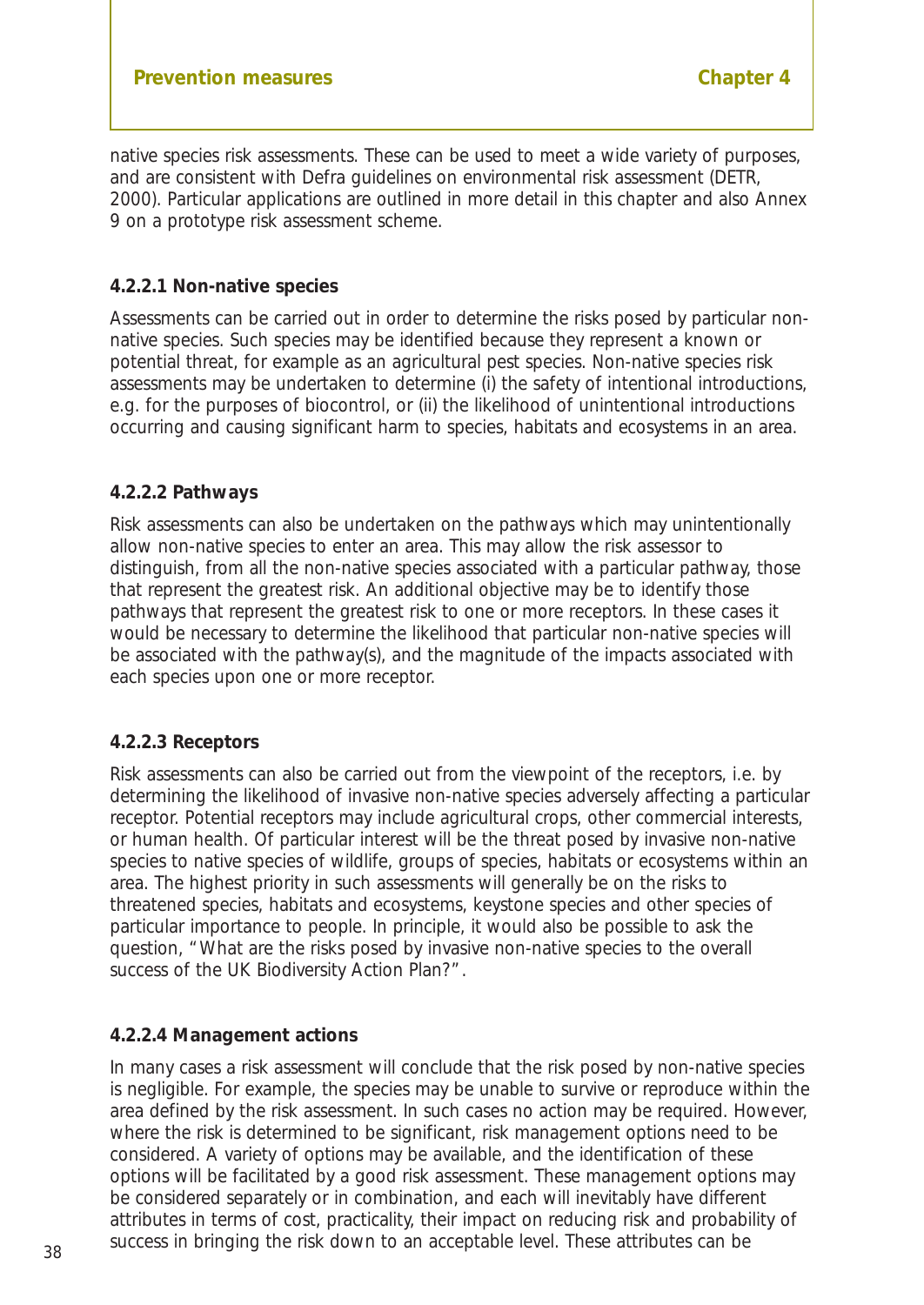examined through further iterations of the risk assessment approach, building upon information gained from the initial risk assessment.

Detailed information on the factors that need to be considered before starting a risk assessment and the various ways that such assessments can be triggered are set out in Annex 6 – Initiation of Risk Assessments.

# 4.2.3 Types of risk assessment

#### **4.2.3.1 Qualitative and quantitative risk assessments**

Risk assessments are generally classified into two types: qualitative and quantitative. Qualitative risk assessments may include quantitative elements but generally rely on expert opinion. Expert opinion may be quantified by scoring responses from 1 to 9 or from low to medium to high. Such scores have greatest value when responses from many similarly conducted risk assessments can be compared. Quantitative risk assessments, which may also be described as probabilistic risk assessments, attempt to calculate the probability of an event occurring and the cost in monetary terms or environmental indices of the impacts which result. However, since assessments of the risks posed by non-native species contain numerous uncertainties and risks which are very difficult to quantify, fully quantitative non-native species risk assessments have rarely been prepared. The quantifications which are most often attempted include maps and calculations of the area endangered by a non-native species (based on, for example, knowledge of climate and suitable habitat) and costs to individual enterprises whose gross margin budgets can be readily obtained.

### **4.2.3.2 Risk assessments for species, pathways, policies and receptors**

Risk assessment procedures for intentional introductions, unintentional introductions, pathways, policies and receptors will all be different, but ultimately they all come down to detailed assessments of the responses by non-native species to the living and nonliving environment in the area under consideration together with estimates of the harm which they may cause.

As noted above, risk assessments should be fit for purpose, responding to the requirements of risk managers, communicators and policy makers while taking into account the time, information and resources available, the complexity of the situation and the prospect of a dispute arising.

Risk assessments for **intentional** introductions will not need to identify and analyse the pathways by which a species can enter an area, but will focus on its capacity to spread and establish in unintended areas and habitats where damage might occur.

Risk assessments for **pathways and management actions** begin with the compilation of lists of organisms with the potential to be associated with the pathway or which are known to have been detected at some point within a pathway or are either known or suspected to be influenced by actions and changes to policies. A screening process should be carried out to ensure that the list is restricted to non-natives, and to prioritise the organisms which have not previously been assessed according to any information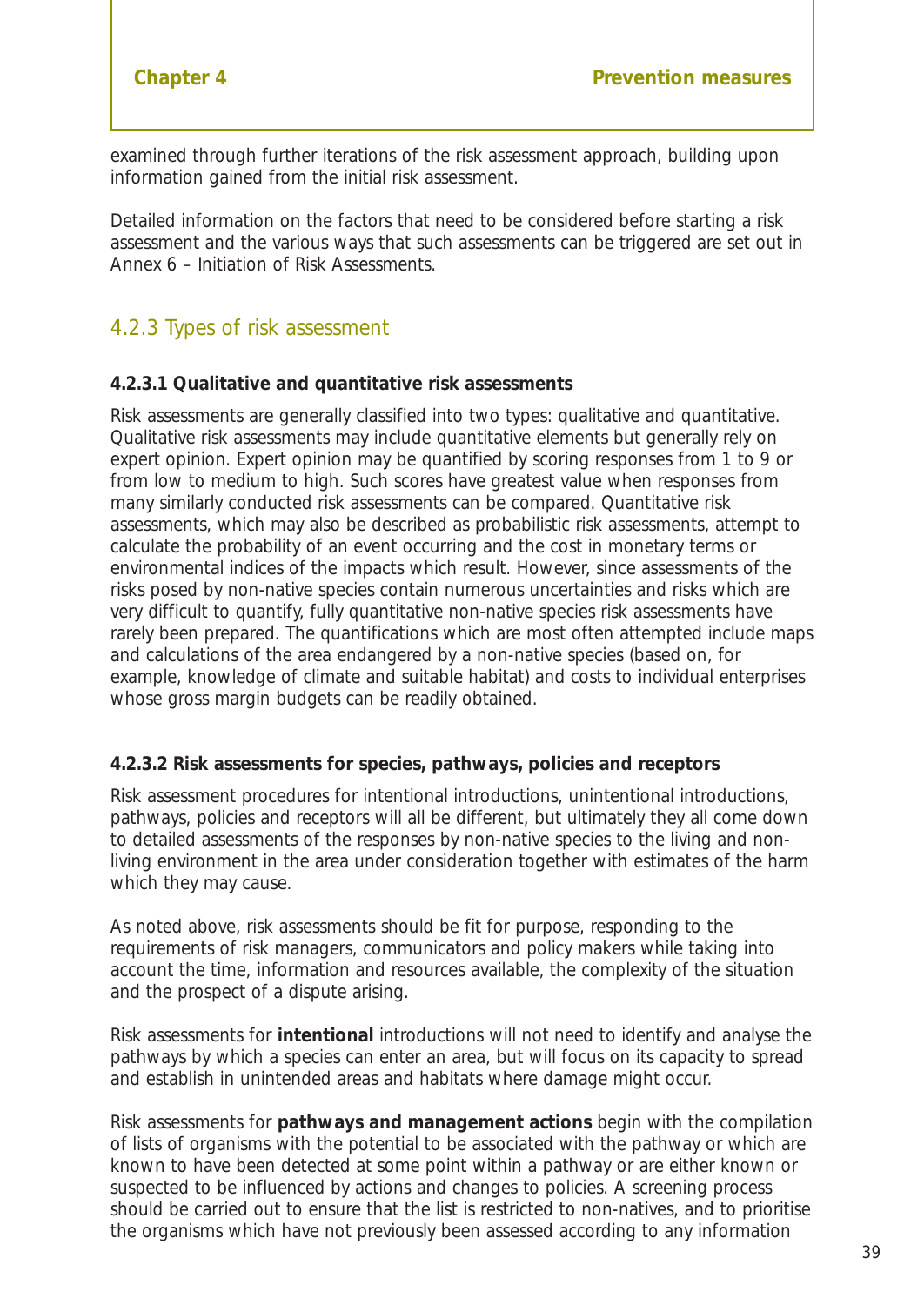which gives indications of the extent to which they are likely to travel along the pathway or be influenced by actions. The screening process should also ensure that time is not wasted on species which have already been assessed or are already widespread and shown not to cause harm.

When conducting risk assessments for **receptors**, although the risk assessment should consider the types of non-natives to which the species, habitat or ecosystem is likely to be particularly vulnerable, the assessment will again lead to a detailed consideration of the pathways which could introduce non-natives to the area where the species, habitat or ecosystem occurs and the risks posed by each non-native species which might be able to travel along the pathway. To select the receptors which are likely to be most vulnerable to invasive non-natives, analyses of past introductions to the area and elsewhere are valuable. Some habitats and ecosystems, *e.g.* islands, lakes, edges of water bodies and disturbed ground, are known to be particularly vulnerable to non-native invasions.

## 4.2.4 Short cuts to risk assessment

For some non-native species groups, organisms which have very high or very low risks may have already been identified in legislation or explanatory leaflets. The Wildlife and Countryside Act 1981 and Plant Health (Great Britain) Order 1993 both list high risk non-native species. Defra (MAFF, 1997) published an explanatory leaflet on importing invertebrate plant pests under the Plant Health (Great Britain) Order 1993. Stressing that no non-native species may be released, it identifies certain arthropod orders, genera and species which may be imported, kept, sold, exchanged or given away because they pose only a low risk.

The Review Group considered whether it might be possible, a priori, to identify 'high risk' invasive non-native species by taxonomic groups. A review of taxa based on an audit of non-native species in Scotland (Welch *et al.* 2001) showed that this is not likely to be a fruitful approach, at least for vascular plants. Williamson (1996) confirmed the difficulty of making generalisations which are valid for all species groups, noting that the most robust predictions are based on propagule pressure, habitat matching and previous success at invasion. Williamson & Fitter (1996) found that, in the British flora, invasion success is related more to their distribution in the area of origin and morphology than their life history and reproductive behaviour.

#### **Sub-recommendation 2.1:**

Although it is clear that, for many taxa, there are no easy short cuts to risk assessments, further analysis of the attributes of species successfully invading Great Britain should be undertaken.

### 4.2.5 Risk assessment schemes

As noted above, once a screening and prioritisation process has been undertaken, risk assessments for pathways, policies and receptors also require assessments of the risks posed by one or more individual non-native species.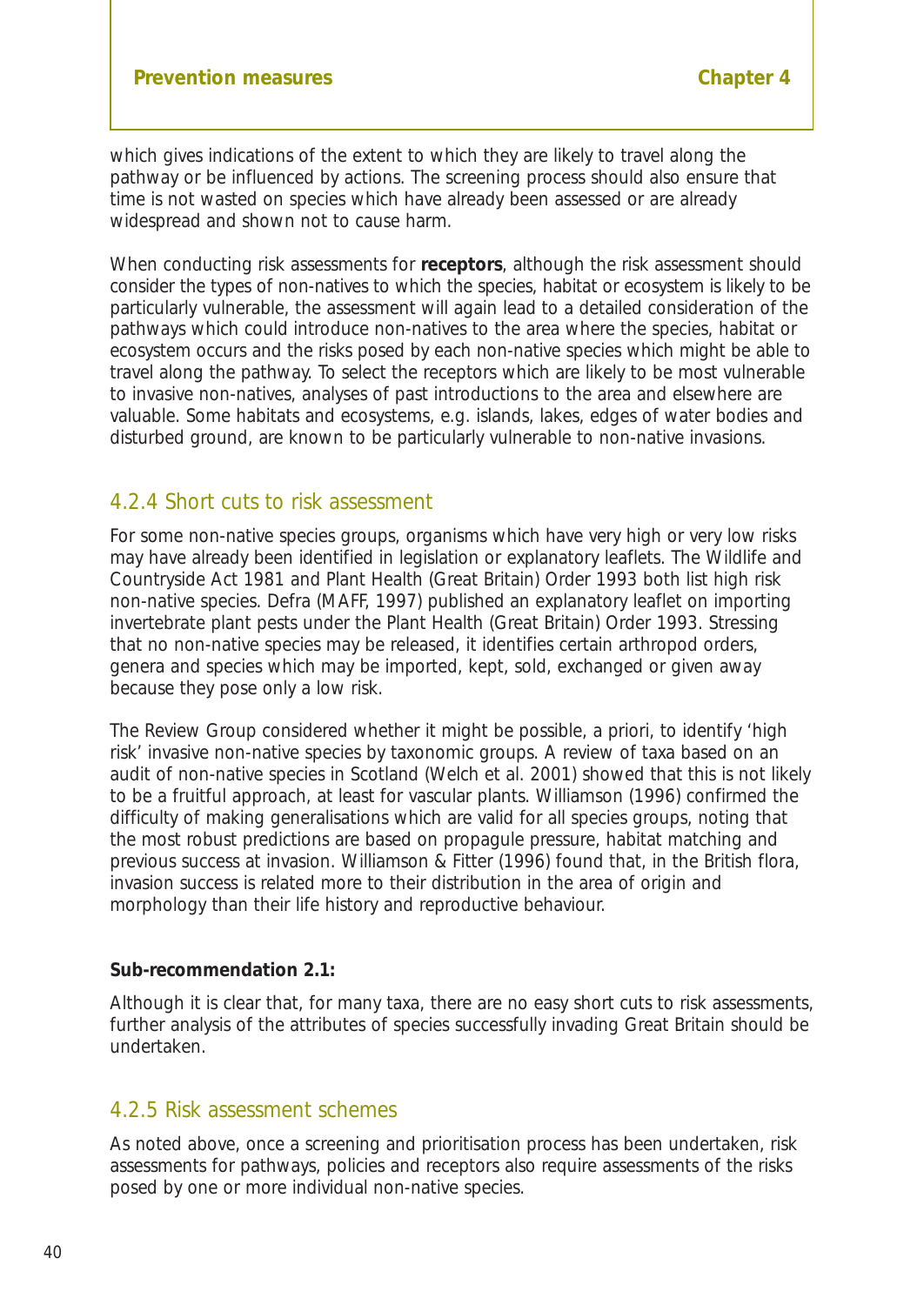Three fundamental questions have to be answered in assessing the risks posed by nonnative species:

- can the species **enter** the area concerned and how?
- can the species **establish** viable populations in the area concerned, and what does it require to do so?
- can the species cause significant economic and/or environmental **impacts** in the area concerned and how does it do so?

As noted above, for intentional introductions, the first question is irrelevant, and for species which are established, only the third question may be important.

Many subsidiary questions can also be asked to assess, for example, whether the organism can follow at least one pathway to reach the area, whether the abiotic and biotic environment is suitable for establishment, whether aspects of its biology, such as reproductive ability and adaptability, make successful colonisation more likely, whether it can spread and reach population densities known to exceed damaging thresholds and whether biodiversity and endangered species in particular will be harmed.

To standardise the production of risk assessments, several attempts have been made to construct schemes which can be used for many different organisms. Plant protection organisations have made the greatest efforts in putting together such schemes because risk assessments are required under the World Trade Organisation's Sanitary and Phytosanitary Agreement to justify all phytosanitary measures. International standards for risk assessment (FAO, 1996, 2001) have been generated and schemes following this standard have also been created, *e.g.* by the European and Mediterranean Plant Protection Organisation (EPPO, 1997), to assess the risk posed by quarantine pests (primarily invertebrates and plant pathogens) to plants. Recent attempts by the CBD (Convention on Biological Diversity) to agree guiding principles on invasive non-native species have led to requests for the International Plant Protection Convention (IPPC) to explore the extent to which IPPC procedures can assist the implementation of the CBD guiding principles. The IPPC has confirmed that pests of all plants, whether cultivated or unmanaged, are covered by the convention and that both direct and indirect pests are included. Following this confirmation, efforts are being made to adapt existing risk assessment procedures so that they also work with indirect pests, such as weeds and other invasive organisms.

### **4.2.5.1 The EPPO Risk Assessment Scheme**

There are several risk assessment schemes already available which are designed to assess the risk posed by one type of invasive non-native species, namely crop pests. Some of these are in the process of being adapted to cover a much larger range of non-native species which directly or indirectly harm plants. To assess whether crop pest risk assessments might form a useful template for more generalised risk assessments, the Review Group decided to test one of these schemes against a variety of organisms. Four species were selected, representing a range of circumstances: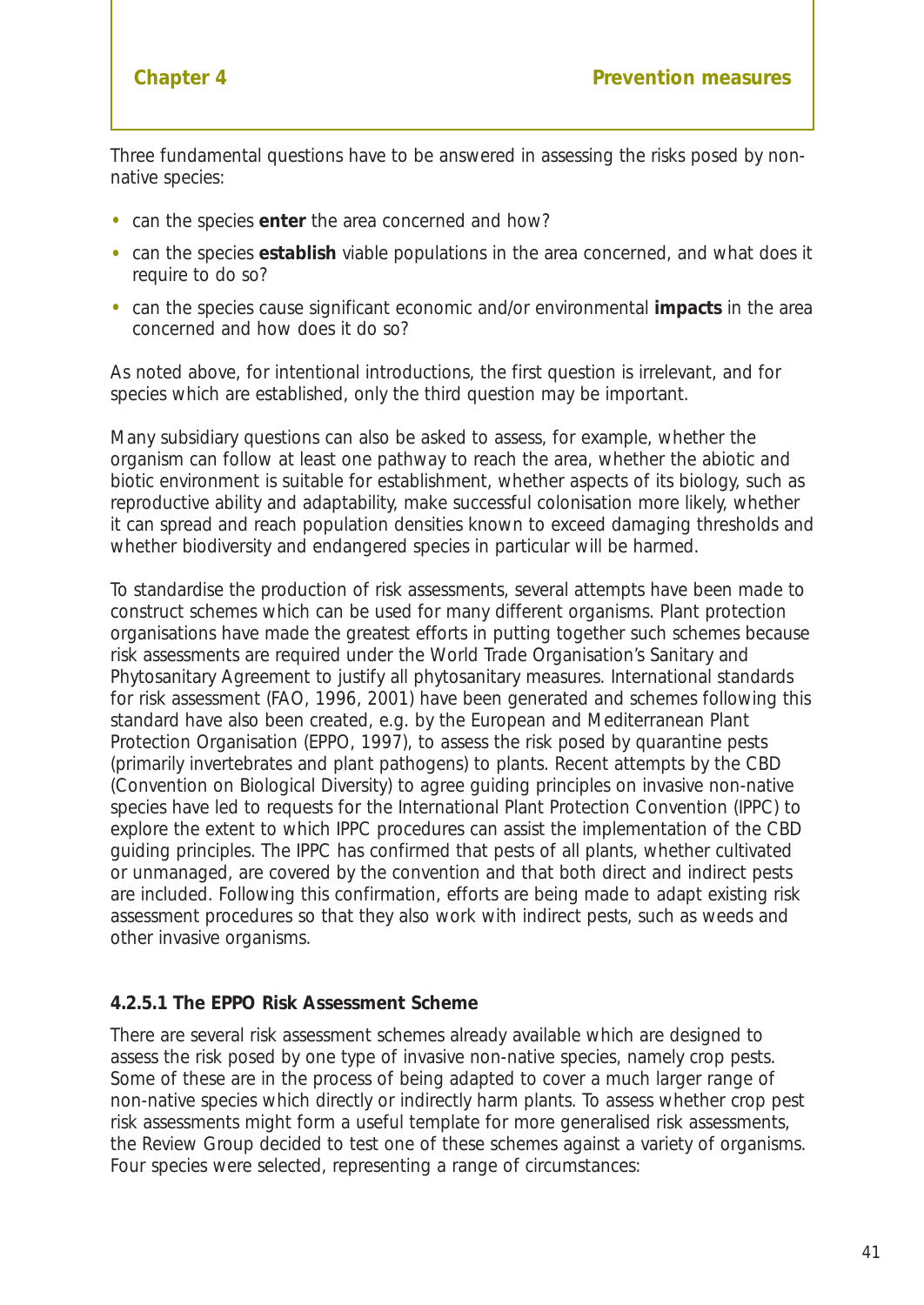- *Azolla filiculoides* (water fern)
- *Corvus splendens* (Indian house crow)
- *Muntiacus reevesi* (muntjac deer)
- *Uncinia rubra* (New Zealand hooked sedge),

The EPPO (1997) scheme was chosen for this test, and a risk assessment prepared by Cannon (2001) for *Arthurdendyus triangulatus* (New Zealand flatworm) was used as a template to show how the scheme should be followed for non-native species.

The EPPO Risk Assessment Scheme starts with an initial questionnaire to ensure that the organism has the characteristics of a harmful, invasive non-native pest before continuing with the detailed section of the scheme. The main part of the scheme (see Annex 8) contains 46 questions which are scored from 1-9; high scores represent high likelihood or impact. The Review Group's conclusions on the value of the EPPO Risk Assessment Scheme for the above four species can be found in Annex 8.

In summary, the EPPO Risk Assessment Scheme provides a good substantive basis for non-native risk assessment, but would benefit from development in order to meet a wider variety of purposes. Further development is already being undertaken within the EPPO system.

#### **Sub-recommendation 2.2:**

Plant health risk assessment standards and schemes should be used as a basis for constructing a general risk assessment scheme that can be applied to all non-native species. Plant health risk assessment procedures are widely applied and already recognised by the World Trade Organisation. Their use as a basis for generic risk assessments is likely to increase the speed with which they are accepted and adopted.

### **4.2.5.2 Receptor and pathway initiated risk assessment scheme**

A prototype receptor-based risk assessment scheme was developed and investigated. The risk assessment scheme developed the six stages identified in Annex 9.

i. Problem formulation.

All risk assessments start with a specific statement of the problem to be assessed. As an example of a receptor-based problem, the Review Group posed the question *'What is the risk posed by non-native mammal species to the conservation of certain breeding bird populations in the Western Isles'*?

ii. Receptor definition.

For this particular assessment the starting point is the definition of the nature and geographical distribution of the receptor(s) of concern or potentially at risk from nonnative species. In this case the problem was defined by those responsible for managing the risk to a particular group of receptors. The breeding birds might include populations of redshank, snipe, corncrake, and species of tern that nest in areas of the Western Isles, whether they are nesting in specifically designated protected areas or not.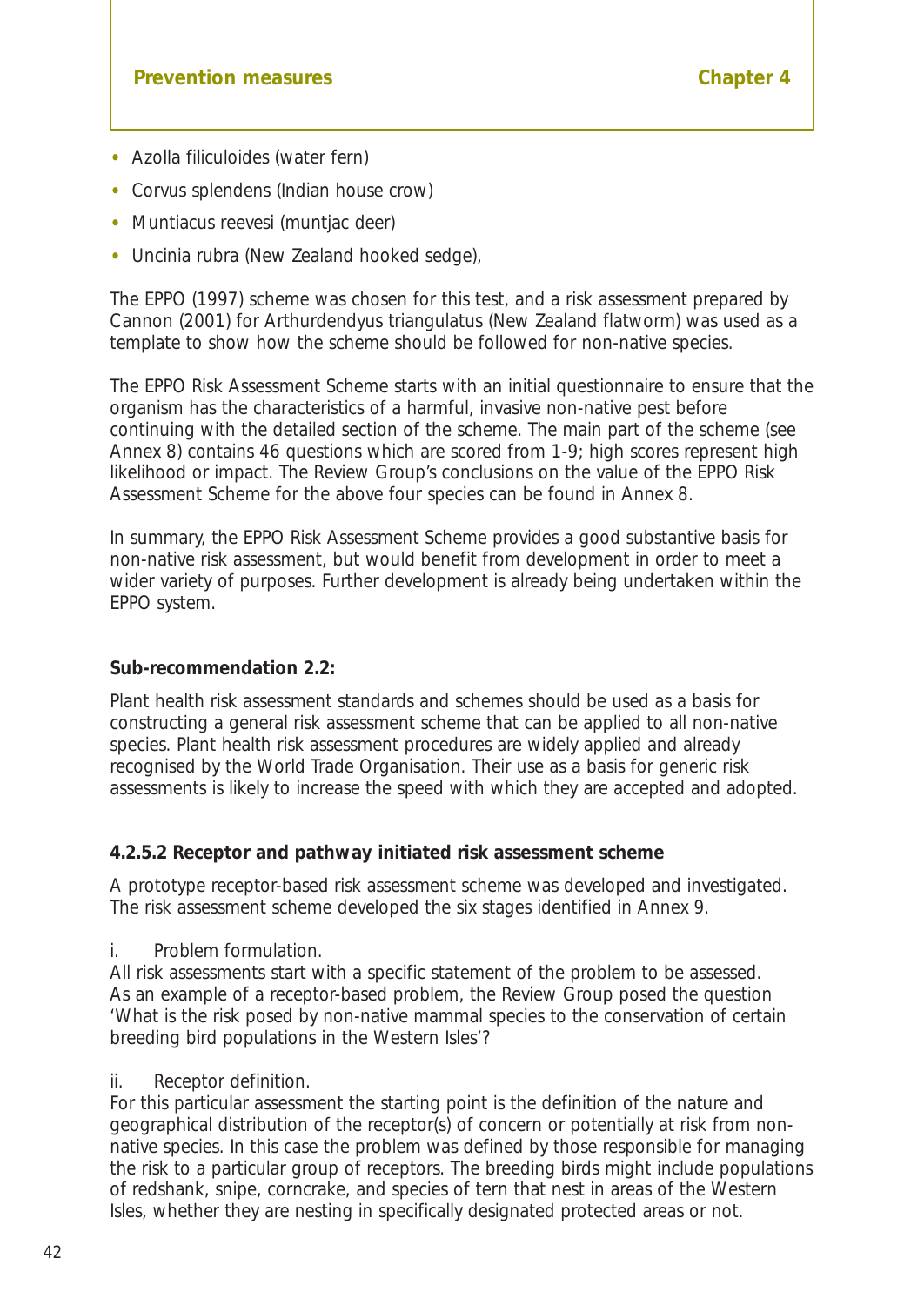#### iii. Pathway identification.

The objective of this stage is to identify and characterise the different pathways of concern, by which non-native species might be introduced to the particular sites and receptors defined in stage ii. In this particular case the starting point for identifying possible pathways for the introduction of non-native species was determined by concern about particular receptors thought to be vulnerable to introduction. For other problems, the starting point could be concern about risks posed by particular non-native species or groups of species, or concern about particular sources of non-native species.

#### iv. Hazard identification.

The objective of this stage is to identify and characterise the non-native species that may represent a potential risk to the receptors identified in i. above. In this case, because the assessment starts with a definition of the receptor, it may only be possible to outline the nature of the non-native species in broad terms, based on an understanding of the nature of the receptor. For example in this case 'Species of woody plant able to colonise and establish coastal meadows, coastal sand dune slacks, and machair and alter their suitability as nesting habitat by breeding bird species' might form one group of potential invasive non-native species. Other areas of vulnerability to invasive non-native species (*e.g.* reduced breeding or hatching success through predation or reduced opportunities for feeding) might help identify other broad groups of invasive species. Nevertheless, the assessment may guide the assessor to identify particular non-native species that represent a particular risk.

#### v. Preliminary risk assessment.

This stage involves bringing together information stages i.-iii. above and forms the basis of an initial risk assessment, including estimates of the probability of exposure of receptors to invasive non-native species hazards via particular pathways, and estimates of the magnitude of the consequences for the receptors. The objective of this stage is to facilitate risk screening and prioritisation of the receptors, pathways and non-native species. For a receptor-initiated assessment, it may neither be possible nor desirable to do more than conclude which receptors are most vulnerable, or which pathways represent the greatest risk of introducing non-native species. Nevertheless, monitoring and other risk management actions can be based on these conclusions if appropriate.

### vi. Generic non-native species risk assessment.

This stage entails a more detailed, possibly semi-quantitative, risk assessment. Where particular non-native species have been identified as potential hazards, this part of a receptor-based risk assessment might use a modified and developed version of the EPPO risk assessment scheme discussed earlier. Where, in a receptor-based assessment, the hazards can only be identified in a generic way, the purpose of this stage would be to characterise better the risks and reduce the uncertainty represented by non-native species to vulnerable receptors, the extent of that vulnerability in terms of possible consequences, and probability of exposure via different pathways.

## **Sub-recommendation 2.3:**

High priority should be given to developing and publishing a risk assessment scheme suitable for all non-native species. To foster best practice this would ideally be presented in the form of a manual supported by guidance, examples of best practice and a tool kit identifying, for example, suitable reference material.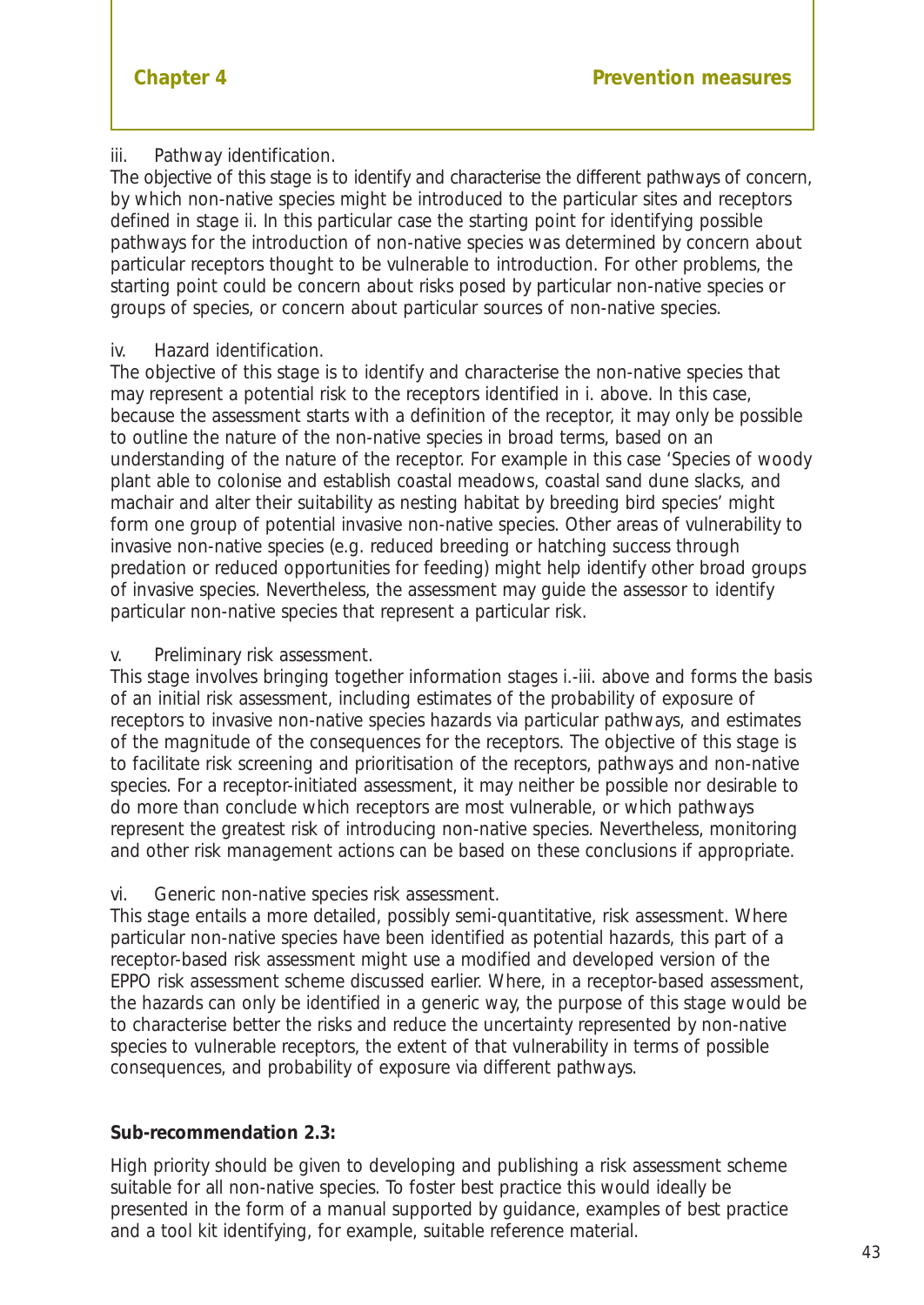It is anticipated that priority for undertaking risk assessments would be afforded to potential or new introductions. A retrospective trawl through all long-established nonnatives is unlikely to be productive and hence is of lower priority.

#### 4.2.6 Results of risk assessments

The results of such risk assessments may be used to generate lists of invasive non-native species which are known or are likely to have harmful consequences. It has been suggested that these might form a 'High Risk List', or list of the 'nation's least wanted' species, but careful thought is still required about the precise way to develop and publicise such lists. If the public is to be aware of the 'least wanted' species, they should be few in number and of high consequence. (*e.g.* Colorado beetle). However, for the policy, scientific and conservation sectors, the list should be a comprehensive catalogue of high-risk species. It would need to be considered how native species outside their range would fit into this system.

High priority should be given to the creation of a 'High Risk' or 'nation's least wanted' list of invasive non-native species of all taxa.

Developing a high, medium or low system, where species are clearly assigned to one of three risk categories, will greatly assist with a wider understanding of the problems resulting from the importation and release of invasive, damaging non-native species. At the same time, those non-native species that do not pose risks to the environment, or to human activities, will not distract attention or divert resources from those problem species that require action.

A definitive list of invasive non-native problem species should be developed, maintained, updated regularly and made publicly available. This should be crossreferenced to Schedule 9 of the Wildlife and Countryside Act 1981. This 'High Risk List' should be used by other implementation tools, including legislation, codes of conduct and best practice guidance. Species on this list could be considered for regulation of import and sale. After work has been carried out to identify 'High Risk List' species, there will be species where there is some information to indicate that there may be potential problems with their importation and release, but insufficient evidence for a complete ban on importation and trade. These would be placed in the next category, described in the following paragraph.

The 'Medium Risk List' would comprise those species for which further work would be required to demonstrate whether there is a significant risk of them becoming invasive and causing problems. Adopting a precautionary approach for these species would involve prohibiting their importation and release until evidence has been obtained that they are benign. The 'Medium Risk List' species should be evaluated quickly, but thoroughly, with the aim of moving these species to the 'High Risk List' or 'Low Risk List' within a reasonable timescale.

In addition, an indicative list of non-native species that have not previously caused problems when introduced into Britain, or to other countries with similar climatic and ecological conditions (especially western Europe) should be compiled. This third list, of species assessed as being very unlikely to cause problems (a 'Low Risk List'), should be published, together with the evidence on which the assessments have been based. The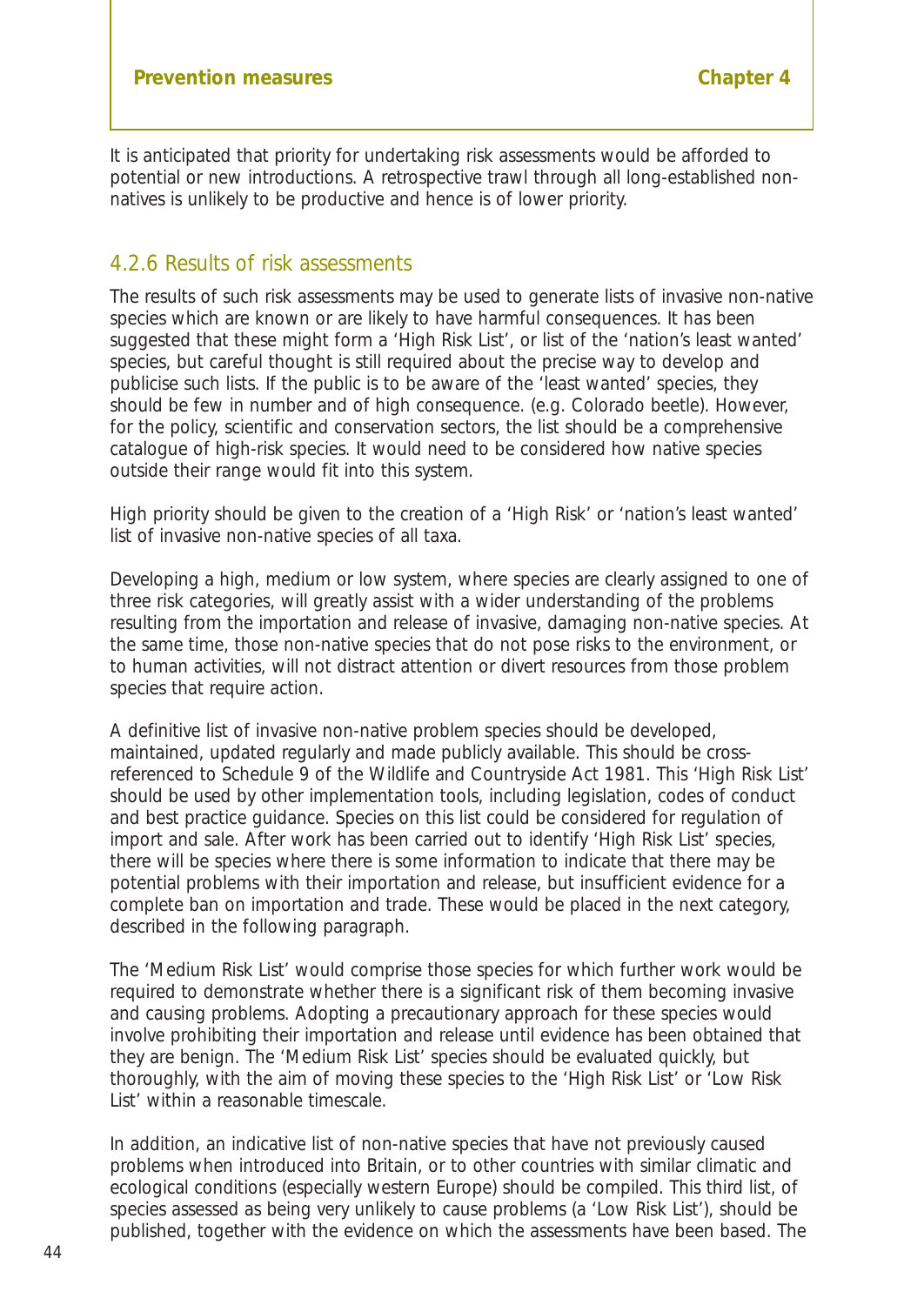great majority of non-native species that have been imported into Britain hitherto, without causing any problems, would be placed on this list. These 'Low Risk List' species would be allowed to be imported and traded without any (or very limited) specific conditions, and would include many species of agricultural and commercial importance that are important economically or are grown in gardens or kept as pets. Should new evidence emerge that any of these 'Low Risk List' species are causing problems in Britain, or other similar countries, then the species concerned would be transferred to the 'Medium Risk List' for further evaluation. After review, they would be placed either on the 'High Risk List' or restored to the 'Low Risk List'. Any change in risk status would be given wide publicity to alert organisations and individuals to the change.

In some cases, it will be necessary to define conditions under which invasive non-native species may be traded or kept in order to prevent them causing problems in Britain, with this risk management process being implemented by codes of conduct and legislation as appropriate.

The decisions on the status of non-native species with respect to these three lists should be made on the basis of the best available information (including prior practical experience) to generate risk assessments for each species, with judgements on the level of risk involved being based upon an agreed level of precaution to prevent potentially damaging introductions, while at the same time not preventing legitimate activities that do not pose significant risks to the environment or human interests. When environmental conditions change (for instance, as a result of climate change), and as species change through evolution over time (for example, by developing frost tolerance), there will be a requirement to review the placement of species on these three lists, by seeking evidence where significant changes are happening. Review could also be needed when there is a change of use for a non-native species that might alter the chance of damage being caused.

The evaluation of the level of risk that different non-native species pose should be carried out in conjunction with international organisations and other countries tackling problems associated with invasive non-native species under the auspices of international conventions, for instance, the Convention on Biological Diversity and the Ramsar Convention. There are already international lists which draw attention to certain categories of problem species, such as direct pests of plants, which could be utilised when developing and implementing the 'risk list' protocol. Work is already underway in Plant Health to add to the lists of direct crop pests by compiling a database of species which indirectly injure plants. One priority should be to obtain lists of perceived problem species in neighbouring countries.

The Review Group was not unanimously supportive of the concept of a 'low risk' list. Serious reservations were raised about the prospect of such a system, as it might be construed to give implicit approval for the release of these species into the environment, which may cause as yet unforeseen problems, and could be illegal *e.g.* the release into the wild of a non-native animal. There are dangers that the consequences of an introduction would be very difficult to predict and that species thought to be harmless may go on to cause problems. Invasive species can go through a lag phase whereby there is a delay, perhaps for many years, before the population booms and they become invasive. For example, decades passed after the introduction of the ruddy duck before it was recognised as the most serious threat to the long-term survival of the globally-threatened white-headed duck.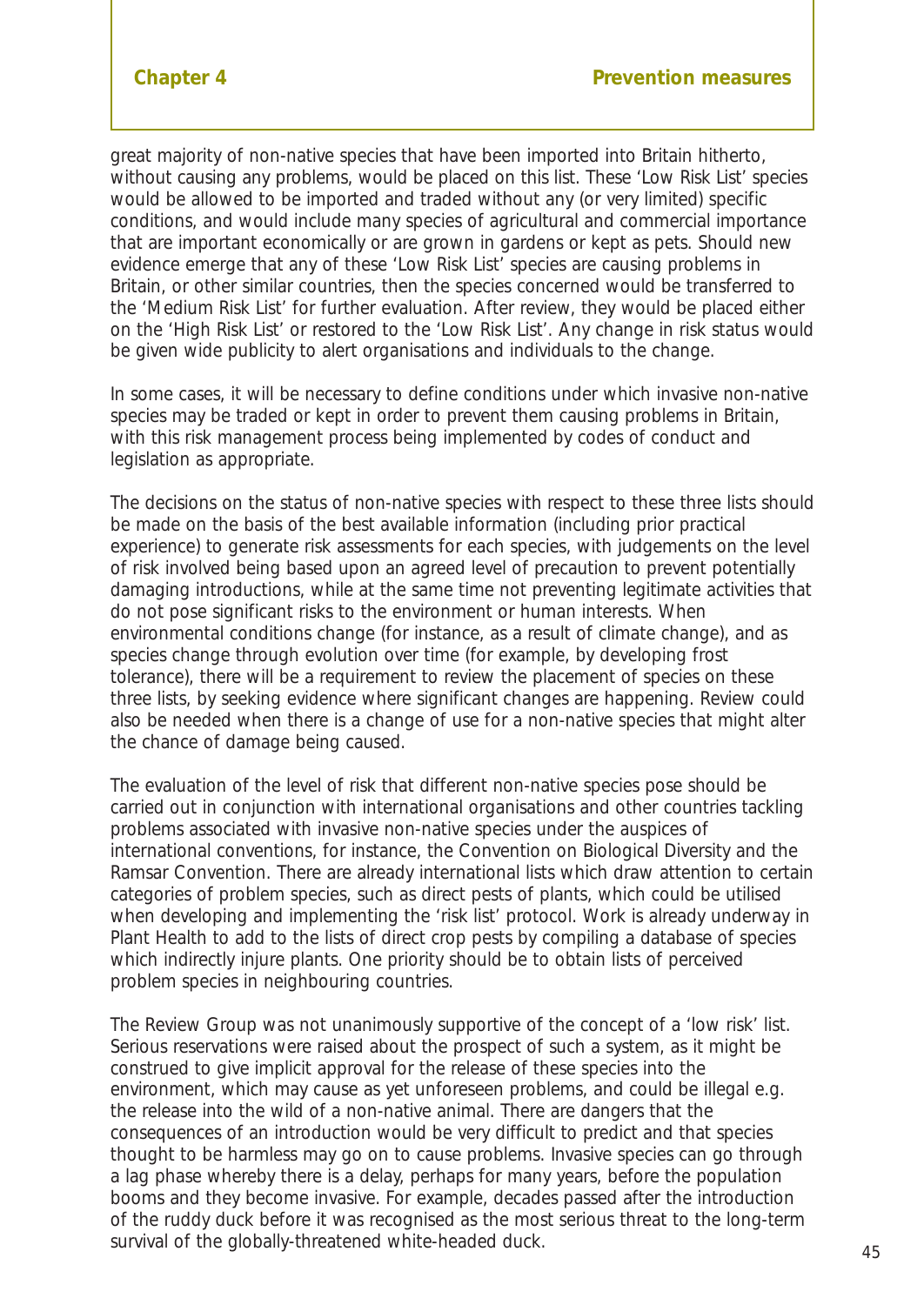If a 'Low Risk List' is to be developed, any publicity associated with this list should be handled with great caution. It would be necessary for any 'Low Risk List' to make allowances for climate change and species adaptation, such as frost tolerance.

#### **Sub-recommendation 2.4:**

In the light of consultation with interested parties outlined in the two subrecommendations (2.5 & 2.6) below, a list of problem species should be developed for priority action including licensing and even exclusion from Britain (a 'High Risk List'), a list of species where more evidence is required as to their potential to cause problems (a 'Medium Risk List') and possibly also a list of species assessed as not being known to cause problems (a 'Low Risk List')

#### **Sub-recommendation 2.5:**

Further consultation is needed with the horticultural industry and other interested parties to determine the extent to which it would be practicable to require risk assessments on all new imported and introduced plant taxa.

#### **Sub-recommendation 2.6:**

Further consultation is needed with the horticultural industry and other interested parties to determine whether the creation of lists of non-native species known and demonstrated to have no negative effects ('low risk' or 'harmless' lists) would be achievable and beneficial.

#### **Sub-recommendation 2.7:**

Comparative assessments should be undertaken of the risks of introducing non-native species to Great Britain by a variety of importation pathways, as a basis for prioritising resources to the detection, monitoring and management of non-native species entering Great Britain.

## **4.3 Codes of conduct**

In contrast to intentional introductions subject to licensing arrangements, many introductions of non-native species arise unintentionally as the result of legitimate activities, and preventative action to reduce such unintentional introductions is needed. The group identified a number of different pathways by which non-native species can potentially be introduced intentionally and unintentionally into Great Britain.

Some of these introduction pathways are already the subject of international action, such as the International Maritime Organization's work to address introduction of nonnative species in ballast water and the International Civil Aviation Organisation's work to assess unintentional transport of non-natives by air. For other relevant sectors and activities, it is recommended that codes of conduct or best practice be drawn up with the stakeholders, to prevent unintentional introductions. Risk assessment procedures will be useful in prioritising areas for action. Such codes of practice can be adapted to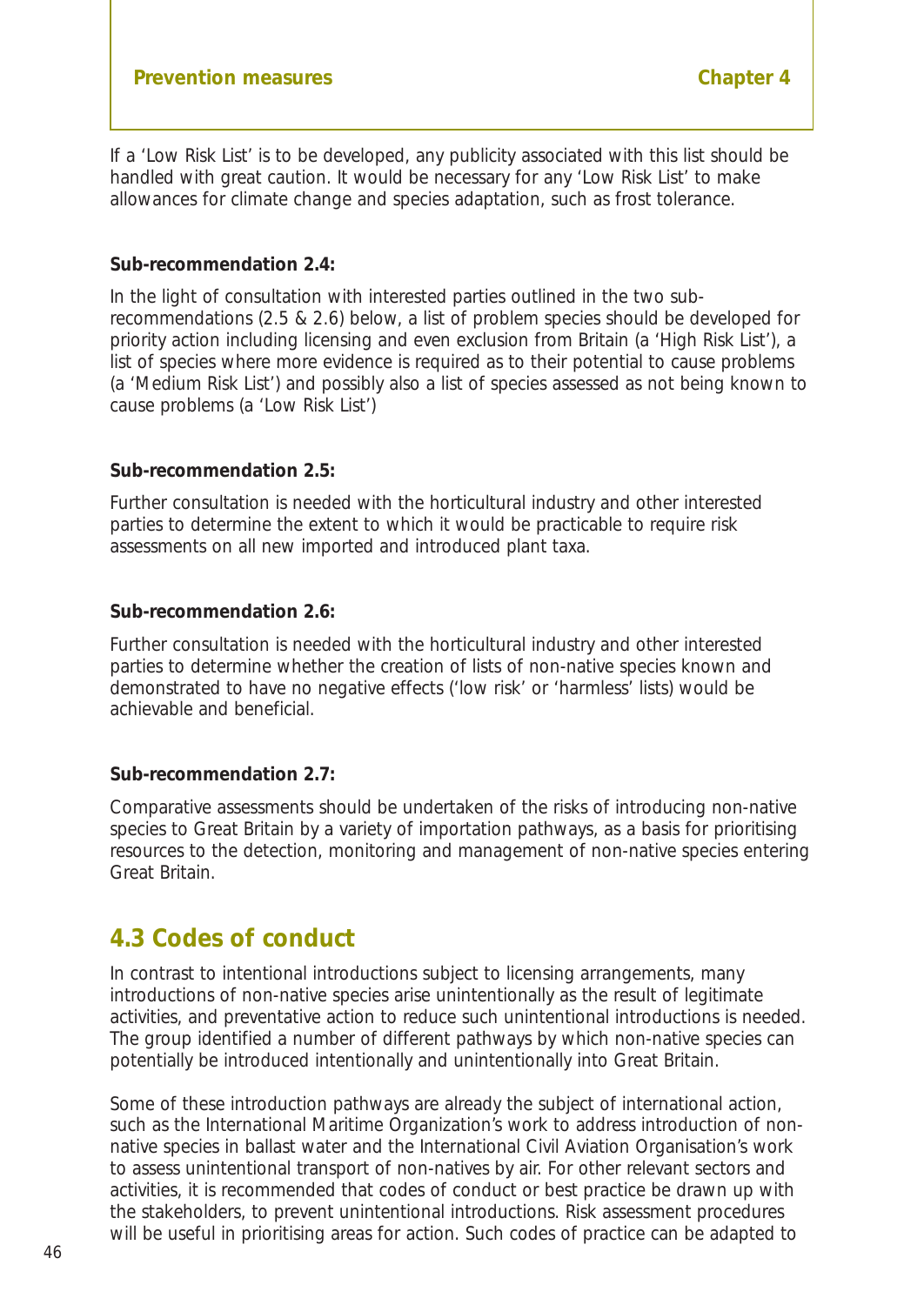specific industries or introduction pathways and have the advantage of being relatively easy to update and amend. Such codes should be given a statutory underpinning so that failure to comply with a code would expose the offender to the risk of prosecution.

Intentional introductions may also require codes of conduct or best practice, to ensure that there are no detrimental effects as a result. Codes of practice should therefore be developed to address all relevant introduction pathways, whether intentional or unintentional.

#### • **Key Recommendation 3: Develop codes of conduct to help prevent introductions for all relevant sectors in a participative fashion involving all relevant stakeholders.**

**CASE STUDY: Australian swamp stonecrop, also known as New Zealand pigmyweed** *(Crassula helmsii)*

**Category of introduction:** intentional and unintentional (imported deliberately, but released accidentally, at least in part).

**Pathway for the introduction:** importation of plants by the horticultural trade from Australasia for use as an ornamental aquatic plant. Also probably partly introduced as a contaminant with other imported plants

**Background to the introduction:** Australian swamp stonecrop is a water plant imported for growing in aquaria and outside water bodies, still on sale today. It was first recorded as naturalised in the mid-1950s. There is currently no prohibition on import or trade in this species.

**Problems caused by the introduction:** Australian swamp stonecrop is an aggressively invasive species in ponds and ditches. It rapidly excludes other water plants and marginal vegetation where it becomes established. This results in losses of the native water plants and their associated invertebrates. This reduces biodiversity and can threaten rare native plants. Where waterways become choked with this species, flooding can result and also amenity activities, such as fishing, can be restricted. It is now widespread in southern Britain and has colonised many sites farther north.

Where it becomes a problem, effective control of the species is very difficult. Control of the species using mechanical methods is not recommended as even small plant fragments produced by cutting and tearing can re-grow. Mechanical control can therefore lead to spreading the infestation downstream. Using herbicides can be more effective although it is costly and is not always appropriate for use in watercourses. Use of chemicals and herbicides can have serious impacts on other wildlife, creating an impoverished environment for an extended period.

The species therefore causes serious problems once it becomes established and remedial measures are very difficult. Other aquatic invasive plants also cause similar problems, such as floating pennywort and parrot's feather.



**Dense mats of Australian swamp stonecrop that can reach depths of 3 metres, choke native plants and create a poor oxygen depleted habitat. Codes of conduct for retailers of garden and ornamental plants should reduce the chance of such invasive pond plants reaching the wild.**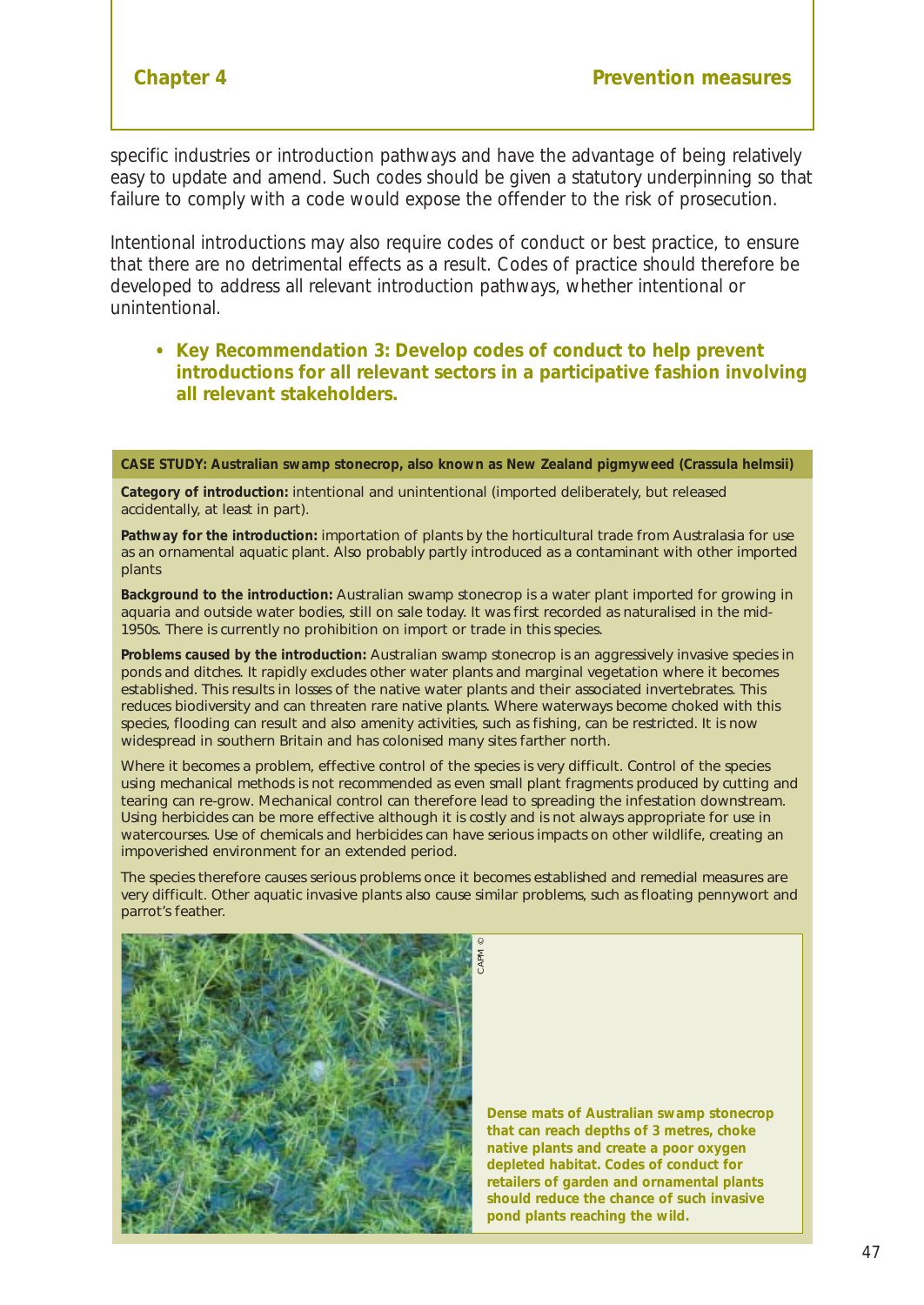## 4.3.1 Codes of conduct

Relevant groups for all sectors and activities should devise codes of conduct or best practice. All pathways should be covered by a code. These should be prepared in cooperation with all relevant stakeholders and should be used as a determinant of standards of reasonable behaviour and the duty of care of owners or keepers of specimens to prevent escapes.

Codes of conduct have a number of attractive features as they can be targeted to a specific industry or pathway and can incorporate recognised international standards, for example, FAO Aquaculture guidelines on the use and introduction of non-native species. Some sectors already have codes of conduct in which invasive non-native species issues could be addressed, such as the UK Forestry Standard and Biodiversity Guidelines. Also, avicultural guidelines in respect of keeping of waterfowl are being developed by the African Eurasian Waterbird Agreement.

While all efforts to minimise the entry and impact of invasive non-natives will require underpinning by legislation, codes of conduct should play a very valuable role. To do so they must be recognised by the courts as the basis for determining reasonable conduct and/or a duty of care. If so recognised, they would be legally binding upon the actions of individuals and organisations and hence be recognised as 'having teeth'. In order to increase the incentives for complying with codes of conduct, those organisations or individuals found to have behaved in ways that conflict with a code should be liable to prosecution and if found guilty, subject to appropriate penalties.

Some guiding principles for the development of these codes are outlined below:

- Each code will be required to meet certain minimum criteria before recognition by the proposed co-ordinating body;
- Each code will incorporate a precautionary approach to the introduction of nonnative species, based upon an agreed risk assessment process for known pathways for both intentional and unintentional introductions;
- Codes must be sectorally based and call on the administrative, legal, practical, theoretical and commercial expertise of all stakeholders concerned with a particular activity;
- By drawing on such a breadth of expertise the codes will be scientifically rigorous, practical, proportionate and cost effective;
- By involving all stakeholders in their production and maintenance they may achieve the greatest possible "buy in" and partnership;
- Codes will be underpinned by the law to encourage compliance and allow for legal sanctions to be applied where there is negligence or deliberate flouting of their provisions;
- They will be relatively easily altered as situations or conditions demand;
- The codes will be used to inform decisions on purchasing, planning, stocking etc., even in the absence of detailed rules particular to a species being formulated;
- New codes will be prepared as and when new pathways emerge or gaps, in coverage of current activities, are identified;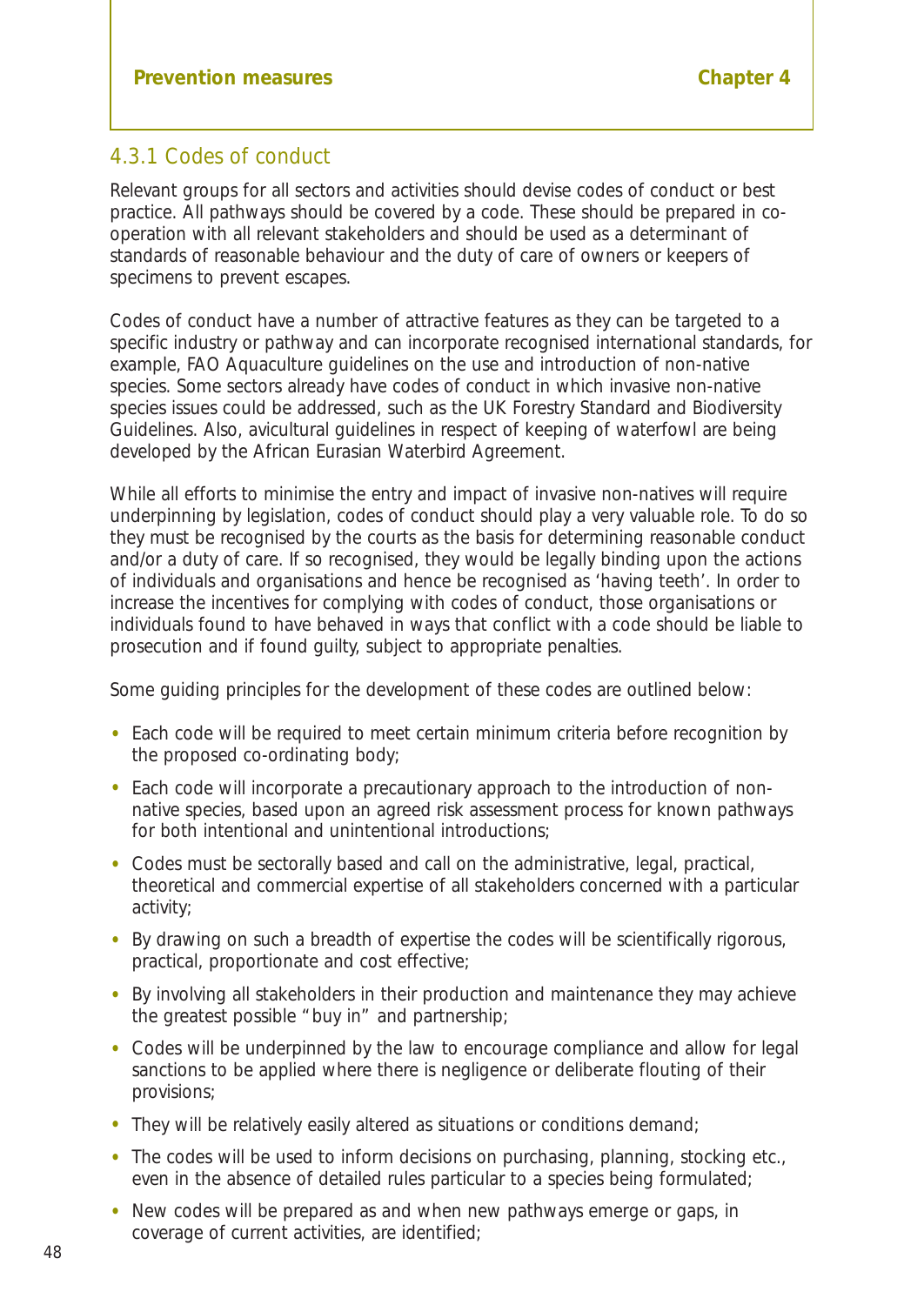- Non-native species and native species outside of their range in Britain or native species supplied from elsewhere may cause problems. The nuances of each situation should be taken into account in codes;
- Codes will adhere to international standards such as the International Maritime Organization's guidelines on ballast water and sediment discharges;
- Monitoring should be built in to codes of conduct. This may take two forms: monitoring and surveillance of the sector for non-native organisms and, perhaps more importantly, of the effectiveness of the code of conduct.

Codes should ideally be developed involving all relevant stakeholders. The methods used to develop a code of conduct for the horticulture industry in the United States may be a valuable model on which to develop such codes.

## 4.3.2 Pathways for entry and establishment of non-native species

Pathways for the entry and establishment of non-native species are similar for both unintentional and intentional introductions, although the measures needed to prevent their establishment are different. The growth of international trade, combined with reduced border controls within the European Union and the increased diversity of sources of supply for many organisms (including sales via the Internet), make regular reevaluation of pathways and their associated risks essential.

**Unintentional introductions** may, by their very nature, be harder to prevent because they may not be the result of choices or decisions that can be debated, influenced or made the subject of legislative controls. However, risk assessments of pathways for these introductions can reveal techniques and controls to reduce the risks of unintentional introductions taking place in future. Unintentional introductions can be hard to detect, particularly when small species are translocated in large volumes of water or in materials such as compost. Prevention measures may depend upon detailed inspections procedures, often coupled with improved prophylactic treatments designed to kill the organisms or their propagules.

**Intentional introductions** follow decisions to translocate a species; when a decision is taken publicly there will be the opportunity for stakeholders affected by the decision to become involved in the prior debate. This involvement is not possible when the decision is taken by an individual or group who chooses not to engage others in any prior discussions, instead making the decision and carrying out the introduction clandestinely. Prevention measures depend upon gaining the support of the stakeholders concerned, with a balance to be struck between education and codes of conduct to set standards and improve practices on the one hand and appropriate legislation and enforcement on the other.

Some of the principal pathways for the entry and establishment of non-native species are summarised in Annex 5 (Table 1 and Table 2), together with the relevant prevention measures designed to deal with each pathway. **Each pathway should be "owned" by a code of conduct as the means of engaging key stakeholders in practical prevention measures. In each case education and publicity will be needed to raise awareness of the problems and to gain the widest possible support for preventing either unintentional or intentional introductions.**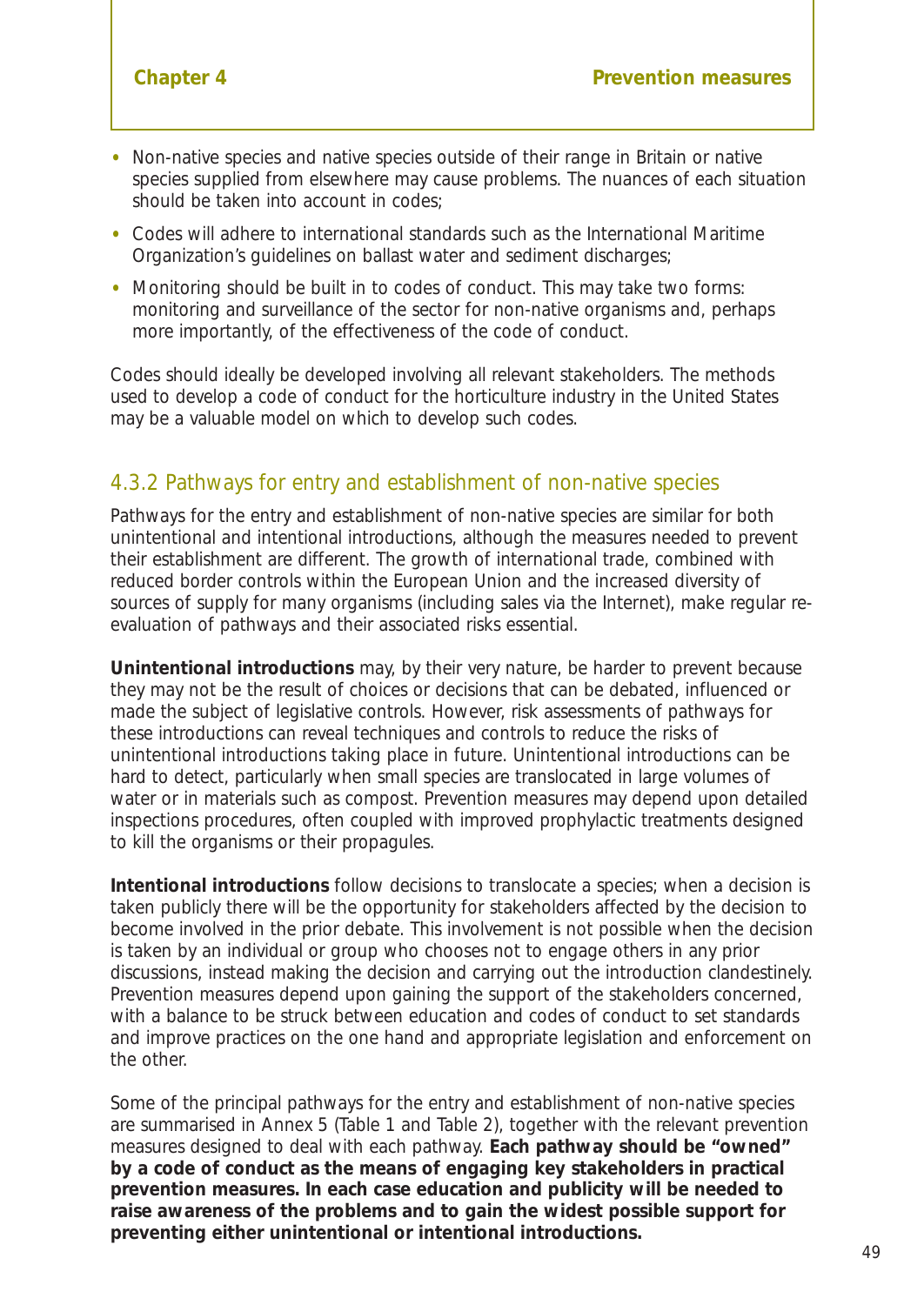It should be borne in mind that invasive non-native species cannot only be species not native to Britain, but they can also be species native to only part of Britain. In the latter case, species can be regarded as non-native if they are outside their current or recent historical natural range. Preventing the unintentional or intentional translocation of species native to part of Britain provides several different challenges and complexities compared with species not native to Britain. This comes about first as a consequence of the perception that species native to Britain are indigenous to the entire geo-political area, and hence not likely to cause problems when translocated, and second because there are difficulties drafting clear and effective codes of conduct or legislation to prevent the establishment of these species beyond their natural range in Britain. The requirement to prevent translocations into areas where these species are not present means that it is essential to define and communicate the location of these areas unambiguously. This must be supported by suitable education programmes and surveillance measures to ensure wider understanding and public support for effective implementation of codes of conduct.

#### **CASE STUDY: New Zealand flatworm** *(Arthurdendyus triangulatus)*

#### **Category of introduction:** unintentional.

**Reason(s) for introduction:** through lack of precautionary measures to prevent the introduction of nonnative invertebrates and other organisms in soil imported as a growing medium for living plants.

**Pathway for the introduction:** as multiple introductions, probably arriving in the UK during the 1960s in association with a specimen plant sent from New Zealand to a botanic garden.

**Background to the introduction:** the New Zealand flatworm was only occasionally found over a period of many years, but by the early 1990s the species was becoming of greater concern because of repeated findings in Scotland and Northern Ireland, as well as in Northern England. There is evidence that New Zealand flatworm has limited tolerance of climatic variations and in consequence it may only be a problem in areas that have a similar climate to its native habitat.

**Problems caused by the introduction:** the species is significant because it eats earthworms, potentially causing their local extirpation, and hence poses a threat to native earthworms and the ecosystems dependent on earthworms, including agricultural production. There is much debate about the extent of any damage that may be caused and the degree to which earthworm populations are adversely affected in Britain.

**How the introduction might have been prevented:** had there been knowledge of the species and the risk of its introduction, some trade measures may have been deemed appropriate to prevent introduction from New Zealand in planting material, for example by only allowing bare rooted plants or requiring growing media accompanying plants to be sterile. Additionally, a good level of awareness of the risk of moving it in plant material could have limited its spread once introduction had taken place. Defra's Plant Health Service produces publicity, partly in order to assess the extent of spread of the pest, and as guidance for professional and amateur gardeners on measures to detect and control New Zealand flatworm. However, the species is now so well established in Northern Ireland and parts of Scotland that eradication from the UK is not feasible.



**The New Zealand flatworm was imported unintentionally in soil and threatens native earthworms, an important part of the ecosystem. Sharing of information and use of risk assessments should help prevent unintentional introductions such as the New Zealand flatworm in the future.**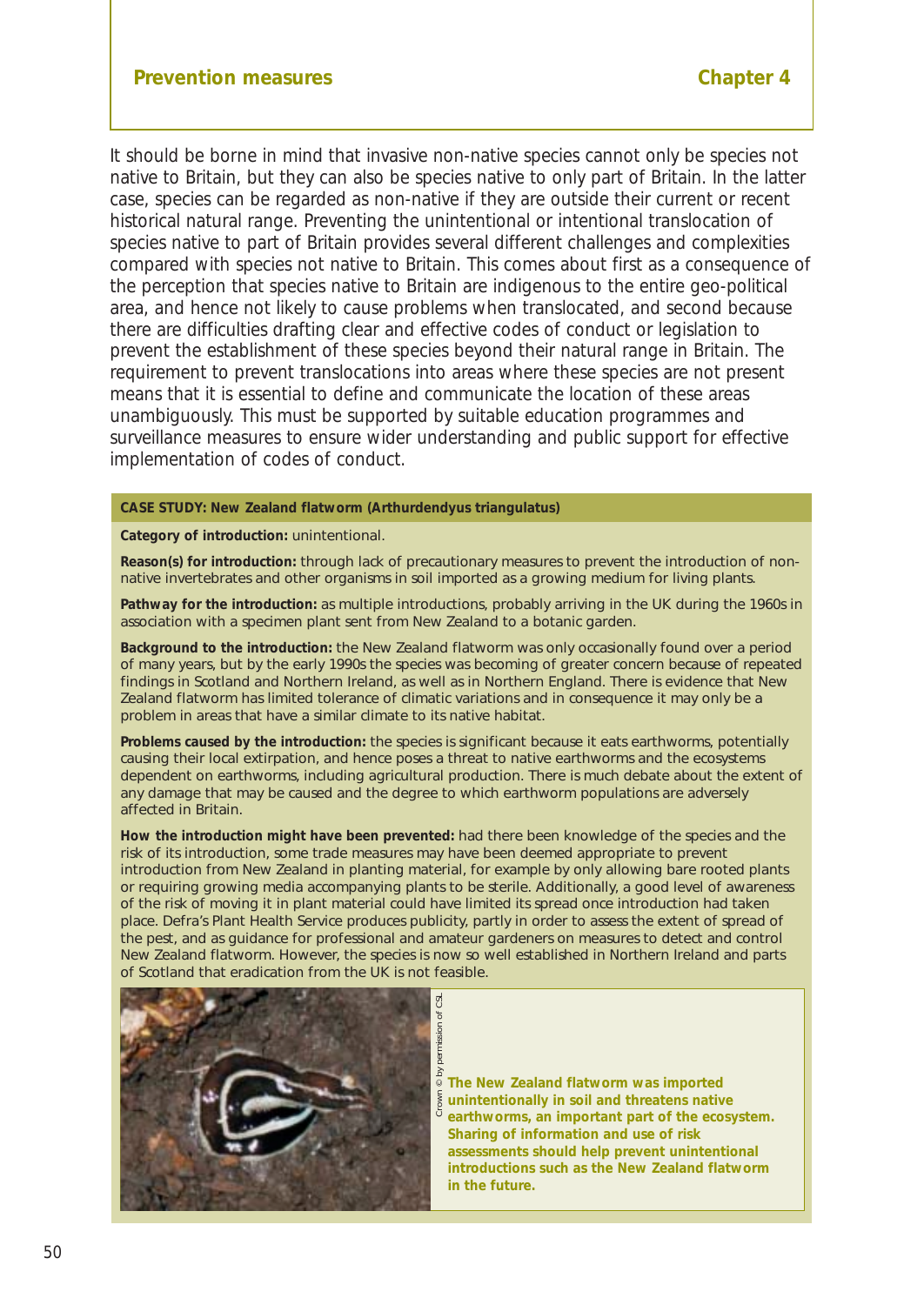# **4.4 Public awareness and education issues**

The Review Group has considered the issues of public awareness and education as they relate to invasive non-native species policy and practice.

Many of the problems, both potential and actual, posed by invasive non-native species stem from a lack of public and institutional understanding of the costs and consequences of their establishment, and of the current legislation prohibiting release of non-native species. Better information, education and improved public awareness of these issues are therefore required with the aim of reducing unintentional introductions of non-native species. This approach will not only help to prevent problems arising but will increase the public acceptability of measures taken to address existing problem species. For example, management and eradication programmes are more likely to be successful if supported by an informed and co-operative public. Furthermore, reducing the number of inadvertent offenders will allow enforcement agencies to concentrate on systematic criminal offenders. It is noted that different approaches will be needed to reach different audiences, for example, the general public, enforcement agencies, relevant industries and trade professionals, conservation groups, scientists and policy makers.

For example, green fly-tipping of plants by domestic gardeners has been identified as a cause for concern. A large proportion of such activities occur through genuine ignorance of the harm it can cause. An outreach campaign to gardeners indicating solutions such as composting may help overcome this problem. A good example of the effectiveness of publicity in mobilising a community response to discover and report the presence of a harmful invasive non-native species is illustrated by the numerous reports of Colorado beetle which have been made by the general public.

There is an urgent need to develop a greater understanding of the issues surrounding invasive non-native species, which is far less developed in the UK than in many other countries, such as New Zealand and the United States. The activity to develop this increased level of public awareness is a complex, multifaceted task which will require substantial and clear planning, and which represents a major area of work for the future. It must also recognise that such work has a role in assisting with prevention, remedy and control, and monitoring and feedback reporting.

Measures to tackle invasive non-native species will benefit from wide public understanding and support, especially any programmes to control such species as action may be necessary before widespread damage has occurred. It is important that the precautionary approach is accepted and that the issue of invasive non-native species becomes better understood. There is the need for a programme of targeted educational programmes to achieve this. This should be based on an understanding of what the various constituencies believe, to allow messages to be delivered appropriately to influence opinions. Opposition to control of invasive non-native species might, for example, be based on factors other than simply a lack of knowledge or understanding of the issue.

The Review has examined these issues carefully. First, it has developed an analysis of the different sectors which should be addressed. Second, it has identified the issues most relevant to each of those sectors. Third, it has raised a number of issues related to the public appreciation of the issues generally: the development of the culture of understanding of invasive non-native species issues and problems, and finally, it makes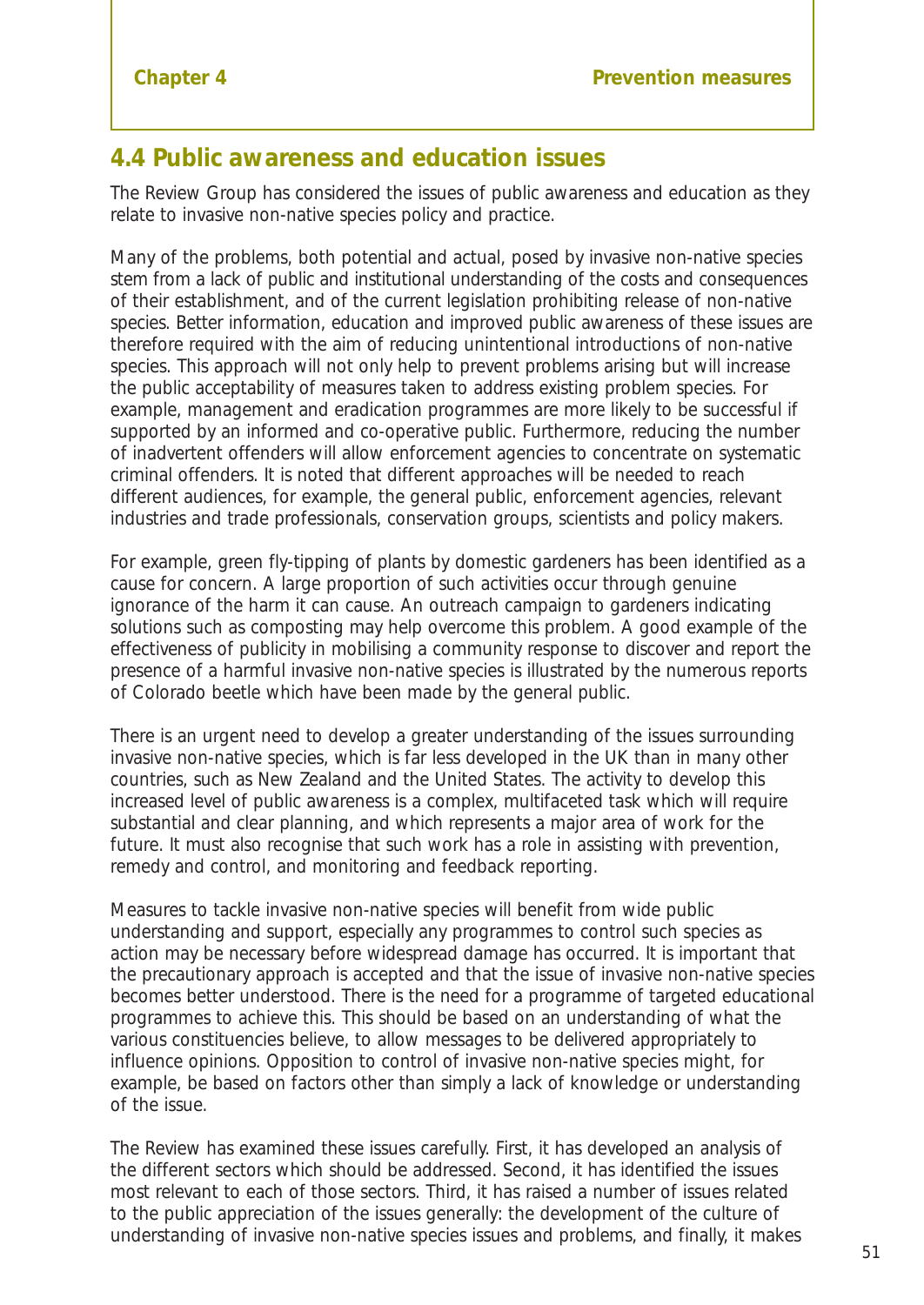suggestions on the means of delivery of some of the key information. Each of these is considered in turn below.

The key aims of all communications, to whatever sector, should be to promote:

- understanding of the issues
- support for the aim of preventing the introduction and establishment of invasive non-natives in the wild
- engagement in helping prevent problems
- awareness of the issues, and by so doing promote behavioural and decision-making patterns (personal, commercial, legislative and government) that help achieve this aim *i.e.* let people know how they can do the "right thing"

Information should be disseminated using different media, making full use of available technologies. This might include the creation of a website dedicated to the issue of invasive non-native species. This would complement information being disseminated in other forms such as through manuals, databases, scientific journals and popular publications.

#### **CASE STUDY: Preventing the establishment of Colorado beetle** *(Leptinotarsa decemlineata)*

**Category of introduction:** unintentional.

**Reason(s) for introduction:** this would be accidental within food or horticultural products, or possibly as strays within vehicles arriving from continental Europe.

**Pathway for the introduction:** as adults or immature individuals within consignments of plants or in containers imported from continental Europe.

**Background to preventing the introduction:** Colorado beetle is not established in the UK, although it is widely established in much of continental Europe, having first arrived in Bordeaux in 1922. The larvae of this beetle feed on leaves of potato, typically in large numbers, thereby causing substantial damage to the plants and great loss of crop yields. The species has been extending its range possibly in response to climate change, and so the risk of it becoming established in Britain is increasing.

Colorado beetle is a listed quarantine pest in UK plant health legislation and poses a threat to potato production. One hundred and sixty three outbreaks of this beetle have been eradicated in the twentieth century, the most recent in 1977 in Kent. The beetle has been kept away from the UK through vigilance by Plant Health and Seeds Inspectors, Customs inspectors and private operators, coupled with widespread, albeit low key, publicity over many years. This publicity has established Colorado beetle in the public conscience, and every year the public report findings of the beetle in foodstuffs and elsewhere, such as in cars recently returned from the continent. There have been occasional reports of findings close to possible outbreak sites, but on investigation no outbreaks have been detected.

Given the legal status of the pest, exporters of vegetables and other products to the UK are obliged to take action to prevent movement to the UK, but there are still repeated findings, especially in products such as parsley and potatoes from the south of the EU. Importers and wholesalers of these products have shown vigilance and co-operation in protecting the UK from these pests and such people are key in assisting government inspectors. In the event of an outbreak, Defra has contingency measures to detect and eradicate any infestation.

The successful exclusion of Colorado beetle demonstrates the need for a high level of awareness of how to recognise non-native pests amongst the public and traders, coupled with adequate systems to prevent introduction.

**Problems that would be caused by the introduction:** the Colorado beetle could cause many millions of pounds of damage to potato crops grown in Britain. If it were to become established as a resident pest, there would also be significant environmental effects from control measures used to reduce numbers, and hence damage, caused by this beetle.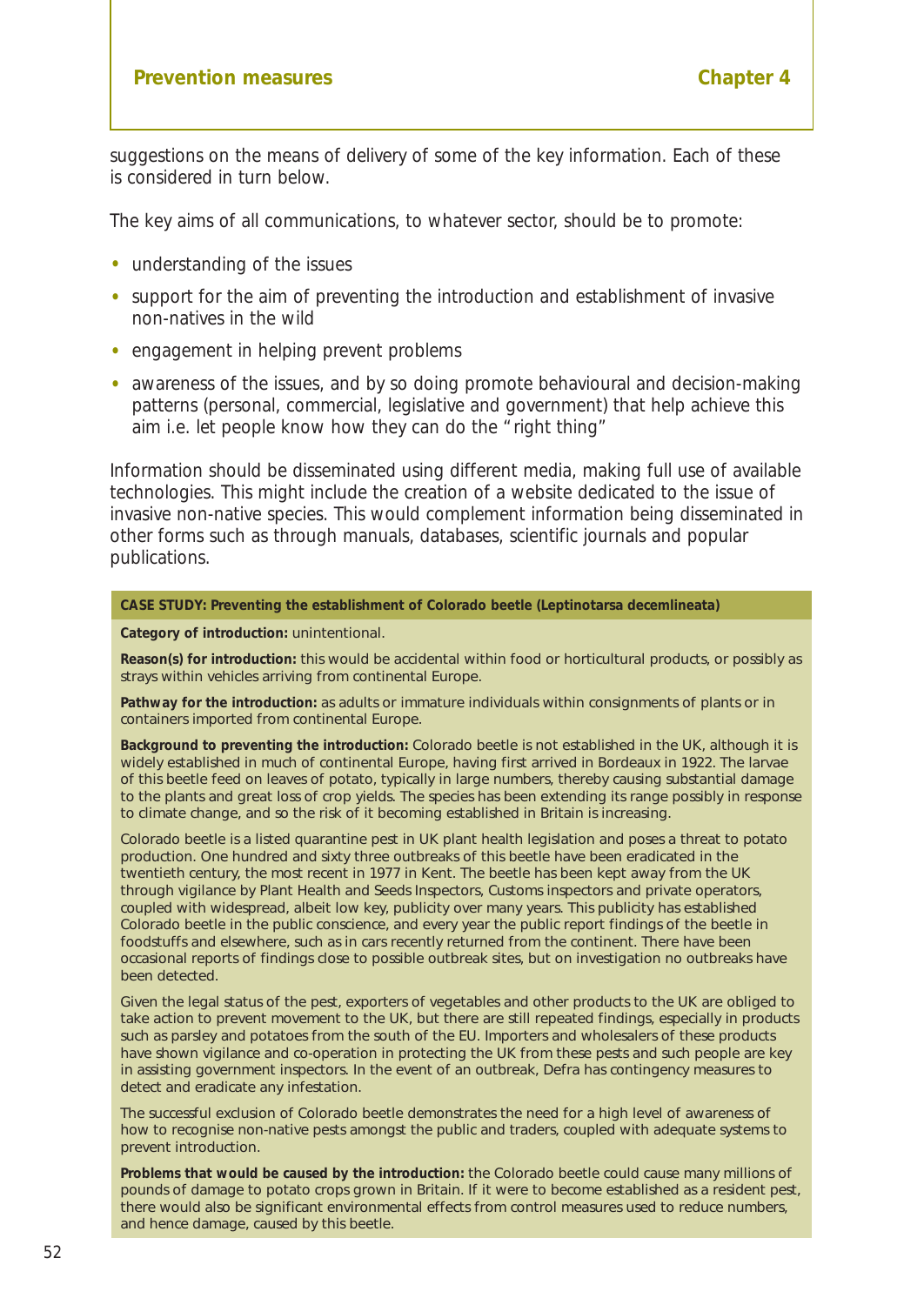

## 4.4.1 Target audiences and key issues

The target audiences for improving public awareness in relation to the problems of invasive non-native species must be well-defined.

First, some of the issues and information need to be addressed specifically to members of the general public, such as the risks of unwanted introduction of invasive non-native plants through dumping of garden waste. There is also a need for the general raising of awareness of the issues though formal and informal education.

However, there is also a section of the public which is well-informed on such issues and is able to contribute by way of reporting and feedback on the spread of non-native species. This section comprises those naturalists who are interested in recording the occurrence and distribution of plants, fungi and animals throughout Britain. This is a key audience which can provide huge amounts of valuable information on the distribution and spread of a large number of non-native species. The way in which information is disseminated to them is quite different from the general levels of information required by the general public, and particular effort should be made to build the levels of co-operation and information provision from this group.

Second, there are a number of 'professional groups' with important roles to play. These may be policymakers themselves, ministers and civil servants. They include operational professionals whose decisions may permit or prevent the spread of invasive non-natives (agriculture, forestry, landscape or planning professionals, for example). They may be professionals in other fields whose actions or advice may influence the actions of the public, such as horticulturists or pet-trade professionals. The activities of each of these groups, and the guidance and advice they provide to the public, will be instrumental in raising awareness or causing problems.

The mind map (below) represents an attempt to classify these groups, and to identify the main issues relevant to each. It does not claim to be comprehensive: it is intended to emphasise the complexity of public awareness issues in this field, and to emphasise the need for thorough analysis, co-ordination and targeting of efforts to raise public awareness across all sectors of the British public.

The Review Group recommend urgent action to develop a strategy to promote public understanding of the issues surrounding invasive non-native species, which are poorly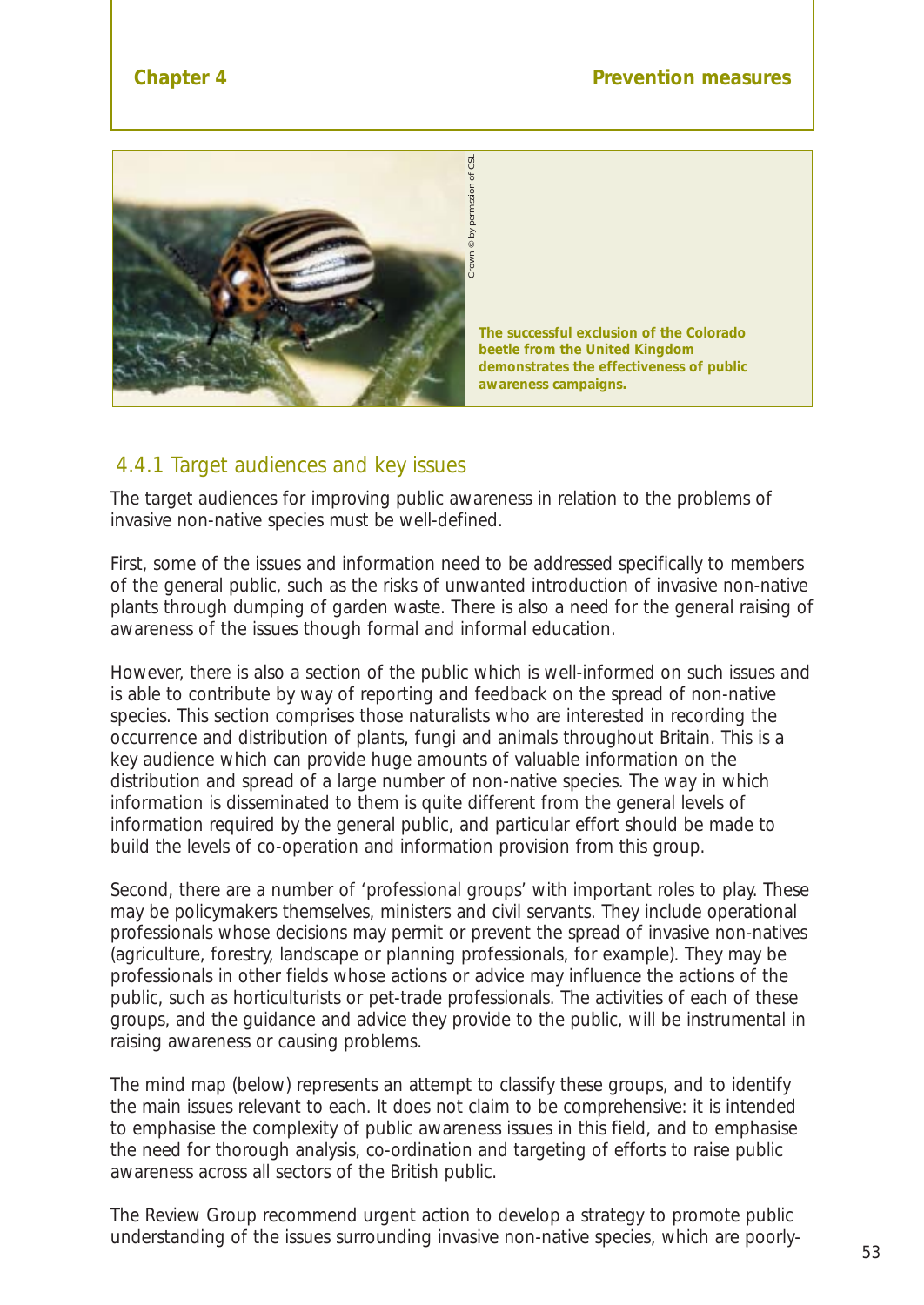developed in Great Britain. This will require thorough analysis, co-ordination and targeting of efforts to raise public awareness across the many different sectors of the British public.

#### • **Key Recommendation 4: Develop a targeted education and awareness strategy involving all relevant sectors.**

Further more detailed recommendations on the approach to Key Recommendation 4 are set out below.

## 4.4.2 Developing the culture

The Review Group considered that an early priority for public awareness work on invasive non-native species should relate to the development of a greater understanding of the issues by the public: **"the development of an awareness culture"** so that people are aware of the risks posed and problems caused by invasive non-native species, and aware of the value of native biodiversity. This must encompass an understanding of the ecological, economic and social costs and benefits of non-natives. Such work will have to give careful consideration of the messages to be propagated, and how to maximise the effectiveness of this work.

In the view of the Review Group, it will be necessary to offer a small number of key messages about invasive non-natives if the development of awareness is to succeed. The Review Group suggest that some key basic messages are to ensure that the public:

- is aware of the potential risks of releases and escapes into the environment;
- understands the consequences of moving plants and animals around Great Britain;
- understands the risks and consequences of introductions especially to islands, remote areas, freshwaters;
- understands the concepts of the values of native biodiversity, and the term 'native';
- is aware of the potential risks of what they bring back from abroad;
- appreciates the ecological, economic, social and landscape costs associated with a small number of the most harmful established invasive non-natives;
- understands the need for the control and management of invasive non-natives, and understands the risks of failure;
- also understands that only a minority of non-natives cause problems and that many have and will continue to enrich peoples' lives.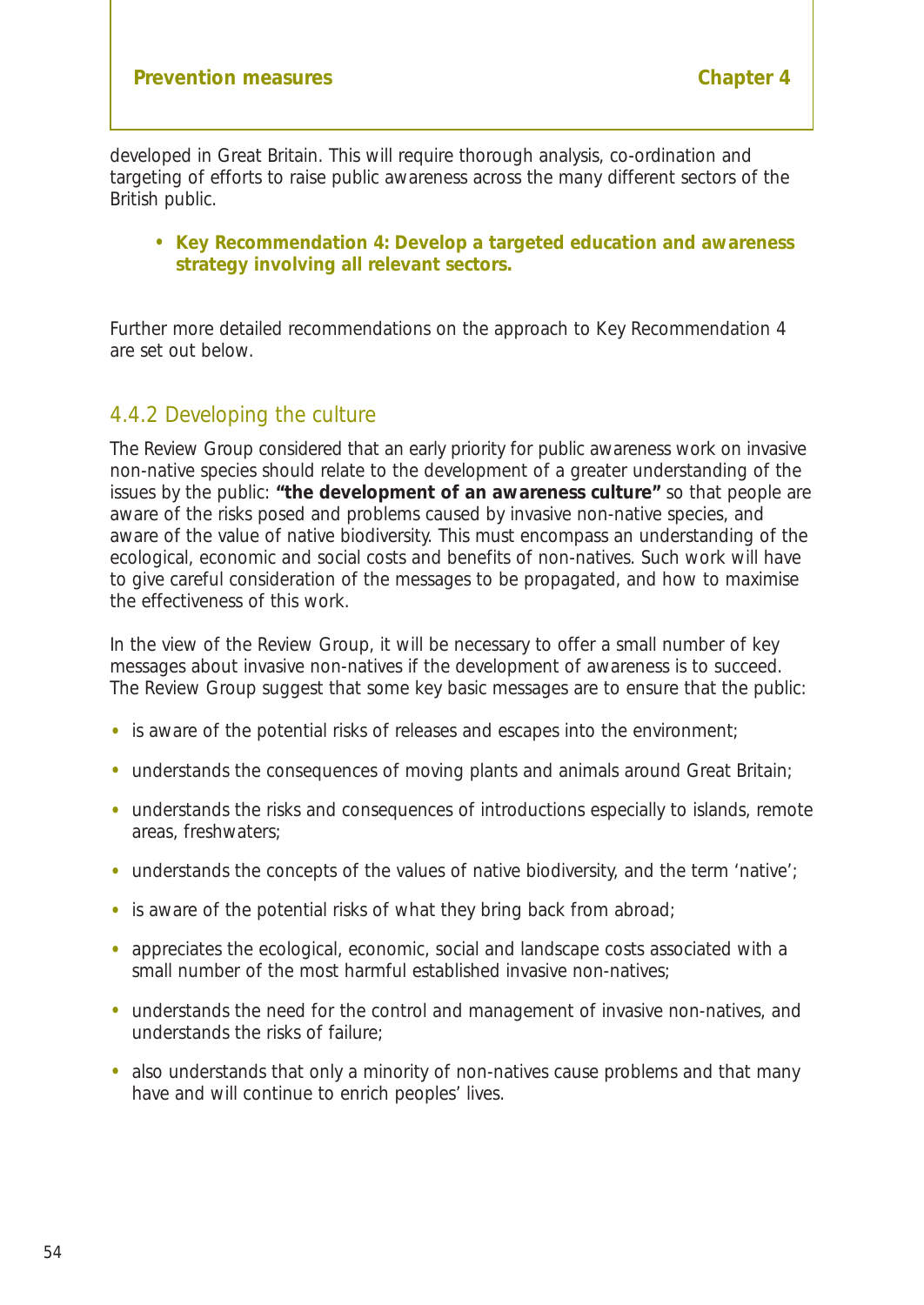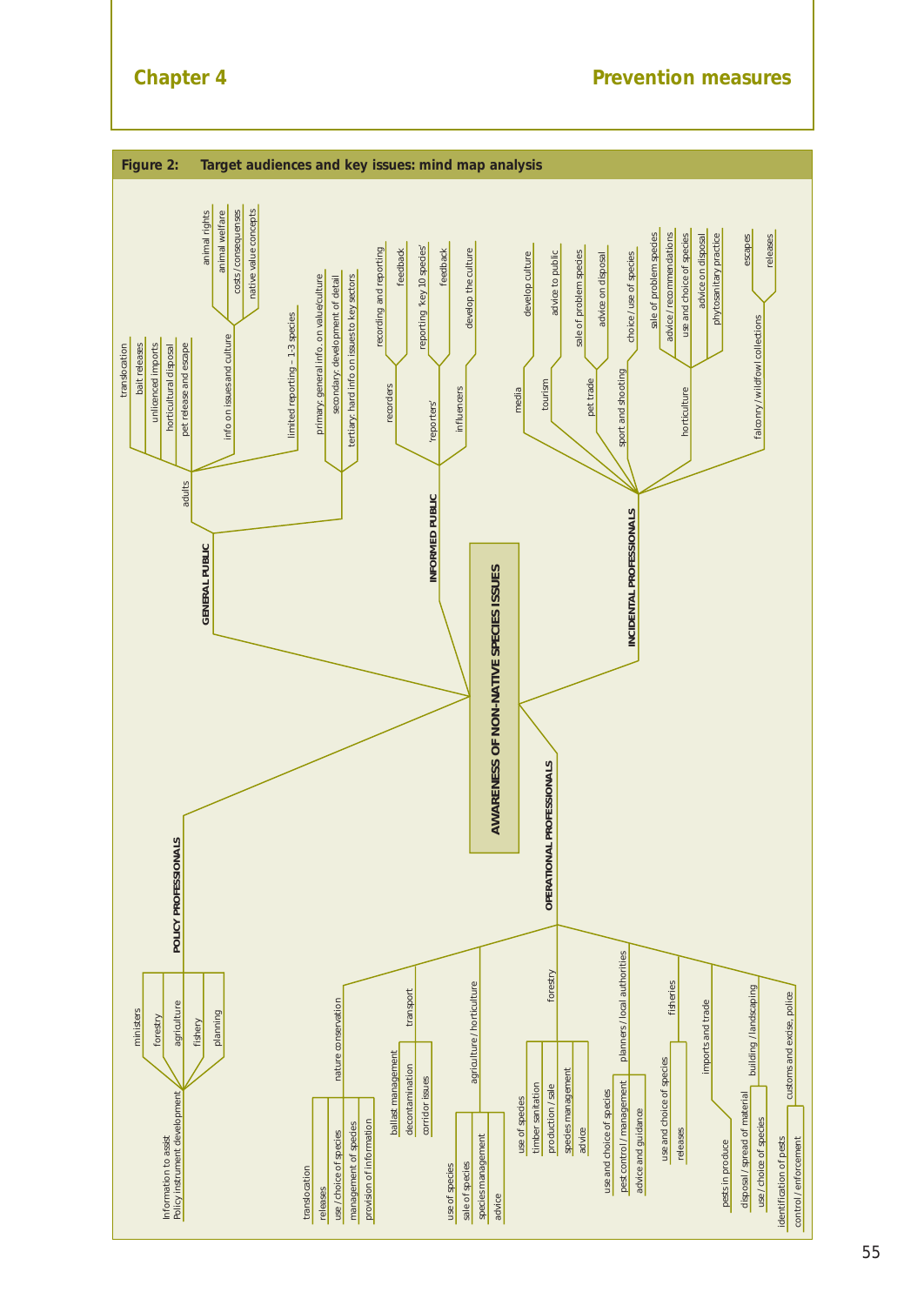Long-established and accepted non-native species, for example those plants termed archaeophytes, could also be considered in the context of developing the culture. It will be important that the public understands that policies are aimed at addressing the problems caused by the "invasiveness" of species and that species are not necessarily bad simply because they are non-native. Also, biocontrol agents may be considered to be beneficial non-native species where they have been released after prior evaluation, designed to ensure that they will reduce the populations of pest species, while at the same time not damaging non-target species.

In developing the means to promulgate these key issues, there are several key considerations. These include:

- ensuring the simplicity of the message, to build understanding:
- avoiding the use of words that have had negative associations with human activities, thus using, for example, the term 'non-native' rather than 'alien';
- advance planning to address concerns about animal welfare ahead of any control measures, recognising that control measures should be undertaken to high standards that ensure the welfare of the animals;
- developing an awareness culture where the risk of invasive non-native species is considered a legitimate concern, ensuring that those undertaking any actions have a 'licence to operate';
- dealing with any public assumption that reporting a non-native species will automatically lead to its death or removal;
- overcoming professional and scientific concerns about scientific accuracy to convey a message effectively: it is important to strike the right balance.

#### **Sub-recommendation 4.1:**

Messages about invasive non-native species which are promoted to the public revolve around a small number of key concepts, and should use simple, understandable terminology, and plan in advance to deal with controversial aspects of the issues.

A consortium of interested groups perhaps led by Defra and following the Partnership for Action Against Wildlife Crime (PAW) model could assist in developing the awareness culture. This is discussed more fully in Chapter 6.3 on a Stakeholder Forum.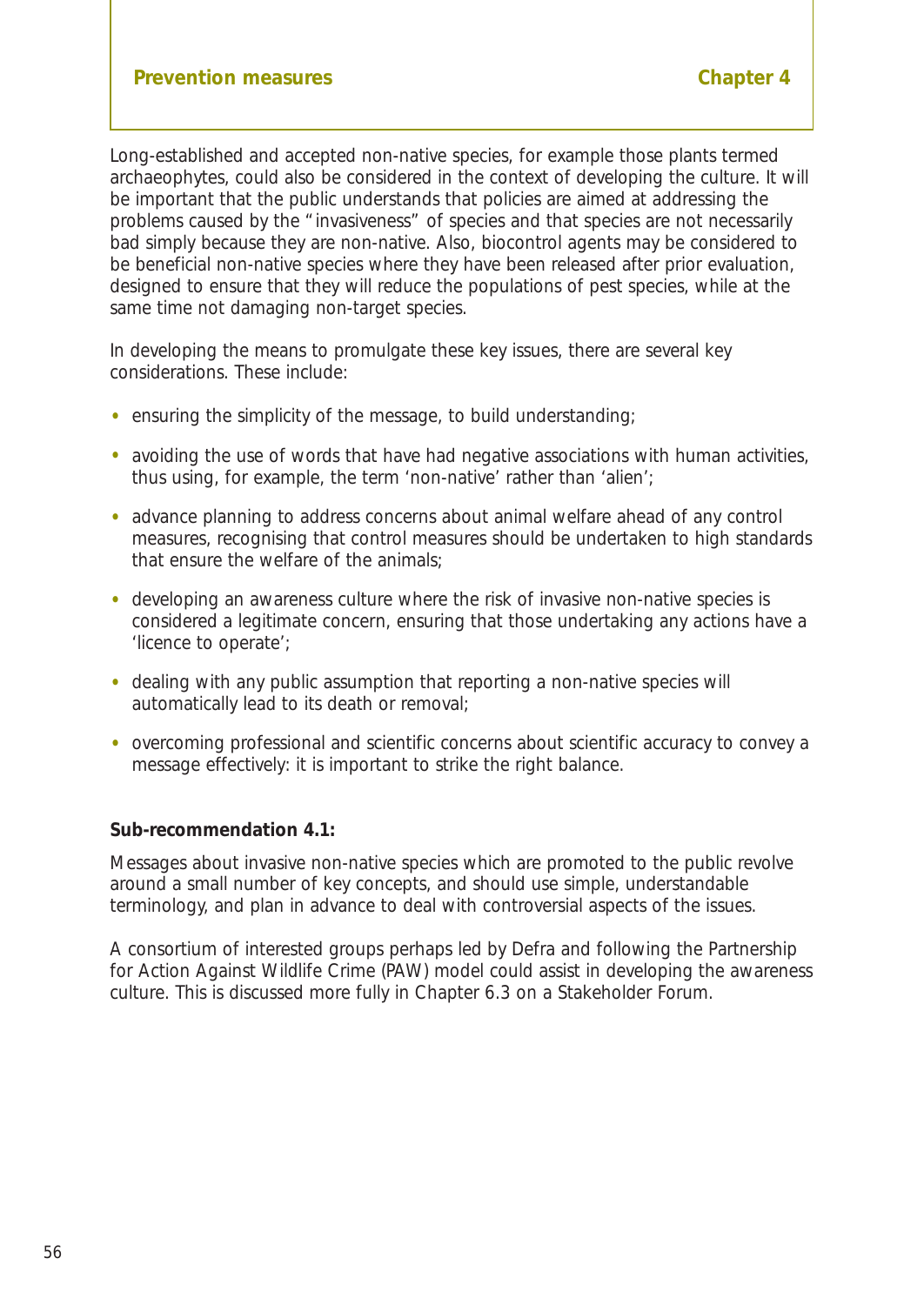## 4.4.3 Means of delivery

It is clear from the above that many means of delivery of information are required, tailored to fit the sectors being addressed. In the time available to conduct this review, it has proved impossible to detail these sector by sector. However, the Review Group offer comments related to each sector by way of illustration:

## **4.4.3.1 The general public**

A key to delivery here is to make the public aware through easily accessible media: *e.g.* television, radio and the press, and through media targeted to key areas, activities and locations, such as garden centres, pet shops, airports (even information on the back of airline tickets?). The Review Group are conscious of the long-running poster campaign on Colorado beetle, and the Review Group suggest this might be adapted and extended to encourage the reporting of a small number of the most threatening or highest-risk invasive non-native species. Similar good work has been done by a collaborative partnership, the Cornwall Knotweed Forum, to encourage the reporting by the public of Japanese knotweed in Cornwall, for example. One suggestion to simplify the message is that it may be useful to pick a single plant (*e.g.* Japanese knotweed) and a single animal (*e.g.* mink) to explain why species become invasive.

### **Sub-recommendation 4.2:**

A general information campaign should be undertaken to inform the general public of the issues surrounding invasive non-native species, through easily accessible media such as television, radio and the press, and through media targeted to key areas, activities and locations, such as garden centres, pet shops, and airports.

## **4.4.3.2 The informed public**

A different approach will be required with naturalists, ecologists and the informed public. More detailed information can be provided in the specialist press, and nongovernment organisation and specialist society publications. Discussions with specialist societies will be necessary to enhance the reporting systems which already exist for most taxa, to encourage them to report effectively on non-native species. Consideration should be given to the development of E-mail reporting of non-native species, and the development of web-based information, to provide the vital feedback to encourage ongoing reporting of problem species. It should be borne in mind that most recording schemes rely almost entirely on volunteer reporting.

Concerning formal education, the most important approach will be to ensure the inclusion of information on invasive non-native species within core curricula in primary and secondary education, and in the curricula in key subject areas in tertiary education. The latter includes ecology, agriculture, forestry, planning and land management amongst others.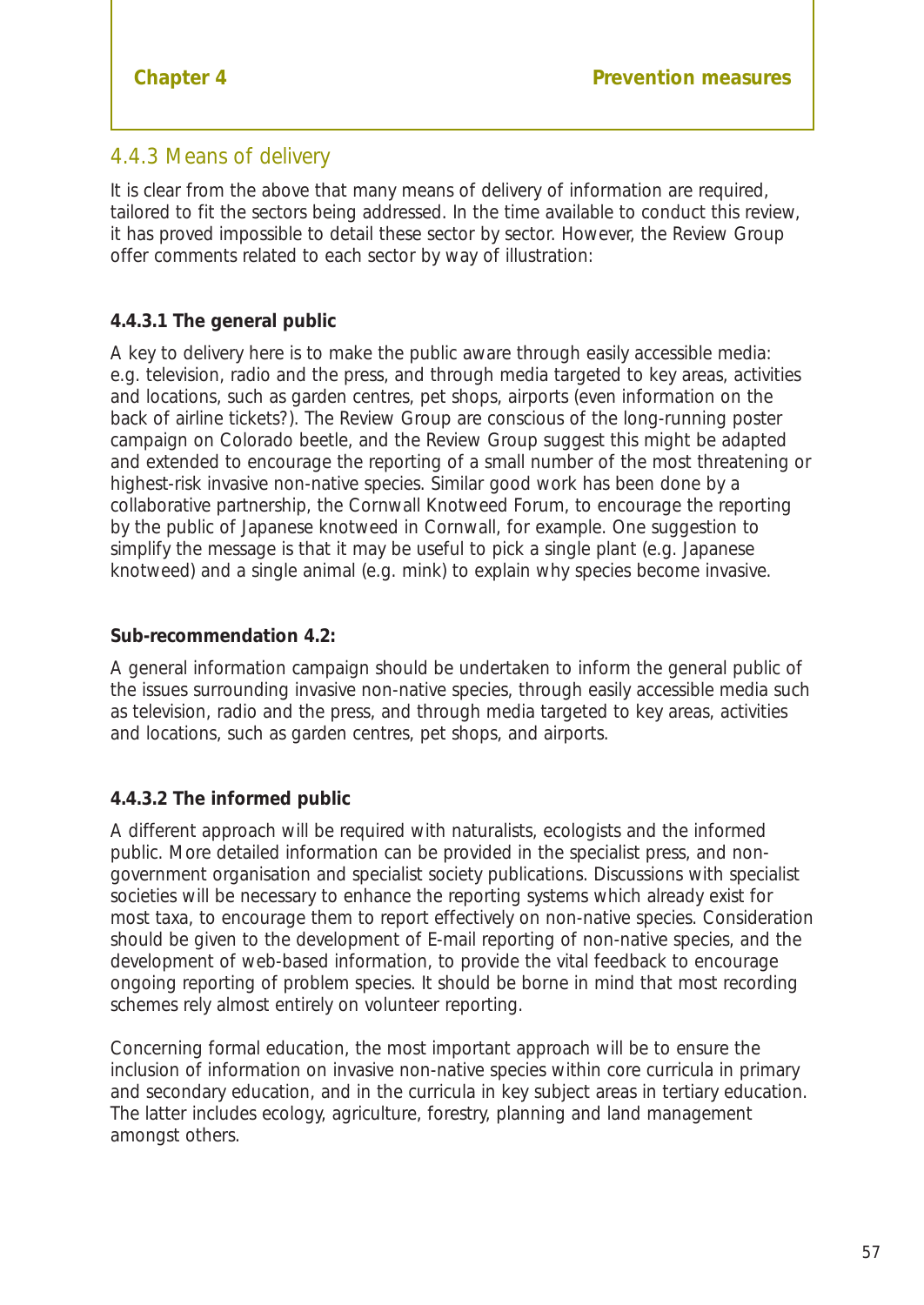#### **Sub-recommendation 4.3:**

Detailed discussions should commence with specialist societies and recording schemes, with the aim of enhancing the reporting systems which already exist for most taxa, to provide effective reporting of non-native species. Consideration should be given to the development of E-mail reporting, and the provision of web-based feedback on nonnative species. Formal education courses should include information about non-native species issues where appropriate.

#### **4.4.3.3 The 'incidental' or advisory professionals**

This group comprising sectors which could give rise to incidental releases, *e.g.* pet trade, horticulture, should be considered in two ways. There is the need to provide professional quality information through their trade media, courses and the like, to equip them to understand the issues as they are affected by their work. However, they also have an information and advisory role, and careful consideration should be given to the provision of public information which they can display and dispense.

#### **4.4.3.4 Operational professionals**

This group may also have such dual roles, though the priority for this group is more likely to be the provision of professional quality, technically-based information geared more directly to their work, so they can act in ways which mitigate the inadvertent spread of invasive non-native species. For example, the Cornwall Knotweed Forum, in collaboration with Duchy College has created a training course for Japanese knotweed control and herbicide use.

### **4.4.3.5 Policy professionals**

Policy professionals will require clear professional and scientific analysis of the issues associated with invasive non-native species, presented in terms appropriate to nonscientists, and in ways which can enhance policy development and application.

#### **Sub-recommendation 4.4:**

Carefully targeted material should be produced to cater for the information and advisory needs of the range of professionals likely to have an impact on invasive nonnative species issues. This will differ between sectors, and should include detailed professional and scientific analysis of the issues associated with invasive non-native species, material presented in terms appropriate to non-scientists and the public, as well as material appropriate to the scientific and research communities.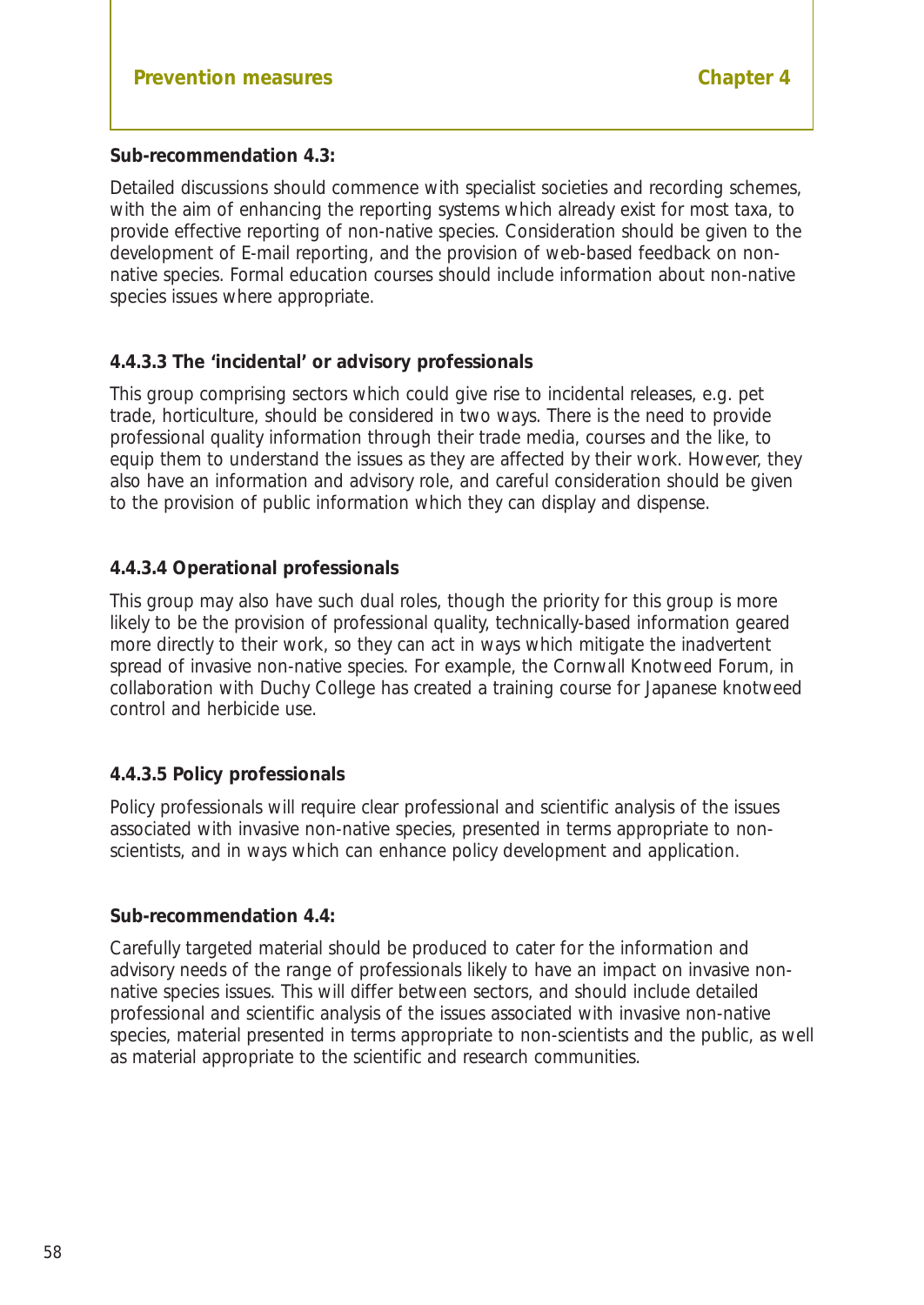## 4.4.4 Native species beyond their natural range

There have been significant problems for nature conservation in Britain following the introduction and establishment of species which are native to parts of Britain into areas beyond their natural range. For example, the introduction of hedgehogs to the Outer Hebrides (page 60) has caused a substantial reduction in important wader populations, and the introduction of several fish species into Loch Lomond has caused major alterations in the fish fauna. Consideration of whether legislative change is needed is covered in Chapter 4.5. However, one key prevention measure is to highlight the damage caused, and to enlist the support of the public to be vigilant in preventing such introductions occurring.

**CASE STUDY: The introduction of hedgehog** *(Erinaceous europaeus)* **to the Uist Islands, Outer Hebrides**

**Category of introduction:** intentional.

**Reason(s) for introduction:** Hedgehogs were not recorded on the Uists prior to 1973. Introduced deliberately to South Uist for purposes of garden slug control: confirmed introductions were 4 animals in Autumn 1974 and a further 3 in Spring 1975. It is possible that further introductions occurred but were not recorded.

**Pathway for the introduction:** via the ferry service from mainland Scotland to the Outer Hebrides.

**Background to the introduction:** while it is well known amongst ecologists and conservationists that mammalian predators can have a serious impact on island birds, awareness of these problems among the general public and island residents is currently low, (although probably now much higher in the Outer Hebrides and other parts of Great Britain following recent initiatives and media reporting of eradication proposals). Though hedgehogs were introduced to the Uist islands deliberately, it is likely that it was done in ignorance of the potential impacts on indigenous wildlife.

**Problems caused by the introduction:** the hedgehog population has increased to in excess of 5,000 now resident in South Uist and Benbecula, with smaller numbers on North Uist. They are continuing to spread, with about 10,000 young born each year. Hedgehogs are generalist predators and can take substantial numbers of birds' eggs during the breeding season (though eggs generally form only a small portion of the overall diet of hedgehogs). The Outer Hebrides, support internationally important populations of breeding waders (dunlin, redshank, ringed plover, snipe, lapwing, oystercatcher) that are vulnerable to egg predation. Since their establishment in the mid 1970s, egg predation by nonnative hedgehogs has resulted in steep declines in wader populations on the Uists, with some species reduced by over 50% in less than 20 years in areas supporting hedgehog populations.

Recent studies have investigated the nature and scale of the problem, as well as possible control measures. The complete removal of hedgehogs from the Uists might be feasible; assessment of this will require large-scale removal trials. Complete eradication, if feasible, would be an expensive and lengthy exercise. The alternative route to safeguarding and restoring the wader populations would be a continuous programme of hedgehog population control. Either of these is likely to be controversial given the views of many people about hedgehogs.

**How the introduction might have been prevented:** Three scenarios could have prevented the introduction of hedgehogs to the Uists. The first would have been the generation of awareness amongst the public of the dangers of introducing non-native species to new areas, to such an extent that people naturally avoid such actions. This would have required an effective education and public awareness campaign prior to the mid-1970s, but would only be likely to have happened if an adequate risk-assessment had identified the risk. The second scenario would have been the implementation of legislation, prohibiting such introductions prior to the mid-1970s. Again, this would need to have been underpinned by education and information programmes to raise awareness of the problems associated with importing any species, particularly predators. The third is early detection, which could have enabled their rapid removal, ideally against a backdrop of awareness-raising of the issues amongst the UK public and island residents.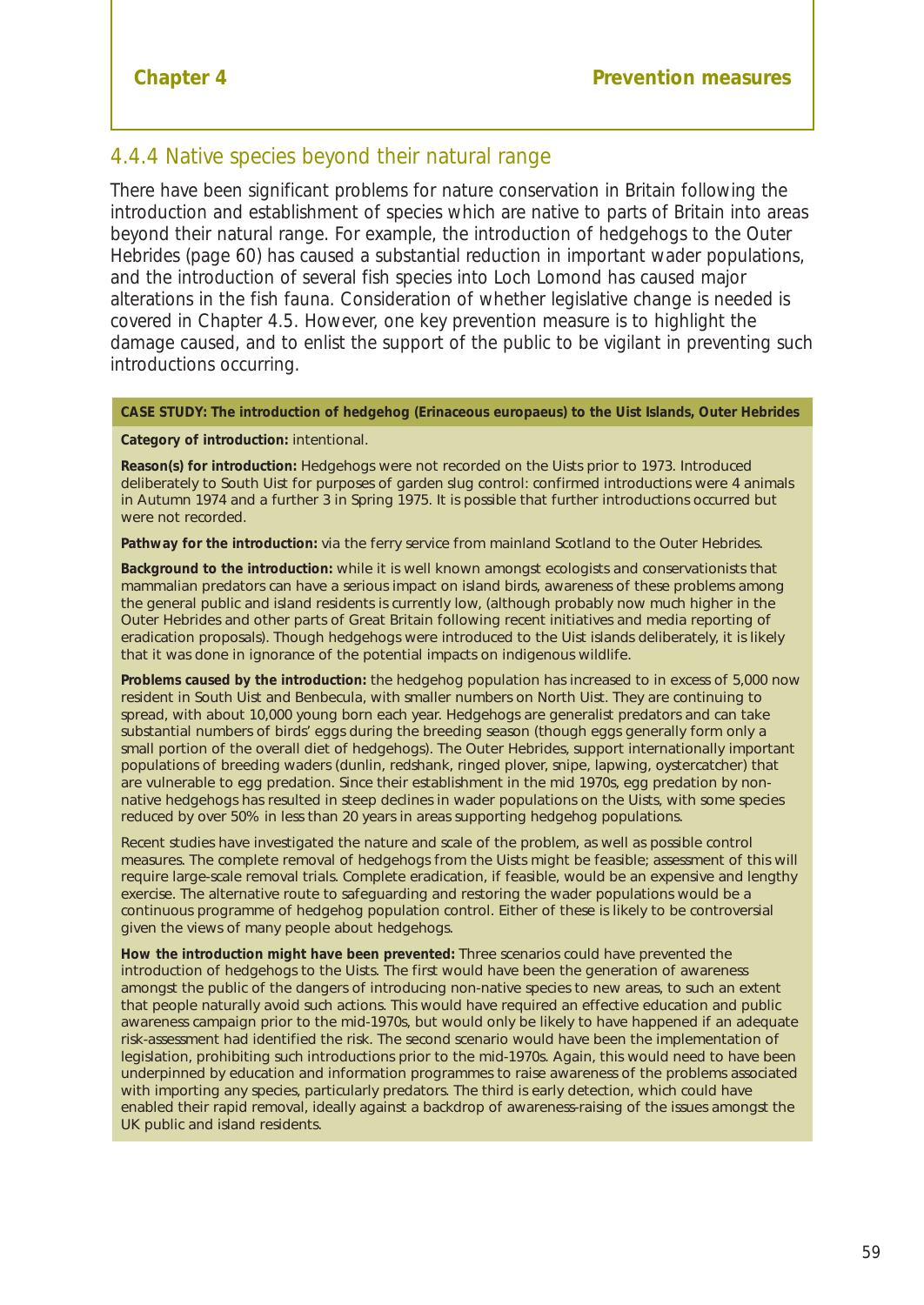### **Prevention measures Chapter 4**



**Even British species can be invasive non-native species if introduced outside their natural range. For example, hedgehogs have been introduced to British islands, where they are not native, and had negative impacts on the vulnerable island ecosystems particularly on internationally important bird populations.**

#### **Sub-recommendation 4.5:**

There is a need to raise awareness of the problems caused by introducing native species beyond their natural range so as to prevent their impacts in future.

## Problems with non-native genotypes

There can also be problems associated with introduction of native species of non-native provenance, with different genetic composition from the local stock. An example would be importing hedge plants of appropriate local species, for example into southern England, from sources on the continent. Although the species will be the same, genetic differences might result in a different capacity of the stock to survive in the British environment, or a different palatability to native insects. If the genes of this introduced stock became widespread then there could be consequent impacts on biodiversity. As similar issues may apply to herbaceous plants, shrubs and trees, native plants of local provenance should be stipulated for use in commercial, conservation or amenity planting schemes, particularly within or near areas of conservation interest. A second, pertinent, example of the potential problem is the introduction of non-native salmon from non-UK waters as brood stock, which could cause problems if released into the wild. Interbreeding between introduced fish and the local wild populations may result in offspring being less resistant to disease, and parasitisation, as a result of interference in their normal genetic signature. This could cause problems at a very localised level due to the salmon's adaptation to spawning in rivers in which they hatched.

The Forestry Commission is developing ways of promoting greater use of native genotypes for planting of native species. For example, the Forestry Commission already stipulates the provenance of Scots pine to be used in grant-aided planting schemes in areas with native Scots pine, to protect the genetic diversity of the species, and there are examples of Spanish provenance Scots pine faring very badly in Britain as a result of pests and climate. There is a need to raise awareness of the problems caused by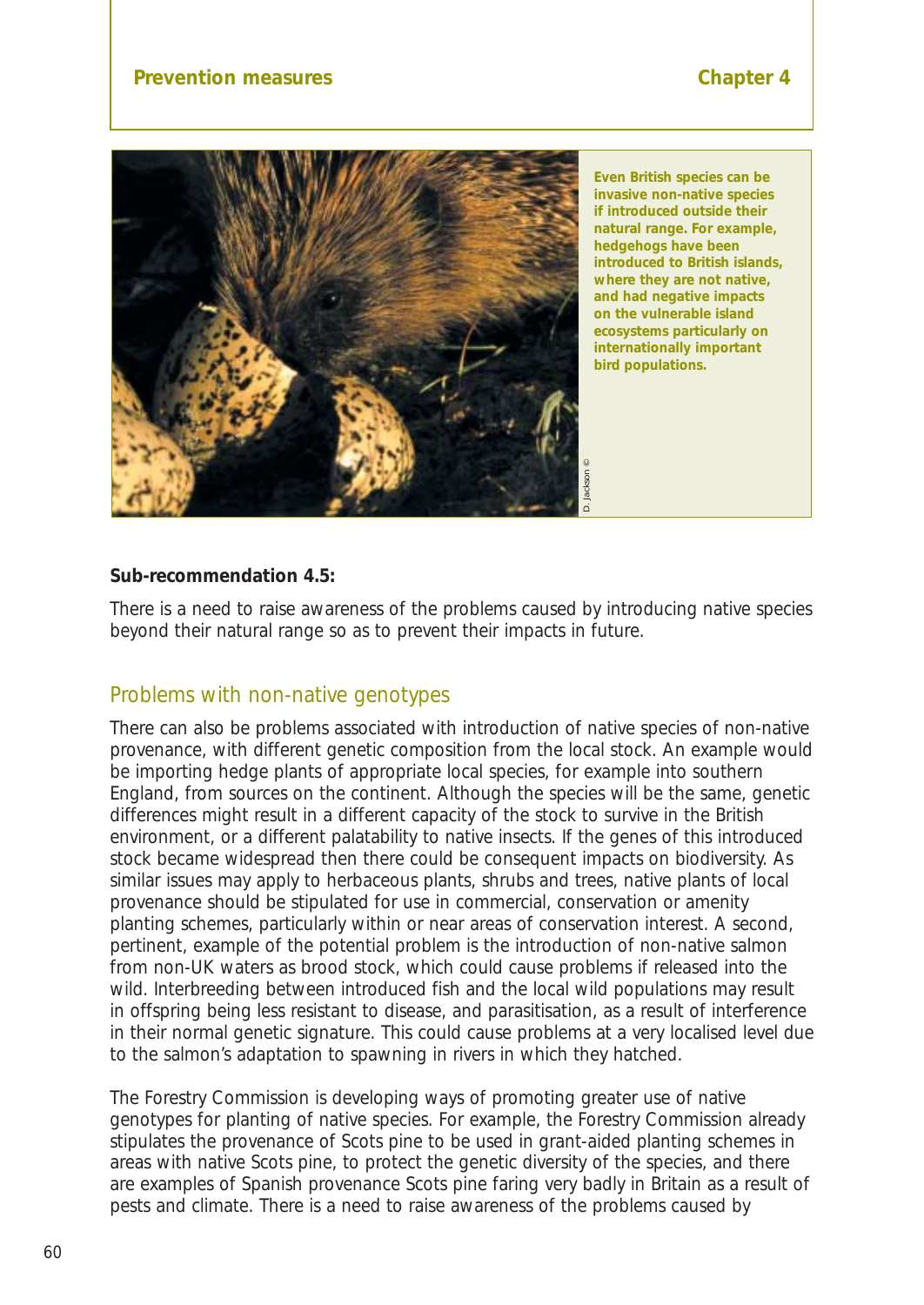introducing native species beyond their natural range, and by planting schemes using non-native genotypes, thus preventing their impacts in future, using codes of conduct and legislation together to tackle these problems

#### **Sub-recommendation 4.6:**

The issue of use of non-native genotypes of native species is important and requires further consideration, building on existing initiatives such as those by the Forestry Commission and Flora Locale. There is a need to raise public awareness of this issue.

## 4.4.5 Need for a campaign

The Review Group agrees that there should be a campaign geared towards "the development of the culture" of understanding about invasive non-native species, and to an appreciation of the cultural heritage of native biodiversity. Given the above commentary, the way in which this is developed should be the subject of professional planning. Such an education programme should also inform government bodies, local authorities, landowners, business interests and the public of the threats and costs associated with invasive non-native species and the need for management.

### **Sub-recommendation 4.7:**

There should be a public campaign to "develop an awareness culture" considering the problems that can be caused by invasive non-native species, and to increase appreciation of the cultural heritage and value of native biodiversity. This should be planned professionally, resourced appropriately, and it should be expected to be a long-term process and avoid an over-simplified message of native equals good, non-native equals bad.

# **4.5 Legislation – prevention measures**

Legislation has a key role to play in preventing introductions, through the control and regulation of the release and spread of invasive non-native species. The law is only as good as its enforcement, but current enforcement is hampered by ineffectual legislation, in some sectors, specifically Section 14 of the Wildlife and Countryside Act 1981. The current regulatory framework is explained in chapter 1.3. There are a number of weaknesses in the current legal framework in Great Britain which means the law is hampered in addressing the threat posed to native fauna and flora, and other interests, from invasive non-native species.

Section 14 of the 1981 Act attempts to create a blanket prohibition on releases of nonnative animals and partial prohibition for plants. However, it is considered to have been largely ineffective for preventing further introductions and is difficult to enforce. This is partly because of the difficulty in interpreting the legislation, (for example, there is no definition of "the wild" – does it include gardens or semi-confined areas from which there is the possibility or probability of escape?) and partly because many introductions are likely to be unintentional or accidental, and hence potentially covered by the defence. For example, there has been argument as to whether allowing free-flying of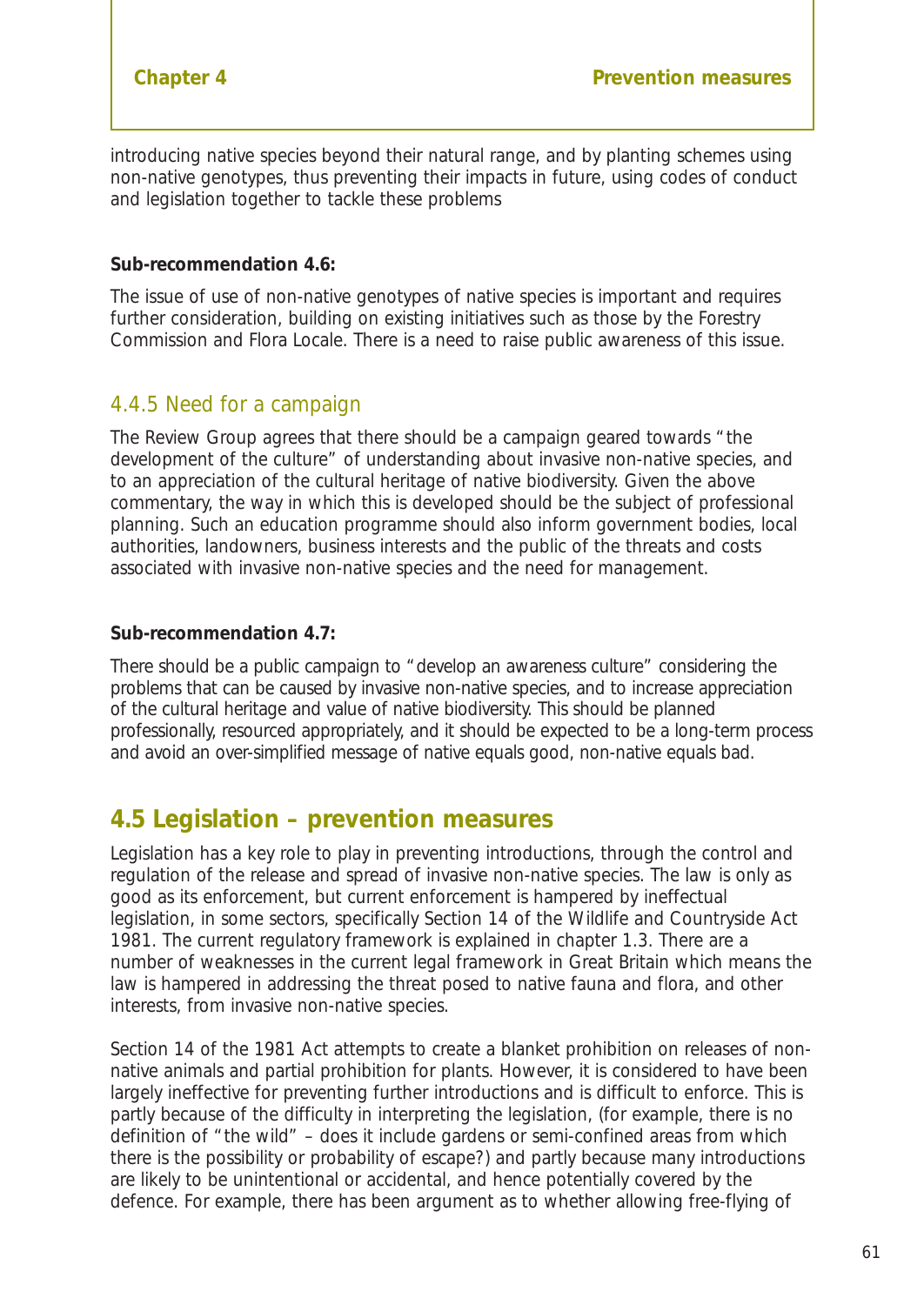non-native birds from aviaries which the owner fully expects to return to the aviary constitutes a release within the meaning of the prohibition in Section 14. This lack of clarity has meant that there have been few prosecutions.

Also, Section 14 in itself does little to address the problems posed by invasive nonnative species that have already become established in this country. Schedule 9 of the Wildlife and Countryside Act 1981 lists invasive non-native species which are already established in the wild and prohibits them from further releases. However, the Schedule has not been updated for some years. Regular review and updating of this Schedule is important if it is to be effective.

The Review Group was concerned that, in practice, fines for criminal offences in respect of invasive non-native species are very low in comparison to the potentially huge costs of damage, control and repair and that this did not constitute an effective deterrent. Following the Countryside and Rights of Way Act 2000, custodial sentences are now available to the courts but only in England and Wales. There is therefore a need for similar updating of sentencing provisions in Scotland.

Further issues include:

- Unequal treatment of plants and animals in law (the 1981 Act prohibits introduction of all non-native animals but only named plants);
- The general lack of powers to prohibit the sale of non-native species (especially where this involves sale via the internet and possibly import). Powers are available under the EC Wildlife Trade Regulations but are currently only used for two species;
- Out of date lists of relevant species. (Schedule 9 of the Wildlife and Countryside Act 1981 has not been updated since 1997);
- Lack of duty of care placed on any sector;
- No consideration of threats from unintentional introductions via new developments (for example by soil contaminated with Japanese knotweed, or use of non-native plants or genotypes);
- Lack of enforcement powers, for example, a right of entry to check for species or to undertake control and the need to ensure that agencies and local authorities are accountable for taking action with respect to relevant named species (the Police are the statutory enforcement authority for offences under Section 14 of the Wildlife and Countryside Act 1981).
	- **Key Recommendation 5: Revise and update existing legislation to improve handling of invasive non-native species issues.**

#### **Sub-recommendation 5.1:**

Reform legislation to: ensure plants and animals are treated equally in law; ensure the correct list of species are targeted with legislative action, which should include a ban on the sale of relevant species; define duty of care by legal underpinning for codes of conduct and incorporate into EIA legislation for risk assessment for major developments that could lead to unintentional introductions of problem invasive species; provide for suitable powers and responsibilities for enforcement where required.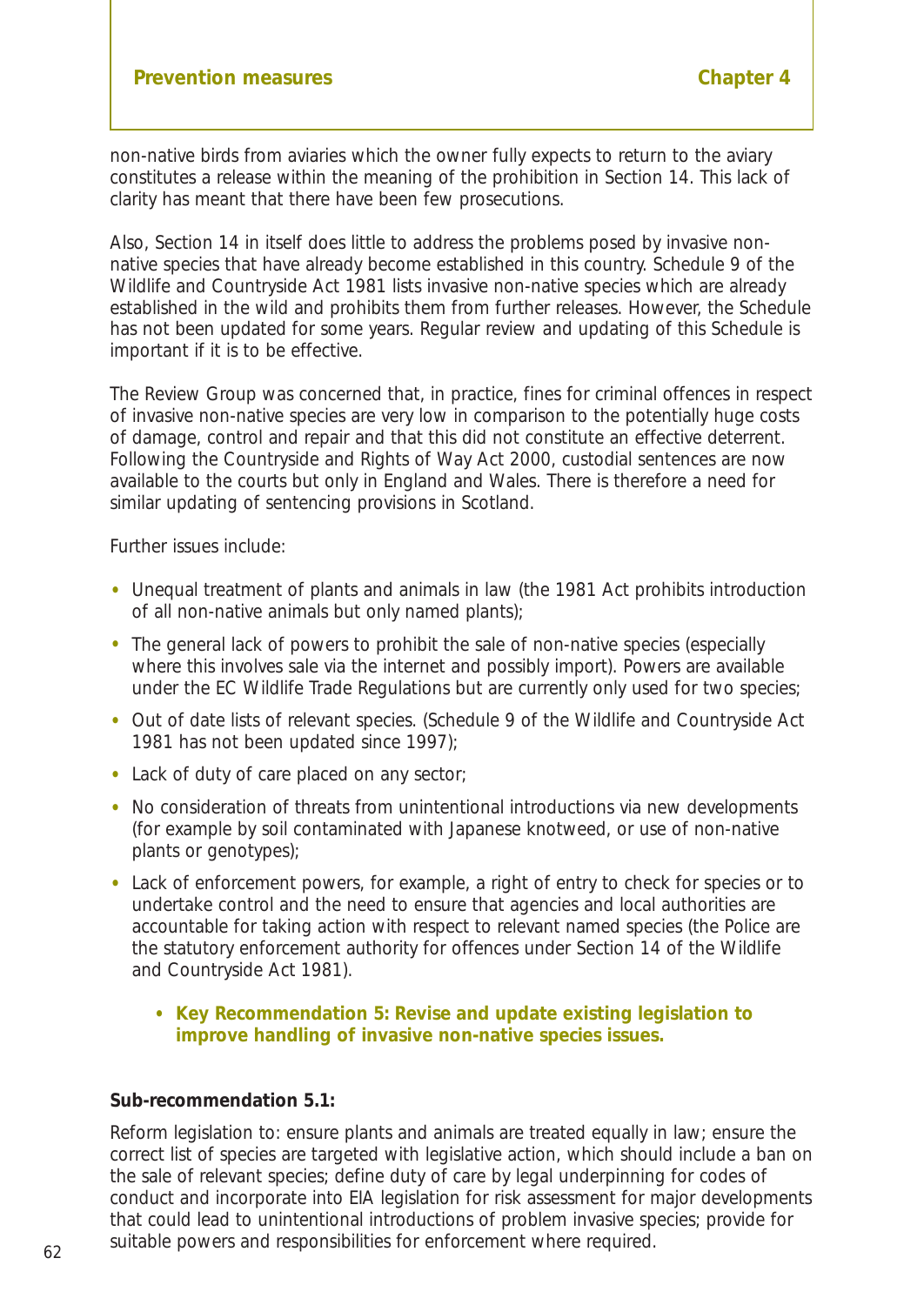# 4.5.1 "Polluter pays" principle

The costs of damage, control and repair work are typically met by the taxpayer, or economic or other interests affected. The Review Group considered that the level of those fines available do not constitute a deterrent and recommended that where such releases constitute a criminal offence or wilful negligence then the "polluter pays" principle should be available, meaning that the courts should have the option of imposing fines bearing some relation to the cost of reparation. The costs of inspection, monitoring or management are open to the 'polluter pays' principle and consideration needs to be given to the benefits of a legal framework for imposing and collecting fines, or imposing an insurance requirement. In different circumstances these might include imposing the cost of management on those responsible for the release or introduction of a damaging invasive non-native species. The potential costs of control may provide the basis for determining financial costs.

### **Sub-recommendation 5.2:**

Consideration should be given to identifying those circumstances where responsibility for management or its costs should lie with those responsible for the illegal introduction of the non-native species. Consideration should also be given to providing a legal basis for imposing fines on the 'polluter pays' principle.

## 4.5.2 Native species beyond their natural range

There have been significant problems for nature conservation in Britain following the introduction and establishment of species which are native to parts of Britain into areas beyond their natural range. For example, the introduction of hedgehogs to the Outer Hebrides (see case study page 60) has caused a substantial reduction in important wader populations, and the introduction of several fish species into Loch Lomond has caused major alterations in the fish fauna. Such problems could be countered by amendment to existing wildlife legislation, as the current wording in the Wildlife and Countryside Act 1981 refers to species 'not normally resident in, and not a regular visitor to, Great Britain in a wild state'. Amendment of the legislation should be given careful consideration, especially in respect of the introduction of species onto islands within Great Britain.

### **Sub-recommendation 5.3**

Careful consideration should be given to amendment of the wildlife legislation in respect of the introduction and establishment of species which are native to parts of Britain into areas beyond their natural range. This is of particular relevance in respect of the introduction of species onto islands within Great Britain.

## 4.5.3 Release to the wild

Release to the wild is a separate issue from the importation pathways that result in organisms arriving in Britain. While Section 14 of the Wildlife and Countryside Act, 1981 prohibits the release of all non-native animals, the wording of Section 14 is much weaker for plants and does not cover micro-organisms. Only those invasive non-native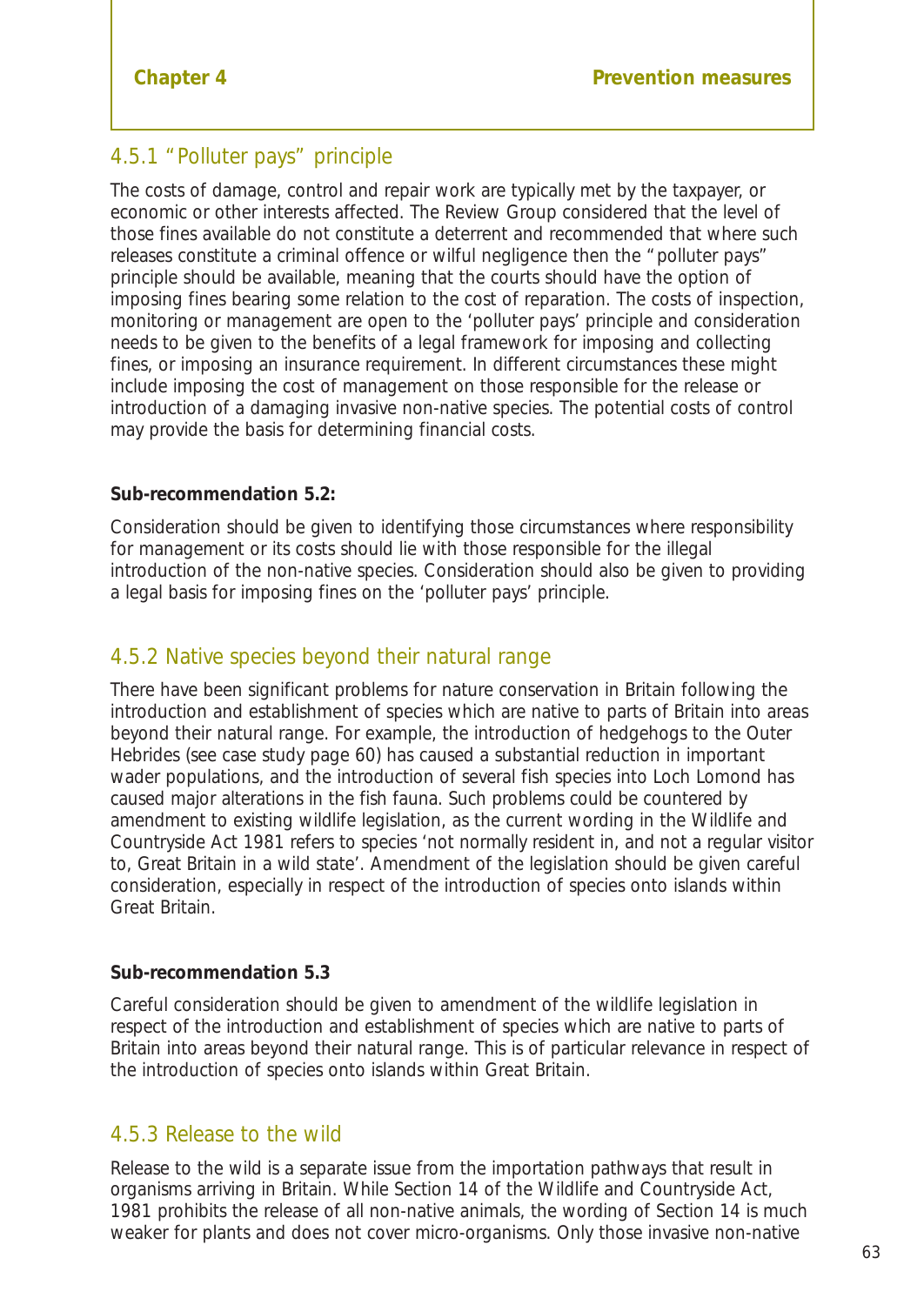plants listed on Schedule 9 to the Act are prohibited from release.

A position previously advocated by the statutory conservation agencies has been to seek harmonisation of the law such that it would be an offence to release, allow to escape, or cause to grow in the wild, any plant or micro-organism which is not ordinarily resident in, or a regular visitor to, Great Britain in a wild state. Exclusions or general licences could be issued to cope with releases of certain categories of nonnative plants or micro-organisms where these do not pose significant threats.

Under the proposed 'risk list' system for classifying non-native species according to their likely risk of becoming invasive and thereby causing damage, all non-native species (animals, plants and micro-organisms) would be placed in one of three categories. According to this system, only those species where there is clear evidence of likely harm would be prohibited from release to the wild, and possibly importation ('High Risk List' species), species where the evidence is equivocal or insufficient would be placed on the 'Medium Risk List' and would be banned until they could be cleared (to the 'Low Risk List') or definitively banned (to the 'High Risk List'), and low risk species would be placed on the 'Low Risk List', with no hindrance on them being kept or released to the wild.

There has also been difficulty in defining what constitutes 'the wild'. For instance, the spread of Japanese knotweed has been linked to the fly-tipping and inappropriate disposal of garden waste following its planting as an ornamental and there have been successful prosecutions for such fly-tipping. However, allowing the plant to spread naturally from land is unlikely to be covered by the Wildlife and Countryside Act 1981 offence. The legislation could be amended to ensure that garden plants are contained within the curtilage of the property or amenity area, although this would be a significant new burden on landowners/occupiers. An educational programme on the environmental impact of green waste fly-tipping is also necessary. Improved information on, and provision of composting and green waste disposal facilities would also address this issue. Garden centres could be encouraged to host these facilities, thus encouraging good practices and providing a resource for their customers.

What constitutes 'the wild' may be different for different groups of organisms, depending upon their biology and the reasons for their importation into Britain. Defining 'the wild' may be best achieved by a tight specification in each code of conduct, to ensure the most effective application in each case.

Further consideration of legislative measures, specifically covering management issues, is set out in Chapter 5.3 on Legislation – Remedy and Control measures.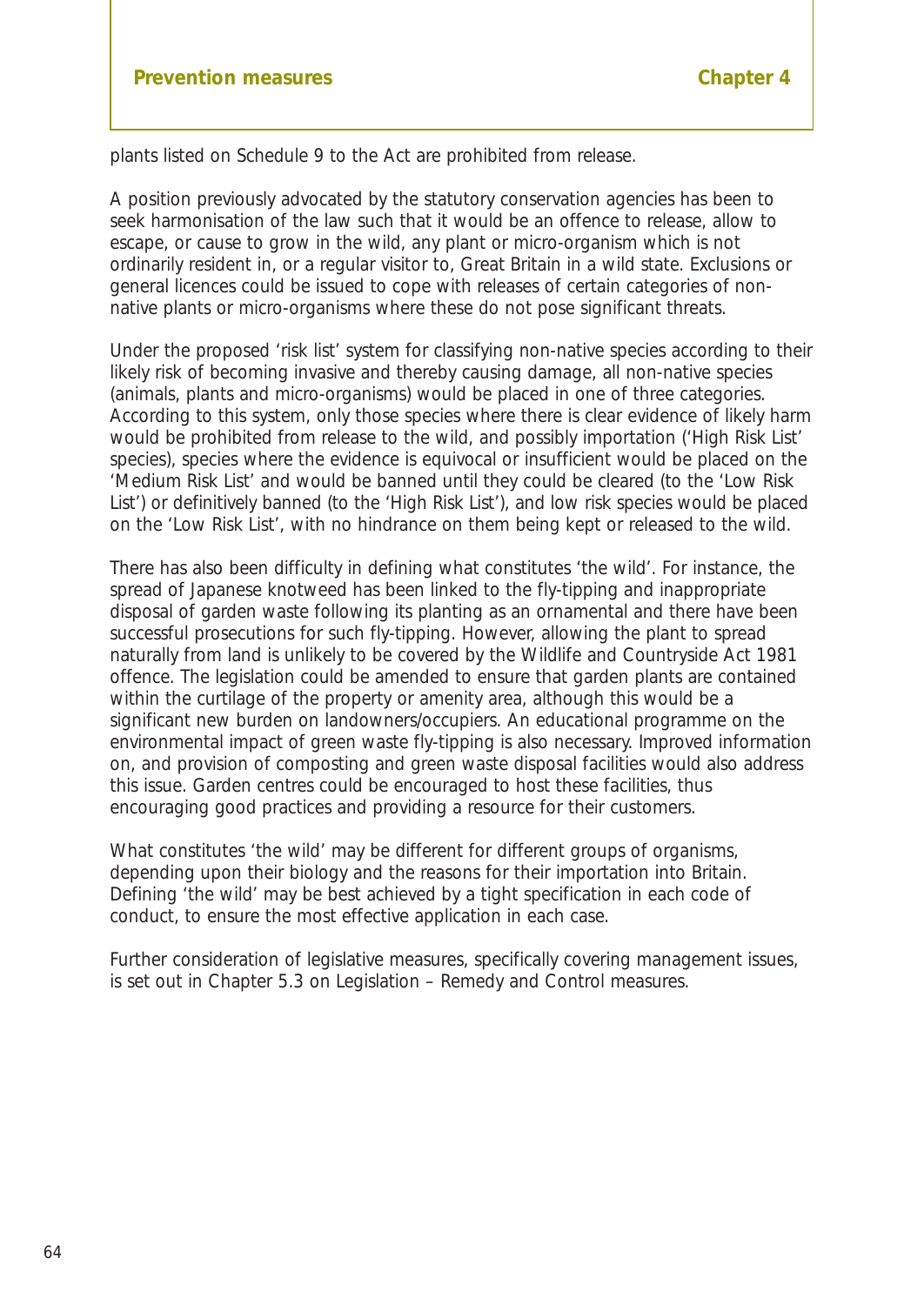The CBD's three stage hierarchical approach stresses that prevention is generally far more cost-effective and environmentally desirable than measures taken following introduction and establishment of an invasive non-native species, and that therefore prevention, the first stage, should be given priority. However, prevention measures will not always be successful. If an invasive non-native species has already been introduced then further measures will be necessary.

This chapter addresses the second and third stages of the CBD approach. It considers the monitoring and surveillance requirements to gain sufficient information on the presence of non-native species and also the capacity to take mitigation measures to eradicate or control invasive non-native species. Surveillance of non-native species at points of entry and in the countryside is needed to make informed decisions about their management and control. It is also important that where invasive non-native species are detected there is capacity to undertake management, and if necessary eradicate invasive non-native species. This is relevant in respect of both newly discovered nonnative species and established non-native species. A structured approach should be developed to assess the impact and management of individual non-native species. Control should not be the automatic response to the presence of a non-native species; such a policy would be prohibitively expensive and publicly unacceptable. The policy should therefore be able to accommodate a range of management options from acceptance of the presence of the species and future review, through to mitigation measures such as containment or control.

# **5.1 Monitoring and surveillance**

## 5.1.1 Overview

General monitoring schemes for most taxa are well-established in Britain, but very few of these have specifically-designed elements to monitor non-native species, and few monitor changes in distribution or numbers at a rate appropriate to cater for invasive non-native species. Monitoring must cover all stages of assessment of non-native species, from identifying those with potential to invade Britain, to assessing the effectiveness of control measures, and the Review Groups' assessment suggests there are a number of gaps in this network. The Review Groups' Key Recommendation from this area is that there needs to be a comprehensive review of the monitoring capacity for non-native species in Great Britain, followed by the development of adequate monitoring systems at all stages of management of invasive non-native species. This work should not halt urgent action on priority species.

The Review Group offer sixteen detailed recommendations to address this area – set out in this section – all aimed at supporting Key Recommendation 6.

• **Key Recommendation 6: Establish adequate monitoring and surveillance arrangements for non-native species in Great Britain.**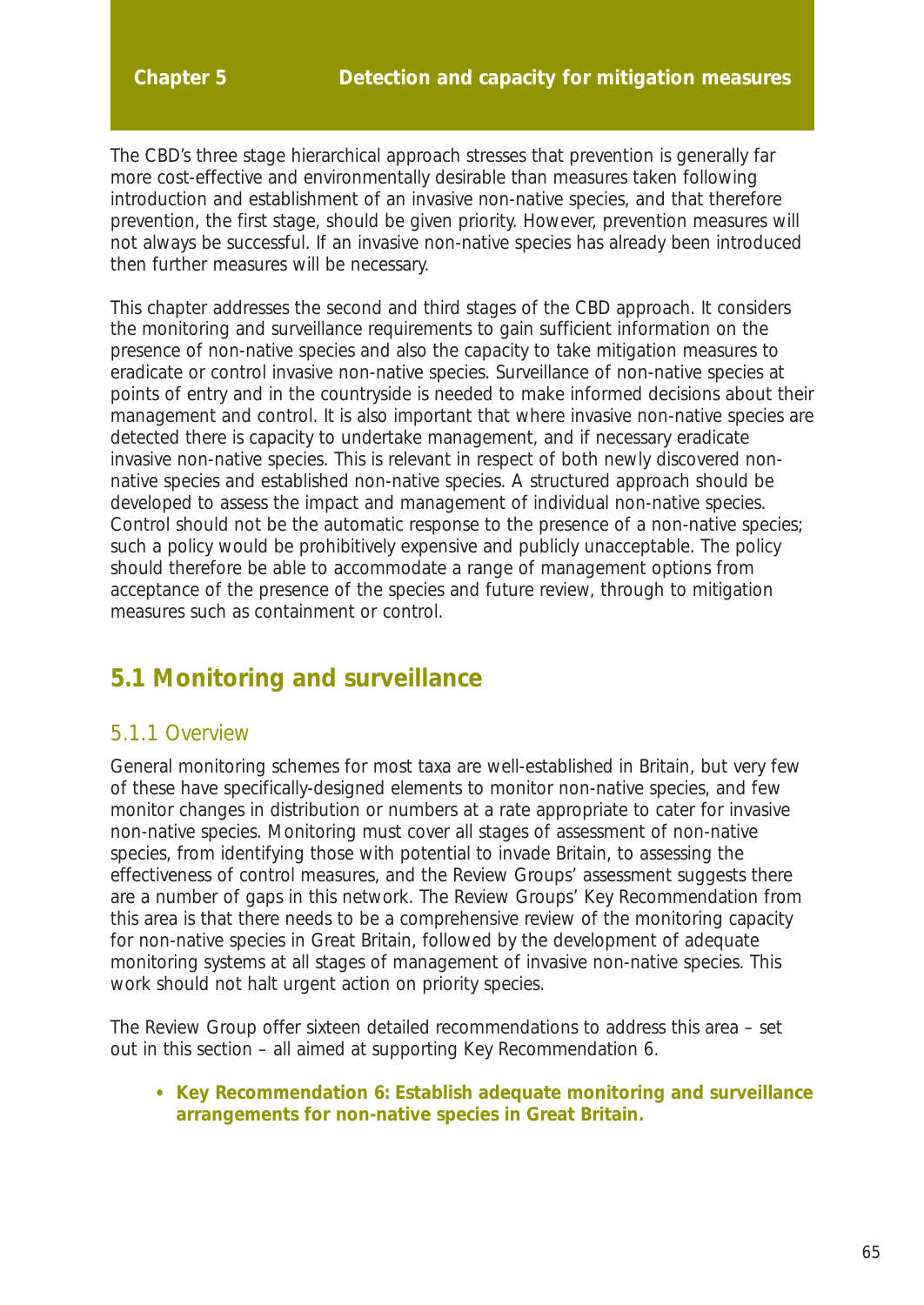## 5.1.2 Classification of species

The Review Group concluded that it would be essential for work on invasive non-native species to have a commonly agreed set of definitions of the terms to be used. In the past, use of contradictory, overlapping and contrasting definitions has caused confusion, and definitions need to be clarified, preferably those which have international currency. The Review Group has used the definitions in the glossary, which are derived from the Global Invasive Species Programme (GISP) definitions, (see Annex 4).

A first priority is to develop an agreed set of assumptions and classification of nonnative species. Great Britain holds species which are believed to be native, and which have occurred in Britain since the last glaciation, species which were introduced millennia ago, species which have recently been introduced, and species whose origins are simply unknown. A range of other categories simply compound the confusion over the status and "legitimacy" of species in Great Britain. A proper understanding of the status of the species present in Great Britain will provide substantial and vital information to guide policy decisions on priorities for action on invasive non-native species. For example, it is likely to be more important to address the rapid spread of recently-arrived species, rather than widely-distributed species which were introduced centuries ago, such as rabbits and those plants termed archaeophytes.

The Review Group believe that the classification of the status of all organisms on the British List is a key task, but note that there is no clear view on the way in which criteria should be set. The definitions of 'neotaxa' and 'archaeotaxa' used by plant ecologists may be a useful concept, but further research is necessary to determine how these might be applied to other groups. The Review Group further note that work to classify the status of all organisms that occur in Britain will take some time.

Non-native species are not currently defined specifically in British law. The Wildlife and Countryside Act 1981 currently refers to prohibiting introductions of species "which are not ordinarily resident in" or "a regular visitor to Great Britain in a wild state", coupled with a prohibition on release of established problem species (listed on Schedule 9) which would otherwise fall outside this definition.

### **Sub-recommendation 6.1:**

Work should be undertaken to classify the status of all macro-organisms in Great Britain. This is a key task to underpin work on non-native species. The Review Group notes that there is no clear view on the way in which criteria should be set, and recommends that further research is necessary to determine how these should be applied.

### **Sub-recommendation 6.2:**

Measures to develop monitoring systems for non-native species should not be delayed while classification work is completed, since the need for monitoring will remain, even if the list of species and habitats which require monitoring may require further modification.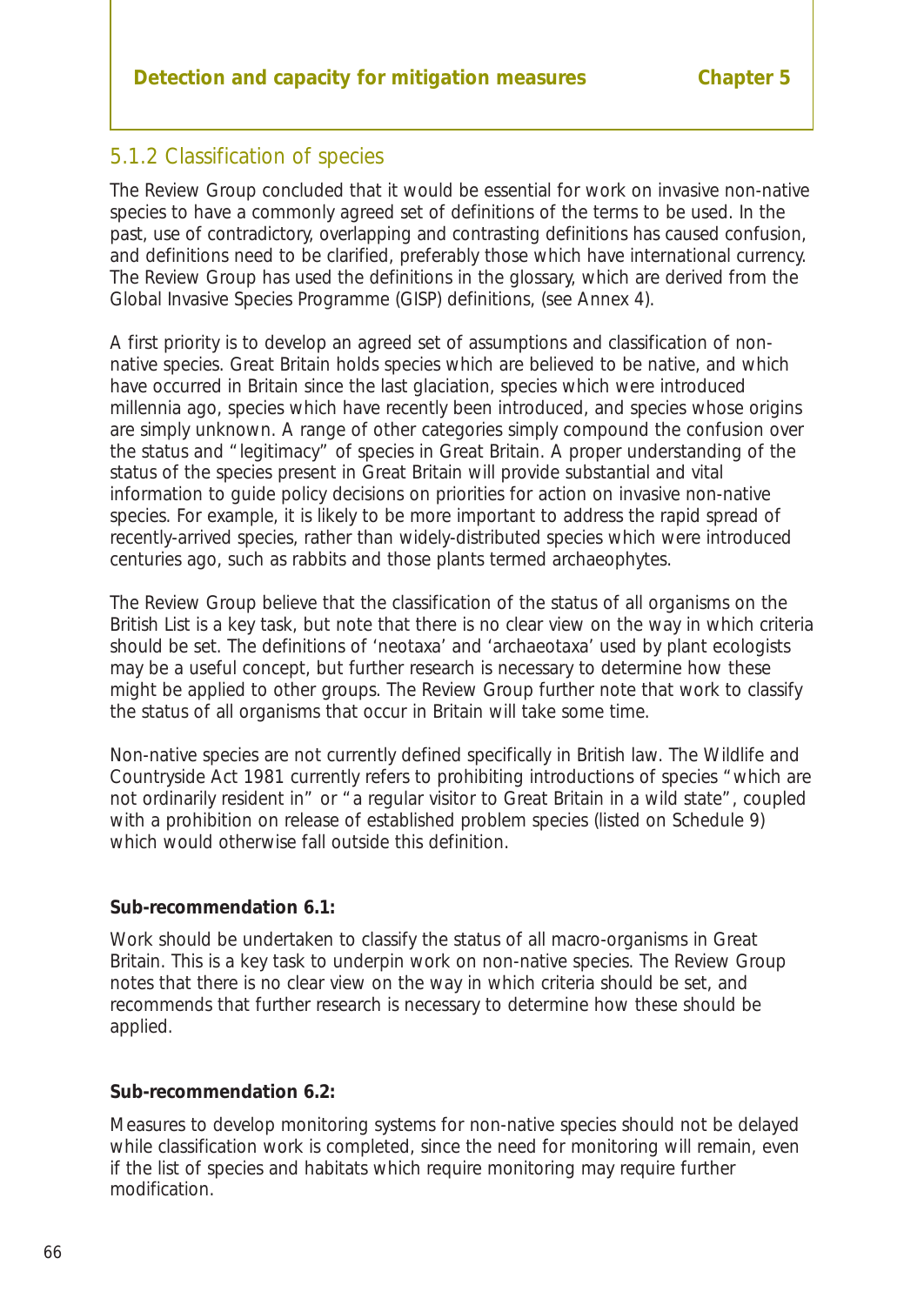An alternative to such detailed study would be for government to take practical decisions about the definition of non-native species. This might avoid the need for comprehensive scientific work to classify a wide range of established species that are not candidates for control or management and are therefore not priorities in policy terms. The Wildlife and Countryside Act 1981 seeks to prevent introductions of new species plus a list of specified established invasive species. This approach could be refined. An alternative is setting a cut-off date. Species introduced before that date are accepted as native with those introduced after that date being classified as non-native. This approach would recognise that it will not be possible to remove the vast majority of long-established non-native species, nor would it necessarily be appropriate to attempt to do so.

#### 5.1.3 Monitoring of non-native species

The Review Group has considered the role of monitoring in the understanding of the status of non-native species and their economic and nature conservation impacts. A survey consists of observations made using a consistent method. Surveillance is the act of undertaking repeated surveys. Monitoring is surveying against a standard, to determine subsequent actions etc. But for the purposes of this report, the Review Group has taken "monitoring" to include surveys, surveillance and formal monitoring programmes, recognising that one approach may be more appropriate during a certain stage of colonisation than another. The Review Group have assessed the monitoring which is required for each stage of the process: from the period before the arrival of an organism (when it is just a theoretical possibility), to its management, or eradication, if appropriate.

In undertaking this review, the Review Group emphasise that all monitoring must have a clear purpose, which will vary according to the policy needs and the status of the species being monitored. Examples of the need are:

- Recording the presence/status of all non-native species. Usually, this can be undertaken as part of monitoring of native biodiversity, often by keen and knowledgeable members of the public;
- Proactive reporting of key invasive non-natives of concern (*i.e.* those that are considered to pose a significant risk). This could be undertaken by dedicated surveys, supported by records from wildlife enthusiasts and, if appropriate, the general public;
- Monitoring of a species that is known to be causing serious damage, probably undertaken intensively as part of a management strategy.

No Great Britain-wide schemes are designed to monitor the status of non-native species. There are, however, a small number of regional schemes (*e.g.* the aquatic and riparian invasive database in Environment Agency's Thames Region) and statutory surveillance programmes that support the enforcement of plant pest regulations, although these are 'spot checks' and coverage is, inevitably, incomplete.

However, a considerable amount of biological monitoring is undertaken. Britain is fortunate, indeed is the envy of many countries, in having a reasonable knowledge of its native biodiversity. Such has been these islands' social history that biological recording of many elements of fauna and flora have been maintained for more than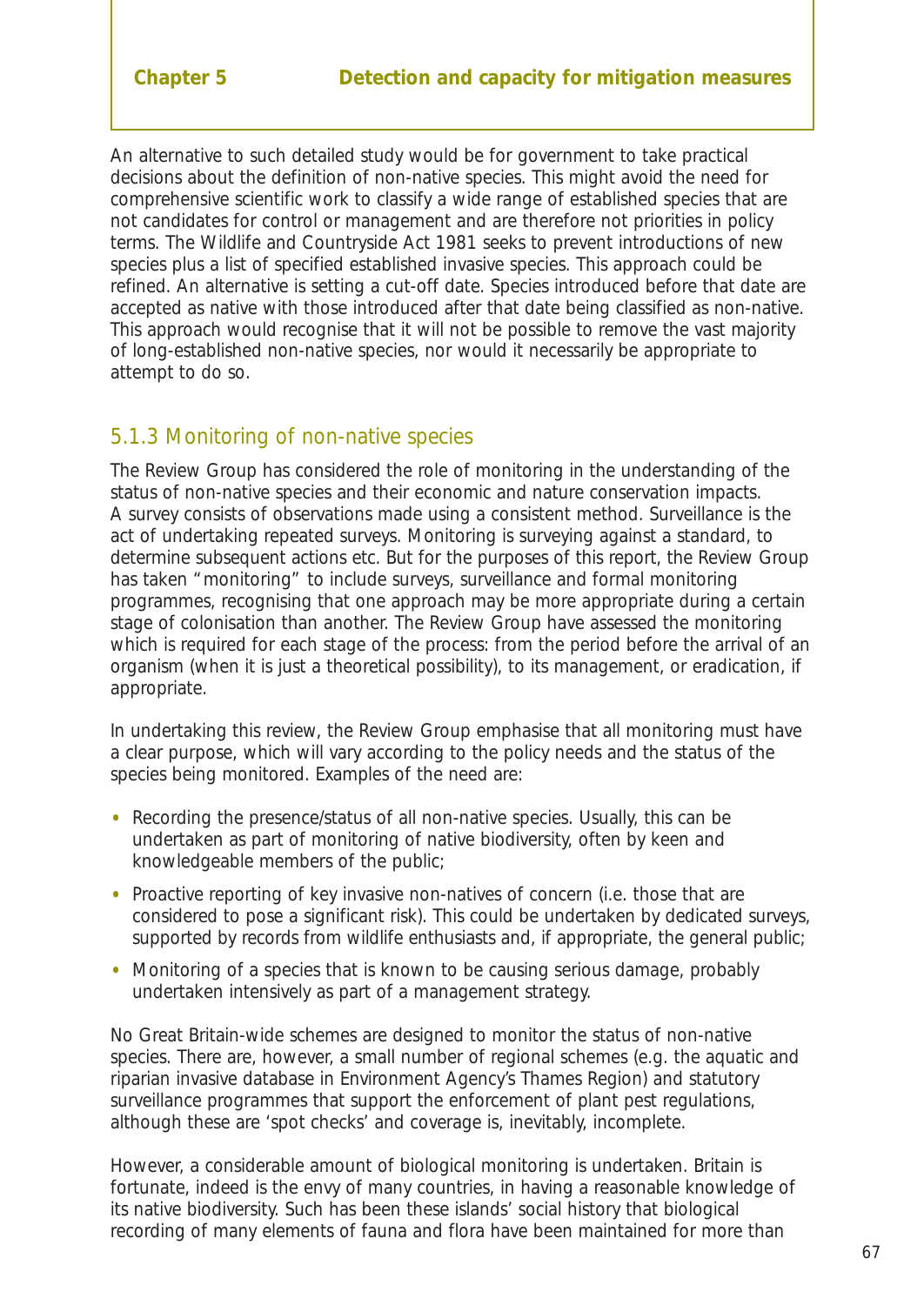100 years. This information has been collected almost exclusively by keen, enthusiastic individuals in their spare time. The Review Groups' knowledge of past and current status of many species is thanks to this network of volunteers.

Efforts to map the arrival, establishment and spread of non-native species should be made in the context of enhancing knowledge of native wildlife. Techniques to better understand the status of non-native species should build on existing schemes, not develop alternative schemes.

## 5.1.4 What should be monitored?

The Review Group considers that high quality data are required for each stage of an organism's movement into Great Britain. This section analyses the monitoring requirements and the existing capacity to fulfil these, and recommends measures to enhance monitoring to levels sufficient to allow meaningful risk analyses to be made. The approach to each stage differs, but in most cases it is possible to build on monitoring and surveillance that are already *in situ*; the Review Group emphasises that a relatively small amount of core funding of established schemes could greatly assist the amount and quality of data on non-native species.

#### **5.1.4.1 Potential**

There is a need to identify the 'next generation' of species that may cause serious damage to economic or conservation interests. It is difficult to predict which of the millions of organisms from outside Great Britain could arrive, be likely to become established and cause problems and it would require almost limitless resources to monitor their status at multiple exit and entry points around the globe. However, through a network of international contacts, responsible authorities should monitor the presence of species associated with the pathways from Britain's principal trading partners. This, combined with a risk assessment, should identify the most likely contenders, and provide an 'early-warning system'. This is already in place for plant pests, but requires extending to include invasive non-native species that may cause different types of problems.

### **5.1.4.2 Identifying potential arrivals**

Part of the risk analysis process requires the identification of key features in the lifecycle or behaviour of a species that suggest it could be likely to invade semi-natural habitats. Only a small proportion of the millions of species in the world are likely to become established in Britain, and it would be inefficient to undertake detailed risk analyses for all species that do not occur here.

#### **Sub-recommendation 6.3:**

A group of experts should be formed to collate scientific information on those species which are considered to have the highest potential for arrival and establishment in Britain, and which may cause conflicts.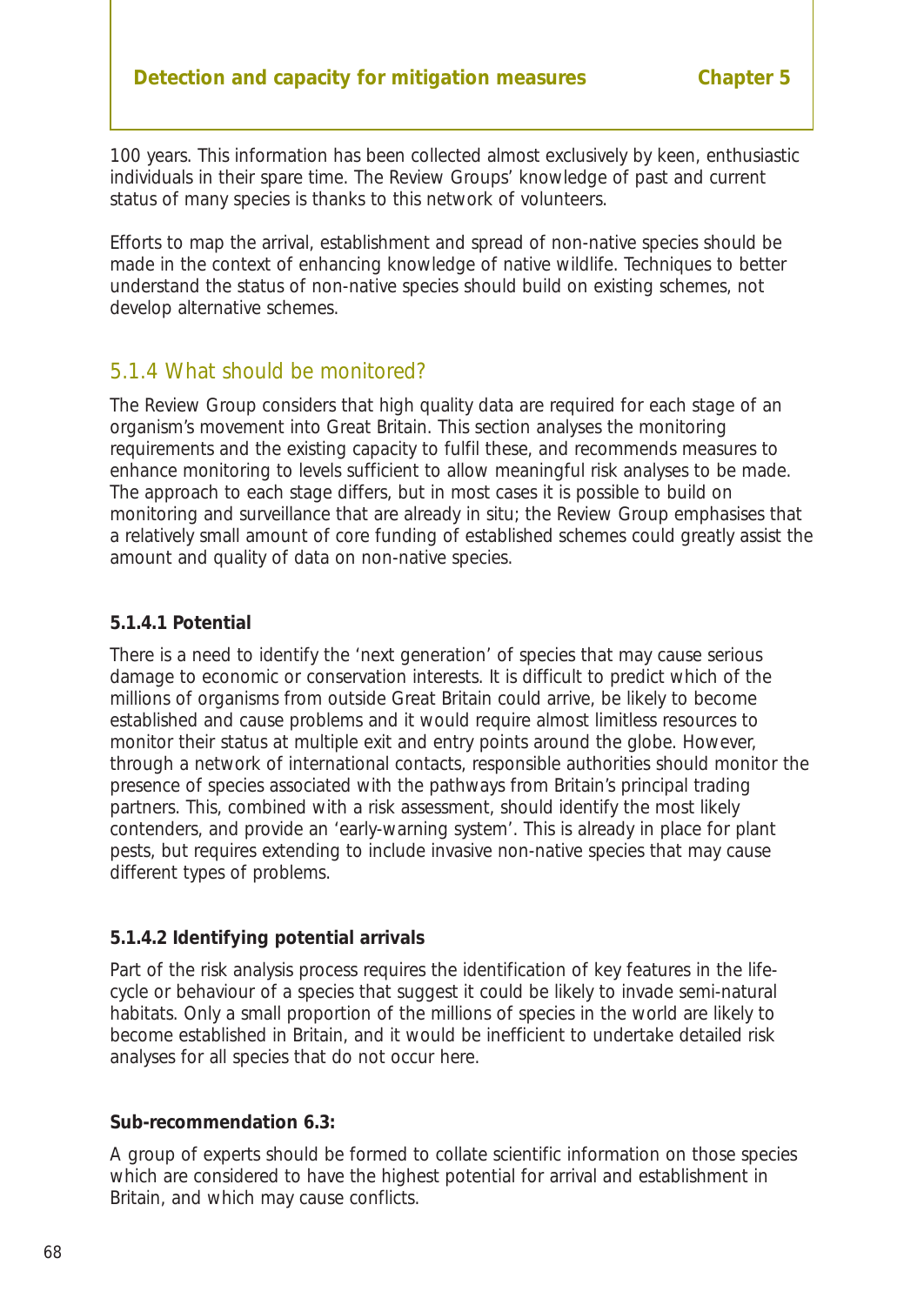#### **5.1.4.3 Monitoring status and impact outside Great Britain**

Knowledge of the impact of non-native species in other parts of the world is critical to making the most effective use of risk assessments, since it is based on real experiences. A core function of any co-ordinating body should be to support the development of international information networks, which would track contemporary knowledge of the status and the impacts of species that have the capacity to become established and invasive in Britain.

#### **Sub-recommendation 6.4:**

Britain should play a key role in supporting the development of international networks on invasive non-native species, in order to improve the flow of information about the impacts of invasive non-native species in climates similar to that in Britain.

#### **5.1.4.4 Arrival**

The arrival phase is considered to include the journey from a species' native range to its arrival in a semi-natural habitat in which it has the potential to survive. There is a need to maintain surveillance through the principal pathways and at the points of entry, though this is clearly more difficult for those species that are native to one part of Great Britain, but not another. As a result of previous risk analyses, surveillance of some pathways is already undertaken, at least for agricultural, horticultural and forestry pests that could cause considerable economic damage. However, there is currently no systematic method to record all organisms at the point of entry, or any system by which to draw together the datasets from each industrial sector.

#### **5.1.4.5 Monitoring non-natives around principal pathways**

Britain should take a lead in further developing networks of international contacts with whom to share information and knowledge about the distribution of problem species and the biodiversity/economic impact of species outside their range.

#### **Sub-recommendation 6.5:**

Priority should be given to developing information exchange with Britain's principal trading partners, by air and sea. It may, for example, be useful to know which invasive non-native species are present in and around the source of major trading pathways.

#### **5.1.4.6 Surveillance around points of entry**

Some surveillance mechanisms (*e.g.* Customs & Excise, Plant Health and Seeds Inspectorate) already exist at the points of entry of some economic pests which are considered to be high risk. With training, the role of staff employed in this work could be broadened to record other non-native species which are found during routine searches. Such information could be passed to a nominated expert or body, who would confirm the identification and take responsibility for ensuring its reporting into the relevant monitoring scheme.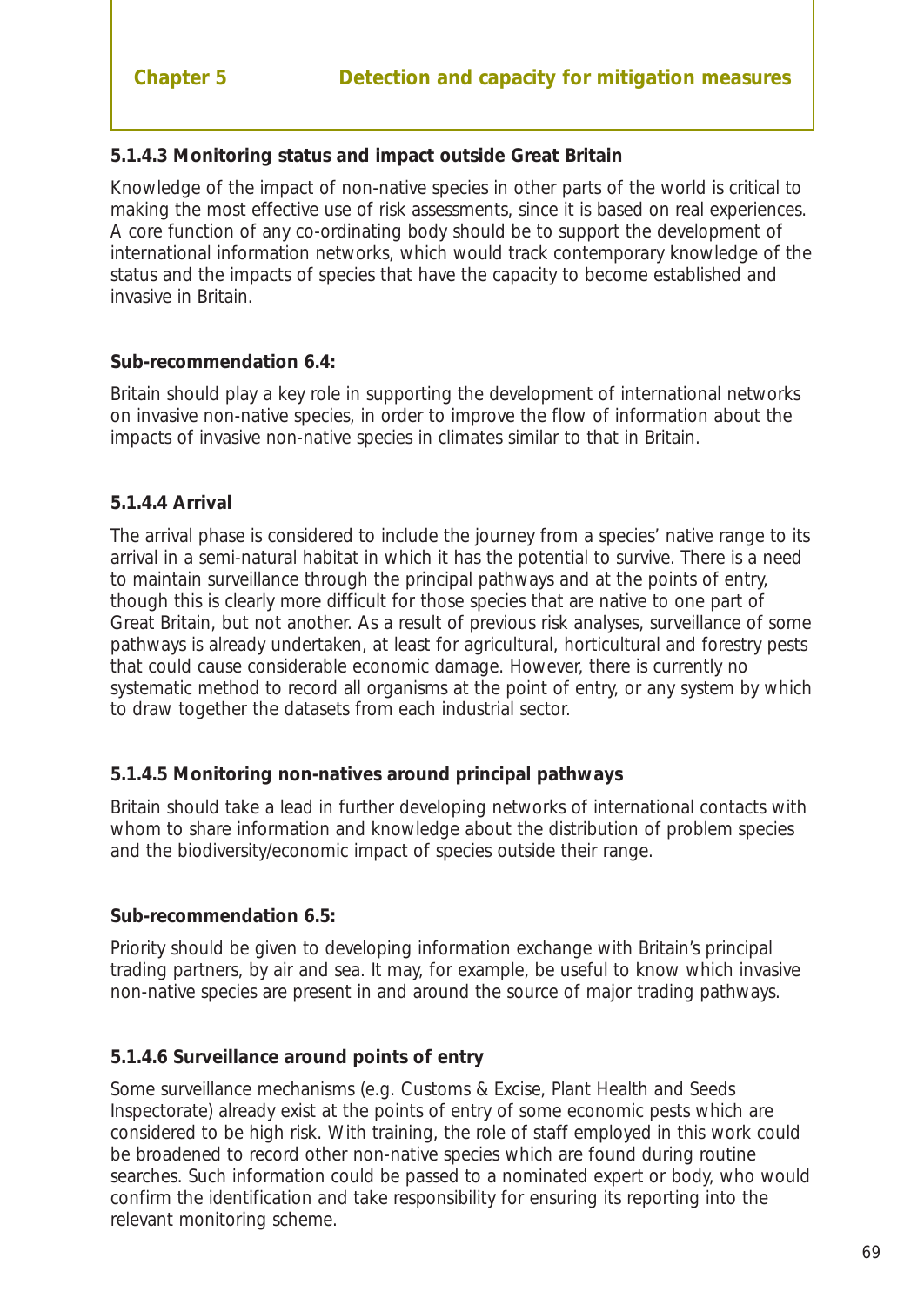The Review Group note that surveillance schemes are not designed to be complete in their coverage, and that spot-checks will only pick up a proportion of the non-native species that are transported outside their natural range. The Review Group also note that there is almost no surveillance of the movement of native species outside their natural ranges *within* Britain.

#### **Sub-recommendation 6.6:**

The role of existing surveillance inspectors should be broadened to include all nonnative species and it is suggested that consideration should be given to putting in place surveillance of movements of non-native species within Britain, in tandem with enforcement and public awareness measures, for invasive species that are causing serious damage.

There is strong evidence that organisms arriving in ships' ballast water are a particular problem, threatening both conservation and economic interests, potentially on a large scale. There is little to discriminate between the arrival and establishment phases for these species.

#### **Sub-recommendation 6.7:**

Priority should be given to developing specific mechanisms to monitor the arrival and establishment of marine/aquatic invasive non-native species around British ports.

#### **5.1.4.7 Establishment and spread**

Monitoring the establishment and spread of non-native species is challenging. There is a need to identify the presence of a species outside a contained environment, to confirm that it is propagating/breeding, and to monitor the rate and geographic scale of its increase. As mentioned above, the voluntary network of naturalists and wildlife enthusiasts is a vital source of information on non-native species. Such is their interest that there is a high likelihood that the **establishment** of a non-native species will be noted and that the information will be provided to a national recording scheme. However, few schemes are able to adequately monitor the **spread** of non-native species on a timescale suitable to inform risk assessments or to plan control programmes. This is because many of the specialist schemes collate records, rather than being programmes designed to determine the change in range or population of a species or taxon.

Each recording scheme, inevitably, varies in the extent to which it can maintain wide geographic coverage, dictated by the location of the recorders involved (in general, most taxa are better recorded in south-east England than north-west Scotland). Not surprisingly, different taxonomic groups attract different levels of interest: only a few dozen people have the interest and skills to record each group of Coleoptera, compared to thousands of people who are capable of recording birds or mammals. The Review Group analysis (Annex 7) of current biological recording schemes indicates that few of the recording schemes have been designed to monitor non-native species, but the Review Group believe that many could do so with minor changes.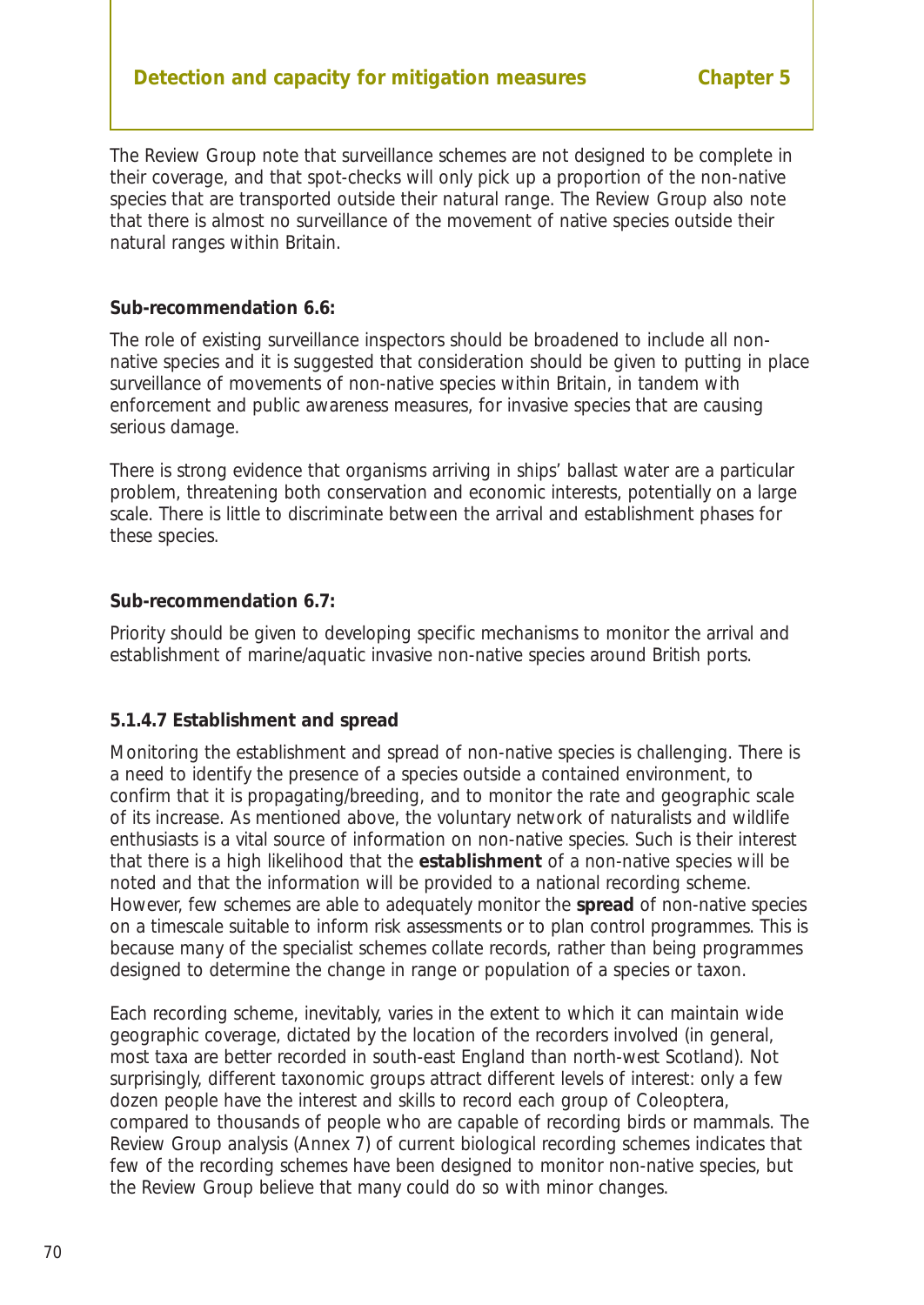The assimilation, collation and analysis of biological data is a huge task. However, monitoring the status of non-native species can usually be achieved through existing schemes, many of which are run by Non-Governmental Organisations (NGOs), academic institutions or enthusiastic individuals. The Review Group suggest that the most significant contribution that government can make is to support the continued gathering of these datasets in the long term, especially to develop the capacity of monitoring schemes to recruit and train additional volunteers.

### **5.1.4.8 Monitoring audit**

While the Review Group have endeavoured to be thorough in evaluation of existing schemes, the Review Group do not pretend that it is complete. It does not, for example, consider the capacity of recording schemes to be modified to account for the needs of policy development on non-native species, nor the likely response from volunteers in being asked to expand their role.

#### **Sub-recommendation 6.8:**

A full audit should be undertaken to determine where the most significant 'gaps' lie in the capacity to monitor the spread of non-natives. In assisting the development of these schemes, it is suggested that priority should be accorded to those schemes covering taxa or habitats that are known to be vulnerable to invasion by non-native species.

### **5.1.4.9 Plugging the gaps**

Analysis of an audit of the type described above should identify groups of species that possess invasive qualities for which there is currently insufficient means to monitor their establishment and spread. The Review Group note, for example, that for some organisms, especially micro-organisms, there is no volunteer capacity to monitor status.

#### **Sub-recommendation 6.9:**

Government should seek to support the development of recording schemes for taxa that possess invasive qualities for which there is currently insufficient means to monitor their establishment and spread, through capacity building of appropriate NGOs or volunteers.

#### **5.1.4.10 Comprehensive recording**

If monitoring of non-native species is to be achieved through existing networks, there is a need to ensure that data are 'captured' in a consistent format and are made available in a timely manner. The statutory conservation agencies, as 'partners' or sponsors in many of the schemes, should assist NGOs and volunteers in developing common standards for data collection.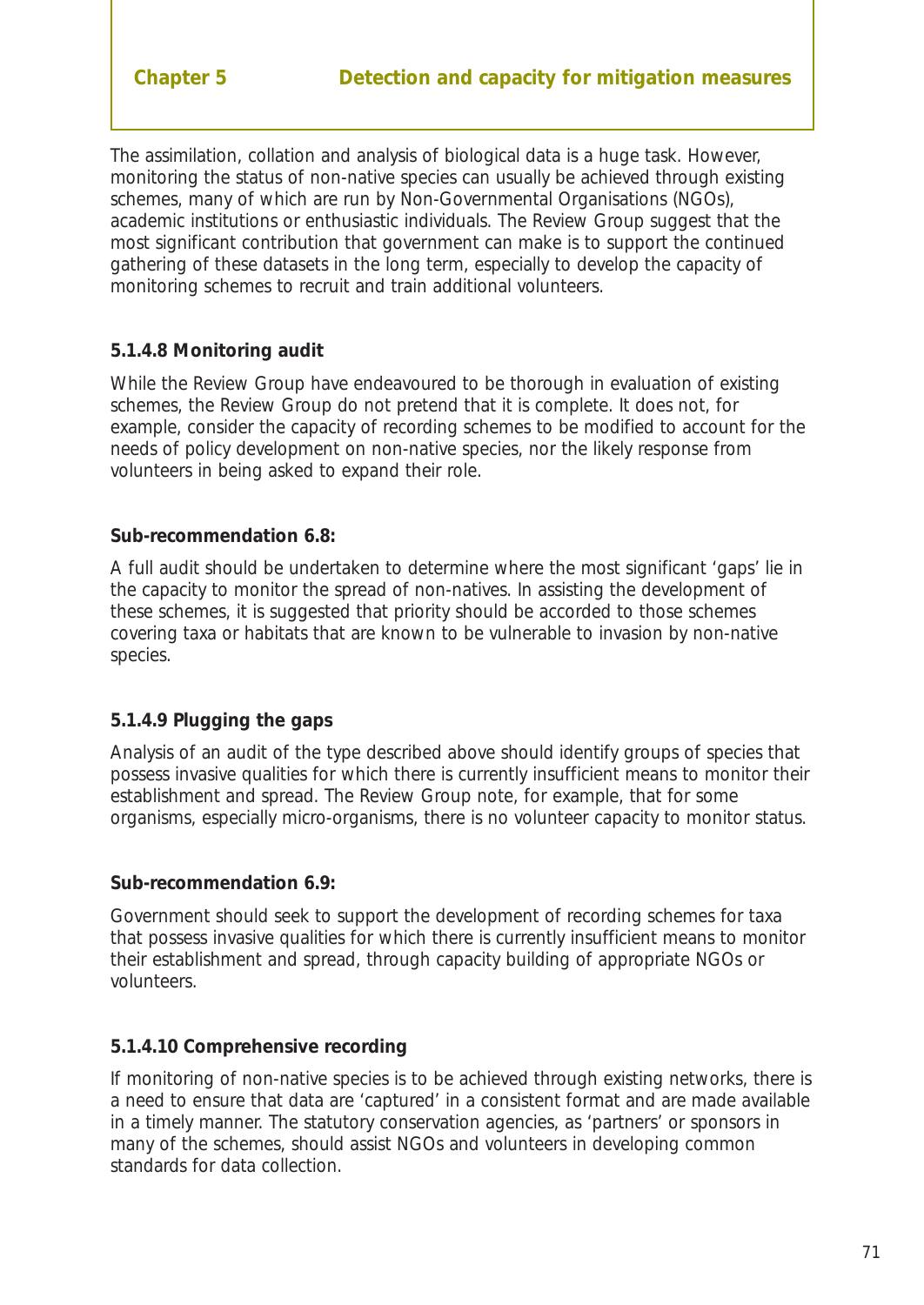#### **Sub-recommendation 6.10:**

Government should encourage the organisers of all biological recording schemes to gather data on the status of non-native species.

Not withstanding the comments on classification and the definitions of non-native in Section 4, the Review Group strongly suggest that the measures recommended above, to equip monitoring systems to gather data on non-native species, should be put in place quickly.

### **5.1.4.11 Coordination of data**

Such is the scale of recording effort that a single 'gateway' contact point would greatly assist the assimilation and communication of the potential wealth of data. If public attention is sought in the monitoring of biodiversity (native and non-native), there would be considerable value in having a single high-profile 'clearing-house' through which data could be provided.

### **Sub-recommendation 6.11:**

Recommend the National Biodiversity Network is the obvious route through which data on non-native species from across Great Britain can be made available.

# **5.1.4.12 Collation and analysis of data**

Once data are collated by the organisers of biological recording schemes, there is a need to extract the subset of non-native data in a timely manner, to update knowledge of the spread of species. There is a need for the co-ordination of this data selection, though the Review Group see no reason why this has to be undertaken by the same body responsible for implementing invasive non-native policy activity. The Review Group suggest that this would be a suitable role for the statutory conservation agencies, since they already have strong links to the various recording schemes.

#### **Sub-recommendation 6.12:**

A single organisation should have responsibility for co-ordinating the collation of data on non-native species to ensure that they are used in revisions of risk assessments and strategies for the control or management of problem species.

# **5.1.4.13 Provision of data to the public and interested parties**

Where the volunteer capacity exists, organisers of biological recording schemes should be encouraged to publish regular reviews of non-native species (at least as additions to their current publications). The Rare Breeding Birds Panel has set a good benchmark, by producing an annual report on attempted and successful breeding by non-native birds (see, for example, British Birds 94: 518-522). This provides an annual overview of the status of many species, enabling interested parties to evaluate the speed of expansion in population and range. This is particularly valuable because it is usually published little more than a year after the breeding season concerned.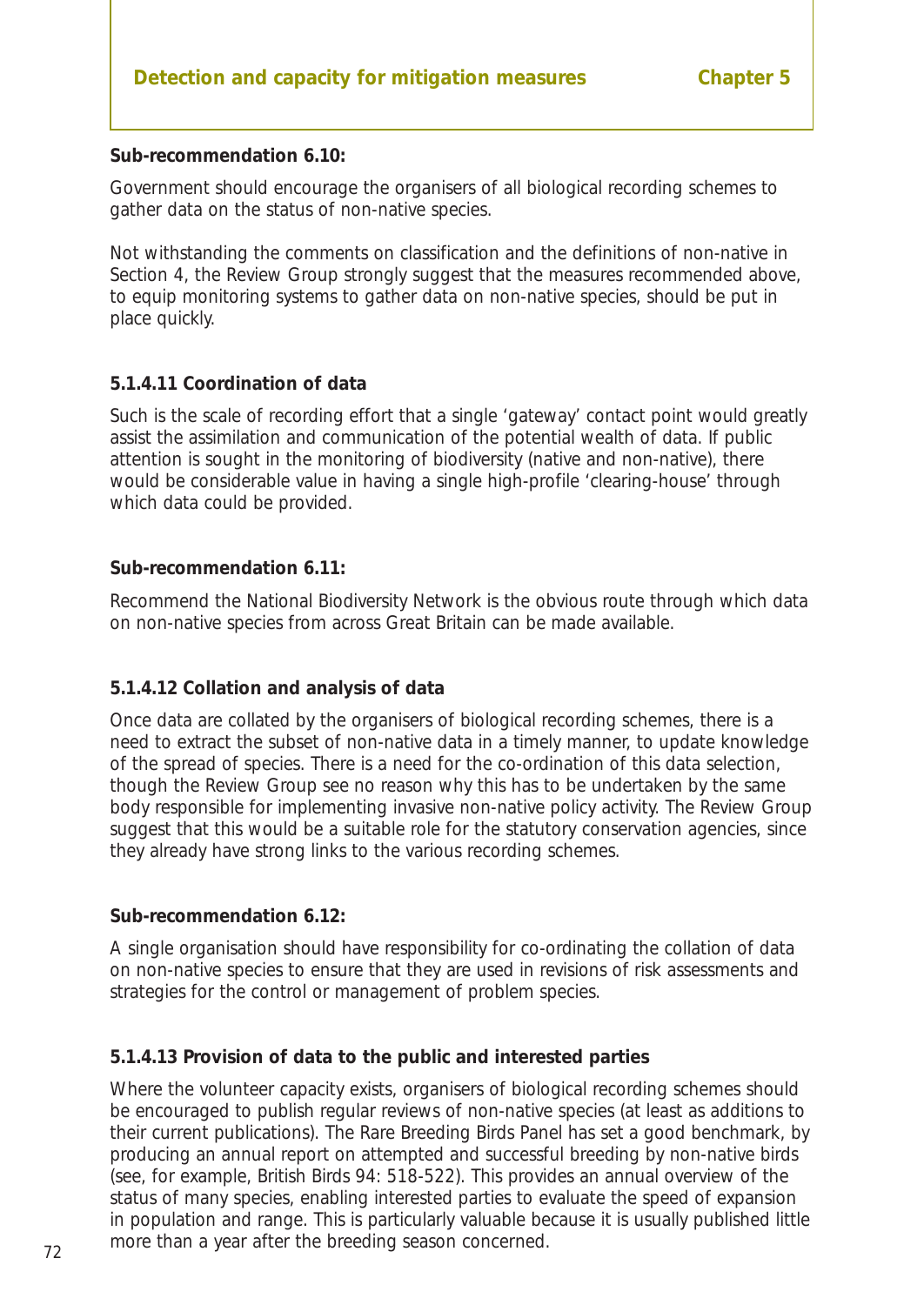#### **Sub-recommendation 6.13:**

Support should be provided to enable biological recording schemes to produce regular reviews of the status of non-native species.

### **5.1.4.14 Evaluating spread and distribution**

Most biological recording schemes gather sightings; some involve systematic recording in certain areas; but few are able to provide regular 'snapshots' of the countrywide distribution of a species. Detailed distribution maps for non-native species have been produced only recently for plants and butterflies, and even fewer taxa (*e.g.* breeding birds) have the benefit of regular reporting against which comparisons can be made. Producing such atlases is time-consuming, but is essential to maintain a realistic assessment of biological change. It was suggested that this process would be assisted if established invasive non-native species were deemed notifiable by law. However, this is not a recommendation of the Review Group.

#### **Sub-recommendation 6.14:**

Statutory conservation agencies and NGOs should collaborate to ensure that biological atlases include data collection on non-native species, and that government funding is available to support their production.

#### **5.1.4.15 Impacts**

Evaluation of the impacts of a non-native species is critical to any case being made for management measures. Invasive non-native species that cause significant impacts are normally assessed by the visible effect on a crop, a structure, a native species or a biotope, but the scale of the impact is often only appreciated once the non-native species is well established. There is a need to identify and monitor the impacts of nonnative species as early as possible in their establishment phase in order to increase the likelihood of implementing successful management measures.

Where an invasive non-native species threatens the status of native wildlife, data are most likely to be obtained through autecological studies of the declining native species or its habitat. These kinds of detailed ecological data is often only acquired during the latter stages of a species' decline, by which time the cost and effort required to remove the invasive non-native species or protect the native species is prohibitive. As a result, absolute proof of damage often comes only once it is too late to undertake any meaningful action. Instances of direct impact (such as predation, competition for food, competition for breeding areas, weakening of flood defences) are easier to identify than changes made to ecological processes and habitats, which generally occur more slowly.

#### **5.1.4.16 Dedicated monitoring of impacts**

The monitoring of the impacts of non-native species should be a priority where an assessment of a receptor (*e.g.* a native species, a crop, a semi-natural habitat *etc*.) identifies a high risk of impact. Resources should be directed towards monitoring the impacts on those native species and habitats that are a high priority under the UK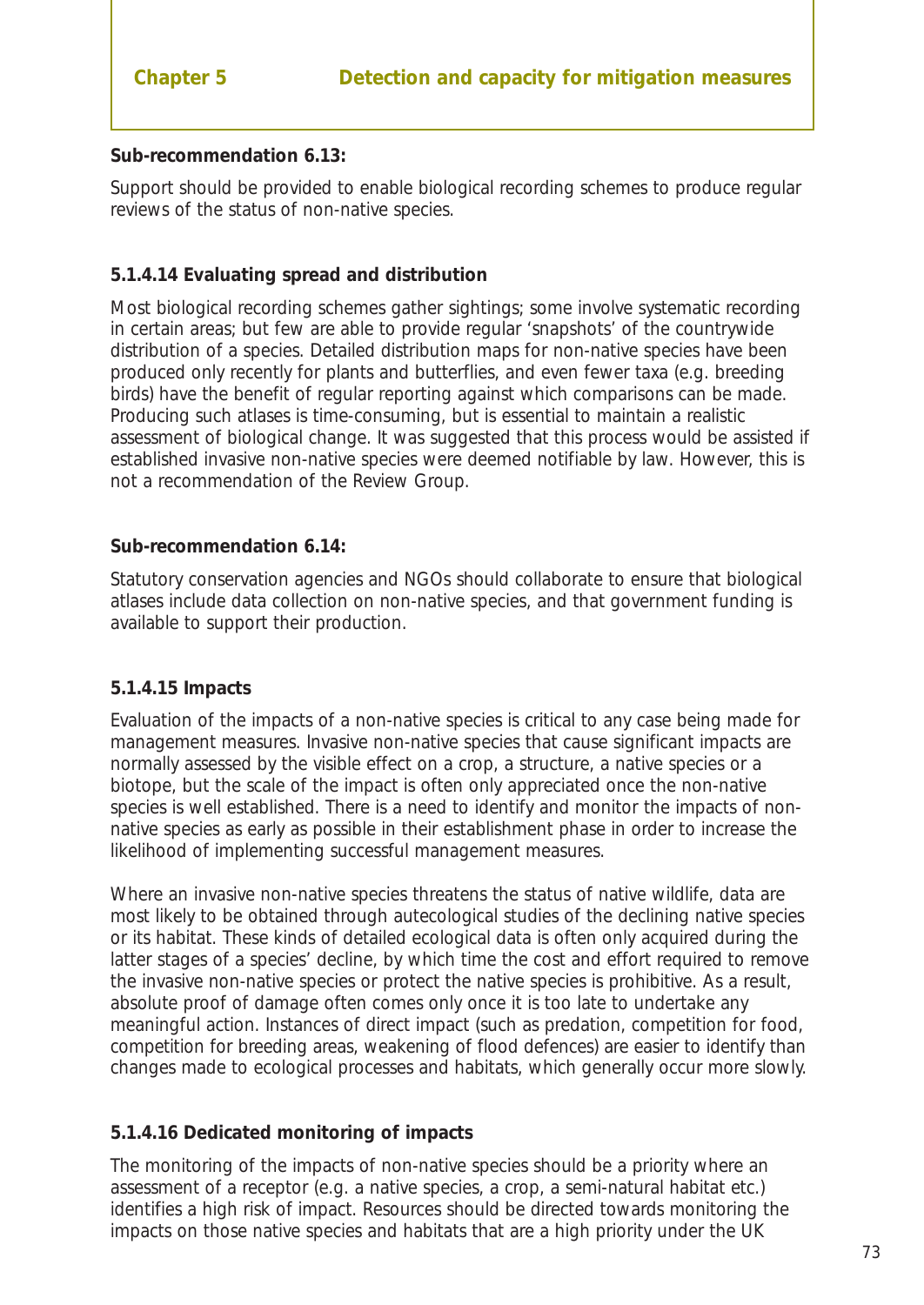Biodiversity Action Plan, and on habitats that are known to be a major pathway or receptor for non-native species (*e.g.* freshwater habitats, offshore islands).

#### **Sub-recommendation 6.15:**

Resources should be directed towards monitoring the impacts of invasive non-native species on the most threatened species and habitats.

# **5.1.4.17 Control**

Regular monitoring of the range and effectiveness of control measures is essential in order to evaluate progress against pre-determined objectives and models of eradication, containment, management or mitigation. This iterative process enables the management approach to be refined and enhances the efficient use of available resources.

### **5.1.4.18 Monitoring control measures**

A well-planned programme to control or eradicate an invasive non-native species must have good population demographic data and good monitoring to determine the effectiveness of the management measures. The precise nature of the research and monitoring required will vary according to the management measures employed and the life cycle of the species and habitats concerned. Monitoring should not only evaluate the numbers or biomass of an organism removed, but also the effect of this removal in reducing the impact on the species, habitat or land-use concerned.

#### **Sub-recommendation 6.16:**

Control programmes should always include resources to monitor the population demography of the target species, and the effectiveness of control programmes. This should continue beyond the end of management measures, in order to determine that further invasion has not occurred and that the problem has been resolved.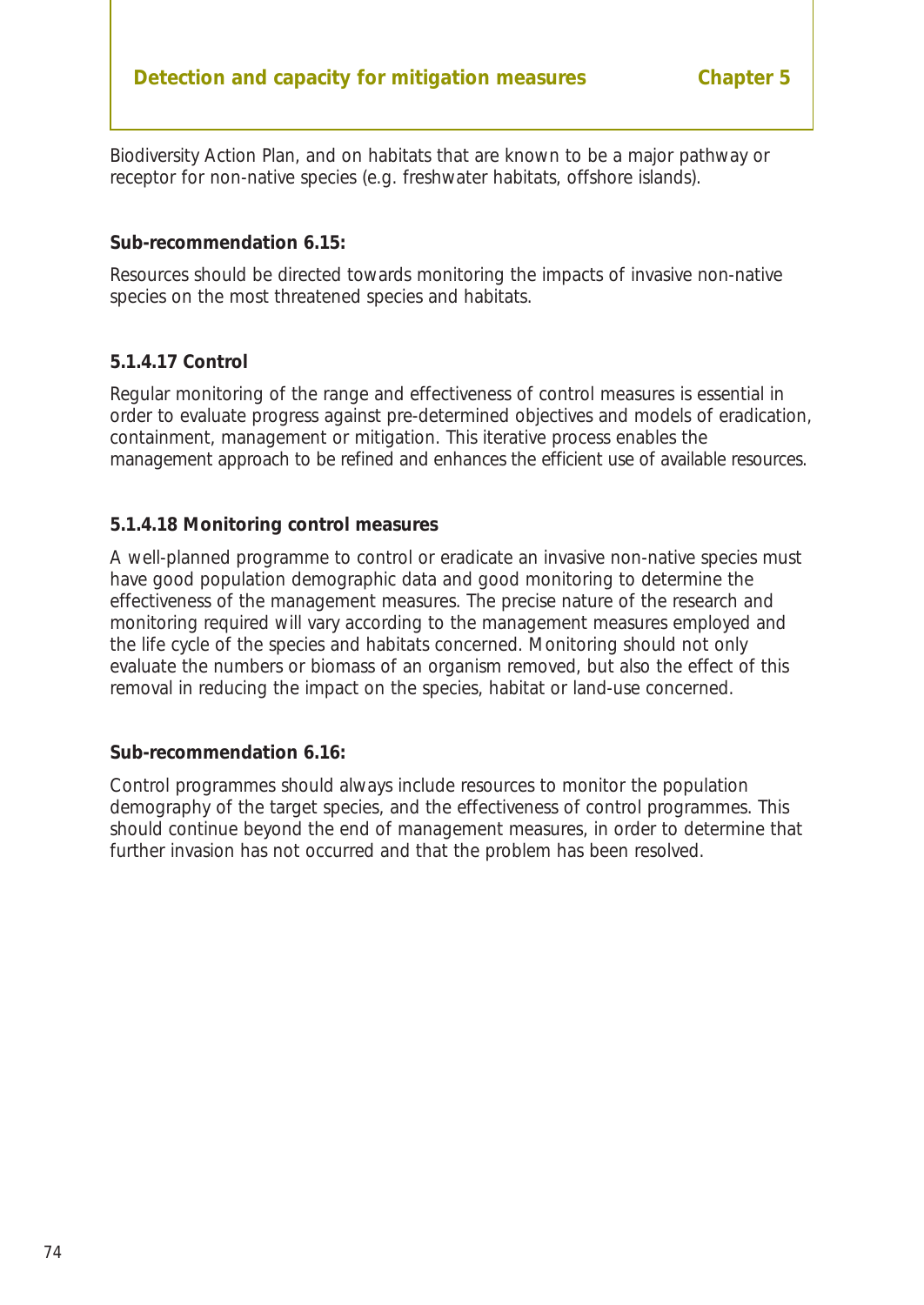# **5.2 Management and control policy and capacity**

# 5.2.1 Introduction

To implement the second and third stages of the three-stage hierarchical approach, it is important that where invasive non-native species are detected there is capacity to undertake management, and if necessary eradicate invasive non-native species. This is relevant in respect of both newly discovered non-native species and established nonnative species.

A structured approach should be developed to assess the impact and management of individual non-native species. Control should not be the automatic response to the presence of a non-native species; such a policy would be prohibitively expensive and publicly unacceptable. The policy should therefore be able to accommodate a range of management options from acceptance of that species' presence and future review, through to mitigation measures such as containment or control.

Such arrangements should make use of the capacity of existing organisations where possible. An example is the Deer Initiative, supported by the Forestry Commission, and its work to bring together those involved in deer management with the aim of a sustainable well-managed deer population (including both native and non-native species). It is noted that the current capacity for operational action is currently greatest in those areas where economic interests are threatened and least where biodiversity interests are threatened. It is also noted that a contingency capacity for such action will be needed to deal with newly-discovered non-native species to prevent them from becoming established.

The legal status, inspection, research and management responsibilities for invasive nonnative species are currently spread across a range of organisations on species and sectoral grounds. As set out in Key Recommendation 1, coordination is needed at the decision-making level and in terms of management to make best use of existing sectoral capabilities and to fill identified gaps. While ensuring coordination, this should also take into account and accommodate existing capabilities and responsibilities. Existing capabilities also need to be extended to cover sectoral gaps and ensure a broad response capability.

#### • **Key Recommendation 7: Policies should be established with respect to management and control of invasive non-native species currently present or newly arrived in the wild, and operational capacity be developed to implement these policies.**

Detailed consideration of this issue, and a further set of detailed recommendations to support Key Recommendation 7, is set out in this chapter.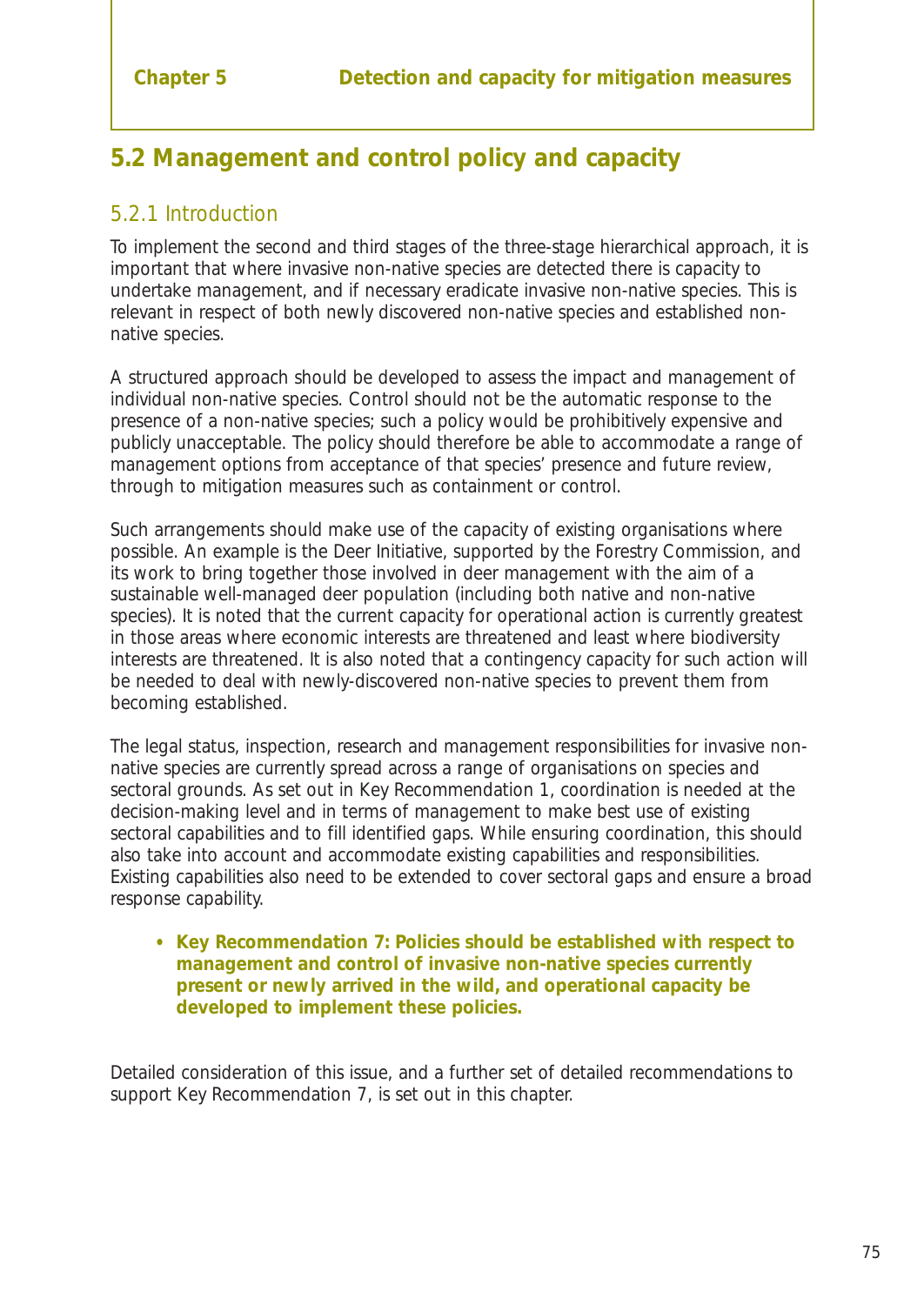#### **CASE STUDY: Ruddy duck** *(Oxyura jamaicensis)*

**Category of introduction:** unintentional, but as a consequence of deliberate importation of the species.

**Reason(s) for introduction:** recreational and aesthetic for ornamental wildfowl collections.

Pathway for the introduction: birds escaped from wildfowl collections and the species became established in the wild. It was therefore introduced as a direct result of deliberate imports of the species. After escaping from captivity, Ruddy ducks first bred in the wild in 1960 and increased to about 5,000 birds by 2000. The birds are beginning to spread across Europe.

**Problems caused by the introduction:** The North American ruddy duck has been identified as the primary threat to the long-term survival of a European species. The white-headed duck *Oxyura leucocephala* is a globally threatened species. Its Western Mediterranean population is recovering from a historical minimum of 22 birds counted in Spain in the 1970s. Over 20 years of active conservation efforts have resulted in a population increase in Spain to over 4,000 in 2001.

However, in the mid-1980s, a new threat to this species appeared from the ruddy duck. Ruddy ducks from the feral UK population began to reach Spain and to breed aggressively with white-headed ducks, giving rise to fertile offspring with predominantly ruddy duck characteristics. Without control, ruddy ducks are therefore expected to colonise continental Europe and threaten the white-headed duck with extinction through hybridisation and competition.

**Action taken:** An international white-headed duck action plan prepared by BirdLife International and endorsed by the Bern Convention on Conservation of European Wildlife and Habitats and by the European Commission highlights the need for control, and ultimately eradication, of both wild and captive populations of ruddy ducks (particularly the UK source population) in order to safeguard the future of the white-headed duck.

A number of countries are working to implement this action plan. The UK Government has undertaken a regional control trial of ruddy ducks, to investigate the feasibility and cost of a national eradication programme for this species, and is considering next steps.

The control trial concluded that the UK ruddy duck population can be reduced to very low numbers at a cost of £3.6 million to £5.4 million over four-six years. This demonstrates the high cost and difficulty of undertaking control or eradication programmes once invasive non-native species have become established. Such control measures may also be unpopular with the public, hence the need for greater public understanding of the issue including the importance of not allowing introduction of further new species.



**The spread of introduced North Amercian ruddy ducks from the UK across Europe threatens the survival of a globallythreatened species.**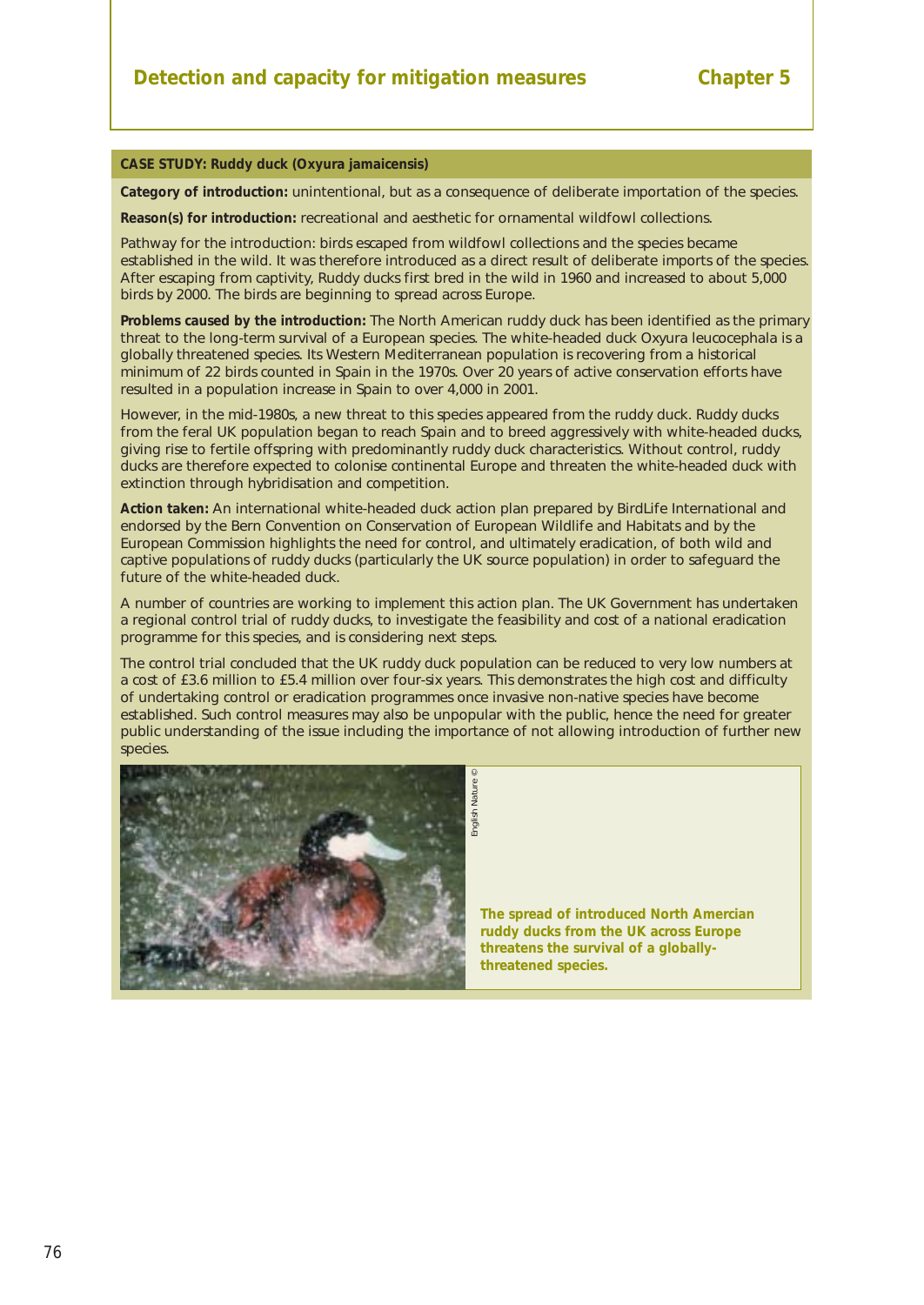# 5.2.2 Development of practical control measures

It is necessary to consider the development of practical control measures for invasive non-native species. Established non-native species and incoming non-native species are considered in turn.

#### **5.2.2.1 Management of established non-natives**

There are many hundreds of non-native species already established as self sustaining populations, ranging from those identified from just one or two locations, to others with a Great Britain-wide range. These species also vary from the damaging, to the benign, to those with benefits for other aspects of biodiversity or economic activity. To develop a practical approach to the control of non-natives, there is a need to produce a standard set of criteria against which to compare the issues raised by different species. **Control should be seen as the response to a particular set of criteria rather than the universal response to the presence of an established non-native.**

Figure 3 presents a decision tree outlining a possible route by which established nonnatives might be assessed and different end-points of remedy or control derived. This starts with the assumption that the species is established, although it does not preclude undertaking risk assessments or cost-benefit analyses in anticipation of establishment.

For established non-natives, the decision tree allows species to follow four separate pathways. Firstly, a species may remain in the loop of periodic review, undergoing assessment for its impact on biodiversity, health or economic activities and cost-benefit analysis, but with no active management or control.

Secondly, a species may be identified as having detrimental effects, but eradication is not considered appropriate. In this case the decision tree proposes the production of a management plan to suppress, restrict or limit the species or its impact as appropriate.

Thirdly, eradication may be desirable but not currently feasible or cost-effective. In this case management should be considered to contain the species while researching improved or more cost-effective techniques.

Lastly, a species can move to the eradication pathway, where an iterative process of review allows the progress and continued desirability of this aim to be assessed.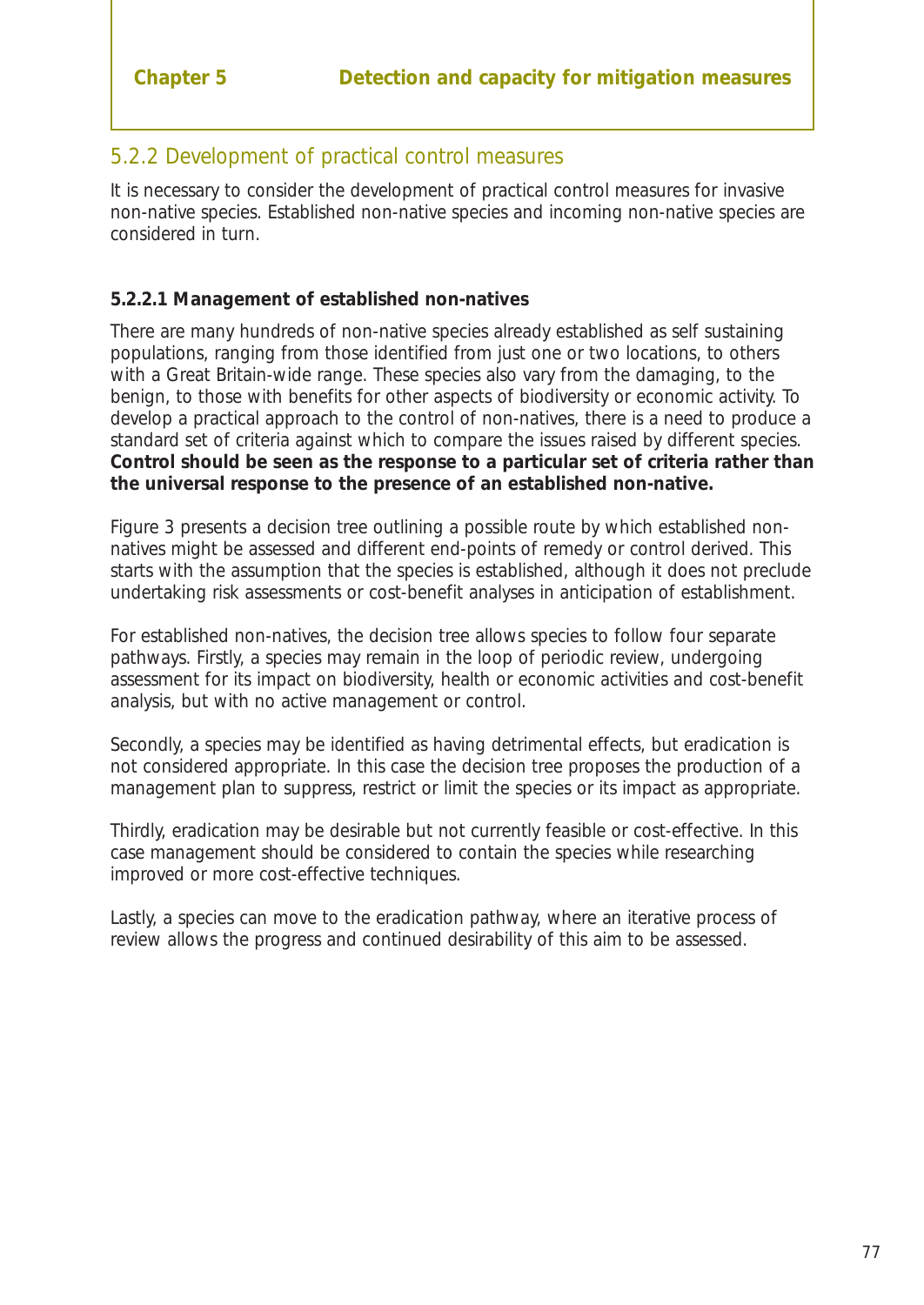# **Detection and capacity for mitigation measures Chapter 5**

The tree also requires three separate procedures to be standardised and common criteria to be developed. These include impact assessment, quantifying the costs of control, and cost-benefit analysis. The issue with all three is to identify methods of comparing between different currencies of measurement. In particular, systems should assess the implications of the species or its management on economic, biodiversity, social, welfare and health interests. Areas of consideration include:

#### *Economics*

The existing and potential costs of the species to economic interests. The economic benefits of the species. The costs of control.

#### *Biodiversity*

The existing and potential impact of the species on native biodiversity. The international status of the non-native species and any inherent conservation value. The impact of control on native biodiversity.

#### *Social*

The perception of the social value of the species, either positive or negative.

#### *Welfare*

The animal welfare implications of control.

#### *Health*

The effect of the species on human and animal health. The implications of control for human and animal health.

#### **Sub-recommendation 7.1:**

A structured approach to assess the impact and management of individual invasive non-native species should be developed. This should include impact assessment, cost estimation and cost-benefit analyses to agreed criteria. The output should accommodate a range of management options from review through limitation to control. These methods should include economic, biodiversity, social, animal welfare and animal and human health considerations. These analyses should provide criteria from which to prioritise actions relating to different species.

One possible means to address this might be through management plans. The CBD Decision VI/9 (a Global Strategy for Plant Conservation target 10) recommends conserving plant biodiversity by implementing management plans for at least 100 alien species that threaten plants, plant communities and associated habitats and ecosystems.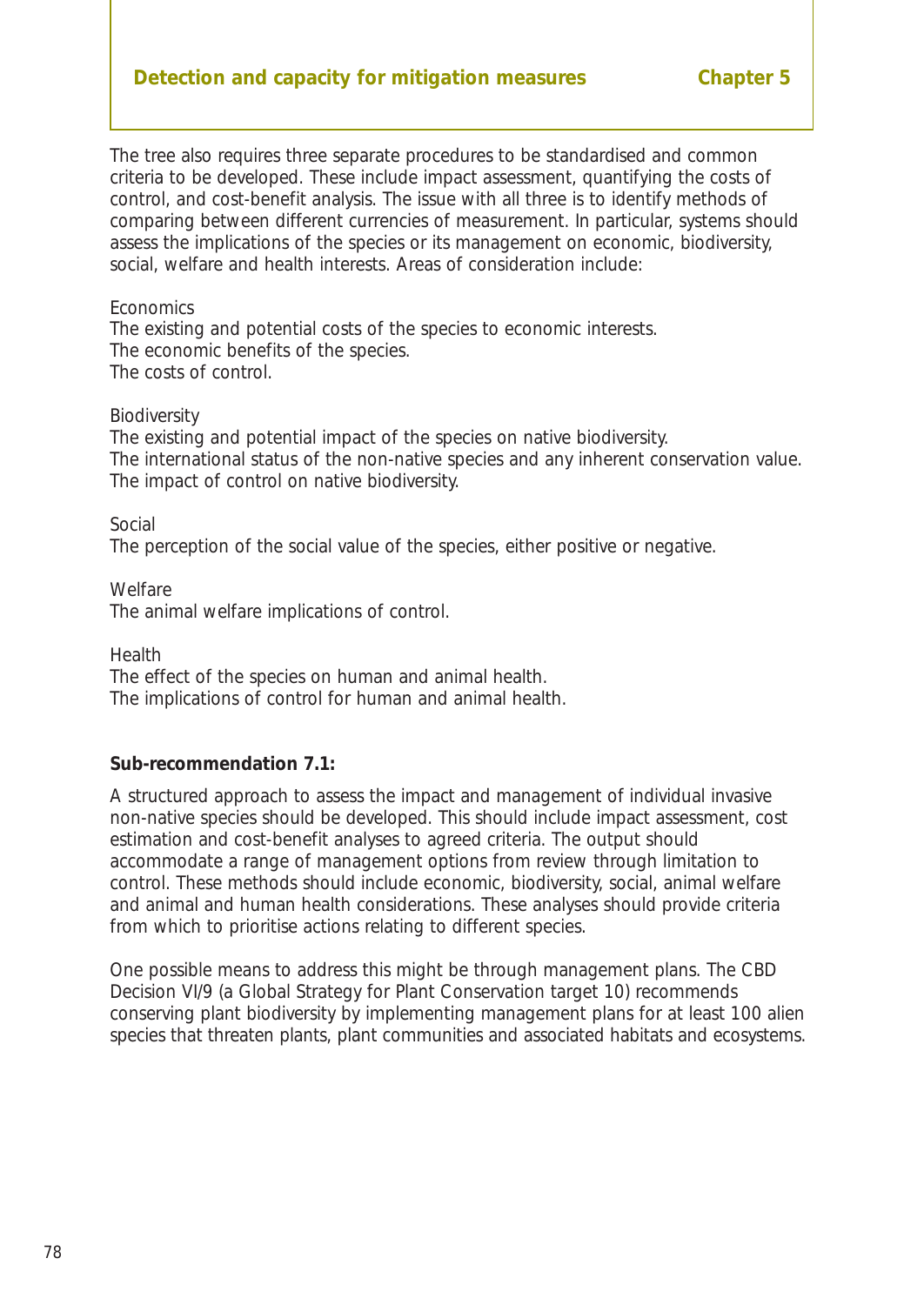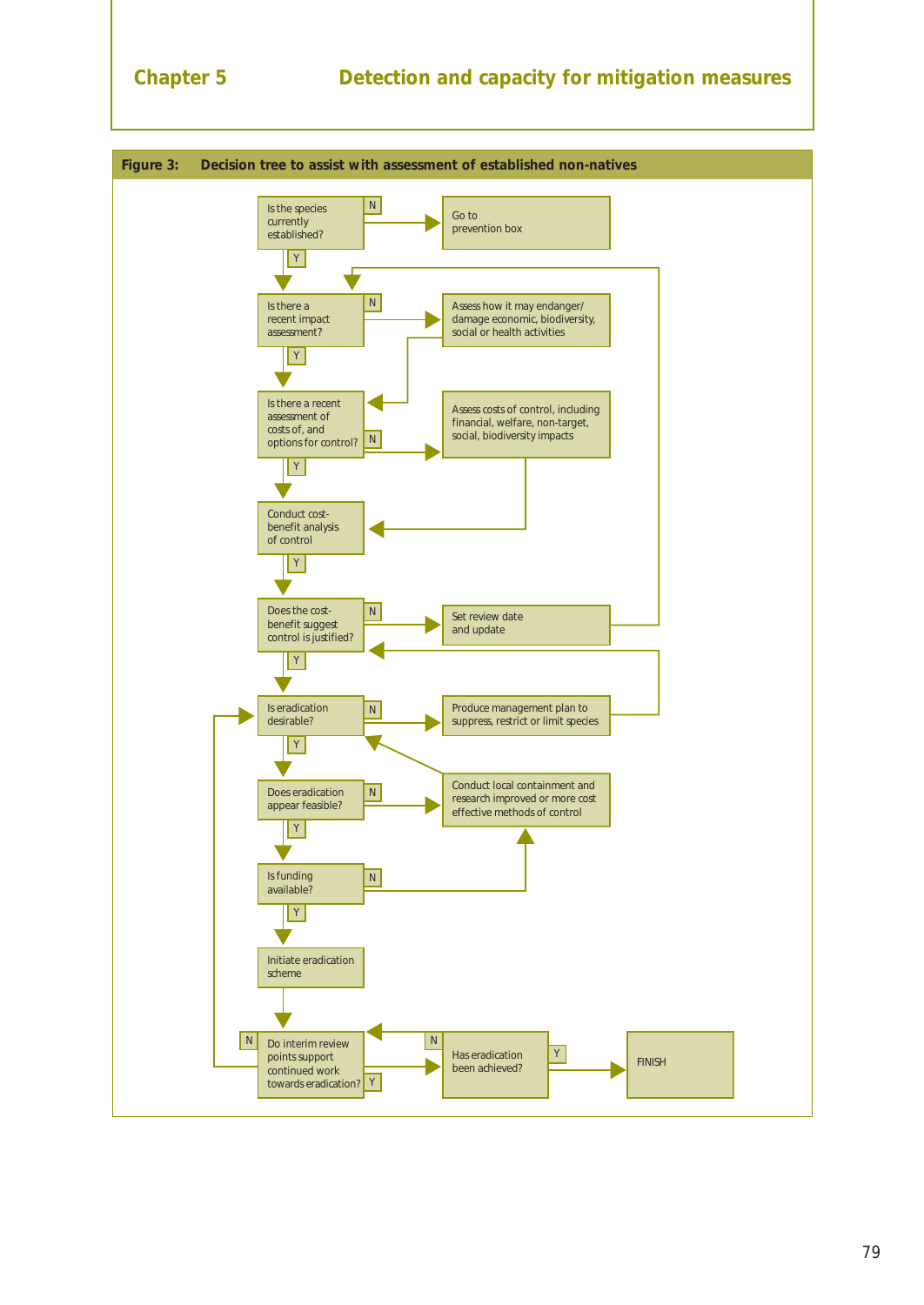# 5.2.3 Management of incoming non-native species

The opportunity for control of non-native species is clearly greatest and the costs lowest when they first arrive. The interception and control of new species at the point of establishment would require the assumption that they should be managed prior to them demonstrating any detrimental effects on national interests, as would be supported by the precautionary approach. The principle should be that such species should not be allowed to establish unless a risk assessment can be produced to suggest otherwise.

The implementation of such a policy would clearly be aided by the prediction of which species are most likely to enter the country based on the experience of other nations, information on the likely extent of trade or other movements and the *a priori* production of risk assessments and contingency plans to deal with them on their arrival. Such an approach has recently been adopted with regard to the control of non-native fish species under the Import of Live Fish Act, 1980 (ILFA). In particular this should allow for the appointment of agencies or other bodies to take responsibility for particular species or species groups, their monitoring and management should they arrive.

While the production and agreement of contingencies and risk assessments prior to the arrival of particular species will clarify actions and responsibilities, it is also likely that species will establish in an unpredictable manner. A robust system for dealing with incoming non-native species must include the prospect of species arriving with no prior warning or pre-existing risk assessment. It should also accommodate response mechanisms where the species falls outside of existing areas of sectoral expertise and responsibilities. Assuming that there is a centralised policy group for non-native species, there will also be a requirement for agencies to be designated which could be called upon to undertake control on behalf of the decision-makers where no one else has responsibility or capacity to do so. A critical test of the effectiveness of a co-ordinated management system will be the ability to make decisions rapidly, in order that the impact of an invasive non-native species can be minimised.

Invasive non-native species are, by definition, an international issue. For some groups there already exist international agreements, definitions, standards, information transfer and monitoring programmes to deal with invasive non-native species, particularly those that affect economic interests and trade. Similar arrangements are required to cover other species groups better and to protect biodiversity interests.

#### **Sub-recommendation 7.2:**

Co-ordinated methods of risk assessment and control should be established with other countries and across sectoral groupings to assess future risks, limit spread of damaging species and share expertise.

This sub-recommendation supports Key Recommendation 2 (to develop comprehensive Risk Assessment procedures to assess the risks posed by non-native species and identifying and prioritising areas for other prevention action) set out in Chapter 4.2.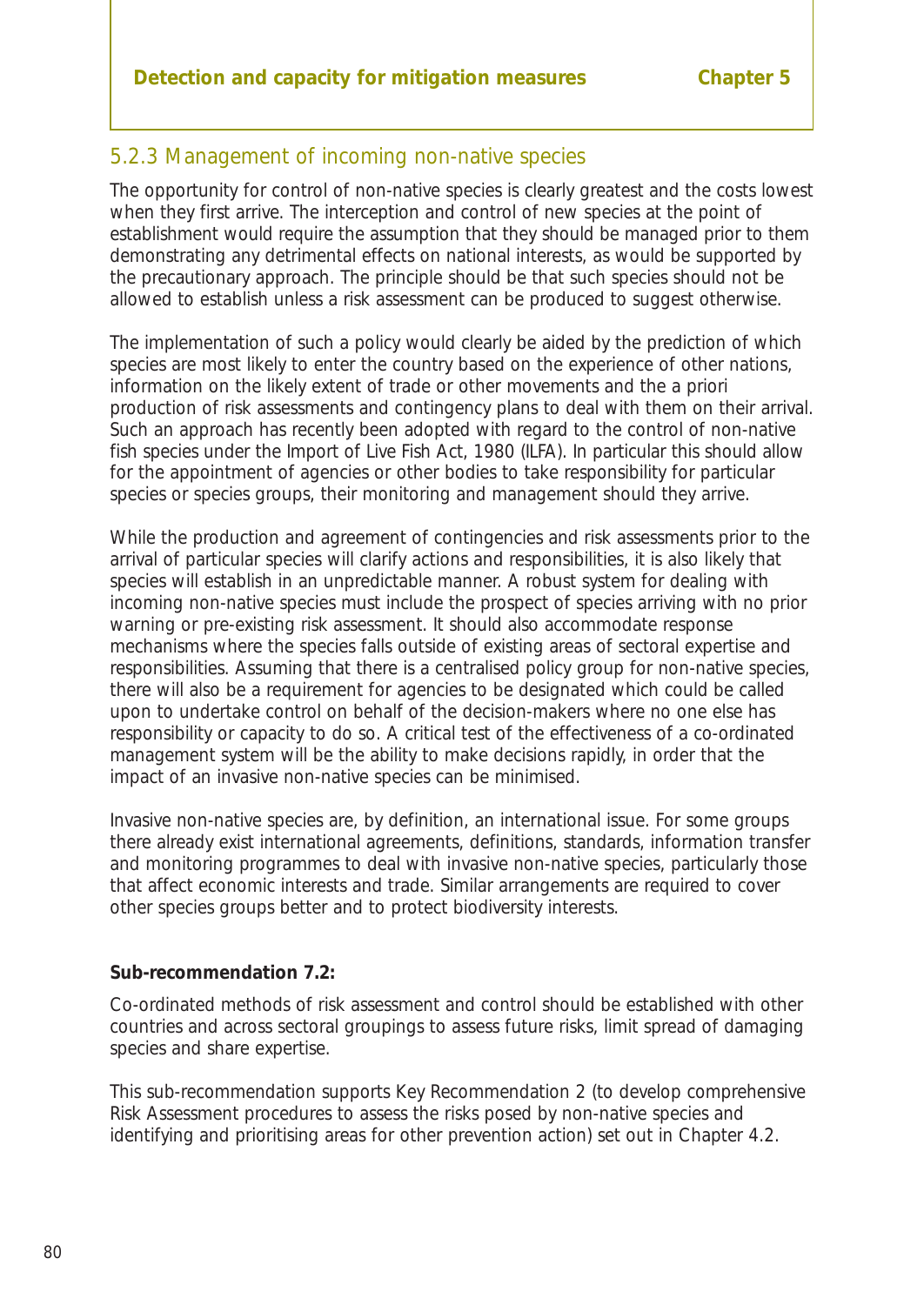# 5.2.4 Cost effectiveness of control

Available finances will limit the efforts that can be made to manage invasive non-native species. Funds therefore need to be effectively managed, their uses prioritised and more efficient methods of both prevention and control developed. The present sectoral responsibilities for different invasive non-native species groups are not adequately co-ordinated and there is clear scope to increase coordination. For example, if a plant health risk analysis concludes that a new non-native species poses no economic or environmental threat, no further action can be undertaken under plant health regulations. However, release of any non-native animal or of a plant included on Schedule 9 would contravene the Wildlife and Countryside Act, 1981. Coordination of responsibilities is required to ensure information transfer and avoid duplication of effort. Information exchange is also important to improve coordination of efforts and dissemination of results to other workers, policy makers and the general public. A useful current example is the work on Japanese knotweed (www.cornwall.gov.uk/environment/knotweed). On a broader scale, the Global Invasive Species Database implemented by the IUCN Invasive Species Specialist Group (http://www.issg.org/database) is a prototype system to disseminate information on invasive non-native species, their ecology and control. The success of control and eradication programmes may depend upon the continuing availability of effective pesticides.

The costs of control can also be a major consideration, and lack of effective and selective control methods is likely to make the costs of control prohibitive for many established invasive non-native species. For example, the estimated cost of eradicating Japanese knotweed *(Fallopia japonica)* with current methods exceeds £1 billion while other species such as *Impatiens glandulifera* might only be controlled with unacceptable levels of damage to the native hedgerow communities in which it is found. The development of more cost effective control methods, such as biological control, could greatly reduce these estimates and alter any cost-benefit analysis. A biological control proposal for Japanese knotweed has been costed at £500,000, and early results indicate a high probability of success for this project (http://www.cabibioscience.org/html/japanese\_knotweed\_alliance.htm).

Other areas of potential improvement include the development of species specific baits, antigens or chemicals for the immunological, contraceptive or direct control of established invasive non-native species. In other areas current control may be cheap but unselective, for instance the management of plants through use of broad-spectrum herbicides. The development of more specific methods, such as species-specific mycoherbicides for stump-treatment, would increase the potential for their use.

Improved modelling and understanding of the dynamics of invasions, invasive nonnative species and vulnerable systems will also increase the cost effectiveness of management. For instance, improving our understanding of how invasive non-native species spread through the application of spatial and climatic models would improve cost effectiveness, as would a clearer understanding of human factors (*e.g.* levels of trade). Predicting which species may become invasive or impact on national interests would increase the efficient targeting of resources. Understanding the characteristics of those ecological systems most vulnerable to invasion, for instance through disturbance or nutrient enrichment, may allow more effective preventative methods to be developed.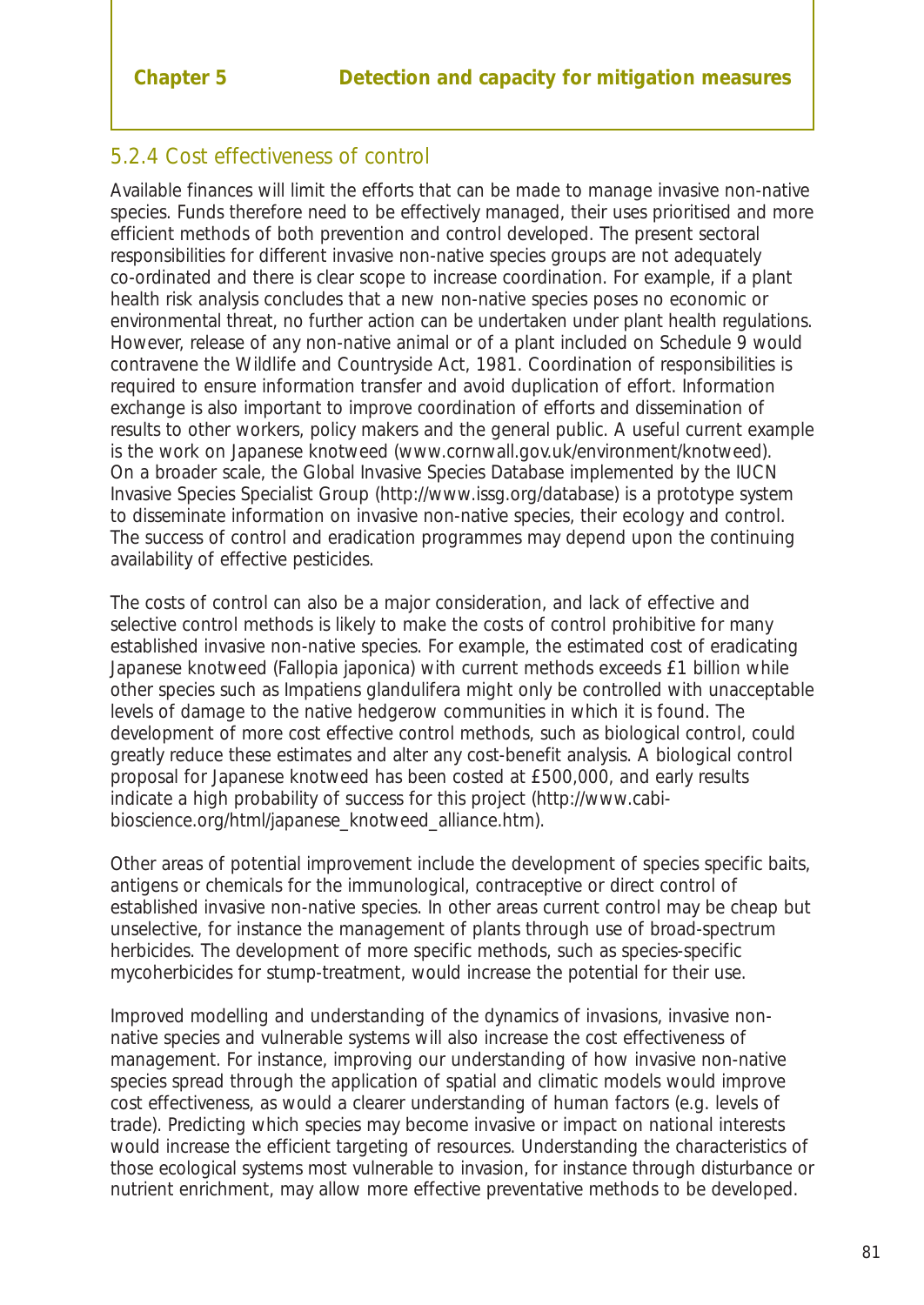#### **Sub-recommendation 7.3:**

Individual agencies should be nominated to produce and implement management plans for dealing with particular invasive non-native species. Risk assessments and contingency plans should be prepared for species identified as likely to enter the country or to pose particular risks in advance of their arrival. Agencies should be empowered to act in advance of the species entering the country to ensure a rapid and co-ordinated response before the species becomes established. These agencies should also include a contingency capability to deal with the unexpected occurrence of species or species that cross existing sectoral responsibilities.

#### **Sub-recommendation 7.4:**

Strategic funding should be made available to support the development of novel control techniques for invasive non-native species and the establishment of centres of excellence for such methods.

### **Sub-recommendation 7.5:**

Research should be conducted into the restoration of habitats or communities following the removal of invasive non-native species to restore their original biodiversity or economic value.

#### **Sub-recommendation 7.6:**

Methods of information transfer should be developed, through web-sites, e-mail discussion groups, workshops and conferences, to disseminate information on effective control methods, both nationally and internationally.

This last recommendation overlaps with the proposed role of a lead co-ordinating organisation as envisaged in Key Recommendation 1 and also the need for public education campaign and provision of information envisaged in Key Recommendation 4.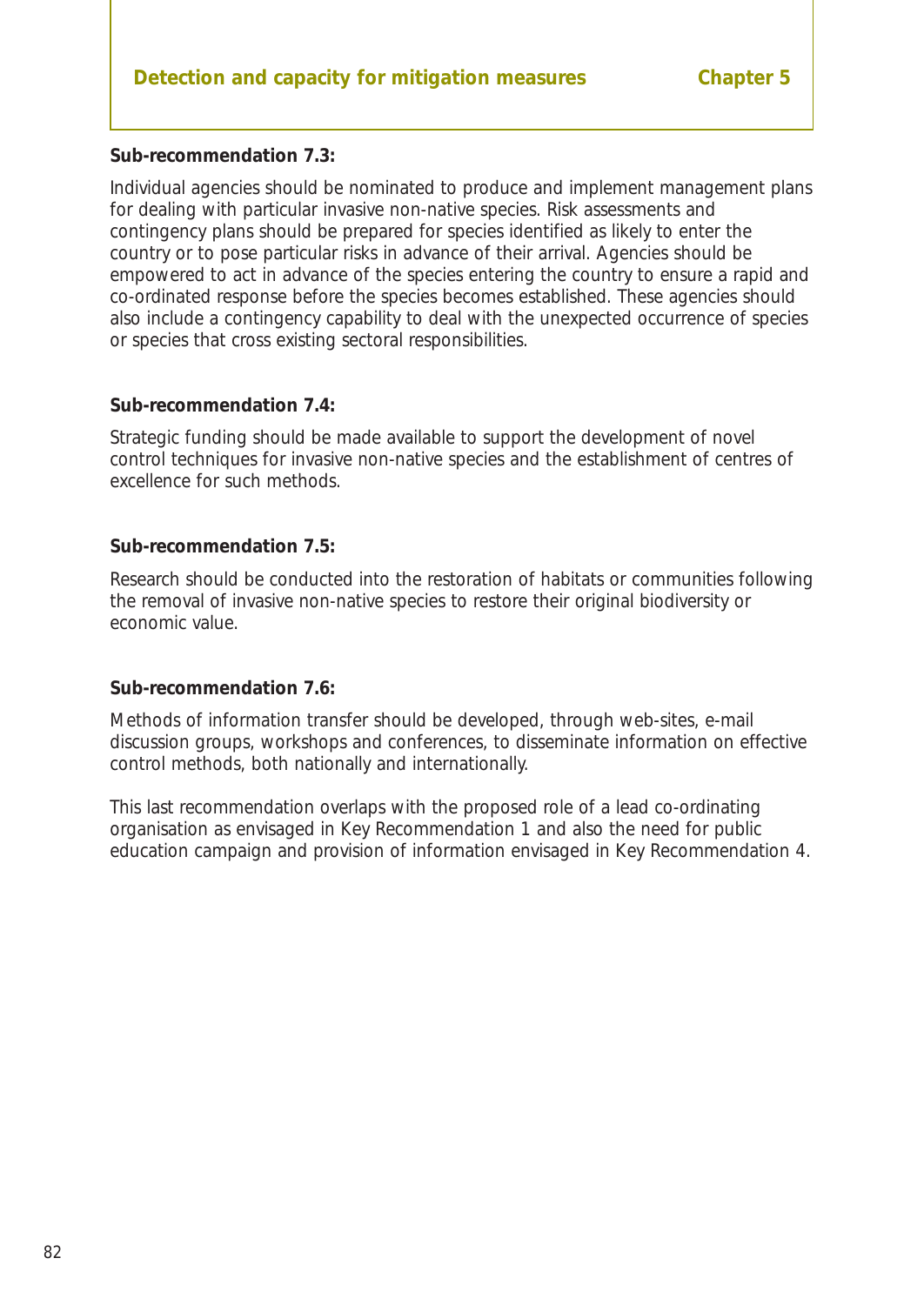#### **CASE STUDY: Muntjac deer** *(Muntiacus reevesi)*

#### **Category of introduction:** Intentional

**Reason(s) for introduction:** Similarly to grey squirrel, the species was deliberately introduced around 1895 before the impacts of non-native species were understood.

Pathway for the introduction: Deliberate importation from China and a series of releases.

**Problems caused by the introduction:** Muntjac deer can have a severe effect on native ground flora and also cause significant economic damage to forestry. They are small deer (up to 50 cm at shoulder) originating in China. The current British population is still concentrated in south and central England though records extend to Wales and Scotland. Model predictions suggest a probability of some further spread into areas around the current distribution.

Where they do occur, muntjac can have a severe and deleterious effect on ground flora in woodland. One threat is to bluebells, which can be virtually extirpated in unprotected woods; orchids are also at risk. By browsing on young trees, muntjac can cause significant economic damage in forestry. They also damage agricultural and horticultural crops. Road traffic accidents involving deer are a significant and increasing cost-factor in some parts of Britain.

As with all deer, current methods to reduce impact rely on killing animals and protecting target vegetation with barriers such as fencing which may be expensive (*e.g.* £3-5 per metre). Methods such as immuno-contraception are not currently practical. The only practicable and legal method of population management for muntjac in the UK is by shooting. However, compared to other common deer species, muntjac are particularly difficult to control by shooting because of their solitary habits, small size and preference for dense cover. Public acceptability for lethal methods of controlling mammalian species also needs to be considered.

Muntjac deer therefore pose a significant threat to woodland biodiversity that can only be limited by persistent, and possibly unpopular, control measures. It should be noted that these problems apply to most British species of deer including all the native species, although muntjac are arguably more damaging to native ground flora than native deer.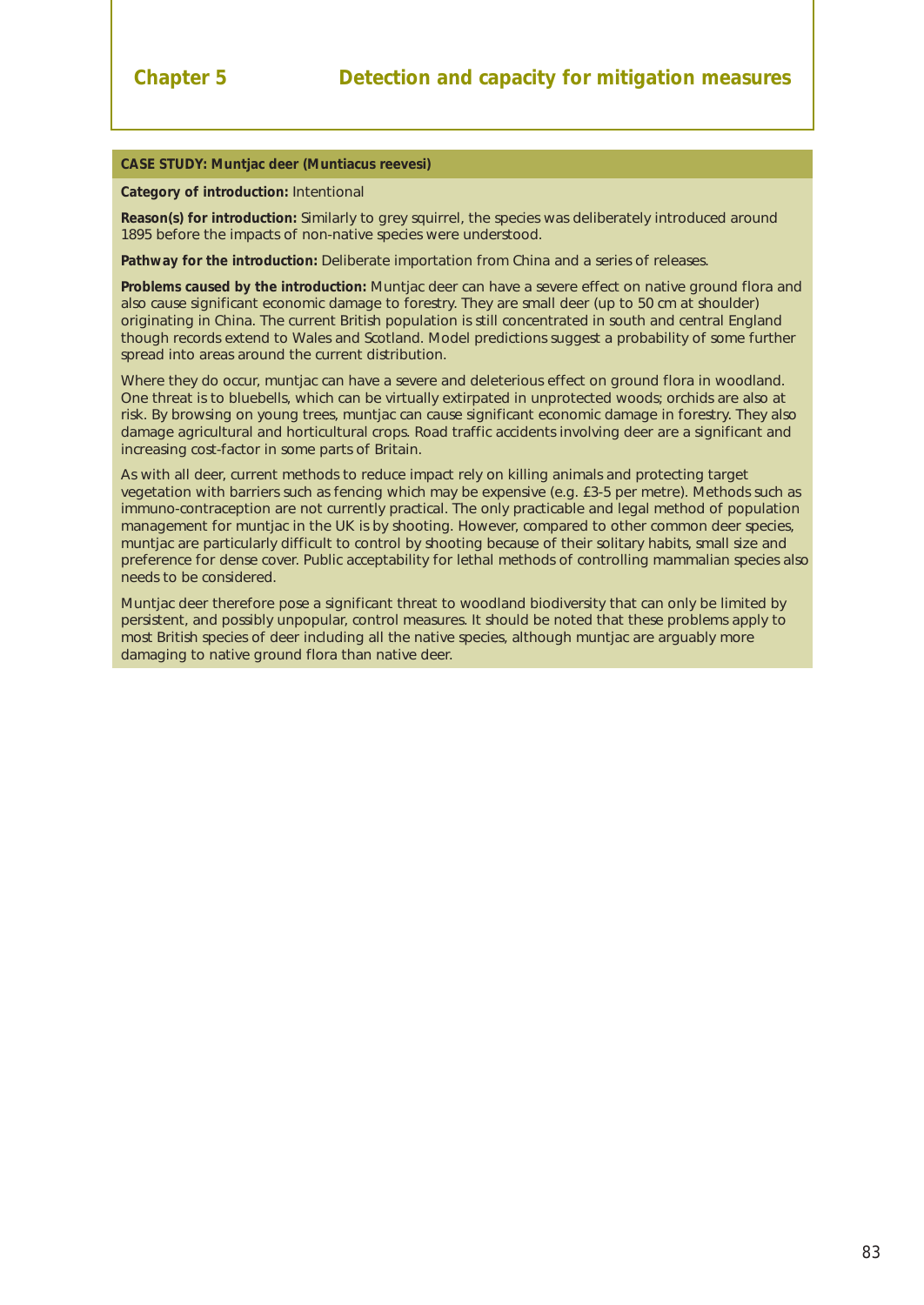For control and eradication activities, the table below includes a range of estimates for the containment or eradication of a selected list of established invasive non-native species. These include examples from recent or ongoing projects, together with estimates of the costs of eradicating a range of currently established species. The costs can be very high and this highlights the importance of both initial prevention measures and also having the capacity to take early action when an invasive non-native species is first discovered.

| Table: Cost of control or eradication |                               |                                                                                                                                                                                                                                                                                                                                                                                                                                                                                                                           |
|---------------------------------------|-------------------------------|---------------------------------------------------------------------------------------------------------------------------------------------------------------------------------------------------------------------------------------------------------------------------------------------------------------------------------------------------------------------------------------------------------------------------------------------------------------------------------------------------------------------------|
| <b>Species</b>                        |                               | <b>Notes</b>                                                                                                                                                                                                                                                                                                                                                                                                                                                                                                              |
| <b>New Zealand</b><br>flatworm        | Arthurdendyus<br>triangulatus | Current costs of survey and containment (£0.1m)                                                                                                                                                                                                                                                                                                                                                                                                                                                                           |
| <b>Ruddy duck</b>                     | Oxyura jamaicensis            | A current project (£0.8m) is quantifying the costs and<br>feasibility of national eradication. It is estimated that<br>national eradication would cost approximately £5m.                                                                                                                                                                                                                                                                                                                                                 |
| Coypu                                 | Myocaster coypus              | This species was eradicated from East Anglia in the<br>1980s at a cost of circa £10m at current value                                                                                                                                                                                                                                                                                                                                                                                                                     |
| American mink                         | Mustela vison                 | An ongoing project (£1.6m) aims to eradicate mink from<br>the Uists and reduce numbers in Harris. A further, larger<br>project would be required to eradicate mink throughout<br>the Hebrides                                                                                                                                                                                                                                                                                                                             |
| Melon thrip                           | Thrips palmi                  | Eradication of local outbreak (£0.1m)                                                                                                                                                                                                                                                                                                                                                                                                                                                                                     |
| Wild boar                             | Sus scrofa                    | An ongoing project (£0.3m) is surveying numbers,<br>distribution and population ecology                                                                                                                                                                                                                                                                                                                                                                                                                                   |
| <b>Grey squirrel</b>                  | Sciurus carolinensis          | Estimated current annual control costs for timber<br>protection (£3m)                                                                                                                                                                                                                                                                                                                                                                                                                                                     |
| Water fern                            | Azolla filiculoides           | Costs of eradication from 200 sites nationally has been<br>estimated at between £0.2 and £2m over a three to five<br>year period                                                                                                                                                                                                                                                                                                                                                                                          |
| Australian swamp<br>stonecrop         | Crassula helmsii              | Costs of eradication from 200 sites nationally has been<br>estimated at between £1.8 and £4m.                                                                                                                                                                                                                                                                                                                                                                                                                             |
| Japanese<br>knotweed                  | Fallopia japonica             | The cost of control in riparian areas, where<br>approximately 10,000 km of watercourse is estimated to<br>be affected is calculated at £52 million. This assumes<br>both banks are affected to a width of 2 m from the<br>edge of the water on both banks. Assuming 0.5% of the<br>total land area of Britain, this is only 1% of every square<br>affected and is likely to be an underestimate. 1200 km <sup>2</sup><br>may be affected by Japanese knotweed, the cost of<br>eradication is approximately £1.56 billion. |
| <b>Giant hogweed</b>                  | Heracleum<br>mantegazzianum   | Current annual control costs are estimated at £0.1m,<br>costs of eradication likely to be in the order of £100m                                                                                                                                                                                                                                                                                                                                                                                                           |
| Floating<br>pennywort                 | Hydrocotyle<br>ranunculoides  | Costs of eradication estimated at between £0.2 and<br>£0.7m                                                                                                                                                                                                                                                                                                                                                                                                                                                               |
| Himalayan balsam                      | Impatiens glandulifera        | Costs of eradication estimated at over £1m                                                                                                                                                                                                                                                                                                                                                                                                                                                                                |
| Parrot's feather                      | Myriophyllum<br>aquaticum     | This species present in approximately 150 sites in the UK.<br>Assuming an average infestation size of 0.2 ha, the total<br>cost of chemical control is estimated to be<br>approximately £250k over 3 years. The total cost of<br>eradication using mechanical control is estimated to be<br>between £900k and £3 million.                                                                                                                                                                                                 |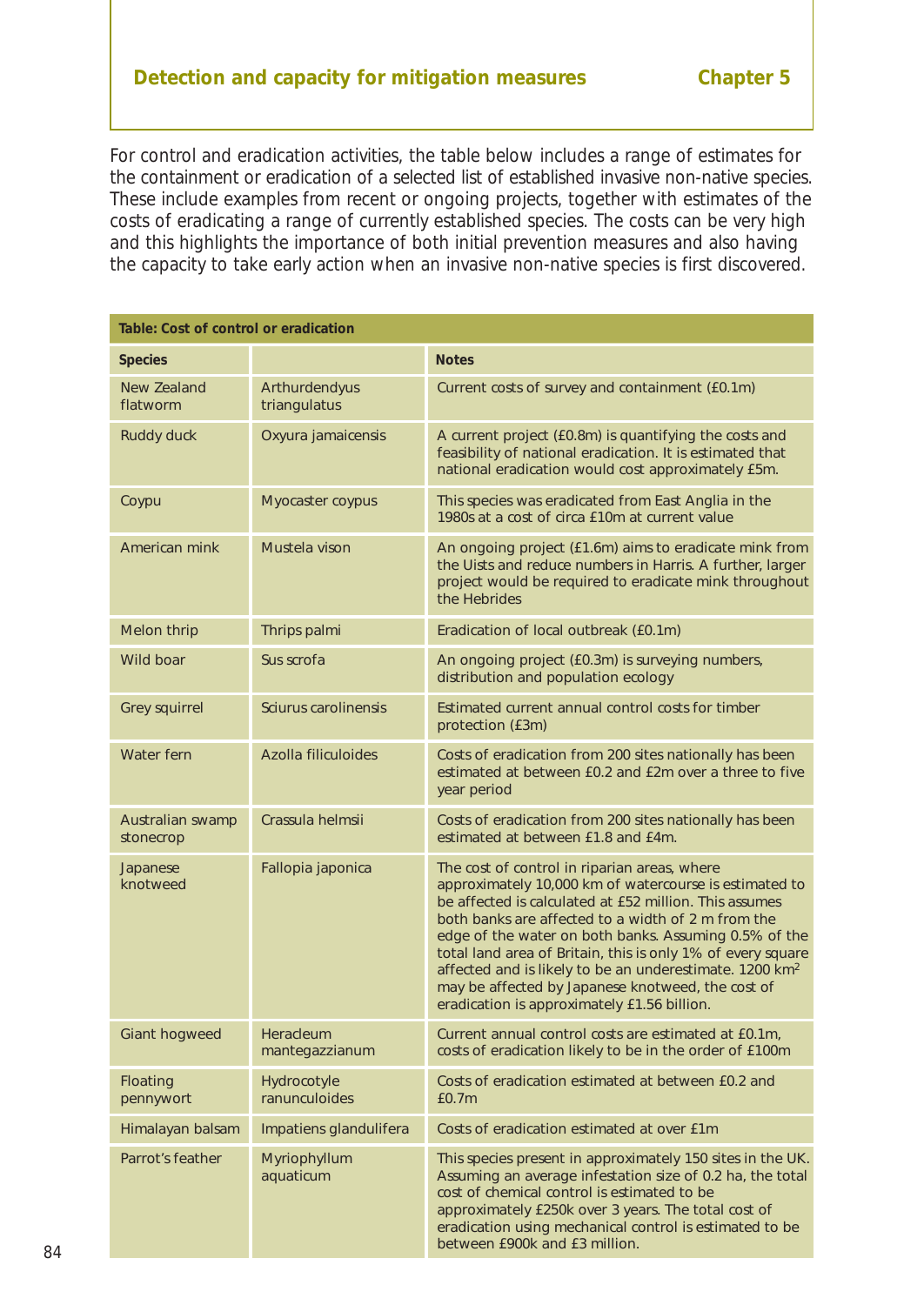# **5.3 Legislation – remedy and control measures**

In addition to the legislative measures proposed in chapter 4.5, this section sets out additional proposed improvements to legislation to address remedy and control issues more effectively.

# 5.3.1 Appropriate enforcement and support measures

Legislation needs also to facilitate control programmes for existing invasive non-native species. The management of many species will require access to land and there are clearly situations where compulsory access may be required. If management of an invasive non-native species is being undertaken then lack of access to land may be inconvenient but may not prevent the management measures being effective. However, in the case of an eradication programme, access to land might be absolutely vital for that policy to succeed.

Powers of compulsory access are available under existing legislation, for instance, The Weeds Act (1959) and The Destructive Imported Animals Act (1932), although these only relate to certain species, rather than all invasive non-natives. These powers should be available for the management or inspection of invasive non-native species in general. However, it is recognised that this must be balanced against the rights of landowners/occupiers and such powers should only be invoked under specific circumstances and any empowering legislation framed in terms compatible with The Human Rights Act (1998). The right of entry currently granted under Section 42(3) Environmental Protection Act provides a further precedent.

# **Sub-recommendation 5.4:**

Consideration should be given to providing powers of compulsory access, compatible with The Human Rights Act 1998, to allow the control of non-native species by statutory bodies, with guidelines produced to ensure that these are used sparingly and as a last resort for effective control.

A further problem arises as established non-native bird species are afforded protection by default under the Wildlife and Countryside Act 1981, along with native species, due to the broad definition of wild birds used in that Act. This is an impediment to management of invasive non-native species as licences are required to undertake control, as in the case of the invasive non-native ruddy duck.

It is recommended that such provisions be revised, or a licensing solution found, to avoid affording protection to non-native species by default in this way, while still ensuring their humane treatment. One view is that a licensing solution may be preferable. Currently all birds are protected and so removal of protection for non-native species might result in inappropriate control measures taking place, for example resulting in disturbance to other bird species during the breeding season. Another alternative might be to remove protection for non-native bird species during the winter only (similar to the position for huntable species listed on Schedule 2 Part II of the Wildlife and Countryside Act 1981), to minimise disturbance to other bird species during the breeding season as a result of control measures.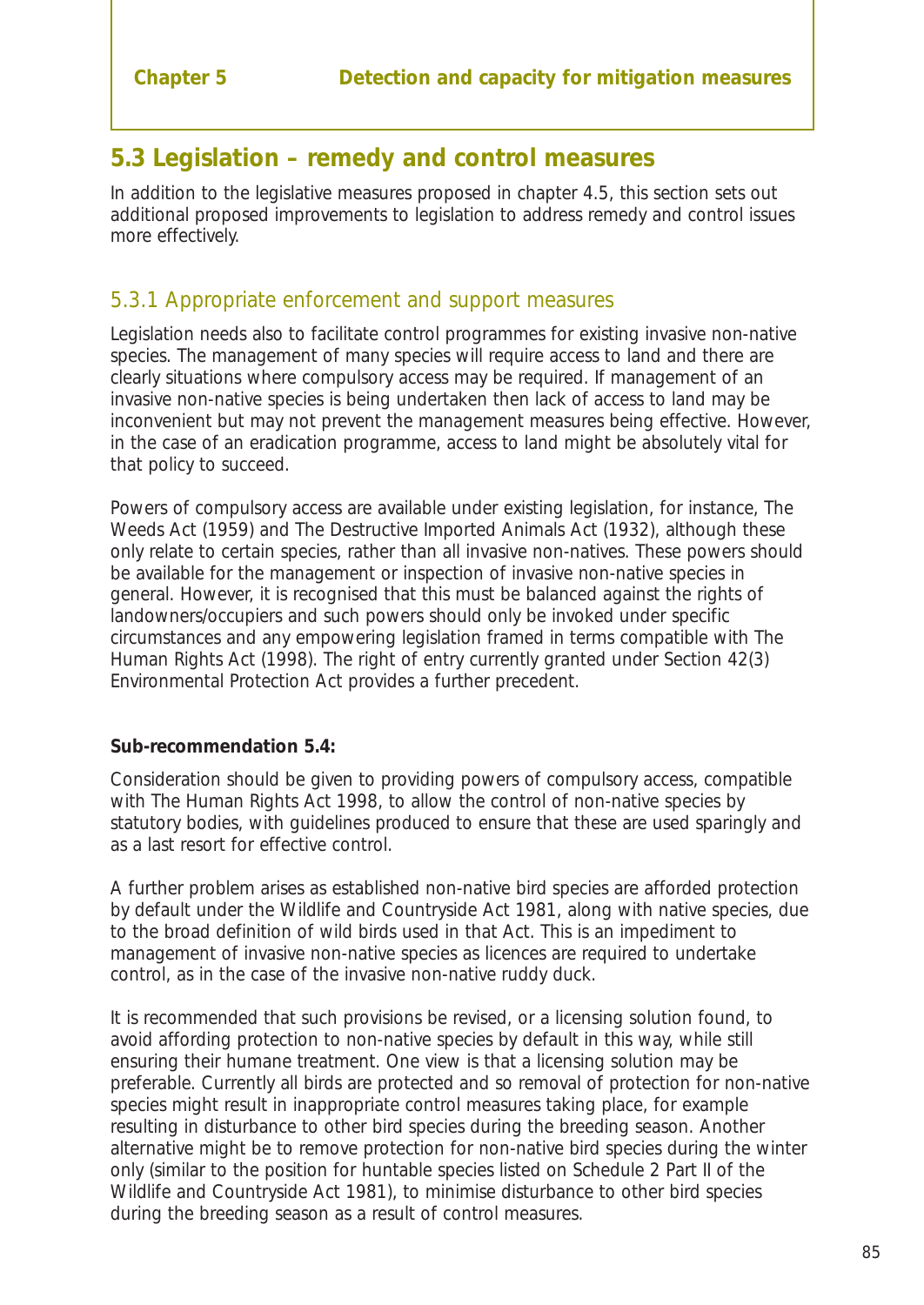#### **Sub-recommendation 5.5:**

Existing legislation should be reviewed to identify areas where protection is inadvertently given to invasive non-native species by default, and that consideration should be given to inserting an exemption for non-native species, whilst providing animal welfare safeguards in relation to the methods by which they may be controlled.

These legislative recommendations all feed in to Key Recommendation 5 (to revise and update existing legislation).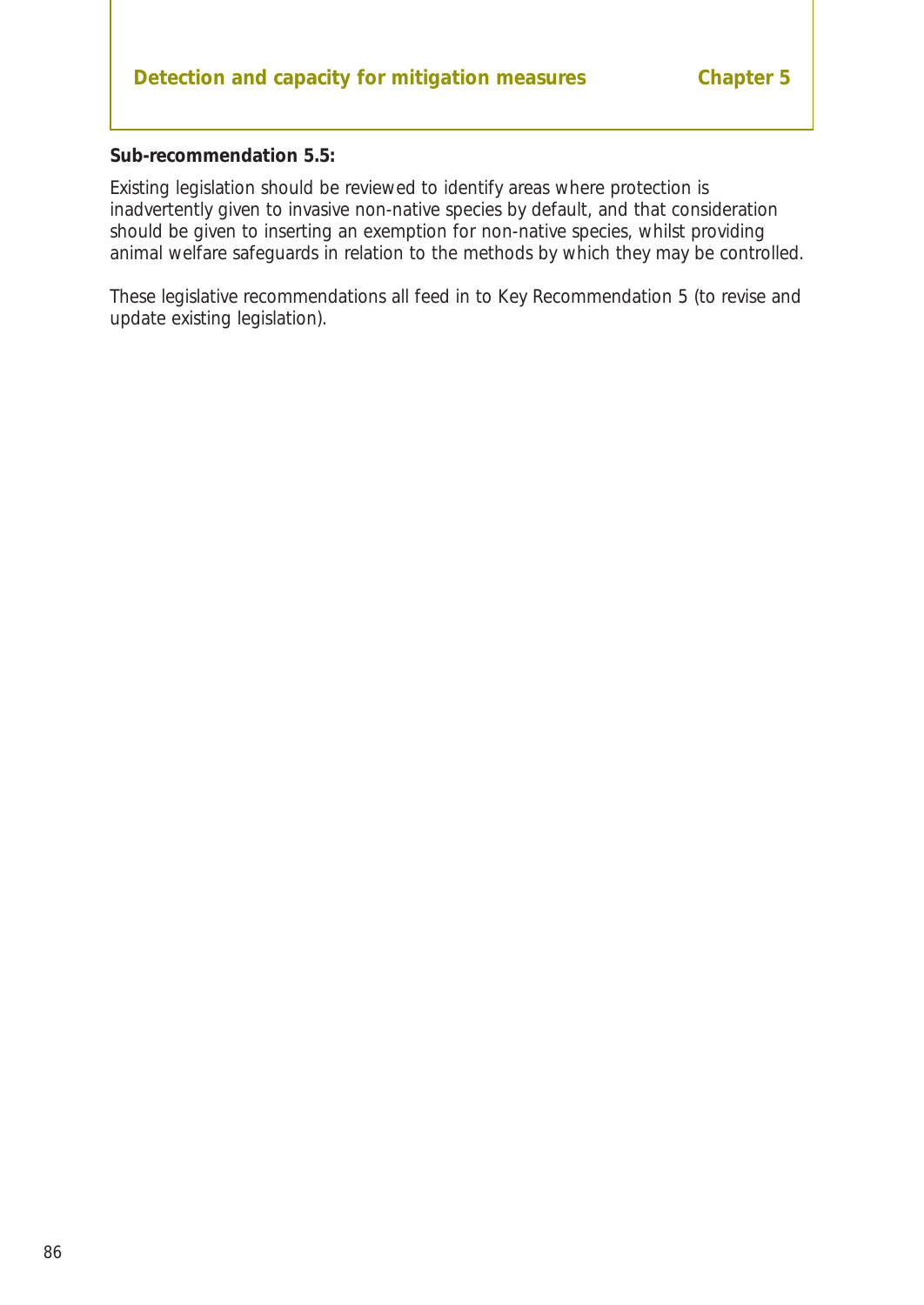There are a number of other issues raised during the Review process which warrant either further recommendations or discussion. These are set out in this chapter.

# **6.1 International work**

Invasive non-native species are by definition an international issue and the issue is being considered in an increasing number of international fora as the profile of the issue increases. The Review Group recommends that the Government should continue to work through international mechanisms to address these issues and to consider how best to contribute in terms of international information sharing. In some cases, these initiatives seek to provide a broad framework for addressing invasive non-native species problems and in others the initiatives are very focused to addressing a specific issue. Some of the important international initiatives are set out below, although this should not be considered an exhaustive list.

The work of the Convention on Biological Diversity is very important to provide an international framework for action on invasive non-native species issues. The Government should continue to support and input into the CBD's work programme, engaging with the Global Invasive Species Programme (GISP), and consider how best it can take forward such issues as international information sharing. The Bern Convention for Conservation of European Wildlife and Natural Habitats has been working to develop a European regional strategy to address invasive non-native species issues. Also, the Global Strategy for Plant Conservation, adopted at CBD COP6 in April 2002, stated that management plans should be developed for major invasive non-native species that threaten plants, plant communities and associated habitats and ecosystems.

Ballast water exchange has been identified as a major threat in terms of unintentional transfer and introduction of non-native species into the marine environment. It is estimated that about 10 billion tonnes of ballast water are transferred globally each year, potentially transferring species of sealife from one location to another. On release into the new environment, these species may prove ecologically harmful.

The Review Group recommends that the Government continue to work through the International Maritime Organization (IMO) to introduce international measures to address unintentional introduction of marine non-native species through ballast water transfer. The IMO is working on developing draft new regulations for ballast water management to prevent the transfer of harmful aquatic organisms in ballast water. Species, such as algae and molluscs, can also attach themselves to ship's hulls and be transported around the world, increasing the ship's fuel consumption and potentially being introduced to new environments and becoming invasive. Anti-fouling paint is used to prevent this occurring. The Government should support the IMO's work on environmentally safe anti-fouling paints. The Government should also seek to work through the Convention for the Protection of the Marine Environment of the North-East Atlantic (the "OSPAR Convention"). The OSPAR Convention will be considering what action may be needed to address the issue of invasive non-native species in the marine environment.

There is an increasing body of international work on Plant Health which assists in tackling invasive non-native species issues, under the International Plant Protection Convention, the European and Mediterranean Plant Protection Organisation and other regional plant protection organisations. The Government should continue to contribute to these efforts.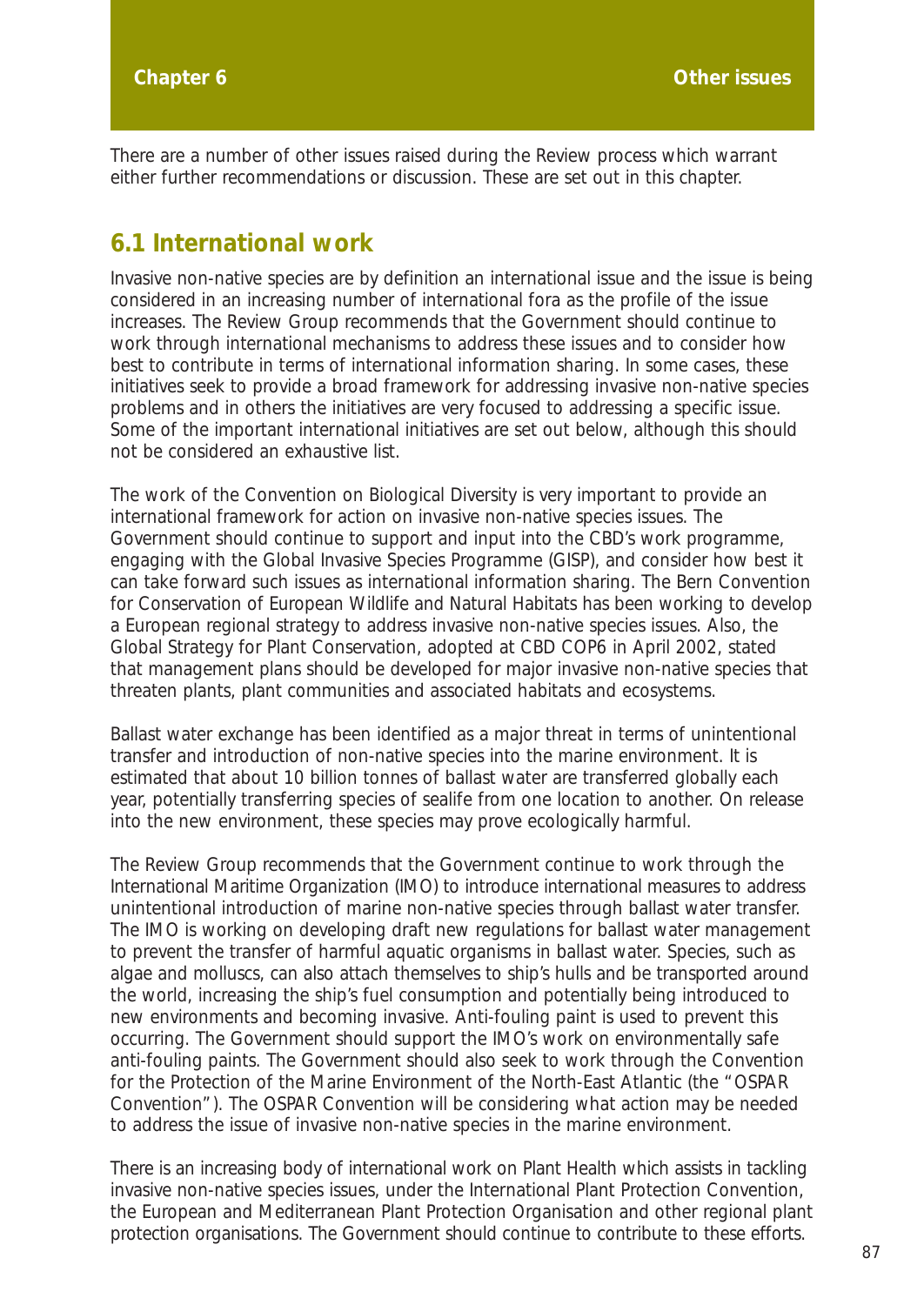#### **Other issues Chapter 6**

The International Civil Aviation Organisation (ICAO) is currently considering the issue of unintentional introduction of non-native species via aircraft. The Review Group had identified this as a potential pathway for unintentional transfer of non-native species. Some procedures already exist to prevent unintentional transfer of species such as insects via aircraft but further consideration is needed to identify the level of the threat posed by this pathway. The ICAO is undertaking a survey of contracting parties to gain further information, before deciding on whether further action is needed.

On a European scale, the Government should continue to assist the Bern Convention's work to draw up a European regional strategy for dealing with invasive non-native species. The Government should also continue to work with the European Commission and other EU Member States. The EC Wildlife Trade Regulations include the provision to restrict the trade in, or holding or movement of, species for which it has been established that they would constitute an ecological threat to indigenous native fauna and flora if they were introduced into the wild. Currently, restrictions on trade have only been established for two invasive non-native species. Due to the growing recognition of the threat to global biodiversity posed by invasive non-native species, there is consideration at EU-level as to how best the EC Wildlife Trade Regulations can be used to assist in combating the threat posed by invasive non-native species. Such import and sales controls might be appropriate to address the most serious risks where codes of good practice are not thought sufficient to prevent introductions of certain invasive non-native species by this pathway. The Government should contribute constructively to this consideration.

The Review Group briefly considered the issue of preventing species being exported from the UK and becoming invasive non-natives elsewhere in the world. It was noted that this issue could be partly addressed through codes of conduct for exporters if appropriate and through international information sharing mechanisms. This issue will need to be considered further in future.

Although, the geographical remit of the review of non-native species policy is Great Britain, the Review Group felt that its conclusions would be relevant to UK Overseas Territories. Many of the UK's Overseas Territories are small islands with isolated ecosystems, thereby making them particularly vulnerable to invasive non-native species.

It should be noted that the UK's international obligations as a member of the European Union and of the World Trade Organisation do govern and may constrain some of the actions which might be seen as desirable in preventing the introduction of invasive non-native species.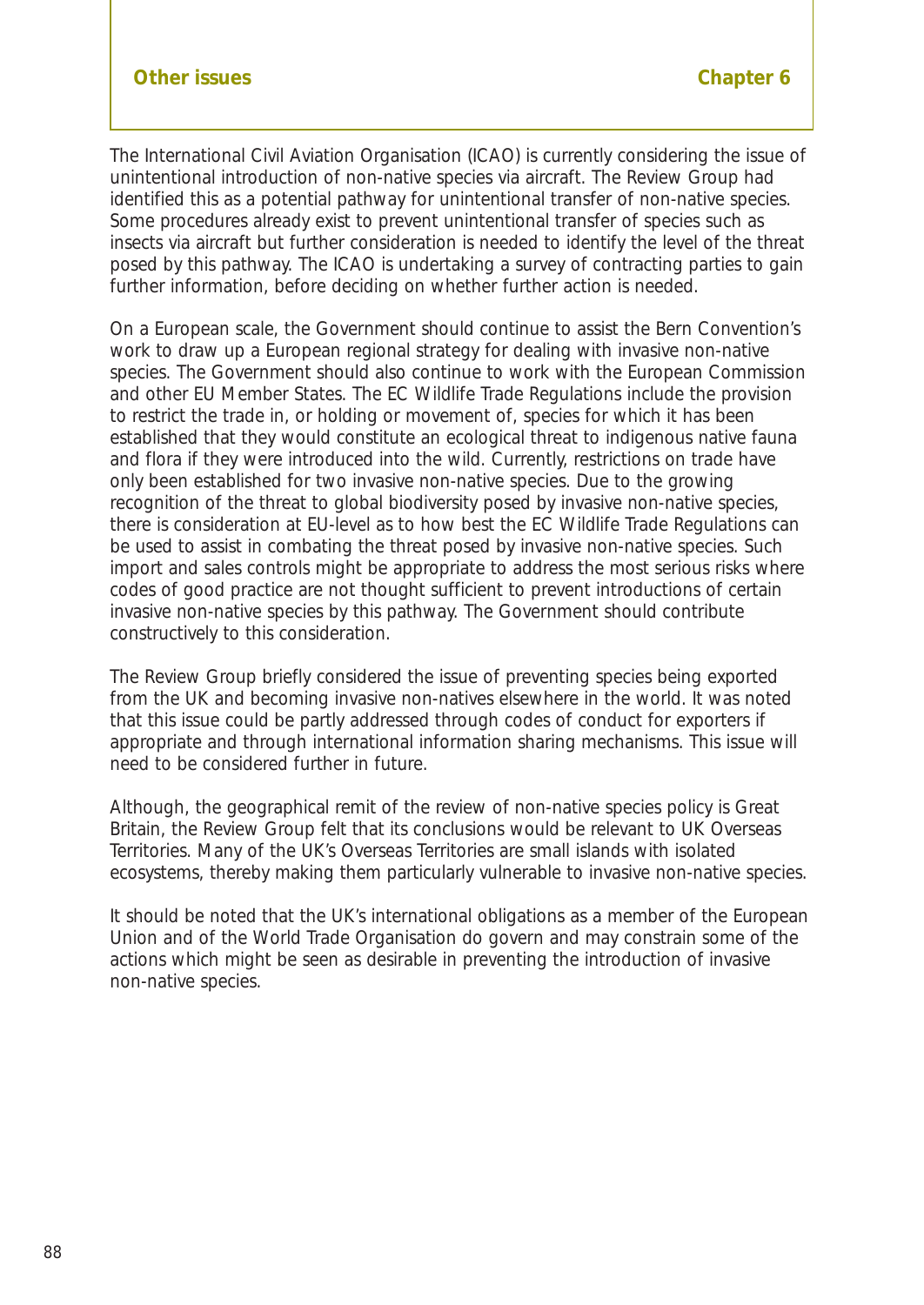#### **Miscellaneous recommendation 2:**

The Government should continue to work through international mechanisms to improve the regulatory and policy framework for dealing with invasive non-native species issues. This should include input to the Convention on Biological Diversity, the International Plant Protection Convention, the International Maritime Organization's work to address unintentional introduction of marine non-native species through ballast water transfer, the International Civil Aviation Organisation's consideration of unintentional introduction of non-natives via aircraft, the Bern Convention's work on a European approach and also the European Commission's work to consider how the EC Wildlife Trade Regulations might best be used to address invasive non-native species issues.

# **6.2 Release of rehabilitated non-native species**

The Review Group noted that one area of current difficulty is that of rehabilitation and release of invasive non-native species currently listed on Schedule 9 of the Wildlife and Countryside Act 1981.

There are circumstances where invasive non-native species may be injured and brought in to wildlife hospitals by concerned members of the public. In such cases, there is an animal welfare dilemma in that such animals cannot be lawfully released back into the wild as this would contravene Section 14 of the Wildlife and Countryside Act 1981. Potentially this leaves the wildlife hospital treating an animal which they cannot release if it recovers. Although most people might deem it acceptable to put down an injured animal which has no chance of making a successful recovery, putting down animals which could recover is likely to be considered less acceptable. Against that is the detrimental ecological consequences of releasing a species listed on Schedule 9.

Recognising the dilemma, when muntjac deer were added to Schedule 9, a licensing system was established allowing a limited re-release of muntjac deer in certain areas subject to certain conditions. Such regulatory control, rather than prohibition, may help to minimise the risks of illicit and inappropriate release of invasive non-native species.

# **Miscellaneous recommendation 3:**

Consideration should be given to licensing arrangements for the rehabilitation and release of certain invasive non-native species where this can be undertaken without risk of significant adverse consequences.